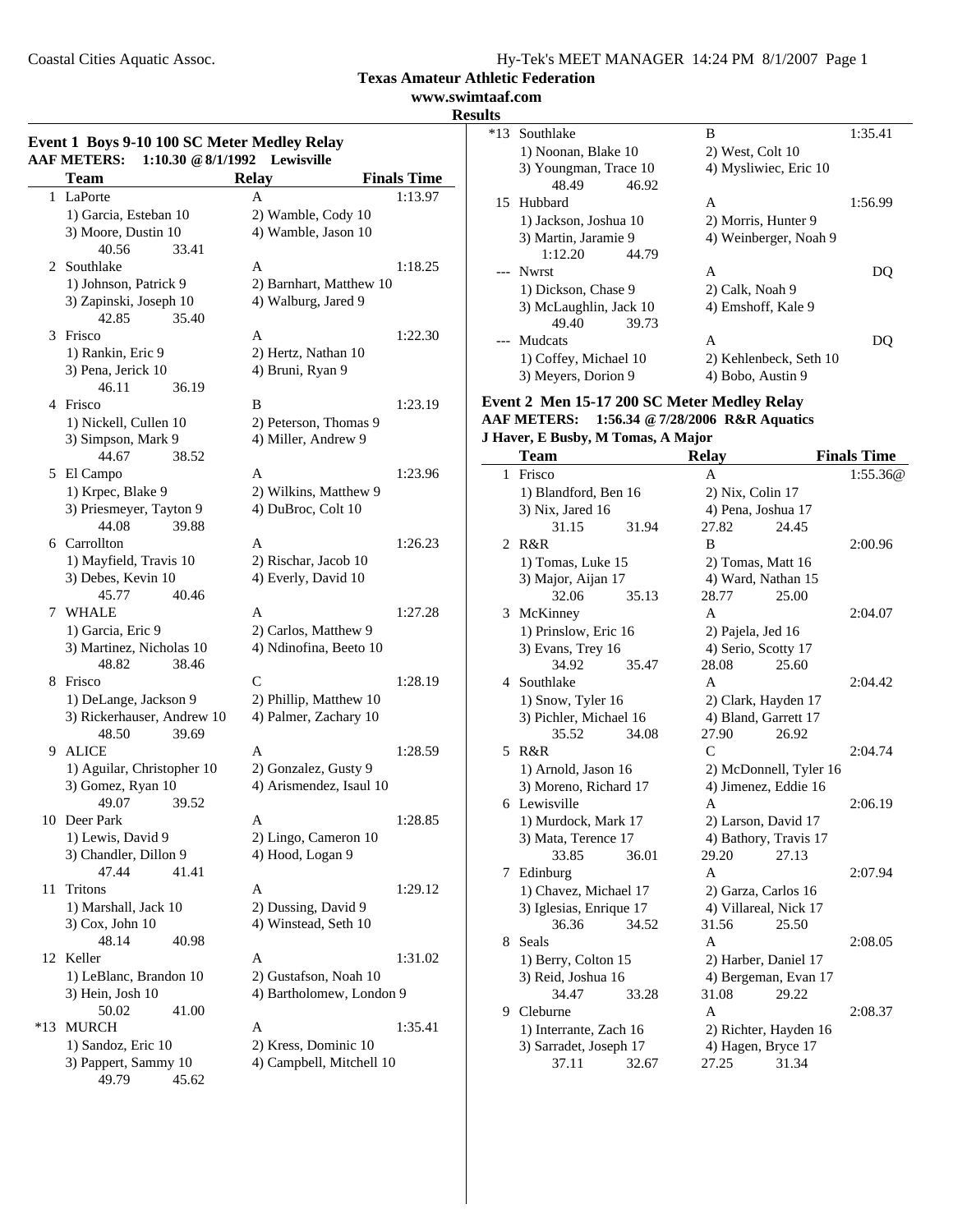Coastal Cities Aquatic Assoc.

|  | Hy-Tek's MEET MANAGER 14:24 PM 8/1/2007 Page 2 |  |  |
|--|------------------------------------------------|--|--|
|  |                                                |  |  |

# **Texas Amateur Athletic Federation**

**www.swimtaaf.com Results**

|    | <b>Team</b>             |       | <b>Relay</b> |                       | <b>Finals Time</b> |
|----|-------------------------|-------|--------------|-----------------------|--------------------|
|    | 10 Frisco               |       | B            |                       | 2:09.82            |
|    | 1) Bey, Marcus 15       |       |              | 2) Pettus, Keegan 15  |                    |
|    | 3) Loutfy, Adam 16      |       |              | 4) Stromme, Dean 16   |                    |
|    | 34.60                   | 39.24 | 28.97        | 27.01                 |                    |
| 11 | <b>ALICE</b>            |       | A            |                       | 2:10.37            |
|    | 1) Navarro, Jeremy 16   |       |              | 2) Garza, Matthew 17  |                    |
|    | 3) Saenz, Matt 16       |       |              | 4) Whitty, Travis 15  |                    |
|    | 35.57                   | 35.25 | 31.51        | 28.04                 |                    |
| 12 | Tritons                 |       | A            |                       | 2:12.46            |
|    | 1) Stephens, William 17 |       |              | 2) Dunn, Jacob 16     |                    |
|    | 3) Eichenseer, Brad 16  |       |              | 4) Cox, Jarrett 16    |                    |
|    | 36.27                   | 38.00 | 28.22        | 29.97                 |                    |
|    | 13 Typhoons             |       | A            |                       | 2:16.14            |
|    | 1) Jones, Matt 16       |       |              | 2) Ponce, Trey 16     |                    |
|    | 3) Shaw, Ian 17         |       |              | 4) Sciba, Andrew 17   |                    |
|    | 44.66                   | 35.65 | 29.11        | 26.72                 |                    |
|    | 14 Mesquite             |       | A            |                       | 2:17.94            |
|    | 1) Gattis, Craig 15     |       |              | 2) Byers, Greg 15     |                    |
|    | 3) Bilder, Eric 16      |       |              | 4) Wayne, Ted 15      |                    |
|    | 34.85                   | 41.61 | 31.40        | 30.08                 |                    |
|    | 15 Hubbard              |       | A            |                       | 2:21.96            |
|    | 1) Martin, Garrett 16   |       |              | 2) Wetsel, Cody 16    |                    |
|    | 3) Lenox, Dylan 16      |       |              | 4) Wilkins, Nathan 16 |                    |
|    | 38.54                   | 40.00 | 36.26        | 27.16                 |                    |
|    | 16 ALICE                |       | B            |                       | 2:27.39            |
|    | 1) Lopez, Augie 16      |       |              | 2) DeLeon, Allan 15   |                    |
|    | 3) DeLeon, Bo 15        |       |              | 4) Lopez, J D 15      |                    |
|    | 39.06                   | 42.98 | 36.10        | 29.25                 |                    |
|    | 17 Denton Dolphins-NT   |       | A            |                       | 2:34.29            |
|    | 1) Lynch, Alex 15       |       |              | 2) Strasser, Matt 17  |                    |
|    | 3) Pritchard, Dawson 15 |       |              | 4) Seibold, Billy 15  |                    |
|    | 46.92                   | 39.13 | 33.69        | 34.55                 |                    |

# **AAF METERS: 30.59 @8/1/1992 John Zimmerman/Grapevine**

|    | <b>Name</b>        |    | <b>Age Team</b>      | <b>Finals Time</b> |
|----|--------------------|----|----------------------|--------------------|
| 1  | Koster, Adam       | 9  | Tritons              | 33.56              |
| 2  | Stribling, Hudson  | 10 | Mudcats              | 34.17              |
| 3  | Sluss, Mathew      | 10 | Killeen-NT           | 35.10              |
| 4  | Bethancourt, Sam   | 10 | LaPorte              | 35.73              |
| 5  | Matherne, Harrison | 10 | South Belt           | 35.88              |
| 6  | Fasolino, Mark     | 10 | Allen                | 36.20              |
| 7  | Rankin, Eric       | 9  | Frisco               | 36.40              |
| 8  | Thomet, Collin     | 10 | Seabrook             | 36.58              |
| 9  | Bunn, Lucas        | 10 | Seals                | 36.59              |
| 10 | Bowen, Joseph      | 10 | Grapevine            | 36.86              |
| 11 | Butler, Ryan       | 10 | <b>Grand Prairie</b> | 37.04              |
| 12 | Beall, River       | 10 | RAM                  | 37.24              |
| 13 | Kallman, Shane     | 10 | <b>VIC</b>           | 38.03              |
| 14 | O'Toole, Conner    | 10 | Dolphins             | 38.12              |
| 15 | Brandon, Bock      | 10 | El Paso-DA           | 39.04              |
| 16 | Guerra, Javier     | 10 | <b>MISS</b>          | 39.07              |
| 17 | Jordan, Drew       | 10 | Grapevine            | 39.43              |
| 18 | O'Neil, Seth       | 10 | Garland              | 39.49              |
| 19 | Adan, Brandon      | 9  | <b>SAPAR</b>         | 40.62              |
| 20 | James, Logan       | 10 | <b>Stingrays</b>     | 41.37              |

| . |                          |              |       |
|---|--------------------------|--------------|-------|
|   | 21 Stegall, Justin       | 10 CV        | 41.48 |
|   | 22 Cardenas, Gabriel     | 10 Stingrays | 42.31 |
|   | 23 Ramirez, Noel         | 10 WESTB     | 42.64 |
|   | 24 Tunon, Briston        | 9 SAPAR      | 43.46 |
|   | 25 Martinez, Zackary Joe | ALICE        | 44.05 |

#### **Event 4 Men 15-17 50 SC Meter Freestyle**

#### **AAF METERS: 24.47 @8/6/2000 Matt Broussard**

|    |                        | $\psi$ o/v/ $\omega$ | <b>IVLAUL DI UUSSAI U</b> |                    |
|----|------------------------|----------------------|---------------------------|--------------------|
|    | <b>Name</b>            |                      | <b>Age Team</b>           | <b>Finals Time</b> |
|    | 1 Pena, Joshua         |                      | 17 Frisco                 | 24.55              |
|    | 2 Nix, Colin           |                      | 17 Frisco                 | 25.41              |
|    | 3 Rodriguez, Jose      |                      | 17 Piranhas-ST            | 25.58              |
|    | 4 Loutfy, Adam         |                      | 16 Frisco                 | 25.81              |
|    | 5 Hoelzer, Nicholas    |                      | 16 GoldenTriangle         | 26.16              |
|    | 6 Major, Aijan         |                      | 17 R&R                    | 26.32              |
|    | 7 Ward, Nathan         |                      | 15 R&R                    | 26.36              |
|    | *8 Serio, Scotty       |                      | 17 McKinney               | 26.41              |
|    | *8 Jones, Matt         |                      | 16 Typhoons               | 26.41              |
|    | 10 Clark, Hayden       |                      | 17 Southlake              | 26.73              |
|    | 11 Larralde, Nick      |                      | 17 Texas City             | 26.77              |
|    | 12 Young, Joshua       |                      | 17 El Paso-DA             | 26.95              |
|    | 13 Evans, Trey         |                      | 16 McKinney               | 27.01              |
|    | 14 Vesling, Ethan      |                      | 15 Lake Jackson           | 27.07              |
|    | 15 Mata, Terence       |                      | 17 Lewisville             | 27.10              |
|    | 16 Enriquez, Michael   |                      | 16 Piranhas-ST            | 27.34              |
|    | 17 Schnee, Leo         |                      | 15 WHALE                  | 27.41              |
|    | 18 Gattis, Craig       |                      | 15 Mesquite               | 27.44              |
|    | 19 Bathory, Travis     |                      | 17 Lewisville             | 27.57              |
|    | 20 Zipprian, Daniel    |                      | 16 R&R                    | 27.62              |
|    | 21 Priesmeyer, Justin  |                      | 15 VIC                    | 27.74              |
|    | 22 Pettus, Keegan      |                      | 15 Frisco                 | 27.93              |
|    | 23 Walsh, Richard      |                      | 15 Surf                   | 27.98              |
|    | 24 Murdock, Mark       |                      | 17 Lewisville             | 28.43              |
|    | 25 Whitty, Travis      |                      | 15 ALICE                  | 28.44              |
|    | 26 Loufty, Ramzy       |                      | 15 Frisco                 | 28.54              |
|    | 27 Francis, Kyle       |                      | 16 LaPorte                | 28.56              |
|    | 28 Gaither, Juriah     |                      | 16 StingRays              | 28.73              |
|    | 29 Jaudon, Matthew     |                      | 17 Grand Prairie          | 28.81              |
|    | *30 Prinslow, Eric     |                      | 16 McKinney               | 28.87              |
|    | *30 Lenox, Dylan       |                      | 16 Hubbard                | 28.87              |
|    | 32 Hesson, Karl        |                      | 16 VIC                    | 28.89              |
|    | *33 Hagen, Bryce       |                      | 17 Cleburne               | 29.05              |
|    | *33 Bey, Marcus        |                      | 15 Frisco                 | 29.18              |
|    | 34 Swan, Travers       |                      | 16 Typhoons               | 29.30              |
|    | 35 Brown, Duncan       |                      | 16 GoldenTriangle         | 29.46              |
|    | 36 Buffano, Tommy      |                      | 15 Southlake              | 29.52              |
|    | 37 Weddell, Steven     |                      | 16 Sharks                 | 29.57              |
|    | 38 Byers, Greg         |                      | 15 Mesquite               | 29.68              |
| 39 | Lopez, Augie           |                      | 16 ALICE                  | 29.75              |
| 40 | Villareal, Nick        | 17                   | Edinburg                  | 29.80              |
| 41 | Turney, Kaleb          |                      | 16 Seals                  | 29.82              |
| 42 | Bloomberg, Christopher |                      | 16 Angleton               | 30.02              |
| 43 | Wilkins, Nathan        | 16                   | Hubbard                   | 30.09              |
| 44 | Gohmert, Brent         | 16                   | <b>VIC</b>                | 30.19              |
| 45 | Sanceda, Noe           | 15                   | <b>MISS</b>               | 30.31              |
|    | 46 Martin, Garrett     | 16                   | Hubbard                   | 30.43              |
|    | 47 Bautista, Salamon   | 17                   | Edinburg                  | 30.54              |
|    | 48 Perez, Jonathan     | 15                   | TM Hurricanes             | 30.66              |
|    |                        |                      |                           |                    |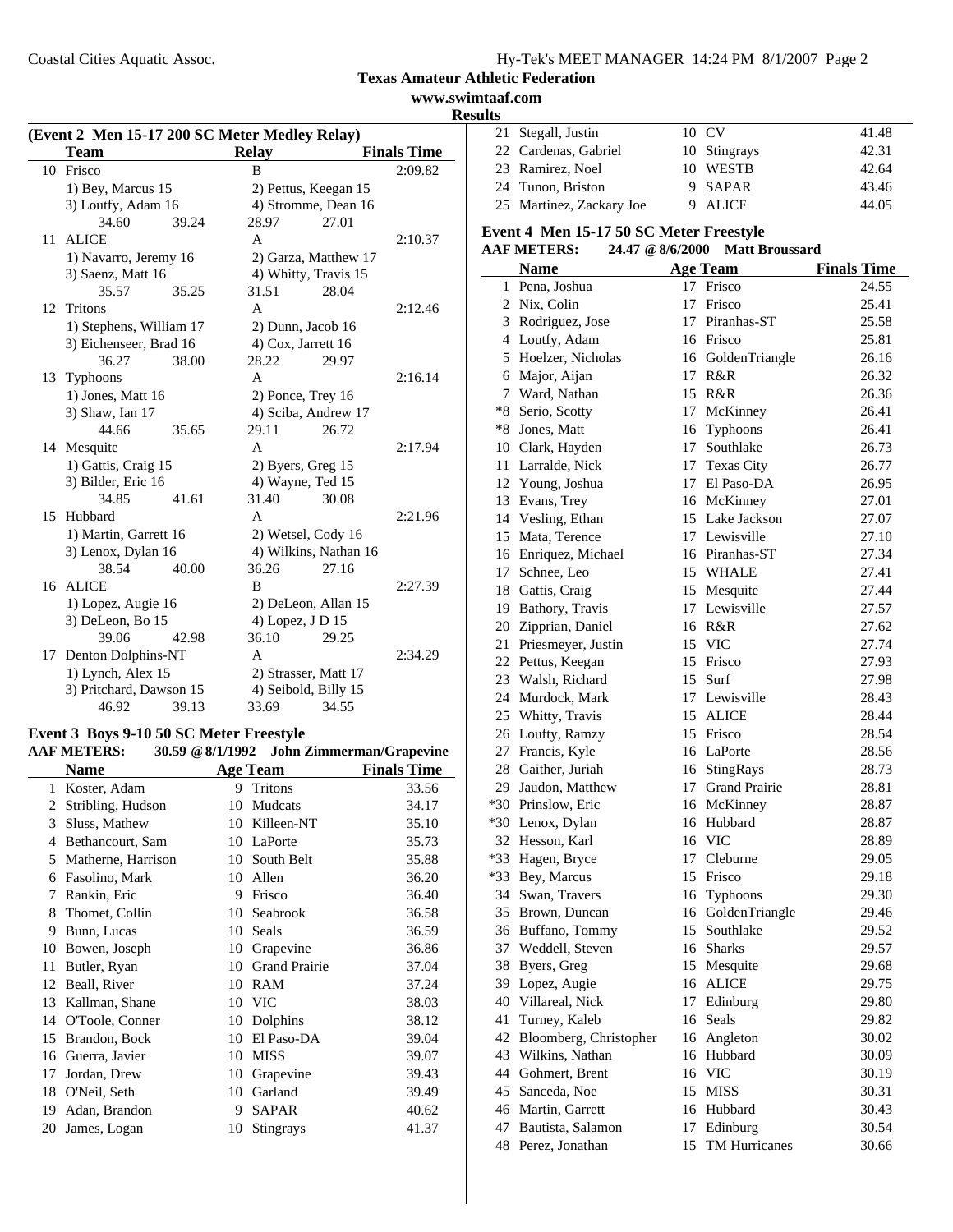#### **Texas Amateur Athletic Federation www.swimtaaf.com**

**Results**

| (Event 4 Men 15-17 50 SC Meter Freestyle) |                   |    |                       |                    |  |  |
|-------------------------------------------|-------------------|----|-----------------------|--------------------|--|--|
|                                           | <b>Name</b>       |    | <b>Age Team</b>       | <b>Finals Time</b> |  |  |
| 49                                        | Floyd, Gerad      |    | 15 Nwrst              | 30.81              |  |  |
| 50                                        | Fruge, Elliott    | 16 | Angleton              | 30.98              |  |  |
| 51                                        | Bergeman, Evan    | 17 | <b>Seals</b>          | 31.07              |  |  |
| 52                                        | Wallace, Joe      | 15 | Seals                 | 31.26              |  |  |
| 53                                        | Garcia, Chester   | 15 | <b>SAPAR</b>          | 31.68              |  |  |
| 54                                        | So, Gary          | 15 | Keller                | 31.78              |  |  |
| 55                                        | Strasser, Matt    | 17 | Denton Dolphins-NT    | 32.30              |  |  |
|                                           | 56 Daniel, Bryce  | 17 | Paris                 | 32.48              |  |  |
| 57                                        | Collamer, Sean    |    | 15 Denton Dolphins-NT | 32.58              |  |  |
| 58                                        | Sciba, Andrew     | 17 | Typhoons              | 32.65              |  |  |
| 59                                        | Lopez, J D        | 15 | <b>ALICE</b>          | 32.95              |  |  |
| 60                                        | Rodriguez, Kieth  | 15 | DITT                  | 33.99              |  |  |
| 61                                        | Perales, Javier   | 17 | Manta Rays-ST         | 35.60              |  |  |
|                                           | 62 Seibold, Billy | 15 | Denton Dolphins-NT    | 36.90              |  |  |
| 63                                        | Lynch, Alex       | 15 | Denton Dolphins-NT    | 42.18              |  |  |
| 64                                        | Holmes, Wille     | 17 | <b>WESTB</b>          | 1:00.98            |  |  |

#### **Event 5 Boys 9-10 25 SC Meter Backstroke AAF METERS: 17.63 @8/1/1989 Brandon Moore**

|       | ааг иштемо.            |    | $17.03 \approx 0.111767$ Detail to the New York |                    |
|-------|------------------------|----|-------------------------------------------------|--------------------|
|       | Name                   |    | <b>Age Team</b>                                 | <b>Finals Time</b> |
| 1     | Seagraves, Nicholas    |    | 10 Lake Jackson                                 | 17.89              |
| 2     | Nick, Matthew          | 10 | R&R                                             | 19.36              |
| 3     | Garcia, Esteban        | 10 | LaPorte                                         | 19.85              |
| 4     | Rinkenberger, Nick     | 10 | <b>DNB</b>                                      | 20.05              |
| 5     | Beall, River           | 10 | RAM                                             | 20.42              |
| 6     | Yienger, Christopher   | 10 | Plano                                           | 20.60              |
| 7     | Pierce, Nathaniel      | 10 | Lewisville                                      | 20.87              |
| 8     | Drew, Cook             | 9  | El Paso-DA                                      | 21.04              |
| 9     | Johnson, Patrick       | 9  | Southlake                                       | 21.40              |
| 10    | Smith, William         | 10 | Mudcats                                         | 21.47              |
| 11    | Bowen, Joseph          | 10 | Grapevine                                       | 21.54              |
| 12    | Macphee, Nolan         | 9  | Plano                                           | 21.57              |
| 13    | Cook, Brian            | 10 | Boerne                                          | 21.85              |
| $*14$ | Buck, Tyler            | 10 | Dolphins                                        | 22.04              |
|       | *14 Munchaca, Jonathan | 9  | Porpoises-ST                                    | 22.04              |
| 16    | Jordan, Drew           | 10 | Grapevine                                       | 22.07              |
| 17    | Munchaca, Jullian      | 9  | Porpoises-ST                                    | 22.35              |
| 18    | Adan, Brandon          | 9  | <b>SAPAR</b>                                    | 23.28              |
| 19    | Nickell, Cullen        | 10 | Frisco                                          | 23.47              |
| 20    | Ellis, Cameron         | 10 | Carrollton                                      | 24.12              |
| 21    | Ndinofina, Beeto       | 10 | WHALE                                           | 24.19              |
| 22    | Salinas, Cristian      | 9  | Club at Cimarron                                | 24.34              |
| 23    | Aguilar, Christopher   | 10 | <b>ALICE</b>                                    | 24.84              |
| 24    | Coffey, Michael        | 10 | Mudcats                                         | 25.38              |
| 25    | Burds, Jeffrey         | 9  | <b>SAPAR</b>                                    | 26.22              |
|       |                        |    |                                                 |                    |

#### **Event 6 Men 15-17 50 SC Meter Backstroke AAF METERS: 29.18 @8/6/2000 William Reufle**

| <b>Name</b>        | <b>Age Team</b>  | <b>Finals Time</b> |
|--------------------|------------------|--------------------|
| 1 Sarradet, Joseph | 17 Cleburne      | 30.54              |
| 2 Serio, Scotty    | 17 McKinney      | 30.65              |
| 3 Pichler, Michael | 16 Southlake     | 30.77              |
| 4 Wilcox, Ryan     | 15 TM Hurricanes | 31.33              |
| 5 Vesling, Ethan   | 15 Lake Jackson  | 31.40              |
| 6 Stromme, Dean    | 16 Frisco        | 31.51              |
| 7 Rodriguez, Jose  | 17 Piranhas-ST   | 31.70              |

| 8  | Hoelzer, Nicholas     |    | 16 GoldenTriangle  | 31.73 |
|----|-----------------------|----|--------------------|-------|
| 9  | Tomas, Luke           | 15 | R&R                | 32.19 |
| 10 | Jimenez, Eddie        |    | 16 R&R             | 32.42 |
| 11 | Pajela, Jed           |    | 16 McKinney        | 32.70 |
|    | 12 Houchin, Adam      |    | 15 Nwrst           | 33.98 |
| 13 | Prinslow, Eric        |    | 16 McKinney        | 34.10 |
| 14 | Enriquez, Michael     |    | 16 Piranhas-ST     | 34.26 |
| 15 | Jones, Edwin          |    | 16 MISS            | 34.37 |
|    | 16 Gattis, Craig      |    | 15 Mesquite        | 34.80 |
| 17 | Belury, Lucas         |    | 15 DNB             | 35.08 |
| 18 | Snow, Tyler           | 16 | Southlake          | 35.14 |
| 19 | Navarro, Jeremy       |    | 16 ALICE           | 35.28 |
|    | 20 Priesmeyer, Justin |    | 15 VIC             | 35.38 |
| 21 | Burdette, Shane       |    | 16 R&R             | 35.41 |
|    | 22 Garza, Carlos      |    | 16 Edinburg        | 35.47 |
| 23 | Bey, Marcus           | 15 | Frisco             | 35.61 |
| 24 | Ponce, Trey           | 16 | Typhoons           | 35.86 |
|    | 25 Francis, Kyle      |    | 16 LaPorte         | 36.02 |
|    | 26 Loufty, Ramzy      |    | 15 Frisco          | 36.59 |
|    | 27 Fasolino, Kevin    | 15 | Allen              | 36.62 |
| 28 | Stephens, William     | 17 | <b>Tritons</b>     | 36.93 |
| 29 | Marthiljohni, Justin  |    | 17 EDNA            | 37.01 |
|    | *30 So, Gary          |    | 15 Keller          | 37.30 |
|    | *30 Garcia, Chester   |    | 15 SAPAR           | 37.30 |
|    | 32 Miranda, Robert    |    | 16 Paris           | 37.49 |
| 33 | Martin, Garrett       | 16 | Hubbard            | 37.71 |
| 34 | Hesson, Karl          |    | 16 VIC             | 38.34 |
| 35 | Buffano, Tommy        |    | 15 Southlake       | 38.93 |
|    | 36 Babcock, Ben       |    | 15 Woodlands       | 38.94 |
| 37 | Swan, Travers         | 16 | Typhoons           | 39.73 |
| 38 | Godinez, Edgar        | 15 | Cleburne           | 39.82 |
| 39 | Lopez, J D            |    | 15 ALICE           | 41.00 |
|    | 40 Sciba, Andrew      |    | 17 Typhoons        | 44.52 |
| 41 | Lynch, Alex           | 15 | Denton Dolphins-NT | 44.63 |

# **Event 7 Boys 9-10 25 SC Meter Breaststroke**

# **AAF METERS: 18.29 @8/1/1992 Jordon Kramer/Lewisville**

|    | <b>Name</b>           |    | <b>Age Team</b>       | <b>Finals Time</b> |
|----|-----------------------|----|-----------------------|--------------------|
| 1  | Goodeaux, Bailey      | 10 | GoldenTriangle        | 20.44              |
| 2  | Wilkins, Matthew      | 9  | El Campo              | 21.36              |
| 3  | Wamble, Cody          | 10 | LaPorte               | 21.81              |
| 4  | Winters, Blake        | 10 | Unattached            | 22.17              |
| 5  | Lauer, Hunter         | 10 | <b>VIC</b>            | 22.68              |
| 6  | Mattei, Michael       | 9  | McKinney              | 22.90              |
| 7  | Barnhart, Matthew     | 10 | Southlake             | 23.09              |
| 8  | Bunn, Lucas           | 10 | Seals                 | 23.29              |
| 9  | Allsopp-Shiner, Miles | 9  | <b>Farmers Branch</b> | 23.91              |
| 10 | Kress, Dominic        | 10 | <b>MURCH</b>          | 23.92              |
| 11 | O'Toole, Conner       | 10 | Dolphins              | 23.95              |
| 12 | Yienger, Patrick      | 10 | Plano                 | 23.97              |
| 13 | Gillham, Braydyn      | 9  | Hubbard               | 24.40              |
| 14 | Ramsden, Jorge        | 10 | <b>MCAL</b>           | 24.45              |
| 15 | Salinas, Cristian     | 9  | Club at Cimarron      | 24.52              |
| 16 | West, Colt            | 10 | Southlake             | 24.79              |
| 17 | Rischar, Jacob        | 10 | Carrollton            | 24.93              |
| 18 | Cervenka, Nathan      | 10 | Bryan Barracudas      | 25.52              |
| 19 | Munchaca, Jullian     | 9  | Porpoises-ST          | 26.03              |
| 20 | Ramirez, Noel         | 10 | <b>WESTB</b>          | 26.52              |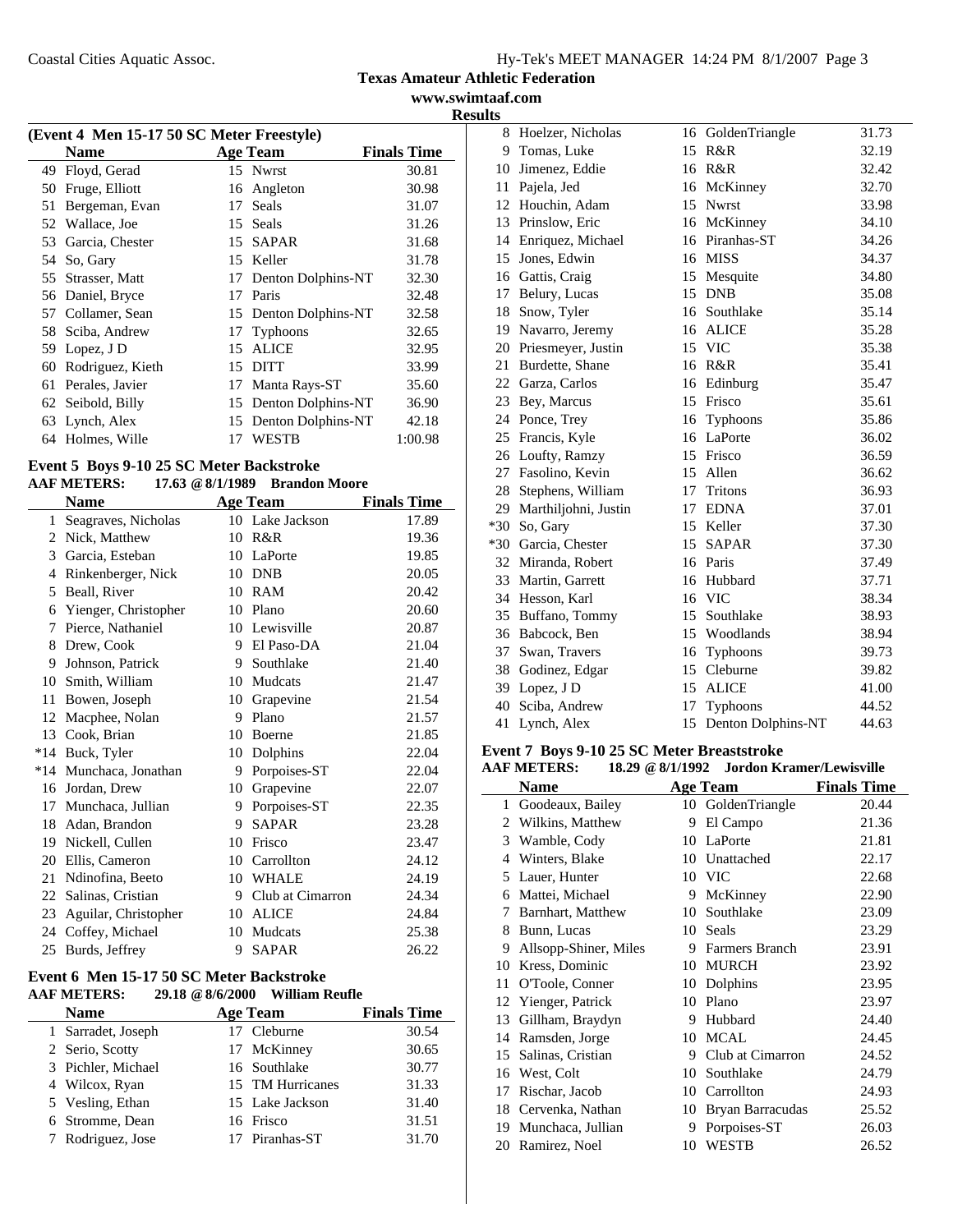| www.swimtaaf.com |
|------------------|
|------------------|

**Results**

|    | (Event 7 Boys 9-10 25 SC Meter Breaststroke) |                   |                               |                    |
|----|----------------------------------------------|-------------------|-------------------------------|--------------------|
|    | <b>Name</b>                                  |                   | <b>Age Team</b>               | <b>Finals Time</b> |
|    | 21 Carlos, Matthew                           |                   | 9 WHALE                       | 29.24              |
|    | Event 8 Men 15-17 50 SC Meter Breaststroke   |                   |                               |                    |
|    | <b>AAF METERS:</b>                           | 31.77 $@8/6/2000$ | <b>Joe Salinas</b>            |                    |
|    | <b>Name</b>                                  |                   | <b>Age Team</b>               | <b>Finals Time</b> |
|    | *1 Nix, Jared                                |                   | 16 Frisco                     | 32.25              |
|    | *1 Nix, Colin                                |                   | 17 Frisco                     | 32.25              |
|    | 3 Shaw, Ian                                  | 17                | Typhoons                      | 33.50              |
|    | 4 Harber, Daniel                             | 17                | Seals                         | 33.65              |
|    | 5 McDonnell, Tyler                           |                   | 16 R&R                        | 34.55              |
|    | 6 Iglesias, Enrique                          |                   | 17 Edinburg                   | 35.24              |
|    | 7 Gerken, Tom                                |                   |                               | 35.27              |
|    |                                              |                   | 15 Typhoons<br>17 Piranhas-ST |                    |
|    | 8 Rodriguez, Jose                            |                   |                               | 35.37              |
|    | 9 Espinoza, Kyle                             |                   | 17 Wharton                    | 35.43              |
|    | 10 Larson, David                             |                   | 17 Lewisville                 | 35.46              |
|    | 11 Garza, Matthew                            |                   | 17 ALICE                      | 35.54              |
|    | 12 Fasolino, Kevin                           |                   | 15 Allen                      | 35.64              |
|    | 13 Wulf, Colby                               |                   | 16 WHALE                      | 35.70              |
|    | 14 Ward, Nathan                              |                   | 15 R&R                        | 35.74              |
| 15 | Hoelzer, Nicholas                            |                   | 16 GoldenTriangle             | 36.04              |
|    | 16 Bilder, Eric                              |                   | 16 Mesquite                   | 36.05              |
|    | 17 Copley, Kyle                              | 17                | Typhoons                      | 36.20              |
| 18 | Ponce, Trey                                  |                   | 16 Typhoons                   | 36.27              |
|    | 19 Marthiljohni, Justin                      |                   | 17 EDNA                       | 36.68              |
|    | 20 Bowling, Justin                           |                   | 17 Lewisville                 | 36.82              |
|    | 21 Young, Joshua                             |                   | 17 El Paso-DA                 | 36.97              |
|    | 22 Vesling, Ethan                            |                   | 15 Lake Jackson               | 37.23              |
|    | 23 Ostrom, Jacob                             |                   | 16 Ingleside-ST               | 37.87              |
|    | 24 Wetsel, Cody                              |                   | 16 Hubbard                    | 38.34              |
|    | *25 Dunn, Jacob                              | 16                | Tritons                       | 38.38              |
|    | *25 Cariker, Jeb                             |                   | 16 Garland                    | 38.38              |
|    | 27 Wayne, Ted                                | 15                | Mesquite                      | 38.56              |
|    | 28 Conway, Christian                         | 15                | DrSp                          | 38.68              |
|    | 29 Arnold, Hayden                            |                   | 15 Mesquite                   | 38.85              |
|    | 30 Pettus, Keegan                            |                   | 15 Frisco                     | 39.71              |
| 31 | Perez, Jonathan                              | 15                | <b>TM Hurricanes</b>          | 39.89              |
| 32 | Maldonado, Jimmy                             | 15                | Seals                         | 40.13              |
| 33 | Daniel, Bryce                                | 17                | Paris                         | 40.47              |
|    | 34 Smith, Rushed                             | 16                | WESTB                         | 40.82              |
| 35 | Pritchard, Dawson                            | 15                | Denton Dolphins-NT            | 41.45              |
|    | 36 Gohmert, Brent                            |                   | 16 VIC                        | 41.70              |
|    | 37 Loufty, Ramzy                             | 15                | Frisco                        | 42.17              |
| 38 | Rodriguez, Kieth                             | 15                | <b>DITT</b>                   | 42.24              |
|    | 39 Collamer, Sean                            | 15                | Denton Dolphins-NT            | 42.66              |
|    | 40 Roberts, Kevin                            | 15                | Mesquite                      | 42.67              |
| 41 | Sanceda, Noe                                 | 15                | <b>MISS</b>                   | 43.61              |
|    | 42 Strasser, Matt                            | 17                | Denton Dolphins-NT            | 44.70              |
|    | 43 Floyd, Gerad                              | 15                | Nwrst                         | 46.82              |
|    | 44 Perales, Javier                           | 17                | Manta Rays-ST                 | 47.67              |
|    | 45 Seibold, Billy                            |                   | 15 Denton Dolphins-NT         | 50.34              |
|    | 46 Lynch, Alex                               | 15                | Denton Dolphins-NT            | 53.12              |
|    | --- Interrante, Zach                         |                   | 16 Cleburne                   | DQ                 |
|    |                                              |                   |                               |                    |

| Event 9 Boys 9-10 25 SC Meter Butterfly                                 |                       |    |                  |                    |  |  |
|-------------------------------------------------------------------------|-----------------------|----|------------------|--------------------|--|--|
| <b>AAF METERS:</b><br>16.11 @ 7/1/1994<br><b>Blake Bryant/Rosenberg</b> |                       |    |                  |                    |  |  |
|                                                                         | Name                  |    | <b>Age Team</b>  | <b>Finals Time</b> |  |  |
|                                                                         | 1 Matherne, Harrison  |    | 10 South Belt    | 17.20              |  |  |
|                                                                         | 2 Seagraves, Nicholas | 10 | Lake Jackson     | 17.43              |  |  |
|                                                                         | 3 Zapinski, Joseph    |    | 10 Southlake     | 18.11              |  |  |
|                                                                         | 4 Moore, Dustin       |    | 10 LaPorte       | 18.14              |  |  |
| 5                                                                       | Martinez, Nicholas    |    | 10 WHALE         | 18.46              |  |  |
| 6                                                                       | Stribling, Hudson     | 10 | Mudcats          | 18.57              |  |  |
| 7                                                                       | Buck, Tyler           | 10 | Dolphins         | 18.64              |  |  |
| 8                                                                       | Winters, Blake        |    | 10 Unattached    | 18.79              |  |  |
| 9                                                                       | Trompeter, Mark       |    | 10 Plano         | 18.91              |  |  |
| 10                                                                      | Gu, Brett             | 10 | <b>WESTB</b>     | 19.00              |  |  |
| 11                                                                      | Butler, Ryan          |    | 10 Grand Prairie | 19.12              |  |  |
|                                                                         | 12 Walburg, Jared     | 9  | Southlake        | 19.56              |  |  |
|                                                                         | 13 Pena, Jerick       | 10 | Frisco           | 19.74              |  |  |
|                                                                         | 14 Drew, Cook         | 9  | El Paso-DA       | 19.80              |  |  |
| 15                                                                      | Cook, Brian           | 10 | <b>Boerne</b>    | 19.97              |  |  |
|                                                                         | 16 Garcia, Eric       |    | 9 WHALE          | 20.14              |  |  |
|                                                                         | 17 McLaughlin, Jack   | 10 | <b>Nwrst</b>     | 20.20              |  |  |
|                                                                         | 18 Mattei, Michael    | 9  | McKinney         | 20.64              |  |  |
|                                                                         | 19 Smith, William     | 10 | Mudcats          | 20.70              |  |  |
| 20                                                                      | Rinkenberger, Nick    | 10 | <b>DNB</b>       | 20.88              |  |  |
|                                                                         | 21 Ramsden, Jorge     |    | 10 MCAL          | 21.14              |  |  |
| 22                                                                      | Brandon, Bock         |    | 10 El Paso-DA    | 21.65              |  |  |
|                                                                         | 23 Gomez, Ryan        | 10 | <b>ALICE</b>     | 21.86              |  |  |
| 24                                                                      | Telang, Vipul         | 10 | <b>DNB</b>       | 22.11              |  |  |
| 25                                                                      | Adan, Brandon         | 9  | <b>SAPAR</b>     | 22.52              |  |  |
|                                                                         | 26 Winstead, Seth     | 10 | Tritons          | 22.67              |  |  |
| 27                                                                      | Dickson, Chase        | 9  | <b>Nwrst</b>     | 23.33              |  |  |
| 28                                                                      | Tunon, Briston        | 9  | <b>SAPAR</b>     | 25.21              |  |  |

# **Event 10 Men 15-17 50 SC Meter Butterfly**

|  | <b>AAF METERS:</b> |  | $26.96 \& 8/6/2000$ | <b>Matt Broussard</b> |
|--|--------------------|--|---------------------|-----------------------|
|--|--------------------|--|---------------------|-----------------------|

|    | Name             |    | <b>Age Team</b>   | <b>Finals Time</b> |
|----|------------------|----|-------------------|--------------------|
| 1  | Eichenseer, Brad |    | 16 Tritons        | 27.34              |
| 2  | Nix, Jared       | 16 | Frisco            | 28.14              |
| 3  | Jones, Matt      | 16 | <b>Typhoons</b>   | 28.81              |
| 4  | Major, Aijan     | 17 | R&R               | 29.31              |
| 5  | Bland, Garrett   | 17 | Southlake         | 29.33              |
| 6  | Evans, Trey      |    | 16 McKinney       | 29.38              |
| 7  | Mata, Terence    | 17 | Lewisville        | 29.71              |
| 8  | Harber, Daniel   | 17 | Seals             | 30.16              |
| 9  | Clark, Hayden    | 17 | Southlake         | 30.18              |
| 10 | Larralde, Nick   | 17 | <b>Texas City</b> | 30.26              |
| 11 | Moreno, Richard  | 17 | R&R               | 30.72              |
| 12 | Saenz, Matt      | 16 | <b>ALICE</b>      | 31.21              |
| 13 | Miranda, Robert  |    | 16 Paris          | 31.38              |
| 14 | Villareal, Nick  | 17 | Edinburg          | 31.42              |
| 15 | Reid, Joshua     | 16 | Seals             | 31.49              |
| 16 | Schnee, Leo      | 15 | <b>WHALE</b>      | 31.68              |
| 17 | Francis, Kyle    | 16 | LaPorte           | 31.72              |
| 18 | Brown, Duncan    |    | 16 GoldenTriangle | 31.86              |
| 19 | Navarro, Jeremy  | 16 | <b>ALICE</b>      | 31.96              |
| 20 | Houchin, Adam    | 15 | <b>Nwrst</b>      | 32.20              |
| 21 | Walsh, Richard   | 15 | Surf              | 32.31              |
| 22 | Gaither, Juriah  | 16 | StingRays         | 32.36              |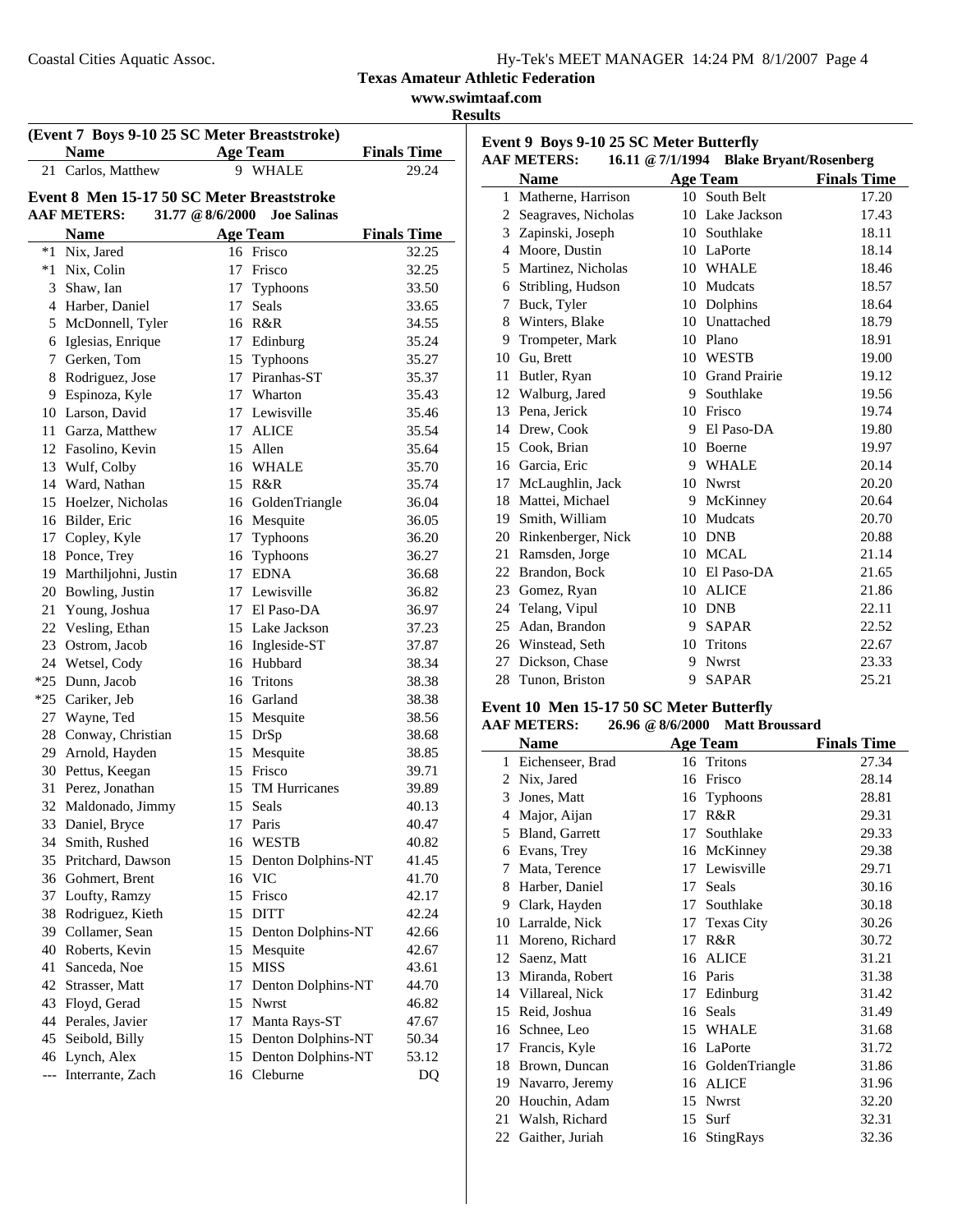**www.swimtaaf.com Results**

| (Event 10 Men 15-17 50 SC Meter Butterfly) |                     |    |                 |                    |  |  |
|--------------------------------------------|---------------------|----|-----------------|--------------------|--|--|
|                                            | <b>Name</b>         |    | <b>Age Team</b> | <b>Finals Time</b> |  |  |
|                                            | 23 Hulbert, Zachary | 15 | Bay City        | 32.55              |  |  |
| 24                                         | Bilder, Eric        | 16 | Mesquite        | 32.74              |  |  |
| 25                                         | Roberts, Kevin      | 15 | Mesquite        | 32.75              |  |  |
| 26                                         | Conway, Christian   | 15 | DrSp            | 32.92              |  |  |
| 27                                         | Gracey, Chris       | 17 | Cleburne        | 33.10              |  |  |
| 28                                         | Buffano, Tommy      | 15 | Southlake       | 33.99              |  |  |
| 29                                         | Al-Aya, Mark        | 16 | Mesquite        | 34.15              |  |  |
| 30                                         | Wilkins, Nathan     | 16 | Hubbard         | 34.27              |  |  |
| 31                                         | Burdette, Shane     | 16 | R&R             | 34.36              |  |  |
| 32                                         | Ostrom, Jacob       | 16 | Ingleside-ST    | 34.52              |  |  |
| 33                                         | Lopez, Augie        | 16 | <b>ALICE</b>    | 34.53              |  |  |
| 34                                         | DeLeon, Bo          | 15 | <b>ALICE</b>    | 35.32              |  |  |
| 35                                         | Babcock, Ben        | 15 | Woodlands       | 35.52              |  |  |
| 36                                         | Bergeman, Evan      | 17 | Seals           | 36.82              |  |  |
| 37                                         | Fasolino, Kevin     | 15 | Allen           | 37.46              |  |  |
| 38                                         | So, Gary            | 15 | Keller          | 37.82              |  |  |
| 39                                         | Godinez, Edgar      | 15 | Cleburne        | 38.97              |  |  |
| 40                                         | Smith, Rushed       | 16 | WESTB           | 39.42              |  |  |
|                                            | Interrante, Zach    | 16 | Cleburne        | DQ                 |  |  |
|                                            |                     |    |                 |                    |  |  |

## **Event 11 Boys 9-10 25 SC Meter Freestyle**

|              | $\frac{1}{2}$ and $\frac{1}{2}$ and $\frac{1}{2}$ are not allowed as a set of $\frac{1}{2}$<br><b>AAF METERS:</b> |    | 14.23 @ 8/1/1992 John Zimmerman/Grapevine |                    |
|--------------|-------------------------------------------------------------------------------------------------------------------|----|-------------------------------------------|--------------------|
|              | <b>Name</b>                                                                                                       |    | Age Team                                  | <b>Finals Time</b> |
| $\mathbf{1}$ | Koster, Adam                                                                                                      |    | 9 Tritons                                 | 15.68              |
| 2            | Sluss, Mathew                                                                                                     | 10 | Killeen-NT                                | 16.09              |
| 3            | Fasolino, Mark                                                                                                    | 10 | Allen                                     | 16.51              |
| 4            | Stribling, Hudson                                                                                                 |    | 10 Mudcats                                | 16.55              |
| 5            | Gu, Brett                                                                                                         |    | 10 WESTB                                  | 16.70              |
| 6            | Mayfield, Travis                                                                                                  |    | 10 Carrollton                             | 16.78              |
| 7            | Winters, Blake                                                                                                    |    | 10 Unattached                             | 16.86              |
| 8            | Constien, Carter                                                                                                  | 10 | Plano                                     | 16.89              |
| 9            | Bethancourt, Sam                                                                                                  |    | 10 LaPorte                                | 16.96              |
| 10           | Goodeaux, Bailey                                                                                                  |    | 10 GoldenTriangle                         | 17.02              |
| 11           | Matherne, Harrison                                                                                                |    | 10 South Belt                             | 17.03              |
| 12           | Mattei, Michael                                                                                                   | 9  | McKinney                                  | 17.05              |
| 13           | Dussing, David                                                                                                    | 9  | Tritons                                   | 17.44              |
|              | 14 Cook, Brian                                                                                                    | 10 | Boerne                                    | 17.67              |
| 15           | Garcia, Eric                                                                                                      | 9  | <b>WHALE</b>                              | 17.75              |
| 16           | Guerra, Javier                                                                                                    | 10 | <b>MISS</b>                               | 17.97              |
| 17           | Stegall, Justin                                                                                                   | 10 | <b>CV</b>                                 | 18.08              |
| 18           | Redding, Dylan                                                                                                    | 9  | <b>VIC</b>                                | 18.09              |
| 19           | Arismendez, Isaul                                                                                                 | 10 | <b>ALICE</b>                              | 18.18              |
| 20           | Telang, Vipul                                                                                                     | 10 | <b>DNB</b>                                | 18.33              |
| 21           | Marzak, Joseph                                                                                                    | 10 | <b>CUDAS</b>                              | 18.60              |
| 22           | Ndinofina, Beeto                                                                                                  |    | 10 WHALE                                  | 19.27              |
| 23           | Garcia, Ramon                                                                                                     | 9  | <b>SAPAR</b>                              | 19.53              |
| 24           | Emshoff, Kale                                                                                                     | 9  | <b>Nwrst</b>                              | 19.67              |
| 25           | Samudio-Roustin, Marc-A                                                                                           | 9  | <b>SAPAR</b>                              | 21.48              |
|              | 26 Carlos, Matthew                                                                                                | 9  | <b>WHALE</b>                              | 23.82              |

# **Event 12 Men 15-17 100 SC Meter Freestyle**

# **AAF METERS: 55.16 @7/28/2006 Joshua Pena**

| <b>Name</b>    | Age Team  | <b>Finals Time</b> |
|----------------|-----------|--------------------|
| 1 Pena. Joshua | 17 Frisco | 53.88@             |
| 26.03          | 27.85     |                    |

|    | 2 Loutfy, Adam             |       |    | 16 Frisco            | 56.60   |
|----|----------------------------|-------|----|----------------------|---------|
|    | 27.05                      | 29.55 |    |                      |         |
|    | 3 Wilcox, Ryan             |       | 15 | TM Hurricanes        | 56.67   |
|    | 27.42                      | 29.25 |    |                      |         |
| 4  | Blandford, Ben             |       |    | 16 Frisco            | 56.87   |
| 5  | 26.89<br>Hoelzer, Nicholas | 29.98 |    | 16 GoldenTriangle    | 57.59   |
|    | 27.81                      | 29.78 |    |                      |         |
|    | 6 Serio, Scotty            |       | 17 | McKinney             | 57.62   |
|    | 27.63                      | 29.99 |    |                      |         |
| 7  | Tomas, Matt                |       |    | 16 R&R               | 57.71   |
|    | 26.75                      | 30.96 |    |                      |         |
| 8  | Eichenseer, Brad           |       | 16 | Tritons              | 58.78   |
|    | 28.29                      | 30.49 |    |                      |         |
| 9. | Jones, Matt                |       | 16 | <b>Typhoons</b>      | 59.38   |
|    | 28.63                      | 30.75 |    |                      |         |
|    | 10 Mata, Terence           |       | 17 | Lewisville           | 1:00.22 |
|    | 29.08                      | 31.14 |    |                      |         |
|    | 11 Chavez, Michael         |       | 17 | Edinburg             | 1:00.70 |
|    | 28.85                      | 31.85 |    |                      |         |
| 12 | Wulf, Colby                |       | 16 | WHALE                | 1:01.20 |
| 13 | 29.26<br>Enriquez, Michael | 31.94 |    | 16 Piranhas-ST       | 1:01.69 |
|    | 29.66                      | 32.03 |    |                      |         |
|    | 14 Schnee, Leo             |       |    | 15 WHALE             | 1:01.82 |
|    | 29.80                      | 32.02 |    |                      |         |
|    | 15 Arnold, Jason           |       |    | 16 R&R               | 1:01.87 |
|    | 29.80                      | 32.07 |    |                      |         |
| 16 | Bathory, Travis            |       |    | 17 Lewisville        | 1:02.39 |
|    | 29.67                      | 32.72 |    |                      |         |
| 17 | Attaway, Tyler             |       | 15 | <b>Bay City</b>      | 1:02.47 |
|    | 30.79                      | 31.68 |    |                      |         |
| 18 | Jones, Edwin               |       | 16 | <b>MISS</b>          | 1:02.72 |
|    | 30.48                      | 32.24 |    | R&R                  |         |
| 19 | Moreno, Richard<br>29.40   | 33.36 | 17 |                      | 1:02.76 |
| 20 | Walsh, Richard             |       | 15 | Surf                 | 1:03.16 |
|    | 29.62                      | 33.54 |    |                      |         |
| 21 | Meek, Josh                 |       |    | 16 Denison           | 1:03.43 |
|    | 30.15                      | 33.28 |    |                      |         |
|    | 22 Zipprian, Daniel        |       |    | 16 R&R               | 1:03.49 |
|    | 29.52                      | 33.97 |    |                      |         |
| 23 | Berry, Colton              |       | 15 | Seals                | 1:03.71 |
|    | 30.60                      | 33.11 |    |                      |         |
| 24 | Reid, Joshua               |       | 16 | Seals                | 1:04.09 |
|    | 31.77                      | 32.32 |    |                      |         |
|    | 25 Loufty, Ramzy<br>30.97  |       |    | 15 Frisco            | 1:04.18 |
| 26 | Hesson, Karl               | 33.21 |    | 16 VIC               | 1:04.72 |
|    | 30.87                      | 33.85 |    |                      |         |
| 27 | Prinslow, Eric             |       |    | 16 McKinney          | 1:04.73 |
|    | 30.45                      | 34.28 |    |                      |         |
| 28 | Jaudon, Matthew            |       | 17 | <b>Grand Prairie</b> | 1:04.79 |
|    | 31.25                      | 33.54 |    |                      |         |
| 29 | Priesmeyer, Justin         |       |    | 15 VIC               | 1:05.29 |
|    | 30.40                      | 34.89 |    |                      |         |
|    | 30 Whitty, Travis          |       | 15 | <b>ALICE</b>         | 1:05.75 |
|    | 31.58                      | 34.17 |    |                      |         |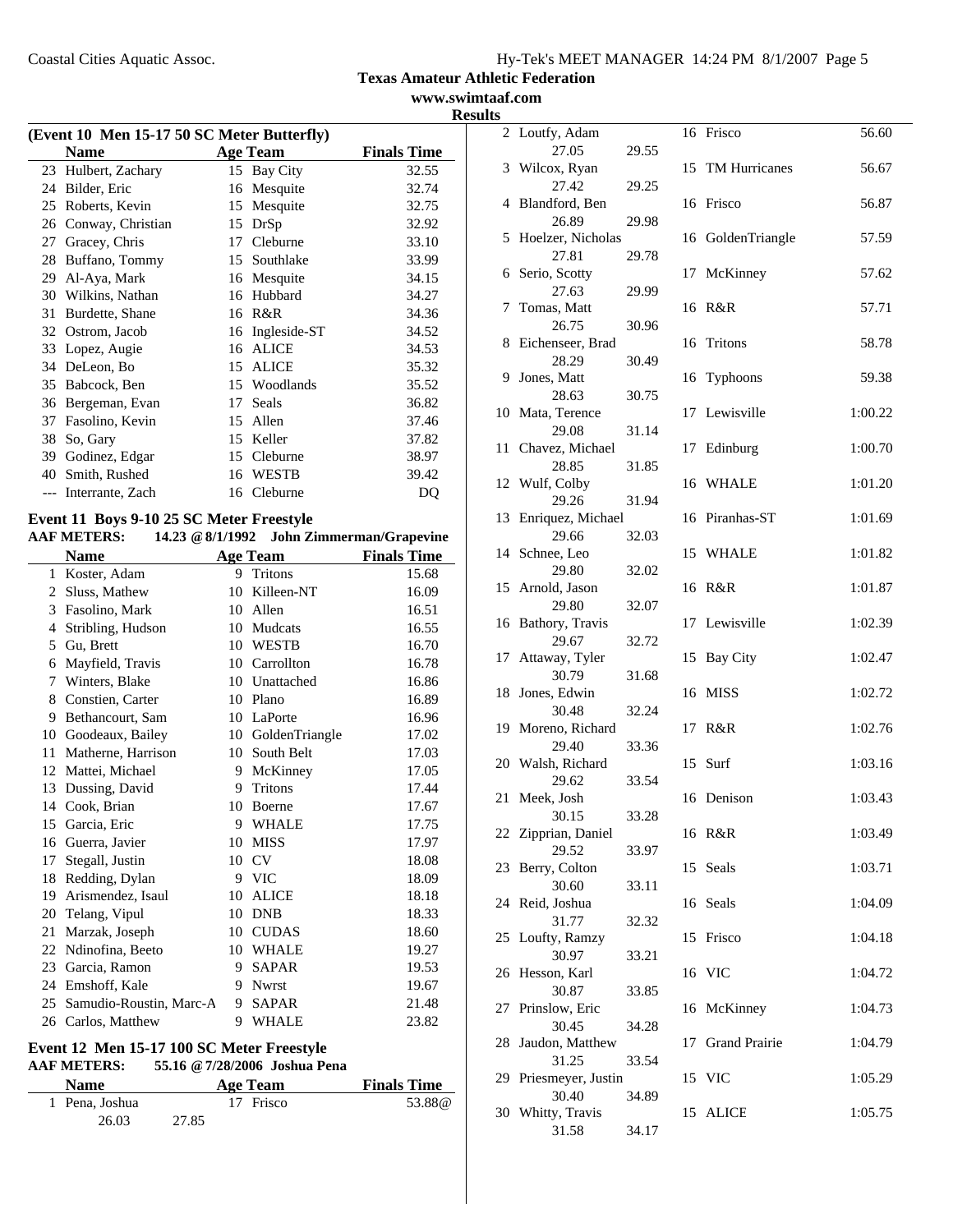**Event 13 Boys 9-10 100 SC Meter IM**

**Texas Amateur Athletic Federation**

**www.swimtaaf.com Results**

|    | (Event 12 Men 15-17 100 SC Meter Freestyle)          |         |    |                      |         |  |  |  |
|----|------------------------------------------------------|---------|----|----------------------|---------|--|--|--|
|    | <b>Name</b><br><b>Age Team</b><br><b>Finals Time</b> |         |    |                      |         |  |  |  |
| 31 | Bloomberg, Christopher                               |         |    | 16 Angleton          | 1:05.99 |  |  |  |
|    | 31.59                                                | 34.40   |    |                      |         |  |  |  |
|    | 32 Vasquez, Steven                                   |         |    | 15 R&R               | 1:06.11 |  |  |  |
|    | 30.68                                                | 35.43   |    |                      |         |  |  |  |
| 33 | Bowling, Justin                                      |         | 17 | Lewisville           | 1:06.53 |  |  |  |
|    | 31.39                                                | 35.14   |    |                      |         |  |  |  |
|    | 34 Swan, Travers                                     |         |    | 16 Typhoons          | 1:06.79 |  |  |  |
|    | 31.42                                                | 35.37   |    |                      |         |  |  |  |
|    | 35 Miranda, Robert                                   |         |    | 16 Paris             | 1:07.55 |  |  |  |
|    | 33.29                                                | 34.26   |    |                      |         |  |  |  |
|    | *36 Fruge, Elliott                                   |         | 16 | Angleton             | 1:08.14 |  |  |  |
|    | 32.87                                                | 35.27   |    |                      |         |  |  |  |
|    | *36 Babcock, Ben                                     |         | 15 | Woodlands            | 1:08.14 |  |  |  |
|    | 32.90                                                | 35.24   |    | <b>TM Hurricanes</b> |         |  |  |  |
| 38 | Perez, Jonathan<br>32.57                             |         | 15 |                      | 1:08.19 |  |  |  |
|    | 39 Cariker, Jeb                                      | 35.62   |    | 16 Garland           | 1:09.35 |  |  |  |
|    | 33.73                                                | 35.62   |    |                      |         |  |  |  |
| 40 | Byers, Greg                                          |         |    | 15 Mesquite          | 1:09.38 |  |  |  |
|    | 33.31                                                | 36.07   |    |                      |         |  |  |  |
| 41 | Bergeman, Evan                                       |         | 17 | Seals                | 1:09.58 |  |  |  |
|    | 34.02                                                | 35.56   |    |                      |         |  |  |  |
|    | 42 Garza, Carlos                                     |         |    | 16 Edinburg          | 1:09.71 |  |  |  |
|    | 32.17                                                | 37.54   |    |                      |         |  |  |  |
|    | 43 Sanceda, Noe                                      |         | 15 | <b>MISS</b>          | 1:09.74 |  |  |  |
|    | 34.12                                                | 35.62   |    |                      |         |  |  |  |
|    | 44 DeLeon, Allan                                     |         | 15 | <b>ALICE</b>         | 1:10.42 |  |  |  |
|    | 33.78                                                | 36.64   |    |                      |         |  |  |  |
|    | 45 Godinez, Edgar                                    |         |    | 15 Cleburne          | 1:10.47 |  |  |  |
|    | 33.81                                                | 36.66   |    |                      |         |  |  |  |
|    | 46 Weddell, Steven                                   |         |    | 16 Sharks            | 1:10.49 |  |  |  |
|    | 33.31                                                | 37.18   |    |                      |         |  |  |  |
| 47 | So, Gary                                             |         |    | 15 Keller            | 1:10.86 |  |  |  |
|    | 34.41                                                | 36.45   |    |                      |         |  |  |  |
|    | 48 Gohmert, Brent                                    |         |    | 16 VIC               | 1:11.55 |  |  |  |
|    | 33.48                                                | 38.07   |    | 15 Seals             |         |  |  |  |
|    | 49 Wallace, Joe                                      | 0.44    |    |                      | 1:11.75 |  |  |  |
|    | 1:11.31<br>50 Wayne, Ted                             |         | 15 | Mesquite             | 1:12.14 |  |  |  |
|    | 31.56                                                | 40.58   |    |                      |         |  |  |  |
| 51 | Bautista, Salamon                                    |         | 17 | Edinburg             | 1:12.73 |  |  |  |
|    | 34.89                                                | 37.84   |    |                      |         |  |  |  |
|    | 52 Daniel, Bryce                                     |         | 17 | Paris                | 1:12.75 |  |  |  |
|    | 34.13                                                | 38.62   |    |                      |         |  |  |  |
| 53 | Prado, Adrian                                        |         |    | 15 CV                | 1:17.56 |  |  |  |
|    | 35.33                                                | 42.23   |    |                      |         |  |  |  |
|    | 54 Sciba, Andrew                                     |         | 17 | Typhoons             | 1:22.05 |  |  |  |
|    | 35.33                                                | 46.72   |    |                      |         |  |  |  |
|    | 55 Adams, Juan                                       |         | 15 | <b>WESTB</b>         | 1:26.98 |  |  |  |
|    | 40.52                                                | 46.46   |    |                      |         |  |  |  |
|    | 56 Holmes, Wille                                     |         | 17 | <b>WESTB</b>         | 2:17.43 |  |  |  |
|    | 1:01.77                                              | 1:15.66 |    |                      |         |  |  |  |

|    | <b>AAF METERS:</b>       | 1:22.35 $@ 8/1/1988$ |    | <b>Nate Boyle</b>   |                    |
|----|--------------------------|----------------------|----|---------------------|--------------------|
|    | <b>Name</b>              |                      |    | <b>Age Team</b>     | <b>Finals Time</b> |
|    | 1 Seagraves, Nicholas    |                      |    | 10 Lake Jackson     | 1:27.02            |
|    | 38.49                    | 48.53                |    |                     |                    |
|    | 2 Wamble, Jason          |                      |    | 10 LaPorte          | 1:30.56            |
|    | 44.52                    | 46.04                |    |                     |                    |
|    | 3 Goodeaux, Bailey       |                      |    | 10 GoldenTriangle   | 1:34.37            |
|    | 45.63                    | 48.74                |    |                     |                    |
|    | 4 Rinkenberger, Nick     |                      |    | 10 DNB              | 1:35.65            |
|    | 43.93                    | 51.72                |    |                     |                    |
|    | 5 Fasolino, Mark         |                      |    | 10 Allen            | 1:37.09            |
|    | 47.91                    | 49.18                |    |                     |                    |
|    | 6 Babcock, Tanner        |                      |    | 10 Weatherford      | 1:37.23            |
|    | 45.08                    | 52.15                |    |                     |                    |
|    | 7 Brandon, Bock          |                      |    | 10 El Paso-DA       | 1:38.55            |
|    | 44.91                    | 53.64                |    |                     |                    |
|    | 8 Drew, Cook             |                      | 9  | El Paso-DA          | 1:38.85            |
|    | 45.12                    | 53.73                |    |                     |                    |
|    | 9 Barnhart, Matthew      |                      |    | 10 Southlake        | 1:39.36            |
|    | 49.40                    | 49.96                |    |                     |                    |
|    | 10 Butler, Ryan          |                      |    | 10 Grand Prairie    | 1:40.69            |
|    | 46.56                    | 54.13                |    |                     |                    |
| 11 | Martinez, Nicholas       |                      |    | 10 WHALE            | 1:40.76            |
|    | 45.23<br>12 O'Neil, Seth | 55.53                |    | 10 Garland          | 1:42.15            |
|    | 49.44                    | 52.71                |    |                     |                    |
|    | 13 McLaughlin, Jack      |                      |    | 10 Nwrst            | 1:43.63            |
|    | 48.57                    | 55.06                |    |                     |                    |
|    | 14 Bunn, Lucas           |                      |    | 10 Seals            | 1:43.70            |
|    | 47.75                    | 55.95                |    |                     |                    |
|    | 15 Cervenka, Nathan      |                      |    | 10 Bryan Barracudas | 1:43.98            |
|    | 49.51                    | 54.47                |    |                     |                    |
|    | 16 Gu, Brett             |                      |    | 10 WESTB            | 1:44.18            |
|    | 49.64                    | 54.54                |    |                     |                    |
| 17 | Huggins, Bryant          |                      |    | 10 Weatherford      | 1:45.53            |
|    | 47.01                    | 58.52                |    |                     |                    |
|    | 18 Ramsden, Jorge        |                      |    | 10 MCAL             | 1:47.04            |
|    | 53.63                    | 53.41                |    |                     |                    |
|    | 19 Gutierrez, Marco      |                      | 9  | Bryan Barracudas    | 1:47.58            |
|    | 50.30                    | 57.28                |    |                     |                    |
|    | 20 Munchaca, Jonathan    |                      |    | 9 Porpoises-ST      | 1:48.55            |
|    | 53.12                    | 55.43                |    |                     |                    |
| 21 | Handley, Scott           |                      | 10 | DrSp                | 1:50.47            |
|    | 52.19                    | 58.28                |    |                     |                    |
| 22 | Stevens, Benjamin        |                      | 10 | Dolphins            | 1:52.31            |
| 23 | Ramirez, Noel            |                      |    | 10 WESTB            | 1:58.98            |
|    | 58.46                    | 1:00.52              |    |                     |                    |
|    | 24 Jones, Ben            |                      | 10 | MISS                | 2:00.67            |
|    | 1:02.56                  | 58.11                |    |                     |                    |

#### **Event 14 Men 15-17 100 SC Meter IM AAF METERS: 1:03.84 @7/28/2006 Roel Rivera**

| <b>Name</b>        |       | Age Team    | <b>Finals Time</b> |
|--------------------|-------|-------------|--------------------|
| 1 Sarradet, Joseph |       | 17 Cleburne | 1:04.01            |
| 28.92              | 35.09 |             |                    |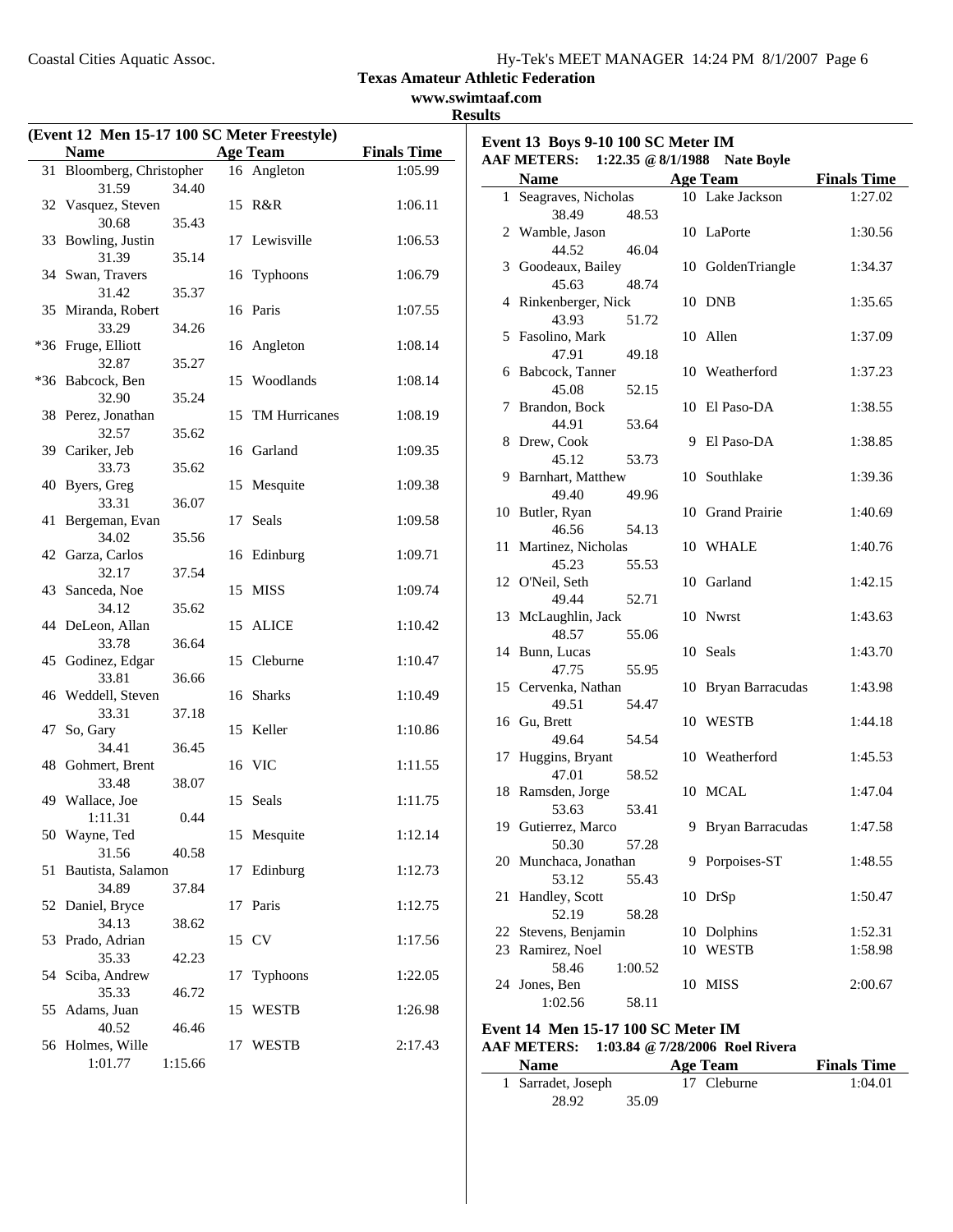**www.swimtaaf.com Results**

| (Event 14 Men 15-17 100 SC Meter IM) |                                |       |    |                   |                    |  |  |
|--------------------------------------|--------------------------------|-------|----|-------------------|--------------------|--|--|
|                                      | <b>Name</b>                    |       |    | <b>Age Team</b>   | <b>Finals Time</b> |  |  |
|                                      | 2 Pajela, Jed                  |       |    | 16 McKinney       | 1:07.41            |  |  |
|                                      | 30.87                          | 36.54 |    |                   |                    |  |  |
|                                      | 3 Rodriguez, Jose              |       |    | 17 Piranhas-ST    | 1:07.68            |  |  |
|                                      | 30.87                          | 36.81 |    |                   |                    |  |  |
|                                      | 4 Pichler, Michael             |       |    | 16 Southlake      | 1:07.69            |  |  |
|                                      | 5 Bland, Garrett<br>31.77      | 35.95 |    | 17 Southlake      | 1:07.72            |  |  |
|                                      | 6 Wilcox, Ryan                 |       |    | 15 TM Hurricanes  | 1:08.46            |  |  |
|                                      | 32.47                          | 35.99 |    |                   |                    |  |  |
| 7                                    | Harber, Daniel                 |       |    | 17 Seals          | 1:09.65            |  |  |
|                                      | 32.69                          | 36.96 |    |                   |                    |  |  |
|                                      | 8 McDonnell, Tyler             |       |    | 16 R&R            | 1:09.94            |  |  |
|                                      | 32.49                          | 37.45 |    |                   |                    |  |  |
| 9                                    | Tomas, Luke                    |       |    | 15 R&R            | 1:10.50            |  |  |
|                                      | 33.47                          | 37.03 |    |                   |                    |  |  |
|                                      | 10 Vesling, Ethan              |       |    | 15 Lake Jackson   | 1:10.84            |  |  |
|                                      | 31.80                          | 39.04 |    |                   |                    |  |  |
| 11                                   | Wulf, Colby                    |       |    | 16 WHALE          | 1:12.37            |  |  |
|                                      | 33.64                          | 38.73 |    |                   |                    |  |  |
|                                      | 12 Belury, Lucas               |       |    | 15 DNB            | 1:12.42            |  |  |
|                                      | 33.84                          | 38.58 |    |                   |                    |  |  |
|                                      | 13 Gerken, Tom                 |       |    | 15 Typhoons       | 1:12.46            |  |  |
|                                      | 35.53                          | 36.93 |    |                   |                    |  |  |
|                                      | 14 Garza, Matthew              |       | 17 | <b>ALICE</b>      | 1:13.05            |  |  |
|                                      | 33.27                          | 39.78 |    |                   |                    |  |  |
|                                      | 15 Reid, Joshua                |       |    | 16 Seals          | 1:13.36            |  |  |
|                                      | 33.50<br>*16 Enriquez, Michael | 39.86 |    | 16 Piranhas-ST    | 1:13.47            |  |  |
|                                      | 33.02                          | 40.45 |    |                   |                    |  |  |
|                                      | *16 Francis, Kyle              |       |    | 16 LaPorte        | 1:13.47            |  |  |
|                                      | 35.67                          | 37.80 |    |                   |                    |  |  |
| 18                                   | Jimenez, Eddie                 |       |    | 16 R&R            | 1:13.80            |  |  |
|                                      | 33.97                          | 39.83 |    |                   |                    |  |  |
|                                      | 19 Ponce, Trey                 |       | 16 | Typhoons          | 1:14.88            |  |  |
|                                      | 33.76                          | 41.12 |    |                   |                    |  |  |
|                                      | 20 Saenz, Matt                 |       |    | 16 ALICE          | 1:15.14            |  |  |
|                                      | 35.78                          | 39.36 |    |                   |                    |  |  |
|                                      | 21 Conway, Christian           |       |    | 15 DrSp           | 1:15.44            |  |  |
|                                      | 35.50                          | 39.94 |    |                   |                    |  |  |
|                                      | 22 Berry, Colton               |       | 15 | Seals             | 1:15.83            |  |  |
|                                      | 34.14                          | 41.69 |    |                   |                    |  |  |
|                                      | 23 Murdock, Mark               |       | 17 | Lewisville        | 1:16.11            |  |  |
|                                      | 33.90<br>24 Fasolino, Kevin    | 42.21 |    |                   |                    |  |  |
|                                      | 37.47                          | 40.61 | 15 | Allen             | 1:18.08            |  |  |
|                                      | 25 Larralde, Nick              |       | 17 | <b>Texas City</b> | 1:18.58            |  |  |
|                                      | 34.10                          | 44.48 |    |                   |                    |  |  |
| 26                                   | Houchin, Adam                  |       | 15 | <b>Nwrst</b>      | 1:18.75            |  |  |
|                                      | 33.76                          | 44.99 |    |                   |                    |  |  |
| 27                                   | Roberts, Kevin                 |       | 15 | Mesquite          | 1:19.36            |  |  |
|                                      | 36.77                          | 42.59 |    |                   |                    |  |  |
| 28                                   | Gracey, Chris                  |       | 17 | Cleburne          | 1:19.55            |  |  |
|                                      | 36.32                          | 43.23 |    |                   |                    |  |  |
| 29                                   | Marthiljohni, Justin           |       | 17 | <b>EDNA</b>       | 1:19.66            |  |  |
|                                      | 38.99                          | 40.67 |    |                   |                    |  |  |

| 30 Babcock, Ben     |         |    | 15 Woodlands    | 1:19.86 |
|---------------------|---------|----|-----------------|---------|
| 37.37               | 42.49   |    |                 |         |
| 31 Cariker, Jeb     |         |    | 16 Garland      | 1:20.81 |
| 39.77               | 41.04   |    |                 |         |
| 32 Maldonado, Jimmy |         |    | 15 Seals        | 1:21.02 |
| 38.73               | 42.29   |    |                 |         |
| 33 DeLeon, Allan    |         |    | 15 ALICE        | 1:21.09 |
| 38.57               | 42.52   |    |                 |         |
| 34 Hesson, Karl     |         |    | 16 VIC          | 1:21.71 |
| 36.78               | 44.93   |    |                 |         |
| 35 Turney, Kaleb    |         |    | 16 Seals        | 1:21.99 |
| 39.93               | 42.06   |    |                 |         |
| 36 Al-Aya, Mark     |         |    | 16 Mesquite     | 1:25.41 |
| 38.21               | 47.20   |    |                 |         |
| 37 DeLeon, Bo       |         |    | 15 ALICE        | 1:30.92 |
| 41.63               | 49.29   |    |                 |         |
| 38 Smith, Rushed    |         |    | 16 WESTB        | 1:33.17 |
| 43.71               | 49.46   |    |                 |         |
| --- Adams, Juan     |         |    | 15 WESTB        | DQ      |
| 54.92               | 1:05.89 |    |                 |         |
| --- Larson, David   |         |    | 17 Lewisville   | DQ      |
| 34.63               | 37.63   |    |                 |         |
| --- Copley, Kyle    |         | 17 | <b>Typhoons</b> | DO      |
| 30.66               | 36.78   |    |                 |         |

# **Event 15 Men 15-17 200 SC Meter Freestyle AAF METERS: 2:04.15 @7/28/2006 Kody O'Connell**

|    | <b>Name</b>               |       | <b>Age Team</b>       |       | <b>Finals Time</b> |
|----|---------------------------|-------|-----------------------|-------|--------------------|
|    | 1 Wilcox, Ryan            |       | 15 TM Hurricanes      |       | 2:03.01@           |
|    | 28.29                     | 30.97 | 32.01                 | 31.74 |                    |
|    | 2 Blandford, Ben          |       | 16 Frisco             |       | 2:08.07            |
|    | 30.76                     | 31.73 | 32.90                 | 32.68 |                    |
|    | 3 Tomas, Matt             |       | 16 R&R                |       | 2:09.56            |
|    | 29.64                     | 32.69 | 33.25                 | 33.98 |                    |
|    | 4 Sarradet, Joseph        |       | 17 Cleburne           |       | 2:14.30            |
|    | 30.56                     | 34.03 | 36.24                 | 33.47 |                    |
|    | 5 Stromme, Dean           |       | 16 Frisco             |       | 2:14.38            |
|    | 1:04.14                   |       |                       | 35.23 |                    |
|    | 6 Hulbert, Zachary        |       | 15 Bay City           |       | 2:18.83            |
|    | 30.61                     | 34.08 | 36.60                 | 37.54 |                    |
|    | 7 Meek, Josh              |       | 16 Denison            |       | 2:18.92            |
|    | 30.02                     | 34.01 | 37.46                 | 37.43 |                    |
|    | 8 Attaway, Tyler          |       | 15 Bay City           |       | 2:19.84            |
|    | 32.19                     | 36.55 | 37.60                 | 33.50 |                    |
|    | 9 Cox, Jarrett            |       | 16 Tritons            |       | 2:20.33            |
|    | 32.79                     | 36.66 | 36.74                 | 34.14 |                    |
|    | 10 Belury, Lucas          |       | 15 DNB                |       | 2:20.40            |
|    | 32.87                     | 36.63 | 36.98                 | 33.92 |                    |
| 11 | Jones, Edwin              |       | 16 MISS               |       | 2:23.64            |
|    | 32.45                     | 35.70 | 37.75                 | 37.74 |                    |
|    | 12 Bloomberg, Christopher |       | 16 Angleton           |       | 2:24.05            |
|    | 33.67                     | 37.23 | 38.26                 | 34.89 |                    |
|    | 13 Pritchard, Dawson      |       | 15 Denton Dolphins-NT |       | 2:24.78            |
|    | 32.87                     | 36.27 | 39.31                 | 36.33 |                    |
|    | 14 Snow, Tyler            |       | 16 Southlake          |       | 2:26.32            |
|    | 33.36                     | 36.56 | 37.26                 | 39.14 |                    |
|    | 15 Arnold, Jason          |       | 16 R&R                |       | 2:28.29            |
|    | 33.95                     | 38.21 | 39.14                 | 36.99 |                    |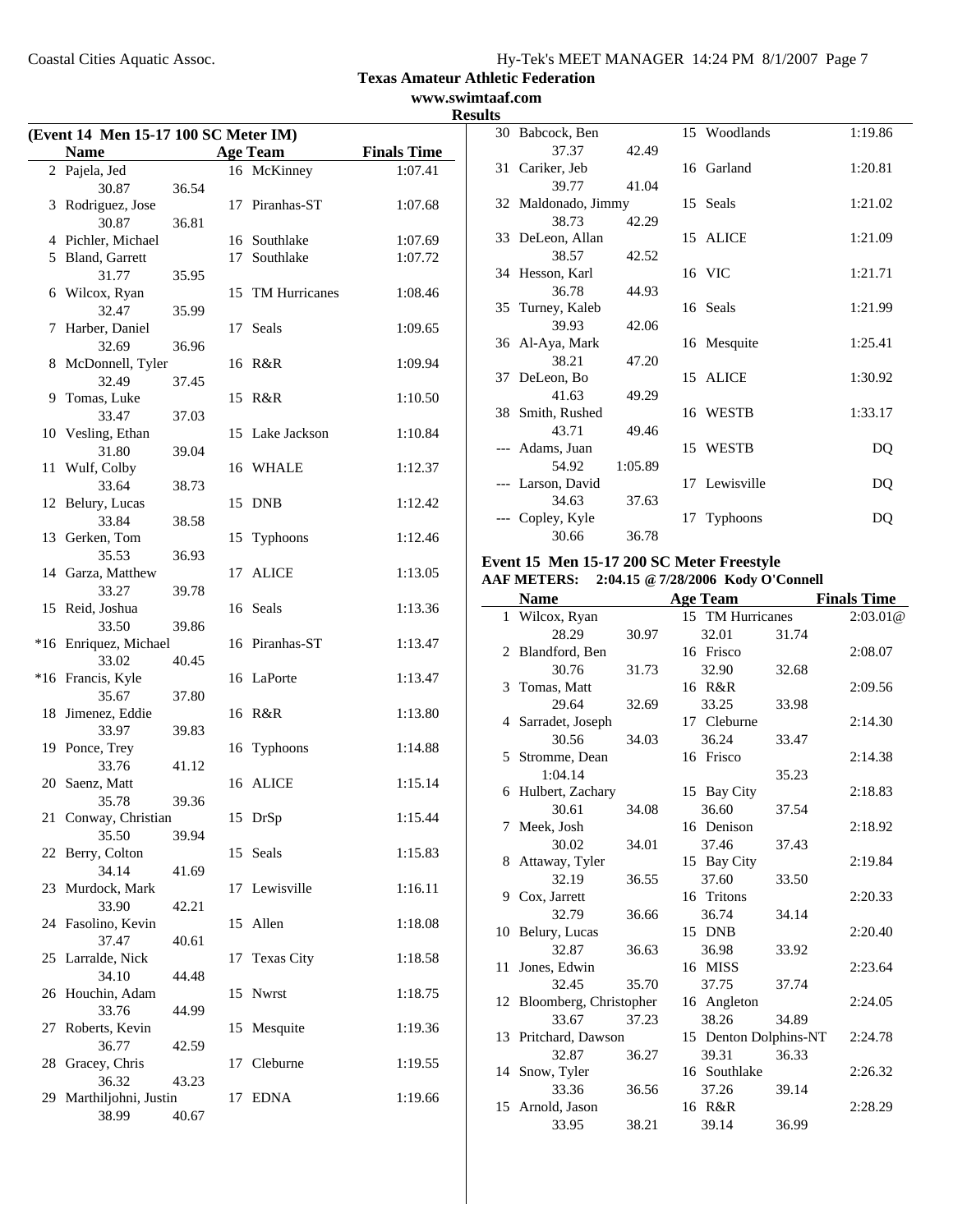**www.swimtaaf.com Results**

|               | (Event 15 Men 15-17 200 SC Meter Freestyle)                                                  |       |                   |                        |                               |  |  |  |
|---------------|----------------------------------------------------------------------------------------------|-------|-------------------|------------------------|-------------------------------|--|--|--|
|               | <b>Name</b>                                                                                  |       | <b>Age Team</b>   |                        | <b>Finals Time</b>            |  |  |  |
|               | 16 Miranda, Robert                                                                           |       | 16 Paris          |                        | 2:29.96                       |  |  |  |
|               | 34.82                                                                                        | 38.76 | 39.44             | 36.94                  |                               |  |  |  |
| 17            | Jaudon, Matthew                                                                              |       | 17 Grand Prairie  |                        | 2:30.50                       |  |  |  |
|               | 33.95                                                                                        | 38.08 | 40.18             | 38.29                  |                               |  |  |  |
|               | 18 Ostrom, Jacob                                                                             |       | 16 Ingleside-ST   |                        | 2:33.30                       |  |  |  |
|               | 34.82                                                                                        | 38.65 | 40.57             | 39.26                  |                               |  |  |  |
|               | 19 Zipprian, Daniel                                                                          |       | 16 R&R            |                        | 2:36.34                       |  |  |  |
|               | 34.56                                                                                        | 39.22 | 41.65             | 40.91                  |                               |  |  |  |
|               | 20 Fruge, Elliott                                                                            |       | 16 Angleton       |                        | 2:38.56                       |  |  |  |
|               | 37.84                                                                                        | 41.42 | 40.95             | 38.35                  |                               |  |  |  |
| 21            | Arnold, Hayden                                                                               |       | 15 Mesquite       |                        | 2:39.58                       |  |  |  |
|               | 36.76                                                                                        | 40.37 | 40.75             | 41.70                  |                               |  |  |  |
|               | 22 Daniel, Bryce                                                                             |       | 17 Paris          |                        | 2:45.67                       |  |  |  |
|               | 35.48                                                                                        | 40.80 | 44.05             | 45.34                  |                               |  |  |  |
|               | 23 Gracey, Chris                                                                             |       | 17 Cleburne       |                        | 2:53.75                       |  |  |  |
|               | 37.48                                                                                        | 44.46 | 46.86             | 44.95                  |                               |  |  |  |
|               | 24 Prado, Adrian                                                                             |       | 15 CV             |                        | 3:04.60                       |  |  |  |
|               | 39.63                                                                                        | 45.92 | 49.53             | 49.52                  |                               |  |  |  |
|               | 25 Smith, Rushed                                                                             |       | 16 WESTB          |                        | 3:31.80                       |  |  |  |
|               | 44.21                                                                                        | 54.54 | 58.23             | 54.82                  |                               |  |  |  |
|               | 26 Adams, Juan                                                                               |       | 15 WESTB          |                        | 4:01.80                       |  |  |  |
|               | 2:36.83                                                                                      | 50.91 | 34.06             |                        |                               |  |  |  |
|               | --- Interrante, Zach                                                                         |       | 16 Cleburne       |                        | DQ                            |  |  |  |
|               | 29.79                                                                                        | 32.58 | 31.71             | 31.86                  |                               |  |  |  |
|               |                                                                                              |       |                   |                        |                               |  |  |  |
|               | Event 16 Boys 9-10 100 SC Meter Freestyle Relay<br>AAF METERS: 1:02.41 @ 8/1/1991 Lewisville |       |                   |                        |                               |  |  |  |
|               |                                                                                              |       |                   |                        |                               |  |  |  |
| $\mathbf{1}$  | <b>Team</b><br>LaPorte                                                                       |       | <b>Relay</b><br>A |                        | <b>Finals Time</b><br>1:07.16 |  |  |  |
|               | 1) Garcia, Esteban 10                                                                        |       |                   | 2) Wamble, Cody 10     |                               |  |  |  |
|               | 3) Wamble, Jason 10                                                                          |       |                   | 4) Moore, Dustin 10    |                               |  |  |  |
|               | 33.86                                                                                        | 33.30 |                   |                        |                               |  |  |  |
| 2             | Carrollton                                                                                   |       | A                 |                        | 1:07.72                       |  |  |  |
|               |                                                                                              |       |                   | 2) Debes, Kevin 10     |                               |  |  |  |
|               | 1) Everly, David 10<br>3) Sands, Victor 9                                                    |       |                   | 4) Mayfield, Travis 10 |                               |  |  |  |
|               | 35.31                                                                                        | 32.41 |                   |                        |                               |  |  |  |
| $\mathcal{F}$ | Plano                                                                                        |       | A                 |                        | 1:08.44                       |  |  |  |
|               |                                                                                              |       |                   |                        |                               |  |  |  |
|               | 1) Constien, Carter 10                                                                       |       |                   | 2) Trompeter, Mark 10  |                               |  |  |  |

|    | 1) Constien, Carter 10 |       | 2) Trompeter, Mark 10      |         |  |
|----|------------------------|-------|----------------------------|---------|--|
|    | 3) Macphee, Nolan 9    |       | 4) Yienger, Christopher 10 |         |  |
|    | 34.05                  | 34.39 |                            |         |  |
| 4  | Tritons                |       | A                          | 1:08.51 |  |
|    | 1) Koster, Adam 9      |       | 2) Marshall, Jack 10       |         |  |
|    | 3) Winstead, Seth 10   |       | 4) Dussing, David 9        |         |  |
|    | 33.82                  | 34.69 |                            |         |  |
| 5. | <b>VIC</b>             |       | A                          | 1:09.47 |  |
|    | 1) Redding, Dylan 9    |       | 2) Carroll, Mason 10       |         |  |
|    | 3) Kallman, Shane 10   |       | 4) Lauer, Hunter 10        |         |  |
|    | 34.65                  | 34.82 |                            |         |  |
|    | 6 El Campo             |       | A                          | 1:09.71 |  |
|    | 1) Jenkins, Rayce 10   |       | 2) DuBroc, Colt 10         |         |  |
|    | 3) Krpec, Blake 9      |       | 4) Wilkins, Matthew 9      |         |  |
|    | 35.40                  | 34.31 |                            |         |  |
| 7  | Frisco                 |       | A                          | 1:10.62 |  |
|    | 1) Pena, Jerick 10     |       | 2) Hertz, Nathan 10        |         |  |
|    | 3) Bruni, Ryan 9       |       | 4) Rankin, Eric 9          |         |  |
|    | 39.54                  | 31.08 |                            |         |  |

| 8  | Southlake                                    |       | A                                       | 1:12.11 |
|----|----------------------------------------------|-------|-----------------------------------------|---------|
|    | 1) Walburg, Jared 9                          |       | 2) Mysliwiec, Eric 10                   |         |
|    | 3) West, Colt 10                             |       | 4) Johnson, Patrick 9                   |         |
|    | 36.88                                        | 35.23 |                                         |         |
| 9  | <b>ALICE</b>                                 |       | A                                       | 1:13.26 |
|    | 1) Martinez, Zackary Joe 9                   |       | 2) Gomez, Ryan 10                       |         |
|    | 3) Aguilar, Christopher 10                   |       | 4) Arismendez, Isaul 10                 |         |
|    | 37.26                                        | 36.00 |                                         |         |
| 10 | Keller                                       |       | А                                       | 1:15.61 |
|    | 1) Bartholomew, London 9                     |       | 2) Ringgold, Braedyn 9                  |         |
|    | 3) Hein, Josh 10                             |       | 4) LeBlanc, Brandon 10                  |         |
|    | 40.94                                        | 34.67 |                                         |         |
| 11 | Frisco                                       |       | C                                       | 1:16.09 |
|    | 1) Palmer, Zachary 10                        |       | 2) DeLange, Jackson 9                   |         |
|    | 3) Foster, Preston 10                        |       | 4) Rupert, Kyle 10                      |         |
|    | 38.87                                        | 37.22 |                                         |         |
| 12 | MISS                                         |       | A                                       | 1:17.74 |
|    | $1)$ Jones, Ben $10$                         |       | 2) Rogers, Miguel 10                    |         |
|    | 3) Solis, Alex 10                            |       | 4) Guerra, Javier 10                    |         |
|    | 40.63                                        | 37.11 |                                         |         |
| 13 | Mudcats                                      |       | A                                       | 1:17.76 |
|    | 1) Bobo, Austin 9                            |       | 2) Coffey, Michael 10                   |         |
|    | 3) Kehlenbeck, Seth 10                       |       | 4) Smith, William 10                    |         |
|    | 40.33                                        | 37.43 |                                         |         |
|    | 14 Dolphins                                  |       | A                                       | 1:18.35 |
|    | 1) Goodner, Jake 10                          |       | 2) Pedraza, Aaron 9                     |         |
|    | 3) Gilcrease, Braden 10                      |       | 4) Stevens, Benjamin 10                 |         |
|    | 41.64                                        | 36.71 |                                         |         |
| 15 | Hubbard                                      |       | A                                       | 1:18.86 |
|    | $1)$ Zettler, Ty $10$                        |       | 2) Grant, Caleb 10                      |         |
| 16 | 3) Morris, Hunter 9<br>Tritons               |       | 4) Gillham, Braydyn 9<br>B              | 1:19.79 |
|    |                                              |       |                                         |         |
|    | 1) Cross, Kent 10<br>3) Smallwood, Spencer 9 |       | 2) List, Christian 9<br>4) Cox, John 10 |         |
|    | 40.18                                        | 39.61 |                                         |         |
| 17 | <b>TM Hurricanes</b>                         |       | А                                       | 1:27.06 |
|    | 1) Reyes, Bryan 9                            |       | 2) Salazar, Eric 9                      |         |
|    | 3) Baria, Jake 9                             |       | 4) Vargas, Caiman 9                     |         |
|    | 1:27.23                                      |       |                                         |         |
| 18 | <b>SAPAR</b>                                 |       | А                                       | 1:37.74 |
|    | 1) Salazar, Daniel 9                         |       | 2) Casey, Shamaan 9                     |         |
|    | 3) Burds, Jeffrey 9                          |       | 4) Phelan, Shamus 9                     |         |
|    | 52.51                                        | 45.23 |                                         |         |
| 19 | SAPAR                                        |       | В                                       | 1:42.02 |
|    | 1) Garcia, Ramon 9                           |       | 2) Laskowski, Jonathen 9                |         |
|    | 3) George, Kalvaughn 10                      |       | 4) Salazar, Isaiah 9                    |         |
|    | 1:03.45                                      | 38.57 |                                         |         |

#### **Event 17 Men 15-17 200 SC Meter Freestyle Relay AAF METERS: 1:42.18 @7/28/2006 R&R Aquatics E Busby, M Tomas, A Major, J Haver**

| <b>Team</b> |                      |       | Relav              |                    | <b>Finals Time</b> |
|-------------|----------------------|-------|--------------------|--------------------|--------------------|
|             | Frisco               |       |                    |                    | 1:41.54@           |
|             | 1) Nix, Colin 17     |       |                    | 2) Loutfy, Adam 16 |                    |
|             | 3) Blandford, Ben 16 |       | 4) Pena, Joshua 17 |                    |                    |
|             | 24.95                | 25.67 | 25.98              | 24.94              |                    |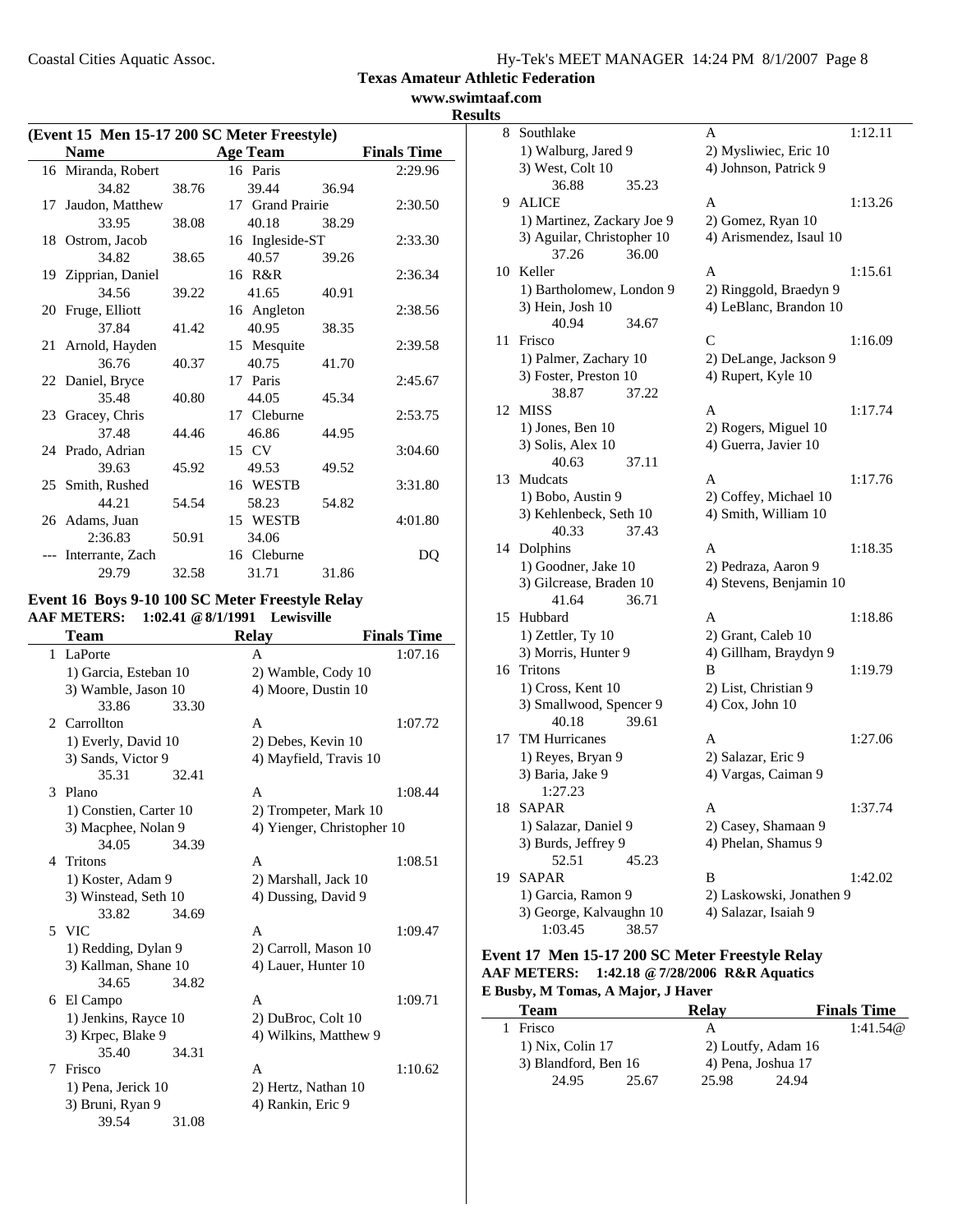Coastal Cities Aquatic Assoc.

**Texas Amateur Athletic Federation**

# **www.swimtaaf.com**

**Results**

|    |                                       |                                                   | Texas Amate<br><b>WWW</b> |
|----|---------------------------------------|---------------------------------------------------|---------------------------|
|    |                                       | (Event 17 Men 15-17 200 SC Meter Freestyle Relay) |                           |
|    | <b>Team</b>                           | <b>Relay</b>                                      | <b>Finals Time</b>        |
| 2  | R&R                                   | A                                                 | 1:44.02                   |
|    | 1) Tomas, Matt 16                     | 2) Tomas, Luke 15                                 |                           |
|    | 3) Ward, Nathan 15                    | 4) Major, Aijan 17                                |                           |
|    | 26.61<br>26.11                        | 25.20<br>26.10                                    |                           |
|    | 3 Southlake                           | A                                                 | 1:49.79                   |
|    | 1) Clark, Hayden 17                   | 2) Pichler, Michael 16                            |                           |
|    | 3) Snow, Tyler 16                     | 4) Bland, Garrett 17                              |                           |
|    | 26.77<br>26.62                        | 29.68<br>26.72                                    |                           |
|    | 4 McKinney                            | A                                                 | 1:50.34                   |
|    | 1) Pajela, Jed 16                     | 2) Evans, Trey 16                                 |                           |
|    | 3) Prinslow, Eric 16                  | 4) Serio, Scotty 17                               |                           |
|    | 29.87<br>27.09                        | 27.57<br>25.81                                    |                           |
| 5. | Frisco                                | B                                                 | 1:51.82                   |
|    | $1)$ Nix, Jared 16                    | 2) Stromme, Dean 16                               |                           |
|    | 3) Bey, Marcus 15                     | 4) Pettus, Keegan 15                              |                           |
|    | 28.52<br>28.23                        | 29.05<br>26.02                                    |                           |
|    | 6 R&R                                 | B                                                 | 1:53.20                   |
|    | 1) Burdette, Shane 16                 |                                                   |                           |
|    |                                       | 2) Vasquez, Steven 15                             |                           |
|    | 3) Holden, Bobby 16<br>28.34<br>29.17 | 4) Zipprian, Daniel 16<br>28.20<br>27.49          |                           |
| 7  | <b>ALICE</b>                          | A                                                 | 1:53.89                   |
|    |                                       |                                                   |                           |
|    | 1) Garza, Matthew 17                  | 2) Navarro, Jeremy 16                             |                           |
|    | 3) Saenz, Matt 16                     | 4) Whitty, Travis 15                              |                           |
|    | 28.00<br>28.60                        | 29.24<br>28.05                                    |                           |
| 8  | R&R                                   | C                                                 | 1:54.67                   |
|    | 1) Jimenez, Eddie 16                  | 2) McDonnell, Tyler 16                            |                           |
|    | 3) Arnold, Jason 16                   | 4) Moreno, Richard 17                             |                           |
|    | 29.25<br>28.12                        | 30.21<br>27.09                                    |                           |
|    | 9 Lewisville                          | A                                                 | 1:54.85                   |
|    | 1) Murdock, Mark 17                   | 2) Bowling, Justin 17                             |                           |
|    | 3) Larson, David 17                   | 4) Bathory, Travis 17                             |                           |
|    | 29.64<br>29.52                        | 28.49<br>27.20                                    |                           |
| 10 | Tritons                               | A                                                 | 1:57.39                   |
|    | 1) Stephens, William 17               | 2) Eichenseer, Brad 16                            |                           |
|    | 3) Dunn, Jacob 16                     | 4) Cox, Jarrett 16                                |                           |
|    | 31.77<br>26.57                        | 29.95 29.10                                       |                           |
| 11 | Hubbard                               | A                                                 | 2:02.42                   |
|    | 1) Martin, Garrett 16                 | 2) Lenox, Dylan 16                                |                           |
|    | 3) Wetsel, Cody 16                    | 4) Wilkins, Nathan 16                             |                           |
|    | 31.20<br>29.70                        | 29.48<br>32.04                                    |                           |
| 12 | Seals                                 | A                                                 | 2:03.73                   |
|    | 1) Wallace, Joe 15                    | 2) Maldonado, Jimmy 15                            |                           |
|    | 3) Turney, Kaleb 16                   | 4) Berry, Colton 15                               |                           |
|    | 31.42<br>31.95                        | 29.94<br>30.42                                    |                           |
| 13 | <b>ALICE</b>                          | B                                                 | 2:09.62                   |
|    | 1) Lopez, J D 15                      | 2) DeLeon, Allan 15                               |                           |
|    | 3) Lopez, Augie 16                    | 4) DeLeon, Bo 15                                  |                           |
|    | 32.66<br>34.93                        | 31.47<br>30.56                                    |                           |
|    | 14 Denton Dolphins-NT                 | A                                                 | 2:10.17                   |
|    | 1) Collamer, Sean 15                  | 2) Seibold, Billy 15                              |                           |
|    | 3) Pritchard, Dawson 15               | 4) Strasser, Matt 17                              |                           |
|    | 34.56<br>33.99                        | 30.83<br>30.79                                    |                           |

| llts |                                               |                          |                    |
|------|-----------------------------------------------|--------------------------|--------------------|
|      | Event 18 Girls 9-10 100 SC Meter Medley Relay |                          |                    |
|      | <b>AAF METERS:</b><br>1:11.82 @ 8/1/1986      | <b>Grapevine</b>         |                    |
|      | Team                                          | <b>Relay</b>             | <b>Finals Time</b> |
| 1    | Tritons                                       | A                        | 1:16.70            |
|      | 1) Smallwood, Sydney 10                       | 2) Orred, Erin 10        |                    |
|      | 3) Garza, Hailey 10                           | 4) Reckmeyer, Hannah 10  |                    |
|      | 41.73<br>34.97                                |                          |                    |
| 2    | Southlake                                     | A                        | 1:16.74            |
|      | 1) Martin, Katie 10                           | 2) Cummings, Erin 10     |                    |
|      | 3) Tovey, Laura 10                            | 4) Pollard, Ariel 10     |                    |
|      | 40.67<br>36.07                                |                          |                    |
| 3    | Keller                                        | A                        | 1:18.46            |
|      | 1) Pitzer, Sarah 10                           | 2) Schmidt, Lauren 9     |                    |
|      | 3) Goode, Maria 10                            | 4) Carnley, Ava 10       |                    |
|      | 44.60<br>33.86                                |                          |                    |
|      | 4 Carrollton                                  | A                        | 1:18.74            |
|      | 1) Brown, Braden 9                            | 2) Yahwak, Tatiana 10    |                    |
|      | 3) Pike, Jessica 10                           | 4) Rogan, Caroline 10    |                    |
|      | 45.05<br>33.69                                |                          |                    |
| 5    | Southlake                                     | B                        | 1:19.16            |
|      | 1) Perrone, Anna 10                           | 2) Rose, Casey 9         |                    |
|      | 3) Pollard, Ali 10                            | 4) Buffano, Maryssa 10   |                    |
|      | 42.27<br>36.89                                |                          |                    |
|      | 6 Frisco                                      | B                        | 1:20.71            |
|      | 1) Kirk, Camille 10                           | 2) Bergmann, Julia 9     |                    |
|      | 3) Jackson, Ashley 9                          | 4) Fogle, Brianna 10     |                    |
|      | 45.18<br>35.53                                |                          |                    |
| 7    | Lake Jackson                                  | A                        | 1:22.50            |
|      | 1) Kuettel, Molly 9                           | 2) Strobel, Austin 10    |                    |
|      | 3) Robbins, Annie 9                           | 4) Vavra, Cassidy 9      |                    |
|      | 45.93<br>36.57                                |                          |                    |
|      | 8 Lake Jackson                                | B                        | 1:25.10            |
|      | 1) Grey, Savannah 10                          | 2) Mikulencak, Rachel 10 |                    |
|      | 3) Davidson, Shelby 10                        | 4) Cox, Kristin 10       |                    |
|      | 45.51<br>39.59                                |                          |                    |
| 9    | <b>DNB</b>                                    | А                        | 1:26.05            |
|      | 1) Rudy, Hannah 10                            | 2) Orlowski, Anna 10     |                    |
|      | 3) Funk, Kim 10                               | 4) Do, Tam 9             |                    |
|      | 45.90<br>40.15                                |                          |                    |
|      | 10 Wharton                                    | A                        | 1:26.36            |
|      | 1) Casey, Amanda 10                           | 2) Stolle, Syndey 10     |                    |
|      | 3) Hinze, Libby 9                             | 4) Billings, Rachel 9    |                    |
|      | 46.36<br>40.00                                |                          |                    |
| 11   | <b>EDNA</b>                                   | A                        | 1:27.12            |
|      | 1) Hill, Lillian 10                           | 2) Evans, Haleigh 9      |                    |
|      | 3) Pruitt, Sierra 9                           | 4) Cavazos, Alyssa 10    |                    |
|      | 12 Plano                                      | A                        | 1:27.19            |
|      | 1) Mott, Clara 10                             | 2) Banh, Kristina 10     |                    |
|      | 3) Wolters, Bailey 9                          | 4) Dlott, Kaitlin 10     |                    |
|      | 44.75<br>42.44                                |                          |                    |
| 13   | Stingrays                                     | А                        | 1:28.76            |

1) Carmony, Tiffany 10 2) Ramos, Kaitlyn 9<br>3) Carmony, Michelle 10 4) Goldman, Erin 10

3) Carmony, Michelle 10<br> $48.35$   $40.41$ 

48.35 40.41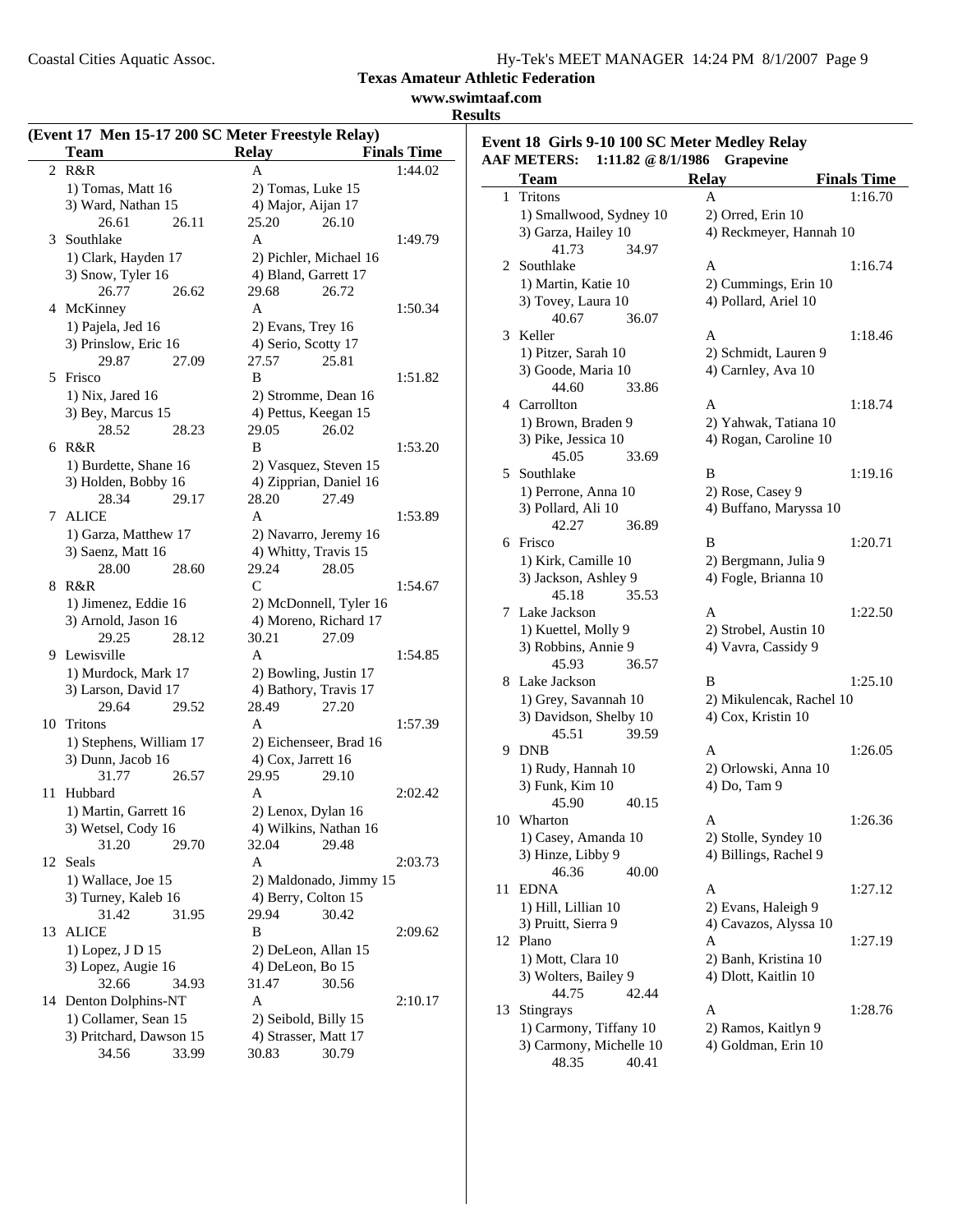Coastal Cities Aquatic Assoc.

| Hy-Tek's MEET MANAGER 14:24 PM 8/1/2007 Page 10 |
|-------------------------------------------------|
|-------------------------------------------------|

**Texas Amateur Athletic Federation**

## **www.swimtaaf.com Results**

|    | (Event 18 Girls 9-10 100 SC Meter Medley Relay) |                         |                           |  |  |  |
|----|-------------------------------------------------|-------------------------|---------------------------|--|--|--|
|    | <b>Team</b>                                     | Relay                   | <b>Finals Time</b>        |  |  |  |
|    | 14 ALICE                                        | A                       | 1:29.59                   |  |  |  |
|    | 1) Rangel, Julyssa 10                           | 2) Charles, Miranda 10  |                           |  |  |  |
|    | 3) Rodriguez, Nicole 10                         | 4) Ozuna, Sabrina 10    |                           |  |  |  |
|    | 48.58<br>41.01                                  |                         |                           |  |  |  |
| 15 | <b>MISS</b>                                     | A                       | 1:37.94                   |  |  |  |
|    | 53.07<br>44.87                                  |                         |                           |  |  |  |
|    | 16 TM Hurricanes                                | A                       | 1:43.05                   |  |  |  |
|    | 1) Ritter, Taylor 10                            | 2) Newton, Rhianen 9    |                           |  |  |  |
|    | 3) Lange, Kelsey 10                             | 4) Garcia, Adriana 10   |                           |  |  |  |
|    | 58.95<br>44.10                                  |                         |                           |  |  |  |
| 17 | SAPAR                                           | A                       | 1:44.62                   |  |  |  |
|    | 1) Rosales, Estrella 9                          | 2) Rosales, Brisa 9     |                           |  |  |  |
|    | 3) Garza, Anisa 9                               | 4) Thomas, Dajah 9      |                           |  |  |  |
|    | 59.60<br>45.02                                  |                         |                           |  |  |  |
|    | 18 WESTB                                        | A                       | 1:46.07                   |  |  |  |
|    | 1) Chen, Tonya 10                               | 2) Hathaway, Courtney 9 |                           |  |  |  |
|    | 3) Moon, Gabrielle 10                           | 4) Taylor, Courtney 9   |                           |  |  |  |
|    | --- DrSp                                        | A                       | DO                        |  |  |  |
|    | 1) Schoenhorn, Judianne 9                       | 2) Graham, Payton 10    |                           |  |  |  |
|    | 3) Ballard, Kelsi 10                            | 4) Davis, Morgan 10     |                           |  |  |  |
|    | 50.92<br>39.62                                  |                         |                           |  |  |  |
|    | <b>Frisco</b>                                   | $\mathsf{C}$            | DO                        |  |  |  |
|    | 1) Biehl, Kathryn 10                            | 2) Gehring, Jody 10     |                           |  |  |  |
|    | 3) Franke, Dagny 10                             |                         | 4) Blandford, Danielle 10 |  |  |  |
|    | 46.17<br>39.34                                  |                         |                           |  |  |  |

#### **Event 19 Women 15-17 200 SC Meter Medley Relay AAF METERS: 2:13.02 @7/28/2006 Frisco J Miller, A Johnson, H Blizzard, A Akin**

|   | <b>Team</b>            |       | <b>Relay</b>               |                         | <b>Finals Time</b> |  |
|---|------------------------|-------|----------------------------|-------------------------|--------------------|--|
| 1 | Southlake              |       | A                          |                         | 2:13.47            |  |
|   | 1) Meinz, Alicia 16    |       | 2) Ausdenmoore, Rachael 15 |                         |                    |  |
|   | 3) Hayes, Arrington 16 |       |                            | 4) Morris, Brooke 16    |                    |  |
|   | 34.62                  | 37.76 | 32.00                      | 29.09                   |                    |  |
|   | 2. $R\&R$              |       | A                          |                         | 2:14.38            |  |
|   | 1) Gale, Marissa 16    |       |                            | 2) Snider, Valerie 16   |                    |  |
|   | 3) Summers, Kristin 17 |       |                            | 4) Hlavaty, Lyndey 16   |                    |  |
|   | 34.10                  | 38.36 | 32.97                      | 28.95                   |                    |  |
|   | 3 Frisco               |       | A                          |                         | 2:17.84            |  |
|   | 1) Hoffman, Natalie 17 |       |                            | 2) Pettus, Devanie 16   |                    |  |
|   | 3) Blizzard, Haley 17  |       | 4) Akin, Aryn 17           |                         |                    |  |
|   | 34.59                  | 38.63 | 34.16                      | 30.46                   |                    |  |
|   | 4 Tritons              |       | A                          |                         | 2:18.22            |  |
|   | 1) Haitz, Kelly 16     |       |                            | 2) Orred, Kelsey 17     |                    |  |
|   | 3) Blair, Natalie 15   |       |                            | 4) Hoffman, Lauren 15   |                    |  |
|   | 34.90                  | 37.28 | 34.13                      | 31.91                   |                    |  |
|   | 5 Southlake            |       | B                          |                         | 2:21.14            |  |
|   | 1) Anderson, Brooke 16 |       |                            | 2) Lucius, Olivia 15    |                    |  |
|   | 3) Anderson, Erica 17  |       |                            | 4) Miritello, Ellen 15  |                    |  |
|   | 34.90                  | 40.74 | 33.22                      | 32.28                   |                    |  |
|   | 6 TM Hurricanes        |       | A                          |                         | 2:21.21            |  |
|   | 1) Alaniz, Alyssa 17   |       |                            | 2) Gonzalez, Rebekah 17 |                    |  |
|   | 3) Reyes, Clarissa 15  |       | 4) Vega, Liz 15            |                         |                    |  |
|   | 36.30                  | 38.69 | 35.77                      | 30.45                   |                    |  |
|   |                        |       |                            |                         |                    |  |

| 7  | R&R                             |       | Z                              |                          | 2:23.13 |
|----|---------------------------------|-------|--------------------------------|--------------------------|---------|
|    | 1) Martin, Kelly 16             |       |                                | 2) Esposito, Chelsea 16  |         |
|    | 3) Stone, Ann 17                |       |                                | 4) Przybilla, Mehagan 15 |         |
|    | 37.27                           | 39.24 | 36.04                          | 30.58                    |         |
| 8  | Lewisville                      |       | A                              |                          | 2:23.86 |
|    | 1) Lovfald, Erika 15            |       | 2) McHugh, Amber 15            |                          |         |
|    | 3) Chu, Erin 16                 |       | 4) Wood, Courtney 16           |                          |         |
|    | 38.97                           | 38.74 | 33.73                          | 32.42                    |         |
| 9  | Frisco                          |       | B                              |                          | 2:26.39 |
|    | 1) Hall, Tiffani 17             |       | 2) Pettus, Chelsie 17          |                          |         |
|    | 3) Montgomery, Alanna 17        |       | 4) Kenny, Lauren 15            |                          |         |
|    | 36.20                           | 42.65 | 35.57                          | 31.97                    |         |
| 10 | Cleburne                        |       | A                              |                          | 2:26.98 |
|    | 1) Hundley, Lauren 15           |       |                                | 2) Rhodes, Adrienne 15   |         |
|    | 3) Hagen, Hillary 16            |       | 4) Gossett, Morgan 16          |                          |         |
|    | 37.68                           | 40.24 | 35.68                          | 33.38                    |         |
| 11 | Wharton                         |       | A                              |                          | 2:29.46 |
|    | 1) Billings, Amanda 15          |       | 2) Zahn, Blaire 17             |                          |         |
|    | 3) Thompson, Kendall 15         |       | 4) Harper, Sarah 15            |                          |         |
|    | 39.01                           | 40.82 | 38.06                          | 31.57                    |         |
|    | 12 Carrollton                   |       | A                              |                          | 2:31.09 |
|    | 1) Bergman, Genette 15          |       | 2) Sands, Sophia 16            |                          |         |
|    | 3) Kunhardt, Victoria 15        |       | 4) Cortado, Cally 15           |                          |         |
|    | 39.61                           | 43.53 | 35.25                          | 32.70                    |         |
| 13 | <b>ALICE</b>                    |       | A                              |                          | 2:31.24 |
|    | 1) Rodriguez, Cassandra 16      |       | 2) Brown, Brittany 15          |                          |         |
|    | 3) Martinez, Monica 16<br>40.84 | 40.74 | 4) Moreno, Adriana 16<br>33.72 | 35.94                    |         |
| 14 | Frisco                          |       | $\mathsf{C}$                   |                          | 2:34.36 |
|    | 1) Brown, Shannon 15            |       | 2) Heasley, Kathryn 15         |                          |         |
|    | 3) Leavitt, Jordan 15           |       | 4) DeBruin, Hillary 15         |                          |         |
|    | 38.48                           | 42.25 | 42.39                          | 31.24                    |         |
| 15 | <b>VIC</b>                      |       | A                              |                          | 2:34.49 |
|    | 1) Lauer, Hailey 15             |       | 2) Machacek, Ariel 16          |                          |         |
|    | 3) Ross, Kelsay 16              |       |                                | 4) Maggard, Chelsea 15   |         |
|    | 38.61                           | 42.26 | 38.48                          | 35.14                    |         |
| 16 | LaPorte                         |       | A                              |                          | 2:35.00 |
|    | 1) Brink, Tiffany 16            |       | 2) Gadberry, Sarah 16          |                          |         |
|    | 3) Gomez, Samantha 16           |       | 4) Holt, Lindsay 16            |                          |         |
|    | 40.67                           | 41.32 | 39.56                          | 33.45                    |         |
| 17 | <b>MISS</b>                     |       | A                              |                          | 2:38.76 |
|    | 1) Garcia, Amber 17             |       | 2) Vigil, Lauren 16            |                          |         |
|    | 3) Cantu, Allyssa 15            |       | 4) Rios, Georgiana 15          |                          |         |
|    | 38.78                           | 46.16 | 39.82                          | 34.00                    |         |

#### **Event 20 Girls 9-10 50 SC Meter Freestyle AAF METERS: 31.86 @8/1/1991 A. Broussard**

|              | <b>Name</b>           |     | Age Team           | <b>Finals Time</b> |
|--------------|-----------------------|-----|--------------------|--------------------|
| $\mathbf{L}$ | Stone, Sarah          |     | 10 Lewisville      | 34.10              |
|              | 2 Gardea, Abby        |     | 10 Deer Park       | 34.62              |
|              | 3 Gray, Kendall       |     | 10 Boerne          | 35.14              |
|              | 4 Hueske, Claire      |     | 10 Dolphins        | 36.40              |
|              | 5 Cummings, Erin      |     | 10 Southlake       | 36.52              |
|              | 6 Dixon, Rachel       | 9   | R&R                | 36.62              |
|              | 7 Cordero, Stacey     |     | 10 El Campo        | 37.42              |
|              | 8 Brechler, Jordan    |     | <b>MISS</b>        | 38.07              |
|              | 9 Abraham, Caroline   |     | Watercats          | 38.33              |
|              | 10 Crabtree, Brittany | 10. | Denton Dolphins-NT | 38.37              |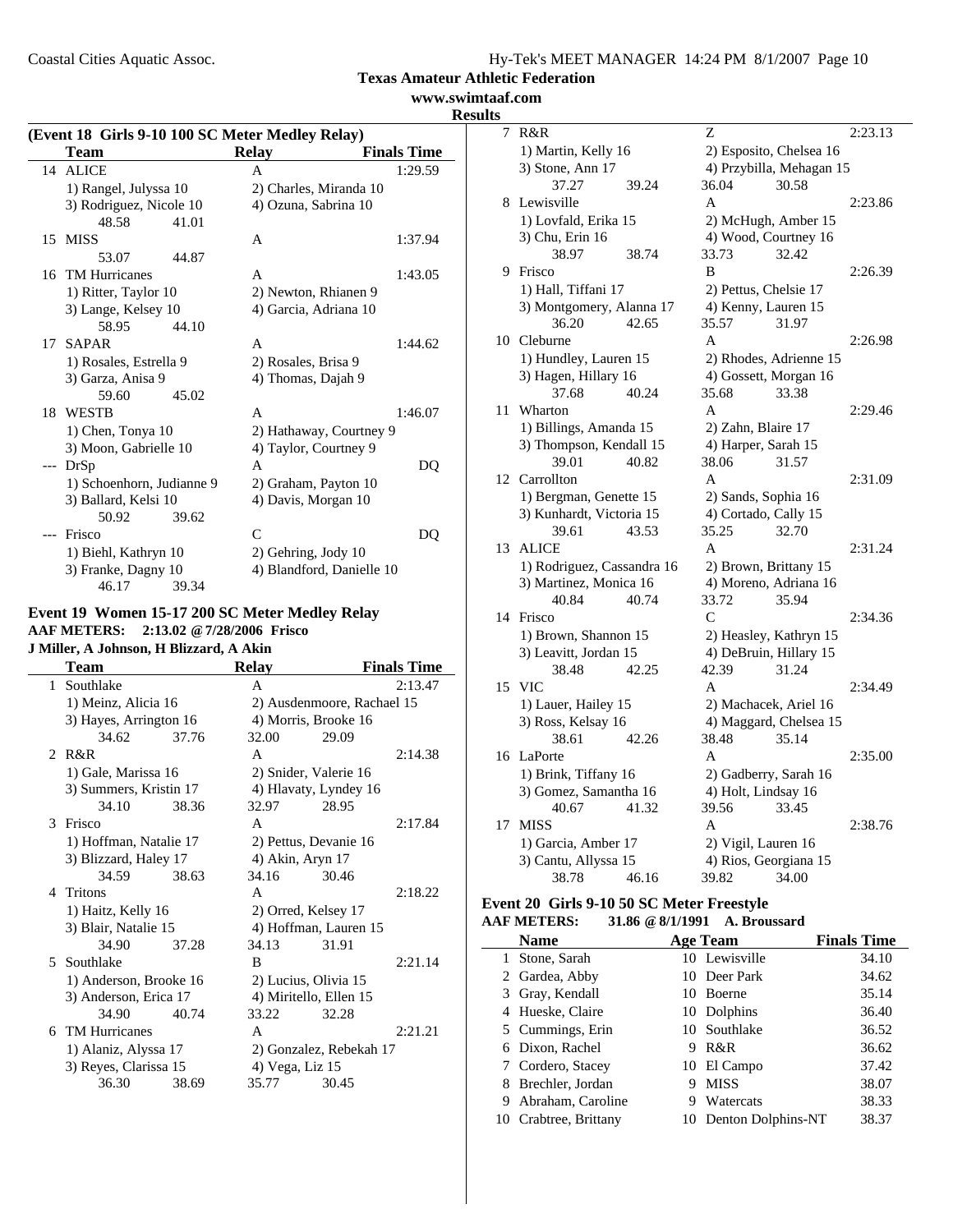#### **Texas Amateur Athletic Federation www.swimtaaf.com**

**Results**

|                                                      | (Event 20 Girls 9-10 50 SC Meter Freestyle) |    |                  |       |  |  |
|------------------------------------------------------|---------------------------------------------|----|------------------|-------|--|--|
| <b>Finals Time</b><br><b>Name</b><br><b>Age Team</b> |                                             |    |                  |       |  |  |
|                                                      | 11 Roberts, Brooke                          |    | 10 Lewisville    | 38.68 |  |  |
|                                                      | 12 Grismer, Julia                           | 9  | Manta Rays-ST    | 38.84 |  |  |
| 13                                                   | Rogan, Caroline                             | 10 | Carrollton       | 39.09 |  |  |
| 14                                                   | Rosales, Estrella                           | 9  | SAPAR            | 39.25 |  |  |
|                                                      | 15 Oakes, Anna                              | 10 | Rowlett          | 39.51 |  |  |
|                                                      | *16 Perez, Kailee                           | 9  | McKinney         | 39.66 |  |  |
|                                                      | *16 Sonni, Roxanne                          |    | 10 Killeen-NT    | 39.66 |  |  |
| 18                                                   | Rosier, Shannon                             | 10 | DITT             | 40.54 |  |  |
| 19                                                   | Tovar, Priscilla                            | 9  | <b>SAPAR</b>     | 41.69 |  |  |
|                                                      | 20 Hernandez, Annie                         | 9  | <b>MCAL</b>      | 41.71 |  |  |
| $*21$                                                | Miranda, Kimberly                           | 10 | Paris            | 42.61 |  |  |
| *21                                                  | Berndt, Leah                                | 10 | <b>REED</b>      | 42.61 |  |  |
|                                                      | 23 Carmony, Michelle                        | 10 | <b>Stingrays</b> | 43.51 |  |  |
|                                                      | 24 Lozen, Macy                              | 10 | DNB              | 45.52 |  |  |
|                                                      | 25 Campbell, Haley                          | 10 | WHALE            | 50.19 |  |  |

# **Event 21 Women 15-17 50 SC Meter Freestyle<br>AAF METERS:** 28.22 @ 7/28/2006 Carrie Gree

**AAF METERS: 28.22 @7/28/2006 Carrie Greene**

|       | <b>Name</b>            | <b>Age Team</b> |                   | <b>Finals Time</b> |
|-------|------------------------|-----------------|-------------------|--------------------|
| 1     | Snider, Valerie        |                 | 16 R&R            | 28.74              |
|       | 2 Elrod, Audra         | 15              | <b>SAPAR</b>      | 28.89              |
|       | 3 Morrell, Krystan     |                 | 15 GoldenTriangle | 29.09              |
|       | 4 Maxwell, Jenny       |                 | 15 Grapevine      | 29.25              |
|       | 5 Carrier, Kimi        |                 | 15 VIC            | 29.38              |
|       | 6 Griffith, Kara       |                 | 15 Bay City       | 29.60              |
| 7     | Reyes, Clarissa        |                 | 15 TM Hurricanes  | 29.93              |
|       | 8 Hlavaty, Lyndey      |                 | 16 R&R            | 30.09              |
| 9     | Morris, Brooke         |                 | 16 Southlake      | 30.15              |
| 10    | Slater, Paige          |                 | 16 Dallas         | 30.21              |
| 11    | McConnell, Morgan      |                 | 15 MW             | 30.37              |
|       | 12 Edwards, Collette   |                 | 16 Garland        | 30.61              |
| 13    | McMahon, Kaitlyn       |                 | 16 Seabrook       | 30.72              |
| 14    | Martin, Kelly          |                 | 16 R&R            | 30.85              |
| 15    | Moreno, Adriana        |                 | 16 ALICE          | 30.89              |
| $*16$ | Akin, Aryn             | 17              | Frisco            | 31.03              |
|       | *16 Przybilla, Mehagan |                 | 15 R&R            | 31.03              |
|       | 18 Atkinson, Leisha    | 16              | <b>Sharks</b>     | 32.06              |
|       | 19 Heasley, Kathryn    |                 | 15 Frisco         | 32.08              |
|       | 20 O'Brien, Maggie     |                 | 16 Plano          | 32.16              |
| 21    | Chilton, Alyssa        |                 | 15 Livingston     | 32.28              |
| 22    | Wiese, Sara            | 17              | Typhoons          | 32.53              |
| 23    | DeBruin, Hillary       |                 | 15 Frisco         | 32.60              |
|       | 24 Lorensen, Kiersten  |                 | 15 Tritons        | 32.63              |
|       | 25 Lucius, Olivia      |                 | 15 Southlake      | 32.76              |
|       | 26 Kenny, Lauren       |                 | 15 Frisco         | 32.82              |
|       | 27 Cortado, Cally      |                 | 15 Carrollton     | 32.85              |
| 28    | Seagraves, Melanie     |                 | 15 Lewisville     | 32.96              |
|       | 29 Wood, Courtney      |                 | 16 Lewisville     | 32.98              |
| 30    | Pettus, Devanie        |                 | 16 Frisco         | 33.00              |
| 31    | Alaniz, Alyssa         |                 | 17 TM Hurricanes  | 33.04              |
|       | 32 Sands, Sophia       |                 | 16 Carrollton     | 33.05              |
|       | *33 Holt, Lindsay      |                 | 16 LaPorte        | 33.06              |
|       | *33 Iglehart, Chelsea  |                 | 16 MW             | 33.06              |
|       | 35 Brown, Shannon      |                 | 15 Frisco         | 33.14              |
|       | 36 Slaughter, Ashleigh |                 | 15 Bay City       | 33.24              |
| 37    | Craig, Deanna          |                 | 16 Lewisville     | 33.29              |

| 38    | Gupton, Gretchen        | 16 | McKinney             | 33.33 |
|-------|-------------------------|----|----------------------|-------|
| 39    | Wright, Rae             | 17 | <b>Grand Prairie</b> | 33.80 |
| 40    | Osborne, Mary Elizabeth |    | 16 Weatherford       | 33.97 |
| 41    | Machacek, Ariel         |    | 16 VIC               | 34.06 |
| 42    | Ward, Annika            | 17 | <b>VIC</b>           | 34.18 |
|       | 43 Pettus, Chelsie      | 17 | Frisco               | 34.41 |
| 44    | Sprinkle, Lorena        | 15 | Manta Rays-ST        | 34.42 |
|       | 45 Leavitt, Jordan      | 15 | Frisco               | 34.47 |
|       | 46 Eichenseer, Kristen  | 15 | Tritons              | 34.68 |
| 47    | Cox, Sissy              | 17 | <b>MCAL</b>          | 34.72 |
| 48    | Trompeter, Joscelyn     | 15 | Plano                | 34.76 |
| 49    | Newsome, Shaelyn        | 17 | Mesquite             | 34.91 |
|       | 50 Leamons, Olivia      | 15 | StingRays            | 34.94 |
| 51    | Gandara, Rebekeh        | 17 | <b>MCAL</b>          | 35.09 |
|       | 52 Weatherford, Emily   |    | 15 Lewisville        | 35.21 |
| 53    | Fitch, Brittany         |    | 16 MW                | 35.32 |
|       | 54 Pearce, Meghan       | 15 | Paris                | 35.40 |
| $*55$ | Schmidt, Shelby         |    | 16 Keller            | 35.53 |
| $*55$ | Bowen, Andrea           | 15 | <b>DNB</b>           | 35.53 |
| 57    | Jones, Marissa          | 16 | <b>WHALE</b>         | 35.78 |
| 58    | Guerra, Devin           | 15 | <b>ALICE</b>         | 35.82 |
| 59.   | Speights, Cori          | 15 | Waco                 | 35.88 |
| 60    | Alleman, Adreanna       | 15 | Carrollton           | 36.08 |
| 61    | Maggard, Chelsea        | 15 | <b>VIC</b>           | 36.14 |
| 62    | Killebrew, Lisa         | 16 | <b>VIC</b>           | 36.39 |
| 63    | Rios, Georgiana         | 15 | <b>MISS</b>          | 36.53 |
|       | 64 Leamons, Ruby        | 16 | StingRays            | 36.59 |
| 65    | Brown, Kelley           | 15 | Southlake            | 36.68 |
| 66    | Jacks, Georgie          |    | 16 Lewisville        | 37.16 |
| 67    | Moreno, Amanda          |    | 15 MISS              | 37.38 |
| 68    | Oliver, Chelsea         |    | 16 Denison           | 37.60 |
| 69    | Loxley, Brittany        | 16 | <b>TCAT</b>          | 37.69 |
| 70    | Moreno, Christina       | 15 | R&R                  | 38.02 |
| 71    | Nymoen, Jessica         | 15 | Weatherford          | 38.70 |
|       | 72 Piskor, Monica       | 16 | StingRays            | 39.16 |
|       | 73 Garcia, Armine       | 15 | <b>MCAL</b>          | 39.40 |
|       | 74 Ramon, Ashley        | 16 | <b>ALICE</b>         | 39.76 |
| 75    | Champion, Ali           | 15 | <b>Tritons</b>       | 44.36 |
| 76    | Hoerig, Kassie          | 15 | <b>VIC</b>           | 55.95 |

#### **Event 22 Girls 9-10 25 SC Meter Backstroke AAF METERS: 17.70 @8/1/1991 Aimee Morton**

|    | <b>Name</b>         |    | <b>Age Team</b>   | <b>Finals Time</b> |
|----|---------------------|----|-------------------|--------------------|
| 1  | Yienger, Maria      |    | 10 Plano          | 19.70              |
| 2  | Pitzer, Sarah       |    | 10 Keller         | 20.37              |
| 3  | Thompson, Sunnye    |    | 10 Seals          | 20.58              |
| 4  | Gardea, Abby        |    | 10 Deer Park      | 20.88              |
| 5. | Rowden, Katey       | 9  | <b>DCTR</b>       | 20.90              |
| 6  | Palma, Raquel       |    | 10 Rowlett        | 20.99              |
|    | Martin, Katie       |    | 10 Southlake      | 21.10              |
| 8  | McGrath, Katy       | 10 | R&R               | 21.19              |
| 9  | Sonni, Roxanne      |    | 10 Killeen-NT     | 21.51              |
|    | 10 Gray, Kendall    |    | 10 Boerne         | 21.95              |
| 11 | McFatridge, Audrey  |    | 10 Porpoises-ST   | 22.12              |
|    | 12 Newman, Courtney |    | 10 Farmers Branch | 22.23              |
| 13 | Mott, Clara         | 10 | Plano             | 22.32              |
| 14 | Rangel, Julyssa     | 10 | <b>ALICE</b>      | 22.68              |
|    | 15 Pick, Lauren     |    | 10 Typhoons       | 22.69              |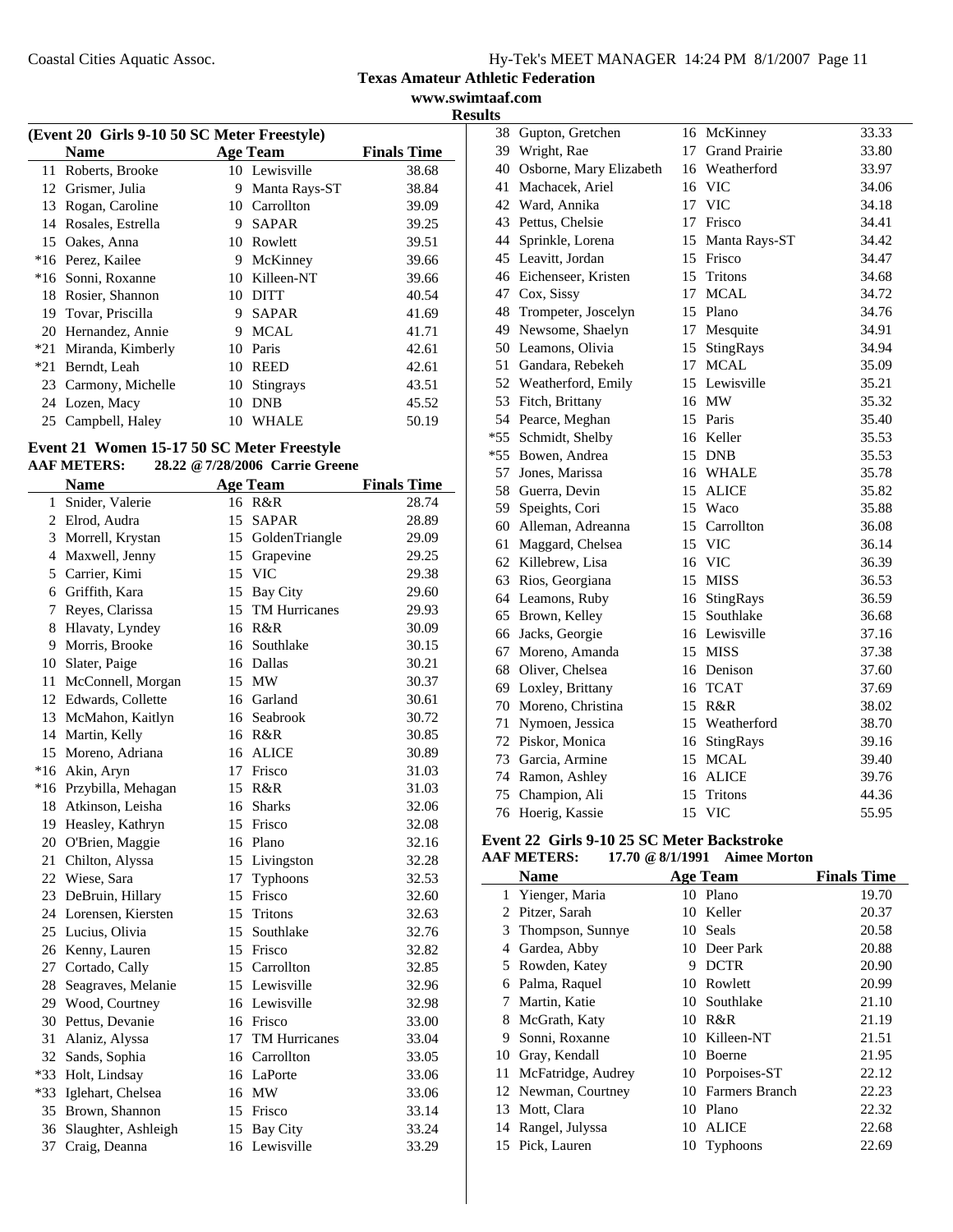$\overline{a}$ 

|  | $Hy-Tek's MEET MANAGER$ 14:24 PM $8/1/2007$ Page 12 |  |  |
|--|-----------------------------------------------------|--|--|
|  |                                                     |  |  |

**Texas Amateur Athletic Federation**

**www.swimtaaf.com Results**

| (Event 22 Girls 9-10 25 SC Meter Backstroke) |    |                     |                    |  |  |  |
|----------------------------------------------|----|---------------------|--------------------|--|--|--|
| <b>Name</b>                                  |    | <b>Age Team</b>     | <b>Finals Time</b> |  |  |  |
| 16 Figueroa, Ivy                             | 9  | <b>SAPAR</b>        | 22.91              |  |  |  |
| 17 Berndt, Leah                              | 10 | REED                | 23.02              |  |  |  |
| 18 Brechler, Jordan                          | 9  | <b>MISS</b>         | 23.08              |  |  |  |
| 19 Grismer, Julia                            | 9  | Manta Rays-ST       | 23.15              |  |  |  |
| 20 Phelan, Keneally                          | 9  | <b>SAPAR</b>        | 23.26              |  |  |  |
| 21 Mohle, Brittni                            |    | Deer Park           | 23.66              |  |  |  |
| 22 Hutton, Sydney                            | 9  | <b>DNB</b>          | 23.77              |  |  |  |
| 23 Campbell, Haley                           | 10 | <b>WHALE</b>        | 24.49              |  |  |  |
| 24 Vilas, Martha                             |    | 10 Bryan Barracudas | 24.90              |  |  |  |
| 25 Duttlinger, Vivian                        | 9  | WHALE               | 25.52              |  |  |  |

#### **Event 23 Women 15-17 50 SC Meter Backstroke AAF METERS: 32.62 @7/28/2006 Seabre Pope**

|              | <b>Name</b>             |    | <b>Age Team</b>      | <b>Finals Time</b> |
|--------------|-------------------------|----|----------------------|--------------------|
| $\mathbf{1}$ | Maxwell, Jenny          |    | 15 Grapevine         | 33.00              |
|              | 2 Carrier, Kimi         | 15 | <b>VIC</b>           | 33.37              |
|              | 3 Haitz, Kelly          |    | 16 Tritons           | 35.05              |
|              | 4 Hoffman, Natalie      |    | 17 Frisco            | 35.43              |
| 5            | Vega, Liz               |    | 15 TM Hurricanes     | 35.62              |
|              | 6 Meinz, Alicia         | 16 | Southlake            | 35.76              |
|              | 7 Duesterheft, Ruth     |    | 15 MW                | 35.98              |
|              | *8 Hall, Tiffani        |    | 17 Frisco            | 36.47              |
|              | *8 Hayes, Arrington     | 16 | Southlake            | 36.47              |
|              | 10 Anderson, Erica      | 17 | Southlake            | 36.56              |
|              | 11 Walden, Leah         |    | 16 VIC               | 36.57              |
|              | 12 Wiese, Sara          | 17 | Typhoons             | 36.92              |
|              | 13 Wright, Rae          | 17 | <b>Grand Prairie</b> | 37.17              |
|              | 14 Pace, Stephanie      |    | 15 Livingston        | 37.37              |
|              | 15 Martin, Kelly        |    | 16 R&R               | 37.51              |
|              | 16 Hagen, Hillary       |    | 16 Cleburne          | 37.78              |
|              | 17 Kunhardt, Victoria   |    | 15 Carrollton        | 37.83              |
|              | 18 Lauer, Hailey        |    | 15 VIC               | 38.23              |
|              | 19 Gil, Jennifer        | 16 | <b>TM Hurricanes</b> | 38.29              |
|              | 20 Brown, Shannon       | 15 | Frisco               | 38.49              |
|              | 21 Helser, Jillian      |    | 15 DrSp              | 39.02              |
|              | 22 Rodriguez, Cassandra |    | 16 ALICE             | 40.37              |
|              | 23 Schaefer, Ashley     |    | 16 Lake Jackson      | 40.88              |
|              | 24 Gandara, Rebekeh     |    | 17 MCAL              | 41.10              |
|              | 25 Palmer, Kali         |    | 16 Tritons           | 41.45              |
|              | 26 Lovfald, Erika       |    | 15 Lewisville        | 41.69              |
|              | 27 Weatherford, Emily   |    | 15 Lewisville        | 41.87              |
|              | 28 Brown, Kelley        |    | 15 Southlake         | 42.54              |
|              | 29 Newsome, Shaelyn     | 17 | Mesquite             | 42.62              |
|              | 30 Jones, Marissa       | 16 | WHALE                | 43.16              |
| 31           | Smith, Lauren           |    | 15 Mudcats           | 43.34              |
|              | 32 Jacks, Georgie       |    | 16 Lewisville        | 43.74              |
|              | 33 Walsh, Julia         |    | 15 Surf              | 44.12              |
|              | 34 Oliver, Chelsea      |    | 16 Denison           | 44.24              |
|              | 35 Eichenseer, Kristen  | 15 | <b>Tritons</b>       | 44.39              |
|              | 36 Holmes, Mariah       |    | 15 DNB               | 44.56              |
|              | 37 Dunnigan, Jessica    |    | 15 GoldenTriangle    | 44.70              |
|              | 38 Milner, Alysia       | 16 | Weatherford          | 44.76              |
|              | 39 Loxley, Brittany     |    | 16 TCAT              | 45.79              |
|              | 40 Speights, Cori       |    | 15 Waco              | 46.15              |
| 41           | Killebrew, Lisa         | 16 | <b>VIC</b>           | 46.51              |
|              | 42 Fitch, Brittany      | 16 | <b>MW</b>            | 47.31              |

| 43 Pearce, Meghan   | 15 Paris | 53.74 |
|---------------------|----------|-------|
| 44 Arismendez, Iris | 15 ALICE | 55.52 |

#### **Event 24 Girls 9-10 25 SC Meter Breaststroke AAF METERS: 19.28 @7/28/2006 Riley Kmiecik**

|              | <b>Name</b>          |    | <b>Age Team</b>    | <b>Finals Time</b> |
|--------------|----------------------|----|--------------------|--------------------|
| $\mathbf{1}$ | Cummings, Erin       |    | 10 Southlake       | 21.80              |
| 2            | Hooper, Paige        |    | 10 GoldenTriangle  | 21.82              |
| 3            | Hare, Tori           | 10 | GoldenTriangle     | 21.92              |
| 4            | Orred, Erin          | 10 | <b>Tritons</b>     | 22.57              |
| 5            | Presswood, Bailey    | 10 | LaPorte            | 22.61              |
| 6            | Newman, Courtney     | 10 | Farmers Branch     | 22.84              |
| 7            | Crabtree, Brittany   | 10 | Denton Dolphins-NT | 22.97              |
| 8            | Palsson, Alyssa      | 10 | Frisco             | 23.01              |
| 9            | Pennybacker, Wynston | 10 | Rowlett            | 23.10              |
| 10           | Evans, Haleigh       | 9  | <b>EDNA</b>        | 23.18              |
| 11           | Rose, Casey          | 9  | Southlake          | 23.27              |
| 12           | Azali, Sara          | 10 | <b>CUDAS</b>       | 23.29              |
| 13           | Brown, Braden        | 9  | Carrollton         | 23.78              |
| $*14$        | Graham, Payton       | 10 | DrSp               | 24.12              |
| $*14$        | Orlowski, Anna       | 10 | <b>DNB</b>         | 24.12              |
| 16           | Hueske, Claire       | 10 | Dolphins           | 24.44              |
| 17           | Henry, Hannah        | 10 | <b>BRENT</b>       | 24.48              |
| 18           | Huerta, Victoria     | 10 | <b>Nwrst</b>       | 24.63              |
| 19           | Anding, Paige        | 10 | Bryan Barracudas   | 25.40              |
| 20           | Charles, Miranda     | 10 | <b>ALICE</b>       | 26.09              |
| 21           | Hurst, Lara          | 9  | <b>WHALE</b>       | 26.43              |
| 22           | Miranda, Kimberly    | 10 | Paris              | 27.52              |
| 23           | Duttlinger, Vivian   | 9  | <b>WHALE</b>       | 27.61              |
| 24           | Maldonado, Leslie    | 10 | <b>MISS</b>        | 28.25              |
| 25           | Tovar, Priscilla     | 9  | <b>SAPAR</b>       | 28.54              |
| 26           | Rosales, Brisa       | 9  | <b>SAPAR</b>       | 29.65              |

## **Event 25 Women 15-17 50 SC Meter Breaststroke**

**AAF METERS: 35.47 @7/28/2006 Michelle Martinez**

|    | Name                 |    | <b>Age Team</b>      | <b>Finals Time</b> |
|----|----------------------|----|----------------------|--------------------|
| 1  | Wasmund, Michelle    |    | 15 Denison           | 36.20              |
| 2  | Orred, Kelsey        | 17 | Tritons              | 37.35              |
| 3  | Johnson, Hillary     | 16 | El Campo             | 37.88              |
| 4  | Ausdenmoore, Rachael | 15 | Southlake            | 38.27              |
| 5  | Snider, Valerie      | 16 | R&R                  | 38.71              |
| 6  | McHugh, Amber        | 15 | Lewisville           | 38.93              |
| 7  | Ragan, Aime'e        | 17 | Paris                | 39.04              |
| 8  | Alaniz, Alyssa       | 17 | <b>TM Hurricanes</b> | 39.49              |
| 9  | Stone, Ann           | 17 | R&R                  | 40.36              |
| 10 | Pettus, Devanie      | 16 | Frisco               | 40.75              |
| 11 | Brown, Jessica       | 15 | Angleton             | 41.00              |
| 12 | Przybilla, Mehagan   | 15 | R&R                  | 41.03              |
| 13 | Holt, Lindsay        | 16 | LaPorte              | 41.16              |
| 14 | Helser, Dahlia       | 17 | DrSp                 | 41.23              |
| 15 | Esposito, Chelsea    | 16 | R&R                  | 41.28              |
| 16 | Brown, Brittany      | 15 | <b>ALICE</b>         | 41.58              |
| 17 | Zahn, Blaire         | 17 | Wharton              | 41.72              |
| 18 | Brink, Tiffany       | 16 | LaPorte              | 41.74              |
| 19 | Gossett, Morgan      | 16 | Cleburne             | 42.00              |
| 20 | Machacek, Ariel      |    | 16 VIC               | 42.25              |
| 21 | Ward, Audra          | 15 | Seals                | 42.26              |
|    | 22 Lucius, Olivia    | 15 | Southlake            | 42.60              |
|    |                      |    |                      |                    |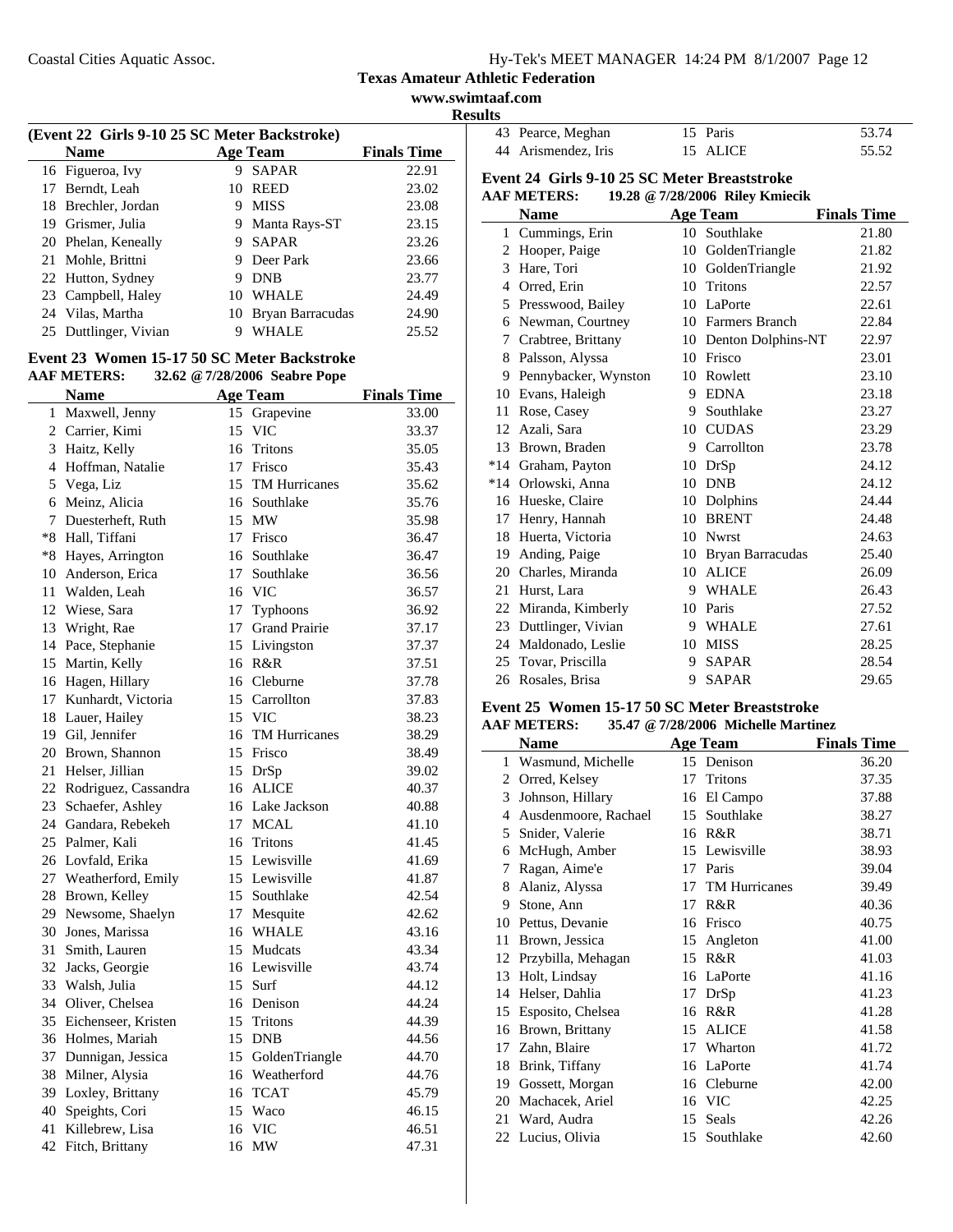**www.swimtaaf.com Results**

|    | (Event 25 Women 15-17 50 SC Meter Breaststroke) |    |                  |                    |  |
|----|-------------------------------------------------|----|------------------|--------------------|--|
|    | <b>Name</b>                                     |    | <b>Age Team</b>  | <b>Finals Time</b> |  |
| 23 | Hayes, Ansley                                   |    | 15 Southlake     | 42.68              |  |
| 24 | Major, Bronte                                   | 15 | R&R              | 43.25              |  |
| 25 | DeBruin, Hillary                                | 15 | Frisco           | 43.42              |  |
| 26 | Ross, Kelsay                                    | 16 | <b>VIC</b>       | 43.49              |  |
| 27 | Pettus, Chelsie                                 | 17 | Frisco           | 43.77              |  |
| 28 | Hoffman, Lauren                                 | 15 | Tritons          | 43.92              |  |
| 29 | Miritello, Ellen                                | 15 | Southlake        | 44.23              |  |
| 30 | Kenny, Lauren                                   | 15 | Frisco           | 44.24              |  |
| 31 | Heasley, Kathryn                                | 15 | Frisco           | 44.29              |  |
| 32 | Sands, Sophia                                   | 16 | Carrollton       | 44.39              |  |
| 33 | Ward, Annika                                    |    | 17 VIC           | 44.74              |  |
| 34 | Bickham, Lindsey                                | 16 | <b>ALICE</b>     | 44.75              |  |
| 35 | Dymowski, Courtney                              | 15 | <b>DNB</b>       | 45.22              |  |
| 36 | Schmidt, Shelby                                 | 16 | Keller           | 45.29              |  |
| 37 | Cloud, Purity                                   |    | 15 TM Hurricanes | 46.07              |  |
| 38 | Walsh, Julia                                    | 15 | Surf             | 47.00              |  |
| 39 | Leamons, Ruby                                   | 16 | StingRays        | 47.95              |  |
| 40 | Gupton, Gretchen                                | 16 | McKinney         | 48.30              |  |
| 41 | Cox, Sissy                                      | 17 | MCAL             | 49.54              |  |
| 42 | Fitch, Brittany                                 | 16 | MW               | 49.95              |  |
| 43 | Slaughter, Ashleigh                             | 15 | <b>Bay City</b>  | 50.31              |  |
| 44 | Christian, Rachel                               | 16 | <b>TCAT</b>      | 50.40              |  |
| 45 | Martinez, Monica                                | 16 | <b>ALICE</b>     | 51.31              |  |
| 46 | Killebrew, Lisa                                 | 16 | <b>VIC</b>       | 52.36              |  |
| 47 | Speights, Cori                                  | 15 | Waco             | 52.53              |  |
| 48 | Guerra, Devin                                   | 15 | <b>ALICE</b>     | 53.60              |  |
| 49 | Hoerig, Kassie                                  | 15 | <b>VIC</b>       | 55.56              |  |

# **Event 26 Girls 9-10 25 SC Meter Butterfly**

# **AAF METERS: 16.10 @8/1/1991 Amy Broussard**

|    | <b>Name</b>       |    | <b>Age Team</b>  | <b>Finals Time</b> |
|----|-------------------|----|------------------|--------------------|
| 1  | Goode, Maria      | 10 | Keller           | 17.54              |
| 2  | Stites, Mary      | 10 | <b>MURCH</b>     | 17.63              |
| 3  | Montanari, Maret  | 9  | GoldenTriangle   | 18.80              |
| 4  | Tovey, Laura      | 10 | Southlake        | 18.90              |
| 5  | Rowden, Katey     | 9  | <b>DCTR</b>      | 19.05              |
| 6  | Mohle, Brittni    | 9  | Deer Park        | 19.48              |
| 7  | Jackson, Ashley   | 9  | Frisco           | 19.50              |
| 8  | Bruton, Samantha  | 10 | Frisco           | 19.73              |
| 9  | Robbins, Annie    | 9  | Lake Jackson     | 19.92              |
| 10 | Pollard, Ali      | 10 | Southlake        | 20.12              |
| 11 | Bland, Mackenzie  | 10 | Frisco           | 20.28              |
| 12 | Anding, Paige     | 10 | Bryan Barracudas | 20.69              |
| 13 | Strong, Alexis    | 10 | Farmers Branch   | 20.83              |
| 14 | Munoz, Katrina    | 10 | <b>Sharks</b>    | 21.05              |
| 15 | Pick, Lauren      | 10 | Typhoons         | 21.09              |
| 16 | McGuire, Micaela  | 9  | <b>KST</b>       | 21.22              |
| 17 | Rodriguez, Nicole | 10 | <b>ALICE</b>     | 21.87              |
| 18 | Hutton, Sydney    | 9  | <b>DNB</b>       | 21.96              |
| 19 | Kelley, Meghan    | 9  | <b>CUDAS</b>     | 22.10              |
| 20 | Rosales, Estrella | 9  | <b>SAPAR</b>     | 23.19              |
| 21 | Stafford, Myklyn  | 10 | <b>Marlins</b>   | 23.36              |
| 22 | Miranda, Kimberly | 10 | Paris            | 23.53              |
| 23 | Keally, Kristen   | 9  | Mudcats          | 24.54              |
| 24 | Moon, Gabrielle   | 10 | <b>WESTB</b>     | 26.07              |
| 25 | Rosier, Shannon   | 10 | <b>DITT</b>      | 26.27              |
|    |                   |    |                  |                    |

| sults |                                            |    |                               |                    |
|-------|--------------------------------------------|----|-------------------------------|--------------------|
|       | 26 Foster, Alexandra                       |    | 9 WHALE                       | 28.10              |
|       | --- Thomas, Dajah                          | 9. | <b>SAPAR</b>                  | DQ                 |
|       | Event 27 Women 15-17 50 SC Meter Butterfly |    |                               |                    |
|       | <b>AAF METERS:</b>                         |    | 30.54 @ 7/28/2006 Seabre Pope |                    |
|       |                                            |    |                               |                    |
|       | <b>Name</b>                                |    | <b>Age Team</b>               | <b>Finals Time</b> |
|       | 1 Johnson, Hillary                         |    | 16 El Campo                   | 31.37              |
|       | 2 Hayes, Arrington                         |    | 16 Southlake                  | 32.63              |
|       | 3 Griffith, Kara                           |    | 15 Bay City                   | 32.69              |
|       | 4 O'Brien, Maggie                          |    | 16 Plano                      | 33.44              |
|       | 5 Trainham, Megan                          |    | 17 MW                         | 33.77              |
|       | 6 McMahon, Kaitlyn                         |    | 16 Seabrook                   | 33.84              |
|       | 7 Alarcon, Sarah                           |    | 16 Typhoons                   | 33.85              |
|       | 8 Chu, Erin                                |    | 16 Lewisville                 | 34.20              |
|       | 9 Morrell, Krystan                         |    | 15 GoldenTriangle             | 34.63              |
|       | 10 Aschenbeck, Kelsey                      |    | 17 WHALE                      | 35.09              |
|       | 11 Ragan, Aime'e                           |    | 17 Paris                      | 35.20              |
|       | 12 Hagen, Hillary                          |    | 16 Cleburne                   | 35.22              |
|       | 13 Hayes, Ansley                           |    | 15 Southlake                  | 35.37              |
|       | 14 Akin, Aryn                              |    | 17 Frisco                     | 35.38              |
|       | 15 Blizzard, Haley                         |    | 17 Frisco                     | 35.43              |
|       | 16 Montgomery, Alanna                      |    | 17 Frisco                     | 35.54              |
|       | 17 Osborne, Mary Elizabeth                 |    | 16 Weatherford                | 35.62              |
|       | 18 Walden, Leah                            |    | 16 VIC                        | 35.67              |
|       | 19 Blair, Natalie                          |    | 15 Tritons                    | 35.68              |
|       | 20 Helser, Jillian                         |    | 15 DrSp                       | 35.91              |
|       | 21 Seagraves, Melanie                      |    | 15 Lewisville                 | 35.94              |
|       | 22 Atkinson, Leisha                        |    | 16 Sharks                     | 36.29              |
|       | 23 Dunnigan, Jessica                       | 15 | GoldenTriangle                | 36.59              |
|       | 24 Lorensen, Kiersten                      | 15 | <b>Tritons</b>                | 36.89              |
|       | 25 Kunhardt, Victoria                      |    | 15 Carrollton                 | 37.06              |
|       | 26 Chilton, Alyssa                         |    | 15 Livingston                 | 37.08              |
|       | 27 Craig, Deanna                           |    | 16 Lewisville                 | 37.23              |
|       | 28 Sprinkle, Lorena                        |    | 15 Manta Rays-ST              | 37.56              |
|       | 29 Gonzalez, Rebekah                       |    | 17 TM Hurricanes              | 37.83              |
|       | 30 Walsh, Julia                            | 15 | Surf                          | 38.39              |
|       | 31 Schaefer, Ashley                        |    | 16 Lake Jackson               | 38.54              |
|       | 32 Ross, Kelsay                            |    | 16 VIC                        | 39.21              |
|       | 33 Gadberry, Sarah                         |    | 16 LaPorte                    | 40.35              |
|       | 34 Killebrew, Lisa                         |    | 16 VIC                        | 40.62              |
|       | 35 Howarth, Thaisa                         |    | 16 DrSp                       | 40.97              |
|       | 36 Cloud, Purity                           | 15 | TM Hurricanes                 | 41.38              |
|       | 37 Maggard, Chelsea                        |    | 15 VIC                        | 41.57              |
|       | 38 Martinez, Monica                        |    | 16 ALICE                      | 41.58              |
|       | 39 Smith, Lauren                           | 15 | Mudcats                       | 41.65              |
|       | 40 Leavitt, Jordan                         |    | 15 Frisco                     | 41.66              |
|       | 41 Cantu, Allyssa                          |    | 15 MISS                       | 41.90              |
|       | 42 Slaughter, Ashleigh                     |    | 15 Bay City                   | 42.29              |
|       | 43 Alleman, Adreanna                       |    | 15 Carrollton                 | 42.69              |
|       | 44 Leamons, Olivia                         | 15 | StingRays                     | 43.41              |
|       | 45 Arismendez, Iris                        | 15 | <b>ALICE</b>                  | 45.19              |
|       | 46 Guerra, Devin                           | 15 | <b>ALICE</b>                  | 46.95              |
|       | 47 Champion, Ali                           | 15 | Tritons                       | 47.70              |
|       | 48 Rhodes, Adrienne                        | 15 | Cleburne                      | 48.46              |
|       | --- Ramon, Ashley                          |    | 16 ALICE                      | DQ                 |
|       |                                            |    |                               |                    |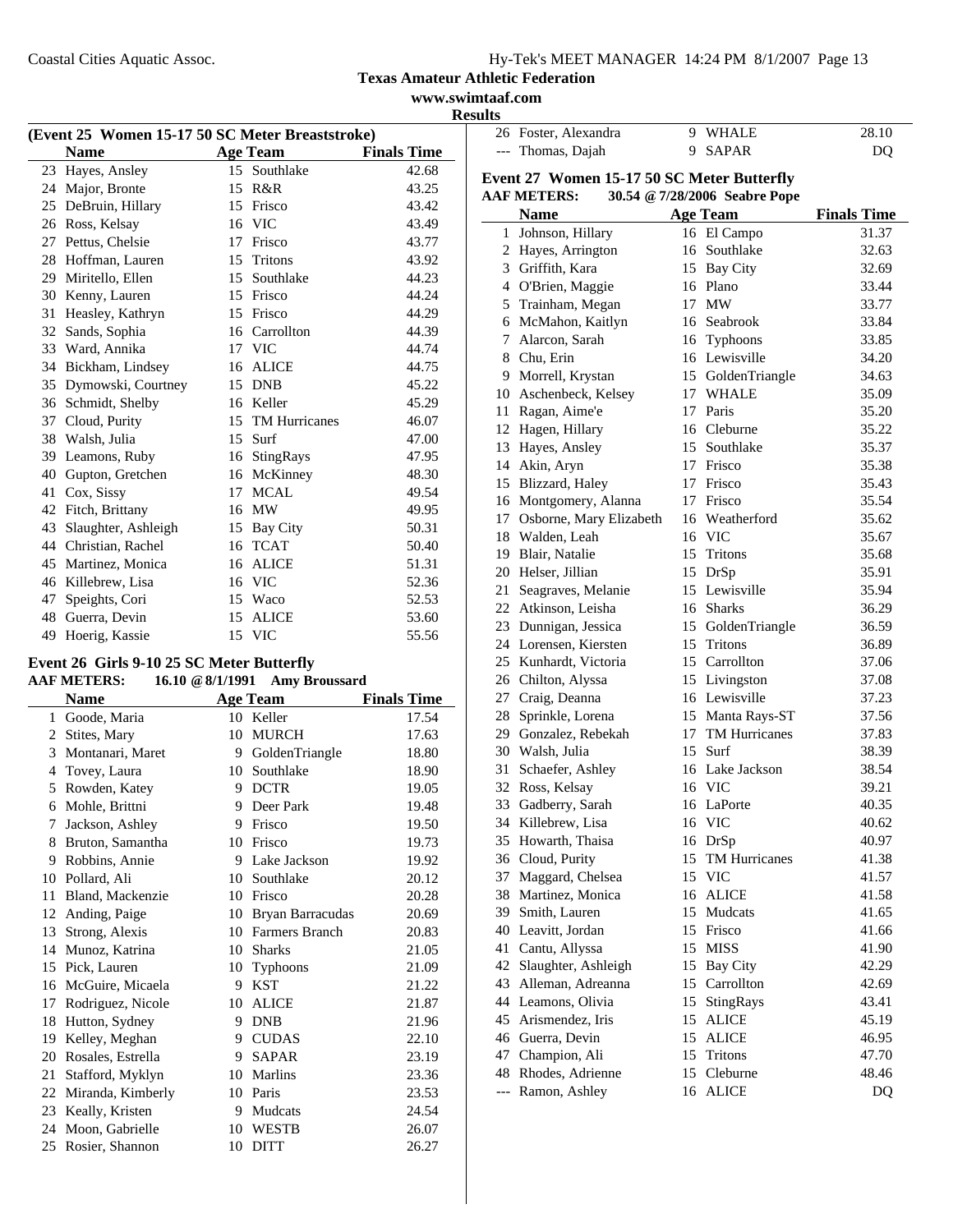**www.swimtaaf.com Results**

| Event 28 Girls 9-10 25 SC Meter Freestyle<br>15.04 @ 7/28/2006 Riley Kmiecik<br><b>AAF METERS:</b> |                       |    |                       |                    |  |  |
|----------------------------------------------------------------------------------------------------|-----------------------|----|-----------------------|--------------------|--|--|
|                                                                                                    | <b>Name</b>           |    | <b>Age Team</b>       | <b>Finals Time</b> |  |  |
|                                                                                                    | 1 Stone, Sarah        |    | 10 Lewisville         | 16.39              |  |  |
| 2                                                                                                  | Pitzer, Sarah         | 10 | Keller                | 16.43              |  |  |
| 3                                                                                                  | Gray, Kendall         | 10 | <b>Boerne</b>         | 16.50              |  |  |
| 4                                                                                                  | Martin, Katie         |    | 10 Southlake          | 17.02              |  |  |
| 5                                                                                                  | van Oostendorp, Sarah |    | 10 WHALE              | 17.17              |  |  |
| 6                                                                                                  | Carter, Shelby        | 10 | <b>DNB</b>            | 17.27              |  |  |
| 7                                                                                                  | Reckmeyer, Hannah     |    | 10 Tritons            | 17.28              |  |  |
| 8                                                                                                  | Montanari, Maret      |    | 9 GoldenTriangle      | 17.32              |  |  |
| 9                                                                                                  | Rock, Mary Leigh      | 9. | Carrollton            | 17.34              |  |  |
| 10                                                                                                 | Mohle, Brittni        |    | 9 Deer Park           | 17.58              |  |  |
| 11                                                                                                 | Fogle, Brianna        | 10 | Frisco                | 17.62              |  |  |
| 12                                                                                                 | Hooper, Paige         |    | 10 GoldenTriangle     | 17.73              |  |  |
| 13                                                                                                 | Grismer, Julia        | 9  | Manta Rays-ST         | 17.82              |  |  |
| 14                                                                                                 | Anding, Paige         | 10 | Bryan Barracudas      | 17.85              |  |  |
| $*15$                                                                                              | Burns, Hope           | 10 | <b>VIC</b>            | 17.89              |  |  |
| $*15$                                                                                              | McGuire, Micaela      | 9  | <b>KST</b>            | 17.89              |  |  |
| 17                                                                                                 | McFatridge, Audrey    | 10 | Porpoises-ST          | 18.06              |  |  |
| $*18$                                                                                              | Dlott, Kaitlin        | 10 | Plano                 | 18.21              |  |  |
| $*18$                                                                                              | Strong, Alexis        | 10 | <b>Farmers Branch</b> | 18.21              |  |  |
| 20                                                                                                 | Rosier, Shannon       | 10 | <b>DITT</b>           | 18.62              |  |  |
| 21                                                                                                 | Ozuna, Sabrina        |    | 10 ALICE              | 18.70              |  |  |
| 22                                                                                                 | Rayl, Sierra          | 9  | <b>SAPAR</b>          | 18.74              |  |  |
| 23                                                                                                 | Sonni, Roxanne        |    | 10 Killeen-NT         | 18.78              |  |  |
| 24                                                                                                 | Hurst, Lara           |    | 9 WHALE               | 20.00              |  |  |
| 25                                                                                                 | Garza, Anisa          | 9  | <b>SAPAR</b>          | 20.31              |  |  |
| 26                                                                                                 | Foster, Alexandra     | 9  | <b>WHALE</b>          | 24.14              |  |  |

# **Event 29 Women 15-17 100 SC Meter Freestyle AAF METERS: 1:02.55 @8/6/2000 Kelly Parent**

|   | Name                 |       | <b>Age Team</b>   | <b>Finals Time</b> |
|---|----------------------|-------|-------------------|--------------------|
|   | 1 Gale, Marissa      |       | 16 R&R            | 1:03.94            |
|   | 30.32                | 33.62 |                   |                    |
|   | 2 Morrell, Krystan   |       | 15 GoldenTriangle | 1:04.10            |
|   | 30.99                | 33.11 |                   |                    |
|   | 3 Elrod, Audra       |       | 15 SAPAR          | 1:04.58            |
|   | 30.99                | 33.59 |                   |                    |
|   | 4 Wasmund, Michelle  |       | 15 Denison        | 1:04.74            |
|   | 31.18                | 33.56 |                   |                    |
|   | 5 Griffith, Kara     |       | 15 Bay City       | 1:05.41            |
|   | 31.44                | 33.97 |                   |                    |
|   | 6 Slater, Paige      |       | 16 Dallas         | 1:05.70            |
|   | 31.36                | 34.34 |                   |                    |
| 7 | Haitz, Kelly         |       | 16 Tritons        | 1:06.14            |
|   | 31.35                | 34.79 |                   |                    |
|   | 8 Gil, Jennifer      |       | 16 TM Hurricanes  | 1:06.25            |
|   | 31.24                | 35.01 |                   |                    |
|   | 9 Alarcon, Sarah     |       | 16 Typhoons       | 1:06.67            |
|   | 31.94                | 34.73 |                   |                    |
|   | 10 Morris, Brooke    |       | 16 Southlake      | 1:06.72            |
|   | 31.84                | 34.88 |                   |                    |
|   | 11 Reyes, Clarissa   |       | 15 TM Hurricanes  | 1:07.25            |
|   | 32.68                | 34.57 |                   |                    |
|   | 12 Edwards, Collette |       | 16 Garland        | 1:07.32            |
|   | 31.79                | 35.53 |                   |                    |

| LJ. |                                     |       |    |                 |         |
|-----|-------------------------------------|-------|----|-----------------|---------|
|     | 13 Moreno, Adriana                  |       |    | 16 ALICE        | 1:07.50 |
|     | 32.16<br>14 Aschenbeck, Kelsey      | 35.34 |    | 17 WHALE        | 1:08.02 |
|     | 33.08                               | 34.94 |    |                 |         |
|     | 15 Chu, Erin                        |       |    | 16 Lewisville   | 1:09.45 |
|     | 32.66                               | 36.79 |    |                 |         |
|     | 16 McMahon, Kaitlyn<br>33.30        | 37.31 |    | 16 Seabrook     | 1:10.61 |
|     | 17 Gonzalez, Rebekah                |       | 17 | TM Hurricanes   | 1:11.22 |
|     | 33.39                               | 37.83 |    |                 |         |
|     | 18 Blizzard, Haley                  |       | 17 | Frisco          | 1:11.67 |
|     | 34.67<br>19 Vigil, Lauren           | 37.00 |    | 16 MISS         | 1:11.90 |
|     | 34.26                               | 37.64 |    |                 |         |
|     | 20 Brown, Jessica                   |       | 15 | Angleton        | 1:12.16 |
|     | 35.76                               | 36.40 |    |                 |         |
| 21  | Hall, Tiffani                       |       | 17 | Frisco          | 1:12.21 |
|     | 33.80<br>22 Atkinson, Leisha        | 38.41 |    | 16 Sharks       | 1:12.36 |
|     | 34.15                               | 38.21 |    |                 |         |
|     | 23 Brink, Tiffany                   |       |    | 16 LaPorte      | 1:12.40 |
|     | 34.72                               | 37.68 |    |                 |         |
| 24  | Hagen, Hillary<br>36.44             | 36.09 |    | 16 Cleburne     | 1:12.53 |
|     | 25 Helser, Jillian                  |       | 15 | DrSp            | 1:12.70 |
|     | 34.29                               | 38.41 |    |                 |         |
|     | 26 Walden, Leah                     |       |    | 16 VIC          | 1:13.08 |
| *27 | 34.73<br>Heasley, Kathryn           | 38.35 |    | 15 Frisco       | 1:13.19 |
|     | 34.87                               | 38.32 |    |                 |         |
| *27 | Ragan, Aime'e                       |       | 17 | Paris           | 1:13.19 |
|     | 34.89                               | 38.30 |    |                 |         |
| 29  | Hayes, Ansley<br>35.88              | 38.03 |    | 15 Southlake    | 1:13.91 |
|     | 30 Lovfald, Erika                   |       |    | 15 Lewisville   | 1:14.44 |
|     | 36.02                               | 38.42 |    |                 |         |
| 31  | Schiefelbein, Joanna                |       |    | 15 MISS         | 1:14.62 |
|     | 35.89<br>32 Ward, Audra             | 38.73 |    | 15 Seals        | 1:14.72 |
|     | 36.47                               | 38.25 |    |                 |         |
|     | 33 Booher, Kaitlin                  |       |    | 15 MW           | 1:14.77 |
|     | 35.56                               | 39.21 |    |                 |         |
|     | 34 Chilton, Alyssa<br>35.70         |       | 15 | Livingston      | 1:14.93 |
|     | 35 Iglehart, Chelsea                | 39.23 |    | 16 MW           | 1:16.09 |
|     | 35.83                               | 40.26 |    |                 |         |
| *36 | Wood, Courtney                      |       |    | 16 Lewisville   | 1:16.28 |
|     | 35.51                               | 40.77 |    |                 |         |
|     | *36 Howarth, Thaisa<br>35.83        | 40.45 |    | 16 DrSp         | 1:16.28 |
|     | 38 Slaughter, Ashleigh              |       | 15 | <b>Bay City</b> | 1:16.31 |
|     | 36.45                               | 39.86 |    |                 |         |
|     | 39 Farias, Clarissa                 |       | 15 | <b>MISS</b>     | 1:16.71 |
|     | 36.28<br>40 Osborne, Mary Elizabeth | 40.43 |    | 16 Weatherford  | 1:16.91 |
|     | 36.82                               | 40.09 |    |                 |         |
| 41  | Holmes, Mariah                      |       |    | 15 DNB          | 1:17.34 |
|     | 36.37                               | 40.97 |    |                 |         |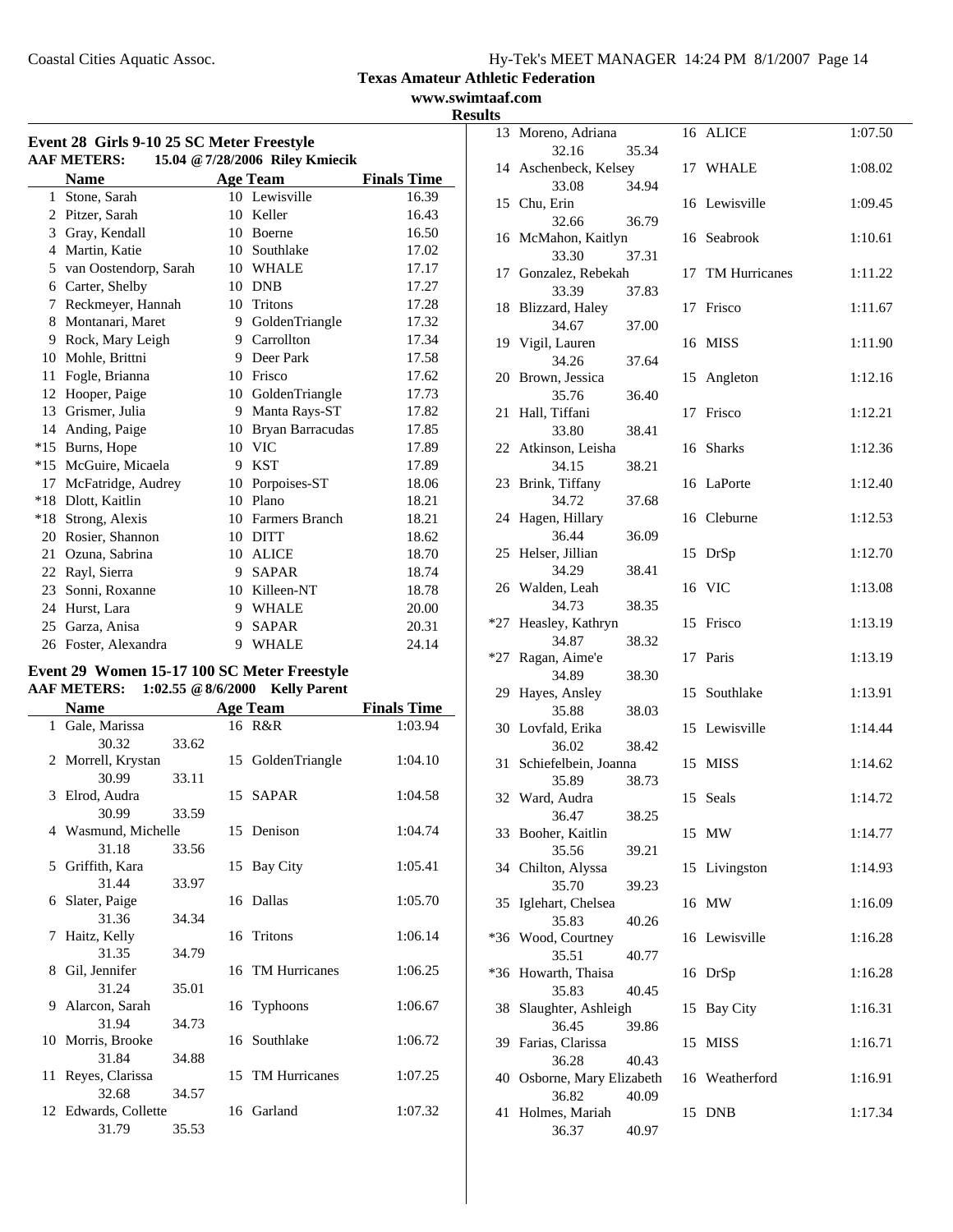**www.swimtaaf.com Results**

|    | (Event 29 Women 15-17 100 SC Meter Freestyle) |       |    |                 |                    |  |
|----|-----------------------------------------------|-------|----|-----------------|--------------------|--|
|    | <b>Name</b>                                   |       |    | <b>Age Team</b> | <b>Finals Time</b> |  |
|    | 42 Gupton, Gretchen                           |       |    | 16 McKinney     | 1:18.69            |  |
|    | 35.65                                         | 43.04 |    |                 |                    |  |
|    | 43 Gomez, Samantha                            |       |    | 16 LaPorte      | 1:19.74            |  |
|    | 36.92                                         | 42.82 |    |                 |                    |  |
| 44 | Trompeter, Joscelyn                           |       | 15 | Plano           | 1:19.82            |  |
|    | 37.03                                         | 42.79 |    |                 |                    |  |
| 45 | Rhodes, Adrienne                              |       | 15 | Cleburne        | 1:19.83            |  |
| 46 | 38.01<br>Warg, Krysta                         | 41.82 | 16 | <b>MISS</b>     | 1:20.88            |  |
|    | 38.55                                         | 42.33 |    |                 |                    |  |
| 47 | Bowen, Andrea                                 |       | 15 | <b>DNB</b>      | 1:21.29            |  |
|    | 37.71                                         | 43.58 |    |                 |                    |  |
|    | 48 Leavitt, Jordan                            |       | 15 | Frisco          | 1:21.38            |  |
|    | 37.93                                         | 43.45 |    |                 |                    |  |
| 49 | Leamons, Olivia                               |       | 15 | StingRays       | 1:21.82            |  |
|    | 38.31                                         | 43.51 |    |                 |                    |  |
|    | 50 Milner, Alysia                             |       |    | 16 Weatherford  | 1:22.11            |  |
|    | 38.46                                         | 43.65 |    |                 |                    |  |
| 51 | Jacks, Georgie                                |       |    | 16 Lewisville   | 1:22.13            |  |
|    | 39.20                                         | 42.93 |    |                 |                    |  |
|    | 52 Marlow, Jennifer                           |       |    | 16 TCAT         | 1:22.39            |  |
|    | 39.50                                         | 42.89 |    |                 |                    |  |
| 53 | Rios, Georgiana                               |       | 15 | <b>MISS</b>     | 1:22.75            |  |
| 54 | 39.74                                         | 43.01 |    | Carrollton      | 1:23.83            |  |
|    | Alleman, Adreanna<br>38.81                    | 45.02 | 15 |                 |                    |  |
|    | 55 Pearce, Meghan                             |       | 15 | Paris           | 1:23.86            |  |
|    | 39.48                                         | 44.38 |    |                 |                    |  |
|    | 56 Leamons, Ruby                              |       | 16 | StingRays       | 1:25.32            |  |
|    | 39.87                                         | 45.45 |    |                 |                    |  |
| 57 | Moreno, Amanda                                |       | 15 | <b>MISS</b>     | 1:26.20            |  |
|    | 39.31                                         | 46.89 |    |                 |                    |  |
| 58 | Brown, Kelley                                 |       | 15 | Southlake       | 1:27.86            |  |
|    | 39.19                                         | 48.67 |    |                 |                    |  |
| 59 | Wong, Kristen                                 |       | 15 | <b>SAPAR</b>    | 1:28.51            |  |
|    | 40.75                                         | 47.76 |    |                 |                    |  |
|    | 60 Oliver, Chelsea                            |       |    | 16 Denison      | 1:29.17            |  |
|    | 41.28                                         | 47.89 |    |                 |                    |  |
| 61 | Moreno, Christina                             |       | 15 | R&R             | 1:31.39            |  |
|    | 42.26                                         | 49.13 |    |                 | 1:33.42            |  |
|    | 62 Piskor, Monica<br>43.35                    | 50.07 | 16 | StingRays       |                    |  |
| 63 | Ramon, Ashley                                 |       | 16 | <b>ALICE</b>    | 1:34.20            |  |
|    | 43.03                                         | 51.17 |    |                 |                    |  |
|    |                                               |       |    |                 |                    |  |

## **Event 30 Girls 9-10 100 SC Meter IM AAF METERS: 1:26.53 @8/1/1988 K. Fisher**

| <b>Name</b>      |       | <b>Age Team</b>    | <b>Finals Time</b> |
|------------------|-------|--------------------|--------------------|
| 1 Goode, Maria   |       | 10 Keller          | 1:29.53            |
| 39.60            | 49.93 |                    |                    |
| 2 Gardea, Abby   |       | 10 Deer Park       | 1:33.20            |
| 42.32            | 50.88 |                    |                    |
| 3 Yienger, Maria |       | Plano<br>10        | 1:35.34            |
| 42.53            | 52.81 |                    |                    |
| 4 Stites, Mary   |       | <b>MURCH</b><br>10 | 1:37.45            |
| 44.70            | 52.75 |                    |                    |

|       | 5 Pike, Jessica          |         |   | 10 Carrollton    | 1:37.77 |
|-------|--------------------------|---------|---|------------------|---------|
|       | 42.36                    | 55.41   |   |                  |         |
|       | 6 Oakes, Anna            |         |   | 10 Rowlett       | 1:39.31 |
|       | 45.45                    | 53.86   |   |                  |         |
|       | 7 Montanari, Maret       |         |   | 9 GoldenTriangle | 1:39.79 |
|       | 47.14                    | 52.65   |   |                  |         |
|       | 8 Hueske, Claire         |         |   | 10 Dolphins      | 1:40.57 |
|       | 47.98                    | 52.59   |   |                  |         |
|       | 9 Tovey, Laura           |         |   | 10 Southlake     | 1:41.73 |
|       | 46.63                    | 55.10   |   |                  |         |
|       | 10 Presswood, Bailey     |         |   | 10 LaPorte       | 1:42.60 |
|       | 46.97                    | 55.63   |   |                  |         |
|       | *11 Schmitt, Francesca   |         |   | 10 Lewisville    | 1:42.63 |
|       | 49.83                    | 52.80   |   |                  |         |
| $*11$ | Carter, Shelby           |         |   | 10 DNB           | 1:42.63 |
|       | 13 Brechler, Jordan      |         | 9 | <b>MISS</b>      | 1:44.05 |
|       | 47.43                    | 56.62   |   |                  |         |
|       | 14 Davis, Abigail        |         | 9 | Keller           | 1:45.21 |
|       | 50.96                    | 54.25   |   |                  |         |
|       | 15 van Oostendorp, Sarah |         |   | 10 WHALE         | 1:45.26 |
|       | 46.74                    | 58.52   |   |                  |         |
|       | 16 Corbin, Josie         |         | 9 | Waco             | 1:48.41 |
|       | 52.14                    | 56.27   |   |                  |         |
|       | 17 Graham, Payton        |         |   | 10 DrSp          | 1:49.61 |
|       | 53.12                    | 56.49   |   |                  |         |
|       | 18 Hernandez, Annie      |         | 9 | MCAL             | 1:51.73 |
|       | 53.22                    | 58.51   |   |                  |         |
|       | 19 Contreras, Veronica   |         |   | 10 Otters-ST     | 1:53.36 |
|       | 54.10                    | 59.26   |   |                  |         |
|       | 20 Lancaster, Rebecca    |         |   | 10 Nwrst         | 1:53.55 |
|       | 54.30                    | 59.25   |   |                  |         |
| 21    | Rosales, Brisa           |         | 9 | <b>SAPAR</b>     | 2:03.98 |
|       | 57.31                    | 1:06.67 |   |                  |         |

#### **Event 31 Women 15-17 100 SC Meter IM AAF METERS: 1:10.00 @7/28/2006 Seabre Pope**

|              | Name                 |       |    | Age Team       | <b>Finals Time</b> |
|--------------|----------------------|-------|----|----------------|--------------------|
| $\mathbf{1}$ | Ausdenmoore, Rachael |       |    | 15 Southlake   | 1:14.11            |
|              | 33.27                | 40.84 |    |                |                    |
|              | 2 Carrier, Kimi      |       |    | 15 VIC         | 1:15.64            |
|              | 33.54                | 42.10 |    |                |                    |
|              | 3 Wasmund, Michelle  |       |    | 15 Denison     | 1:15.83            |
|              | 37.16                | 38.67 |    |                |                    |
|              | 4 Orred, Kelsey      |       |    | 17 Tritons     | 1:16.59            |
|              | 37.45                | 39.14 |    |                |                    |
|              | 5 Chu, Erin          |       |    | 16 Lewisville  | 1:17.47            |
|              | 35.57                | 41.90 |    |                |                    |
|              | 6 Alarcon, Sarah     |       |    | 16 Typhoons    | 1:17.67            |
|              | 35.49                | 42.18 |    |                |                    |
| 7            | Slater, Paige        |       |    | 16 Dallas      | 1:18.73            |
|              | 37.53                | 41.20 |    |                |                    |
|              | *8 Chambless, Sarah  |       |    | 17 Cleburne    | 1:18.79            |
|              | 36.75                | 42.04 |    |                |                    |
|              | *8 Morrell, Krystan  |       | 15 | GoldenTriangle | 1:18.79            |
| 9            | Hoffman, Natalie     |       | 17 | Frisco         | 1:18.82            |
|              | 36.00                | 42.82 |    |                |                    |
|              | 10 Stone, Ann        |       | 17 | R&R            | 1:19.07            |
|              | 38.78                | 40.29 |    |                |                    |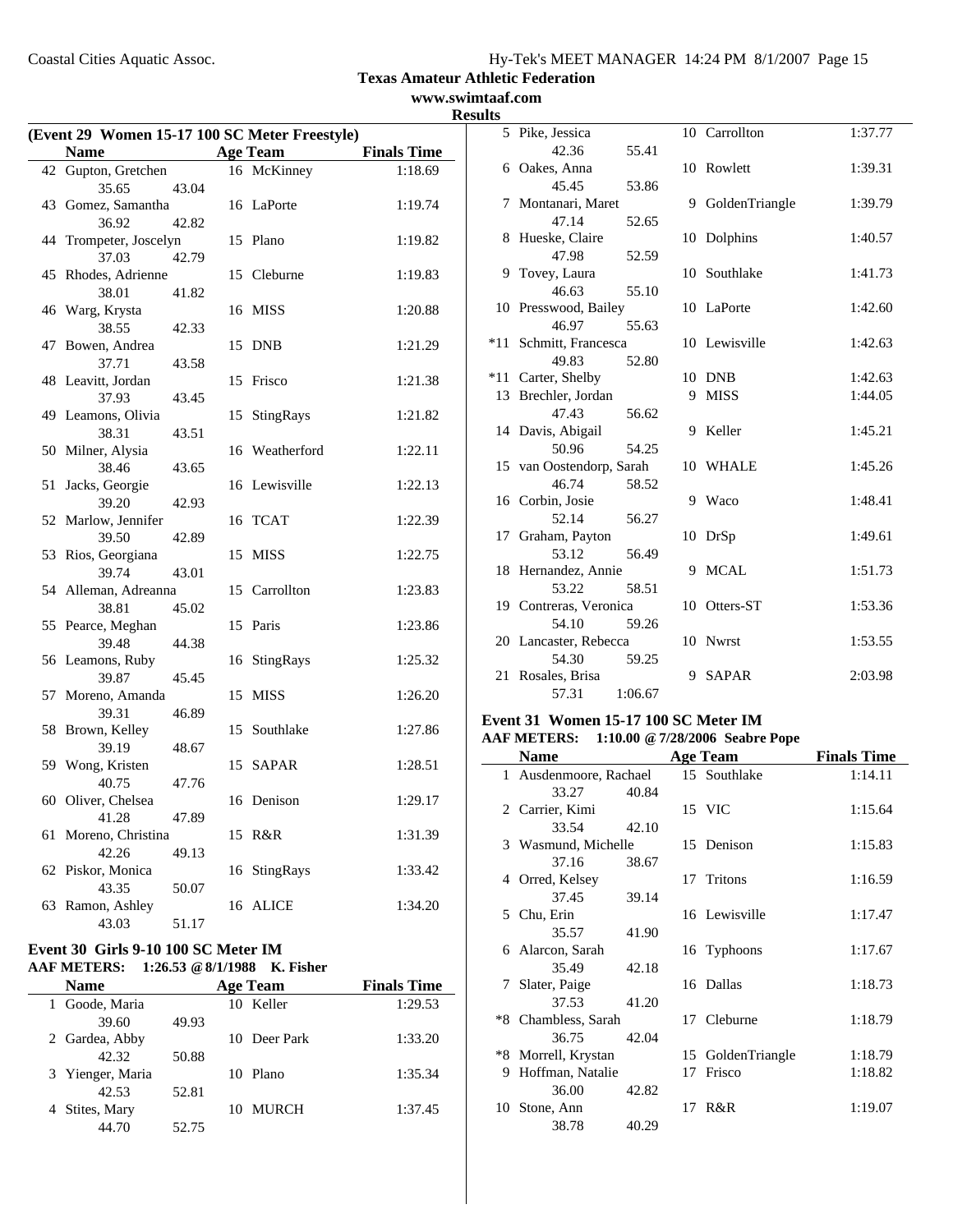**www.swimtaaf.com Results**

| (Event 31 Women 15-17 100 SC Meter IM) |                               |       |    |                  |                    |
|----------------------------------------|-------------------------------|-------|----|------------------|--------------------|
|                                        | <b>Name</b>                   |       |    | <b>Age Team</b>  | <b>Finals Time</b> |
| 11                                     | Trainham, Megan               |       |    | 17 MW            | 1:19.60            |
|                                        | 35.62                         | 43.98 |    |                  |                    |
|                                        | 12 Billings, Amanda           |       |    | 15 Wharton       | 1:19.83            |
|                                        | 36.27                         | 43.56 |    |                  |                    |
|                                        | 13 Vega, Liz                  |       |    | 15 TM Hurricanes | 1:19.91            |
|                                        | 37.10                         | 42.81 |    |                  |                    |
|                                        | 14 Edwards, Collette          |       |    | 16 Garland       | 1:20.21            |
|                                        | 37.38                         | 42.83 |    |                  |                    |
|                                        | 15 Anderson, Erica            |       |    | 17 Southlake     | 1:20.41            |
|                                        | 36.22<br>16 Esposito, Chelsea | 44.19 |    | 16 R&R           | 1:20.70            |
|                                        | 39.47                         | 41.23 |    |                  |                    |
| 17                                     | Johnson, Hillary              |       |    | 16 El Campo      | 1:20.75            |
|                                        | 36.69                         | 44.06 |    |                  |                    |
|                                        | 18 Elrod, Audra               |       |    | 15 SAPAR         | 1:20.87            |
|                                        | 37.54                         | 43.33 |    |                  |                    |
|                                        | 19 Ragan, Aime'e              |       |    | 17 Paris         | 1:21.15            |
|                                        | 38.84                         | 42.31 |    |                  |                    |
|                                        | 20 Montgomery, Alanna         |       |    | 17 Frisco        | 1:21.61            |
|                                        | 38.10                         | 43.51 |    |                  |                    |
| 21                                     | Lucius, Olivia<br>39.02       | 43.89 |    | 15 Southlake     | 1:22.91            |
|                                        | 22 Duesterheft, Ruth          |       |    | 15 MW            | 1:23.08            |
|                                        | 35.71                         | 47.37 |    |                  |                    |
|                                        | 23 Kunhardt, Victoria         |       |    | 15 Carrollton    | 1:25.03            |
|                                        | 37.55                         | 47.48 |    |                  |                    |
|                                        | 24 Hoffman, Lauren            |       | 15 | Tritons          | 1:26.22            |
|                                        | 40.72                         | 45.50 |    |                  |                    |
|                                        | 25 Pace, Stephanie            |       |    | 15 Livingston    | 1:27.74            |
|                                        | 38.69                         | 49.05 |    |                  |                    |
|                                        | 26 Lovfald, Erika<br>41.50    | 46.32 |    | 15 Lewisville    | 1:27.82            |
|                                        | 27 Schaefer, Ashley           |       |    | 16 Lake Jackson  | 1:27.93            |
|                                        | 41.39                         | 46.54 |    |                  |                    |
|                                        | 28 Sprinkle, Lorena           |       | 15 | Manta Rays-ST    | 1:27.97            |
|                                        | 38.39                         | 49.58 |    |                  |                    |
|                                        | 29 Ross, Kelsay               |       |    | 16 VIC           | 1:28.25            |
|                                        | 42.81                         | 45.44 |    |                  |                    |
|                                        | 30 Gadberry, Sarah            |       |    | 16 LaPorte       | 1:28.55            |
|                                        | 41.31                         | 47.24 |    |                  |                    |
| 31                                     | DeBruin, Hillary<br>44.32     | 44.43 |    | 15 Frisco        | 1:28.75            |
|                                        | 32 Estrada, Emily             |       |    | 15 Lewisville    | 1:29.45            |
|                                        | 42.55                         | 46.90 |    |                  |                    |
|                                        | 33 Rodriguez, Cassandra       |       |    | 16 ALICE         | 1:30.09            |
|                                        | 39.61                         | 50.48 |    |                  |                    |
| 34                                     | Craig, Deanna                 |       |    | 16 Lewisville    | 1:30.97            |
|                                        | 41.43                         | 49.54 |    |                  |                    |
| 35                                     | Jones, Marissa                |       |    | 16 WHALE         | 1:31.46            |
|                                        | 41.76                         | 49.70 |    |                  |                    |
|                                        | 36 Brown, Brittany<br>42.59   |       | 15 | <b>ALICE</b>     | 1:31.71            |
| 37                                     | Buck, Meredith                | 49.12 | 15 | Dolphins         | 1:31.85            |
|                                        | 43.82                         | 48.03 |    |                  |                    |
|                                        | 38 Marlow, Jennifer           |       |    | 16 TCAT          | 1:34.01            |
|                                        | 45.06                         | 48.95 |    |                  |                    |

|    | 39 Weatherford, Emily  |         | 15 Lewisville  | 1:34.70 |
|----|------------------------|---------|----------------|---------|
|    | 42.04                  | 52.66   |                |         |
|    | 40 Christian, Rachel   |         | 16 TCAT        | 1:36.81 |
|    | 46.45                  | 50.36   |                |         |
|    | 41 Trompeter, Joscelyn |         | 15 Plano       | 1:37.96 |
|    | 45.34                  | 52.62   |                |         |
|    | 42 Milner, Alysia      |         | 16 Weatherford | 1:38.20 |
|    | 43.72                  | 54.48   |                |         |
|    | 43 Wong, Kristen       |         | 15 SAPAR       | 1:42.37 |
|    | 49.16                  | 53.21   |                |         |
|    | 44 Bickham, Lindsey    |         | 16 ALICE       | 1:42.79 |
|    | 45 Ramon, Ashley       |         | 16 ALICE       | 1:46.94 |
|    | 49.54                  | 57.40   |                |         |
|    | 46 Arismendez, Iris    |         | 15 ALICE       | 1:49.28 |
|    | 48.90                  | 1:00.38 |                |         |
| 47 | Garcia, Armine         |         | 15 MCAL        | 1:50.76 |
|    | 48.21                  | 1:02.55 |                |         |

#### **Event 32 Women 15-17 200 SC Meter Freestyle AAF METERS: 2:21.04 @8/6/2000 Eaves Kristin**

|    | <b>Name</b>             |       | <b>Age Team</b>  |       | <b>Finals Time</b> |
|----|-------------------------|-------|------------------|-------|--------------------|
| 1  | Gale, Marissa           |       | 16 R&R           |       | 2:20.86@           |
|    | 32.42                   | 36.10 | 37.34            | 35.00 |                    |
| 2  | Maxwell, Jenny          |       | 15 Grapevine     |       | 2:21.51            |
|    | 32.46                   | 36.53 | 37.28            | 35.24 |                    |
|    | 3 Summers, Kristin      |       | 17 R&R           |       | 2:22.18            |
|    | 33.78                   | 36.41 | 36.99            | 35.00 |                    |
|    | 4 Gil, Jennifer         |       | 16 TM Hurricanes |       | 2:25.11            |
|    | 33.17                   | 37.01 | 38.42            | 36.51 |                    |
| 5  | Hlavaty, Lyndey         |       | 16 R&R           |       | 2:26.88            |
|    | 34.47                   | 37.90 | 38.00            | 36.51 |                    |
|    | 6 Moreno, Adriana       |       | 16 ALICE         |       | 2:27.97            |
|    | 33.28                   | 37.70 | 39.12            | 37.87 |                    |
| 7  | Meinz, Alicia           |       | 16 Southlake     |       | 2:31.51            |
|    | 34.31                   | 38.91 | 39.89            | 38.40 |                    |
|    | 8 McHugh, Amber         |       | 15 Lewisville    |       | 2:32.24            |
|    | 34.14                   | 37.92 | 39.94            | 40.24 |                    |
| 9  | Vigil, Lauren           |       | 16 MISS          |       | 2:34.97            |
|    | 35.78                   | 39.62 | 40.66            | 38.91 |                    |
|    | 10 Helser, Dahlia       |       | 17 DrSp          |       | 2:35.30            |
|    | 34.67                   | 38.71 | 40.00            | 41.92 |                    |
| 11 | Miritello, Ellen        |       | 15 Southlake     |       | 2:35.62            |
|    | 36.60                   | 40.09 | 41.46            | 37.47 |                    |
|    | 12 Aschenbeck, Kelsey   |       | 17 WHALE         |       | 2:35.75            |
|    | 35.06                   | 38.11 | 41.53            | 41.05 |                    |
|    | 13 Brown, Jessica       |       | 15 Angleton      |       | 2:37.07            |
|    | 36.43                   | 39.84 | 41.28            | 39.52 |                    |
|    | 14 Schiefelbein, Joanna |       | 15 MISS          |       | 2:39.23            |
|    | 37.08                   | 40.73 | 41.25            | 40.17 |                    |
|    | 15 O'Brien, Maggie      |       | 16 Plano         |       | 2:42.36            |
|    | 36.02                   | 41.55 | 42.56            | 42.23 |                    |
|    | 16 Cloud, Purity        |       | 15 TM Hurricanes |       | 2:43.30            |
|    | 36.53                   | 42.15 | 44.21            | 40.41 |                    |
| 17 | Ward, Audra             |       | 15 Seals         |       | 2:45.37            |
|    | 37.49                   | 41.56 | 43.71            | 42.61 |                    |
| 18 | Howarth, Thaisa         |       | 16 DrSp          |       | 2:45.62            |
|    | 36.68                   | 42.77 | 44.46            | 41.71 |                    |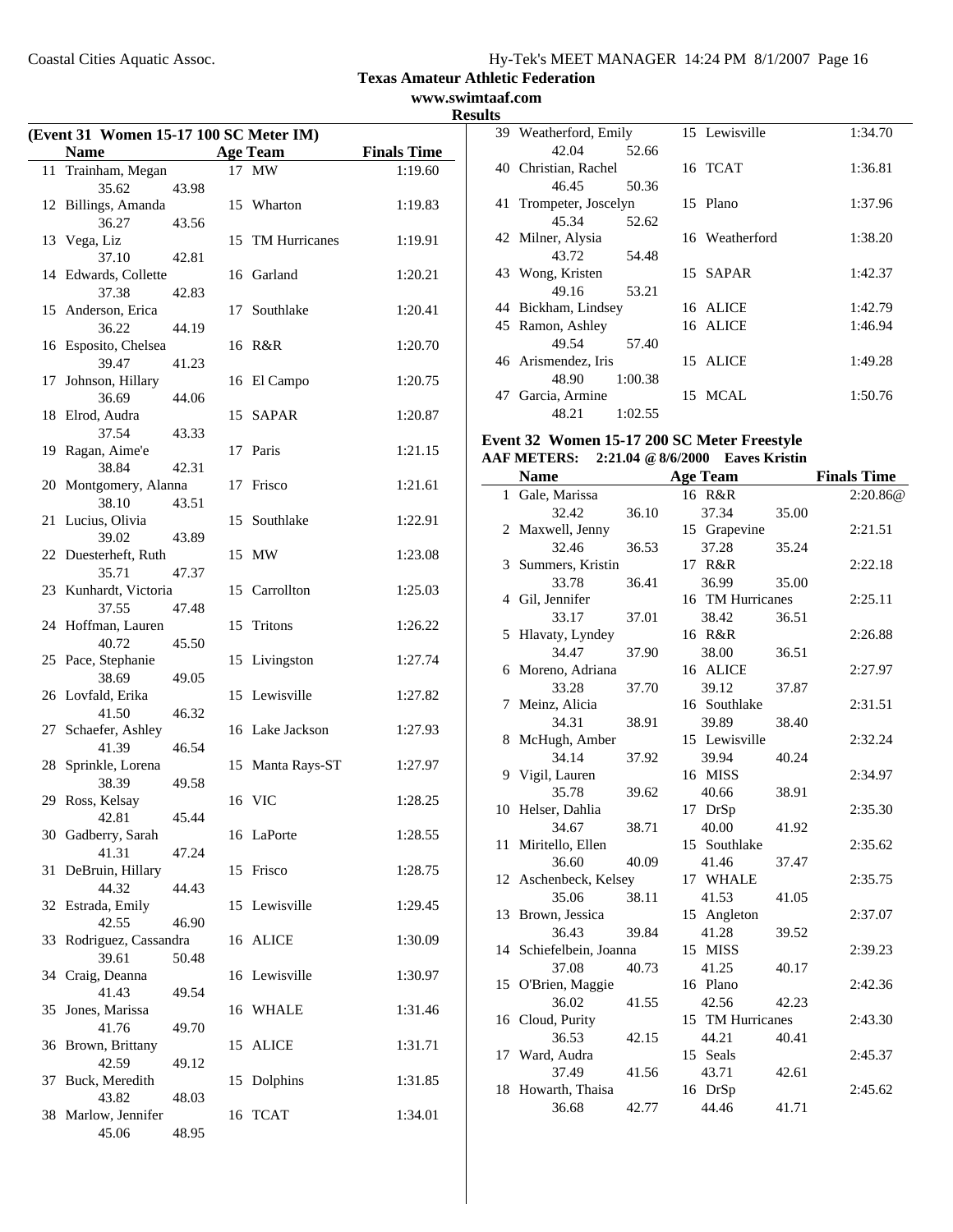**www.swimtaaf.com Results**

| (Event 32 Women 15-17 200 SC Meter Freestyle) |                     |         |                 |       |                    |
|-----------------------------------------------|---------------------|---------|-----------------|-------|--------------------|
|                                               | <b>Name</b>         |         | <b>Age Team</b> |       | <b>Finals Time</b> |
|                                               | 19 Schaefer, Ashley |         | 16 Lake Jackson |       | 2:49.80            |
|                                               | 36.30               | 43.04   | 46.47           | 43.99 |                    |
| 20                                            | Estrada, Emily      |         | 15 Lewisville   |       | 2:52.32            |
|                                               | 37.96               | 43.78   | 46.41           | 44.17 |                    |
|                                               | 21 Ward, Annika     |         | 17 VIC          |       | 2:58.27            |
|                                               |                     |         | 1:38.58         |       |                    |
|                                               | 22 Gossett, Morgan  |         | 16 Cleburne     |       | 3:01.07            |
|                                               | 38.92               | 45.90   | 47.18           | 49.07 |                    |
|                                               | 23 Holmes, Mariah   |         | 15 DNB          |       | 3:01.68            |
|                                               | 41.60               | 1:32.73 | 47.35           |       |                    |
|                                               | 24 Warg, Krysta     |         | 16 MISS         |       | 3:02.15            |
|                                               | 42.81               | 47.42   | 47.67           | 44.25 |                    |
|                                               | 25 Rios, Georgiana  |         | 15 MISS         |       | 3:06.75            |
|                                               | 40.79               | 47.48   | 50.20           | 48.28 |                    |
|                                               | 26 Gomez, Samantha  |         | 16 LaPorte      |       | 3:09.63            |
|                                               | 41.01               | 46.72   | 50.25           | 51.65 |                    |

#### **Event 33 Girls 9-10 100 SC Meter Freestyle Relay AAF METERS: 1:03.86 @8/1/1991 Freeport**

|              | <b>Team</b>                           | <b>Relay</b>            | <b>Finals Time</b> |  |
|--------------|---------------------------------------|-------------------------|--------------------|--|
| $\mathbf{1}$ | <b>Tritons</b>                        | A                       | 1:07.80            |  |
|              | 1) Orred, Erin 10                     | 2) Smallwood, Sydney 10 |                    |  |
|              | 3) Garza, Hailey 10                   | 4) Reckmeyer, Hannah 10 |                    |  |
|              | 34.43<br>33.37                        |                         |                    |  |
|              | 2 Lewisville                          | A                       | 1:07.95            |  |
|              | 1) Roberts, Brooke 10                 | 2) Scherer, Brooke 10   |                    |  |
|              | 3) Schmitt, Francesca 10              | 4) Stone, Sarah 10      |                    |  |
|              | 41.49<br>26.46                        |                         |                    |  |
| 3            | Southlake                             | A                       | 1:10.38            |  |
|              | 1) Pollard, Ariel 10                  | 2) Rose, Casey 9        |                    |  |
|              | 3) Pollard, Ali 10                    | 4) Perrone, Anna 10     |                    |  |
|              | 35.83<br>34.55                        |                         |                    |  |
|              | 4 Frisco                              | B                       | 1:10.42            |  |
|              | 1) Palsson, Alyssa 10                 | 2) Garces, Sarah 10     |                    |  |
|              | 3) Blandford, Danielle 10             | 4) Bergmann, Julia 9    |                    |  |
|              | 34.76<br>35.66                        |                         |                    |  |
|              | 5 Lake Jackson                        | A                       | 1:10.43            |  |
|              | 1) Vavra, Cassidy 9                   | 2) Strobel, Austin 10   |                    |  |
|              | 3) Kuettel, Molly 9                   | 4) Robbins, Annie 9     |                    |  |
|              | 35.35<br>35.08                        |                         |                    |  |
|              | 6 Carrollton                          | A                       | 1:10.86            |  |
|              | 1) Rock, Mary Leigh 9                 | 2) Rogan, Caroline 10   |                    |  |
|              | 3) Nelson, Leah 9                     | 4) Pike, Jessica 10     |                    |  |
|              | 35.24<br>35.62                        |                         |                    |  |
| 7            | <b>ALICE</b>                          | A                       | 1:11.52            |  |
|              | 1) Rangel, Julyssa 10                 | 2) Charles, Miranda 10  |                    |  |
|              | 3) Rodriguez, Nicole 10               | 4) Ozuna, Sabrina 10    |                    |  |
|              | 35.97<br>35.55                        | B                       |                    |  |
|              | 8 Lake Jackson                        |                         | 1:12.99            |  |
|              | 1) Grey, Savannah 10                  | 2) Davidson, Shelby 10  |                    |  |
|              | 3) Fritz, Jessica 9<br>37.19<br>35.80 | 4) Cox, Kristin 10      |                    |  |
| 9            | <b>EDNA</b>                           | A                       | 1:13.41            |  |
|              |                                       |                         |                    |  |
|              | 1) Hill, Lillian 10                   | 2) Evans, Haleigh 9     |                    |  |
|              | 3) Cavazos, Alyssa 10                 | 4) Pruitt, Sierra 9     |                    |  |

| 10 | Plano                        | 1:13.53<br>A            |    |
|----|------------------------------|-------------------------|----|
|    | 1) Baselice, Alison 10       | 2) Yienger, Maria 10    |    |
|    | 3) Dlott, Kaitlin 10         | 4) Wolters, Bailey 9    |    |
|    | 38.06<br>35.47               |                         |    |
| 11 | Lewisville                   | B<br>1:14.45            |    |
|    | 1) Bingheim, Aubrey 9        | 2) Johnson, Makenna 10  |    |
|    | 3) Seeman, Megan 10          | 4) Shin, Katie 10       |    |
|    | 42.72<br>31.73               |                         |    |
| 12 | <b>VIC</b>                   | 1:15.59<br>А            |    |
|    | 1) Broughton, Sabrina 10     | 2) Commerson, Tifany 10 |    |
|    | 3) Gonzalez, Alcmene 10      | 4) Burns, Hope 10       |    |
|    | 38.43<br>37.16               |                         |    |
| 13 | <b>DNB</b>                   | A<br>1:15.67            |    |
|    | 1) Buffler, Kate 10          | 2) Funk, Kim 10         |    |
|    | 3) Rudy, Hannah 10           | 4) Staveley, Sydney 10  |    |
|    | 43.06<br>32.61               |                         |    |
| 14 | <b>SAPAR</b>                 | A<br>1:16.29            |    |
|    | 1) Rosales, Estrella 9       | 2) Vega, Rosie 9        |    |
|    | 3) Rosales, Brisa 9          | 4) Tovar, Priscilla 9   |    |
|    | 36.41<br>39.88               |                         |    |
| 15 | Frisco                       | C<br>1:17.89            |    |
|    | 1) Pace, Emily 10            | 2) Chen, Kathleen 9     |    |
|    | 3) Kirk, Camille 10          | 4) Hall, Liliana 9      |    |
|    | 39.20<br>38.69               |                         |    |
| 16 | TAAF-ST                      | 1:23.20<br>А            |    |
|    | 44.12<br>39.08               |                         |    |
| 17 | <b>TM Hurricanes</b>         | 1:24.71<br>A            |    |
|    | 1) Lange, Kelsey 10          | 2) Ritter, Taylor 10    |    |
|    | 3) Garcia, Adriana 10        | 4) Newton, Rhianen 9    |    |
|    | 40.75<br>43.96               |                         |    |
| 18 | <b>MURCH</b>                 | A<br>1:25.06            |    |
|    | 1) Gusler, Anne 10           | 2) Pappert, Carly 9     |    |
|    | 3) Lichtenheld, Charlotte 10 | 4) Gregorcyk, Kayla 10  |    |
|    | 43.32<br>41.74               |                         |    |
| 19 | Marlins                      | A<br>1:25.09            |    |
|    | 1) Garcia, Emily 9           | 2) Pennington, Donna 9  |    |
|    | 3) Stafford, Myklyn 10       | 4) Wolfe, Angelina 10   |    |
|    | 46.80<br>38.29               |                         |    |
| 20 | <b>SAPAR</b>                 | B<br>1:30.88            |    |
|    | 1) Reyna, Edella 10          | 2) Salazar, Nathaly 9   |    |
|    | 3) Figueroa, Ivy 9           | 4) Hanson, Dorothy 9    |    |
|    | 51.83<br>39.05               |                         |    |
| 21 | Hubbard                      | 1:33.91<br>А            |    |
|    | 1) Neiman, Kristy 9          | 2) Ellis, Dystini 10    |    |
|    | 3) Brunson, Kansas 10        | 4) Ellison, Lindsey 9   |    |
| 22 | <b>WESTB</b>                 | 1:34.57<br>А            |    |
|    | 1) Chen, Tonya 10            | 2) Yu, Katharine 10     |    |
|    | 3) Moon, Gabrielle 10        | 4) Taylor, Courtney 9   |    |
|    | 1:03.43<br>31.14             |                         |    |
|    | El Campo                     | A                       | DQ |
|    | 1) Willis, Malia 9           | 2) Beard, Samantha 10   |    |
|    | 3) Cordero, Stacey 10        | 4) Anderson, Audrey 10  |    |
|    | 38.25<br>32.84               |                         |    |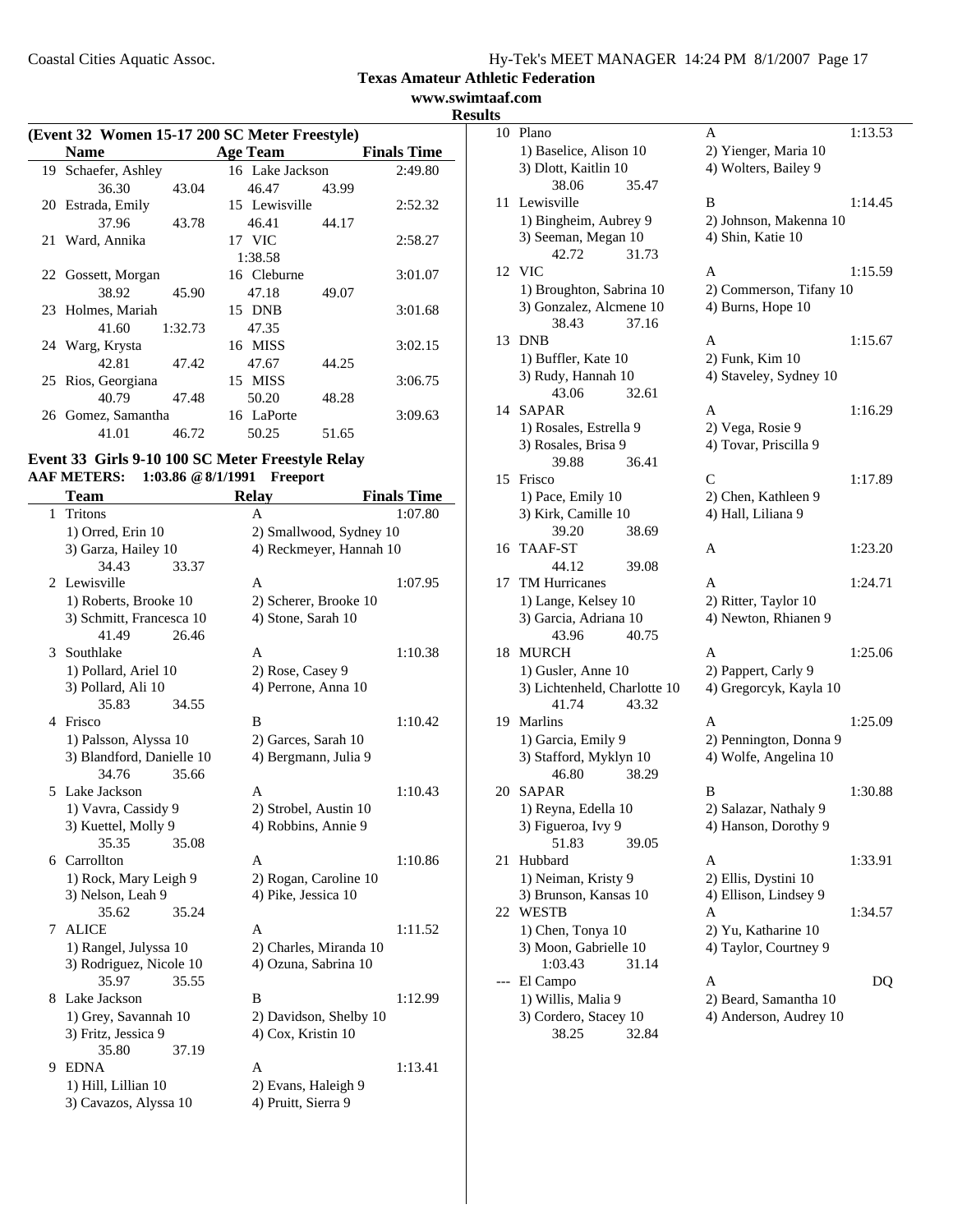**www.swimtaaf.com Results**

 $\overline{\phantom{0}}$ 

|                                          |  |  |  | Event 34 Women 15-17 200 SC Meter Freestyle Relay |  |
|------------------------------------------|--|--|--|---------------------------------------------------|--|
|                                          |  |  |  | AAF METERS: 1:57.59 @ 7/28/2006 R&R Aquatics      |  |
| V Snider, L Hlavaty, M Gale, L Littleton |  |  |  |                                                   |  |

|    | <b>Team</b>                              | <b>Relay</b>                 |                            | <b>Finals Time</b> |
|----|------------------------------------------|------------------------------|----------------------------|--------------------|
| 1  | R&R                                      | A                            |                            | 1:57.96            |
|    | 1) Gale, Marissa 16                      |                              | 2) Martin, Kelly 16        |                    |
|    | 3) Hlavaty, Lyndey 16                    |                              | 4) Snider, Valerie 16      |                    |
|    | 29.44<br>30.56                           | 29.66                        | 28.30                      |                    |
| 2  | Southlake                                | A                            |                            | 1:59.38            |
|    | 1) Hayes, Arrington 16                   |                              | 2) Meinz, Alicia 16        |                    |
|    | 3) Morris, Brooke 16                     |                              | 4) Ausdenmoore, Rachael 15 |                    |
|    | 30.68<br>30.23                           | 30.02                        | 28.45                      |                    |
| 3  | <b>TM Hurricanes</b>                     | A                            |                            | 2:00.75            |
|    | 1) Reyes, Clarissa 15                    |                              | 2) Alaniz, Alyssa 17       |                    |
|    | 3) Gonzalez, Rebekah 17                  | 4) Vega, Liz 15              |                            |                    |
|    | 30.78<br>30.98                           | 30.14                        | 28.85                      |                    |
| 4  | R&R                                      | B                            |                            | 2:03.54            |
|    | 1) Summers, Kristin 17                   |                              | 2) Esposito, Chelsea 16    |                    |
|    | 3) Przybilla, Mehagan 15                 | 4) Stone, Ann 17             |                            |                    |
|    | 31.60<br>31.77                           | 30.42                        | 29.75                      |                    |
|    | 5 Tritons                                | A                            |                            | 2:04.58            |
|    | 1) Haitz, Kelly 16                       |                              | 2) Hoffman, Lauren 15      |                    |
|    | 3) Blair, Natalie 15                     |                              | 4) Orred, Kelsey 17        |                    |
|    | 33.29<br>30.03                           | 30.83                        | 30.43                      |                    |
| 6  | Frisco                                   | A                            |                            | 2:05.76            |
|    | 1) Blizzard, Haley 17                    |                              | 2) Kenny, Lauren 15        |                    |
|    | 3) Hall, Tiffani 17                      | 4) Akin, Aryn 17             |                            |                    |
|    | 31.99<br>31.90                           | 31.23                        | 30.64                      |                    |
| 7  | <b>MW</b>                                | A                            |                            | 2:06.74            |
|    | 1) Duesterheft, Ruth 15                  |                              | 2) Booher, Kaitlin 15      |                    |
|    | 3) Trainham, Megan 17                    |                              | 4) McConnell, Morgan 15    |                    |
|    | 31.68<br>32.92                           | 32.49                        | 29.65                      |                    |
| 8  | Frisco                                   | B                            |                            | 2:08.80            |
|    | 1) Brown, Shannon 15                     |                              | 2) Hoffman, Natalie 17     |                    |
|    | 3) Montgomery, Alanna 17                 |                              | 4) Pettus, Devanie 16      |                    |
|    | 32.68<br>31.42                           | 32.91                        | 31.79                      |                    |
| 9  | <b>VIC</b>                               | A                            |                            | 2:09.00            |
|    | 1) Walden, Leah 16<br>3) Ward, Annika 17 |                              | 2) Machacek, Ariel 16      |                    |
|    | 31.71<br>34.66                           | 4) Carrier, Kimi 15<br>33.45 | 29.18                      |                    |
| 10 | Southlake                                | B                            |                            | 2:10.06            |
|    | 1) Miritello, Ellen 15                   |                              | 2) Anderson, Brooke 16     |                    |
|    | 3) Hayes, Ansley 15                      |                              | 4) Anderson, Erica 17      |                    |
|    | 32.81<br>32.18                           | 32.42                        | 32.65                      |                    |
| 11 | Lewisville                               | A                            |                            | 2:13.09            |
|    | 1) Seagraves, Melanie 15                 |                              | 2) Estrada, Emily 15       |                    |
|    | 3) McHugh, Amber 15                      |                              | 4) Wood, Courtney 16       |                    |
|    | 31.80<br>36.07                           | 33.10                        | 32.12                      |                    |
| 12 | LaPorte                                  | A                            |                            | 2:14.62            |
|    | 1) Brink, Tiffany 16                     |                              | 2) Gadberry, Sarah 16      |                    |
|    | 3) Gomez, Samantha 16                    |                              | 4) Holt, Lindsay 16        |                    |
|    | 33.00<br>34.51                           | 33.98                        | 33.13                      |                    |
| 13 | Carrollton                               | A                            |                            | 2:17.01            |
|    | 1) Sands, Sophia 16                      |                              | 2) Alleman, Adreanna 15    |                    |
|    | 3) Bergman, Genette 15                   |                              | 4) Cortado, Cally 15       |                    |
|    | 33.08<br>36.97                           | 34.17                        | 32.79                      |                    |

| lS |                            |       |       |                            |         |
|----|----------------------------|-------|-------|----------------------------|---------|
|    | 14 MISS                    |       | A     |                            | 2:19.80 |
|    | 1) Cantu, Allyssa 15       |       |       | 2) Schiefelbein, Joanna 15 |         |
|    | 3) Farias, Clarissa 15     |       |       | 4) Vigil, Lauren 16        |         |
|    | 34.68                      | 45.42 | 27.82 | 31.88                      |         |
|    | 15 ALICE                   |       | A     |                            | 2:23.09 |
|    | 1) Guerra, Devin 15        |       |       | 2) Martinez, Monica 16     |         |
|    | 3) Rodriguez, Cassandra 16 |       |       | 4) Brown, Brittany 15      |         |
|    | 35.56                      | 37.08 | 34.55 | 35.90                      |         |
|    | 16 Tritons                 |       | B     |                            | 2:24.06 |
|    | 1) Lorensen, Kiersten 15   |       |       | 2) Champion, Ali 15        |         |
|    | 3) Eichenseer, Kristen 15  |       |       | 4) Palmer, Kali 16         |         |
|    | 32.54                      | 42.70 | 33.26 | 35.56                      |         |
|    | --- Dolphins               |       | A     |                            |         |
|    | 1) Schell, Sarah 15        |       |       | 2) Gutz, Amanda 15         |         |
|    | 3) Streger, Samantha 15    |       |       | 4) Buck, Meredith 15       |         |
|    | 35.95                      | 41.81 | 31.65 | 33.82                      |         |

#### **Event 35 Boys 8 & Under 100 SC Meter Medley Relay AAF METERS: 1:23.70 @7/1/1994 Clute**

|    | <b>Team</b>             | <b>Relay</b>              | <b>Finals Time</b> |
|----|-------------------------|---------------------------|--------------------|
| 1  | Keller                  | A                         | 1:23.22@           |
|    | 1) Rutledge, Daniel 7   | 2) Willenbring, Matthew 7 |                    |
|    | 3) Gopffarth, Kamron 8  | 4) Bartholomew, Luke 8    |                    |
|    | 44.91<br>38.31          |                           |                    |
| 2. | Southlake               | A                         | 1:35.40            |
|    | 1) Howrey, Matthew 8    | 2) O'Brian, Ethan 8       |                    |
|    | 3) Kelber, Jacob 8      | 4) Stockton, Loson 8      |                    |
|    | 51.16<br>44.24          |                           |                    |
| 3  | Frisco                  | A                         | 1:35.63            |
|    | 1) Turner, Holden 8     | 2) Fogle, Nick 8          |                    |
|    | 3) Belair, Joseph 8     | 4) Phillip, Ryan 7        |                    |
|    | 51.91<br>43.72          |                           |                    |
| 4  | Frisco                  | B                         | 1:40.78            |
|    | 1) Minke, Dillon 8      | 2) Kumar, Siddharth 8     |                    |
|    | 3) Green, Nicklas 7     | 4) Kula, Jake 8           |                    |
|    | 54.65<br>46.13          |                           |                    |
| 5. | R&R                     | A                         | 1:42.04            |
|    | 1) Gaas, Mathew 8       | 2) Gaas, Samuel 8         |                    |
|    | 3) Veazey, Garrett 8    | 4) Zamora, Zach 7         |                    |
|    | 51.69<br>50.35          |                           |                    |
|    | 6 Seals                 | A                         | 1:46.13            |
|    | 1) Bonnell, Will 8      | 2) Rodgers, Glenn 8       |                    |
|    | 3) Bunn, Zachary 8      | 4) Berry, Seaton 7        |                    |
|    | 54.78<br>51.35          |                           |                    |
| 7  | <b>ALICE</b>            | A                         | 1:47.52            |
|    | 1) Gonzalez, Gavino 8   | 2) Perez, Aaren 8         |                    |
|    | 3) Ynfante, Benito 8    | 4) Jones, Varon 6         |                    |
|    | 1:04.65<br>42.87        |                           |                    |
|    | 8 Lewisville            | A                         | 1:49.81            |
|    | 1) McLeroy, Matthew 8   | 2) Lantz, Rylan 6         |                    |
|    | 3) Russell, Rylan 8     | 4) Holly, Cody 7          |                    |
| 9. | Frisco                  | $\mathcal{C}$             | 1:51.05            |
|    | 1) Waterman, Jonathan 7 | 2) Nehls, Connor 8        |                    |
|    | 3) Clothier, Thomas 8   | 4) Urbine, Austin 6       |                    |
|    | 58.07<br>52.98          |                           |                    |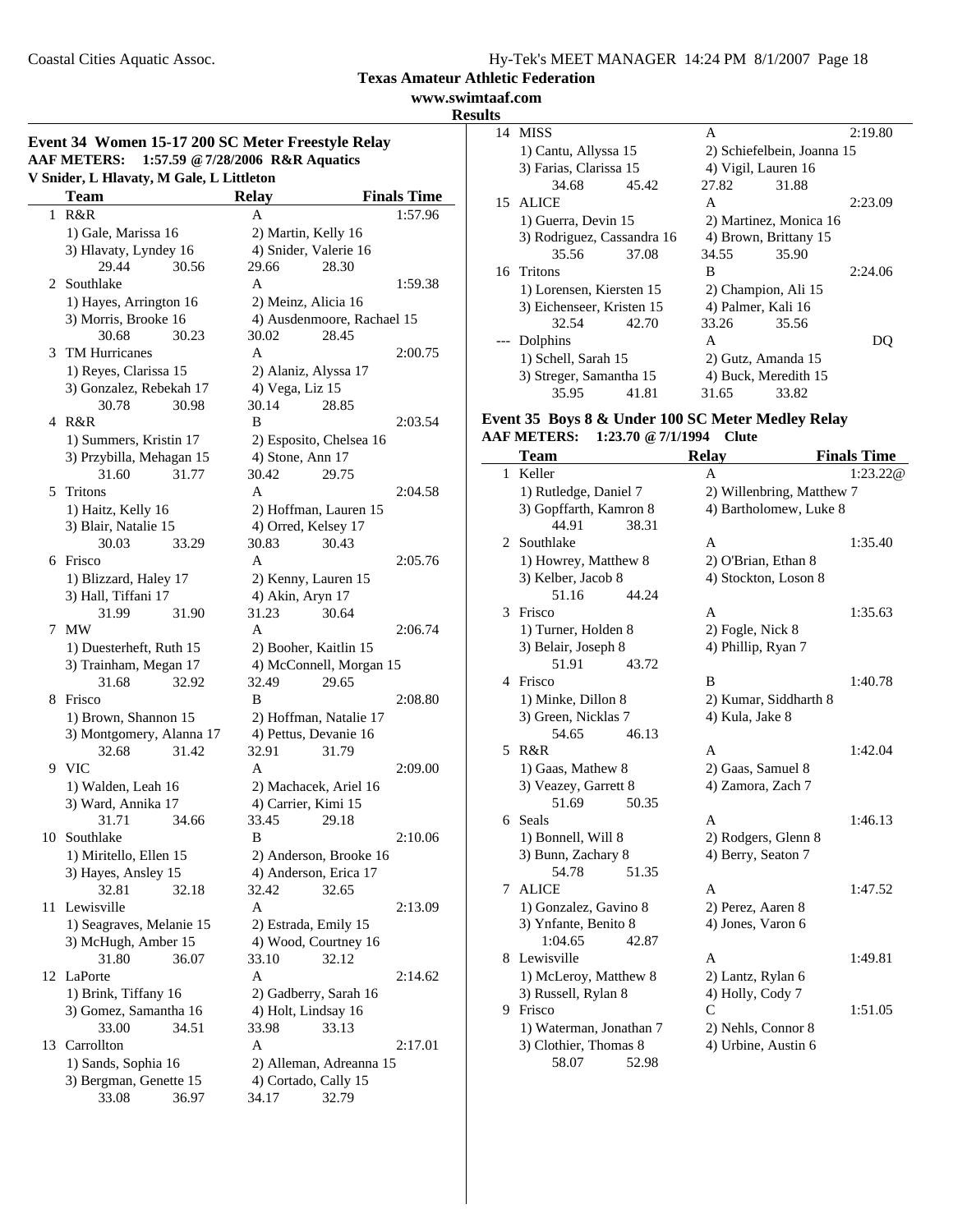**www.swimtaaf.com**

| (Event 35 Boys 8 & Under 100 SC Meter Medley Relay) |  |  |  |  |
|-----------------------------------------------------|--|--|--|--|
|                                                     |  |  |  |  |

|    | <b>Team</b>            | <b>Relay</b>          | <b>Finals Time</b> |
|----|------------------------|-----------------------|--------------------|
| 10 | <b>DNB</b>             | A                     | 1:57.68            |
|    | 1) Martinez, Michael 8 | 2) Cox, Dylan 7       |                    |
|    | 3) Dietsch, Erik 7     | 4) Haygood, Tyler 7   |                    |
|    | 1:01.70<br>55.98       |                       |                    |
|    | 11 Lake Jackson        | A                     | 2:02.01            |
|    | 1) Yi, Yoon 7          | 2) Laurel, Joshua 8   |                    |
|    | 3) Kuettel, Jack 7     | 4) Hight, Bradley 7   |                    |
|    | 1:10.80<br>51.21       |                       |                    |
|    | 12 WESTB               | A                     | 2:06.55            |
|    | 1) Dai, James 5        | 2) Lyles, Aaric 8     |                    |
|    | 3) Ramirez, Joel 6     | $4)$ Ji, Jesse $6$    |                    |
|    | 1:01.92<br>1:04.63     |                       |                    |
| 13 | <b>BALC</b>            | A                     | 2:07.93            |
|    | 1) Hong, Alvin 8       | 2) Wagen, Corin 8     |                    |
|    | 3) Piersall, David 6   | 4) Stirton, Bennett 8 |                    |
|    | 1:06.30<br>1:01.63     |                       |                    |

# **Event 36 Men 18 & Over 200 SC Meter Medley Relay AAF METERS: 1:58.24 @7/29/2006 Frisco**

**B Carlisle, P Kellogg, T Nix, M Johnson**

|    | Team                       |       | <b>Relay</b> |                         | <b>Finals Time</b> |
|----|----------------------------|-------|--------------|-------------------------|--------------------|
| 1  | R&R                        |       | A            |                         | 1:52.34@           |
|    | 1) Rivera, Roel 19         |       |              | 2) Busby, Evan 18       |                    |
|    | 3) Bryant, Blake 23        |       |              | 4) Atkinson, Daniel 24  |                    |
|    | 29.28                      | 32.04 | 25.77        | 25.25                   |                    |
| 2. | Seals                      |       | A            |                         | 1:58.61            |
|    | 1) Verdeyen, Steven 22     |       |              | 2) Verdeyen, Michael 20 |                    |
|    | 3) Pacheco, Casey 26       |       |              | 4) Vollmer, Nick 21     |                    |
|    | 30.65                      | 32.32 | 30.14        | 25.50                   |                    |
| 3  | Lewisville                 |       | A            |                         | 2:02.65            |
|    | 1) Murdock, Matt 21        |       |              | 2) Rodriguez, Paul 21   |                    |
|    | 3) Wat, Nick 20            |       |              | 4) Harvison, Matthew 19 |                    |
|    | 31.42                      | 34.25 | 29.75        | 27.23                   |                    |
|    | 4 Mesquite                 |       | A            |                         | 2:06.72            |
|    | 1) Peralta, Sal 39         |       |              | 2) Liston, David 34     |                    |
|    | 3) Powell, Jaime 40        |       |              | 4) Liston, Paul 39      |                    |
|    | 31.01                      | 36.39 | 29.35        | 29.97                   |                    |
|    | 5 LaPorte                  |       | A            |                         | 2:07.35            |
|    | 1) Black, Alex 19          |       |              | 2) Moore, Bobby 30      |                    |
|    | 3) Moran, Shane 18         |       |              | 4) Robinson, Jaryd 18   |                    |
|    | 32.02                      | 33.98 | 31.88        | 29.47                   |                    |
| 6  | Frisco                     |       | A            |                         | 2:11.06            |
|    | 1) Nix, Taylor 22          |       |              | 2) Fuentes, Juan 19     |                    |
|    | 3) LaCour, Parker 30       |       |              | 4) Rankin, Kevin 39     |                    |
|    | 35.53                      | 37.90 | 27.92        | 29.71                   |                    |
| 7  | <b>ALICE</b>               |       | A            |                         | 2:14.89            |
|    | 1) Manka, Chris 18         |       |              | 2) Rycroft, Bret 18     |                    |
|    | 3) Towler, David 18        |       |              | 4) Trevino, Andrew 18   |                    |
|    | 38.77                      | 35.63 | 30.41        | 30.08                   |                    |
| 8  | Southlake                  |       | A            |                         | 2:37.68            |
|    | 1) Remetta, John Senior 49 |       |              | 2) Spencer, Ron 51      |                    |
|    | 3) Howrey, Rick 42         |       |              | 4) Walburg, James 53    |                    |
|    | 46.63                      | 40.86 | 32.67        | 37.52                   |                    |

|    | Event 37 Boys 8 & Under 50 SC Meter Freestyle<br><b>AAF METERS:</b><br>36.09 @ 8/1/1990 |   | J. Zimmerman       |                    |
|----|-----------------------------------------------------------------------------------------|---|--------------------|--------------------|
|    | Name                                                                                    |   | Age Team           | <b>Finals Time</b> |
| 1  | Casas, Shaine                                                                           | 7 | <b>MISS</b>        | 39.58              |
| 2  | Rutledge, Daniel                                                                        | 7 | Keller             | 39.71              |
| 3  | Chang, Ryan                                                                             | 8 | Marlins            | 39.89              |
| 4  | Herdejurgen, Jack                                                                       | 8 | Woodlands          | 40.68              |
| 5  | Brinckman, Teo                                                                          | 8 | <b>DNB</b>         | 41.11              |
| 6  | Gopffarth, Kamron                                                                       | 8 | Keller             | 41.23              |
| 7  | Fogle, Nick                                                                             | 8 | Frisco             | 41.60              |
| 8  | Nelson, Ben                                                                             | 7 | Waco               | 41.62              |
| 9  | McComb, Micah                                                                           | 8 | El Campo           | 42.12              |
| 10 | Dooley, Nicholas                                                                        | 7 | <b>MISS</b>        | 43.13              |
| 11 | Donahue, Caden                                                                          | 8 | <b>DNB</b>         | 44.56              |
| 12 | Garcia, Max                                                                             | 8 | Carrollton         | 44.67              |
| 13 | Eakin, Nolan                                                                            | 8 | Plano              | 45.19              |
| 14 | Jones, Andrew                                                                           | 8 | <b>Typhoons</b>    | 45.48              |
| 15 | Ladgenski, Jackson                                                                      | 8 | Kingfish           | 45.63              |
| 16 | Carlson, Jeremiah                                                                       | 8 | Weatherford        | 45.72              |
| 17 | Jenkins, Mathew                                                                         | 8 | Woodlands          | 46.64              |
| 18 | Landis, Carter                                                                          | 8 | McKinney           | 47.49              |
| 19 | Howarth, Cameron                                                                        | 8 | DrSp               | 48.14              |
| 20 | Jones, Chaunte                                                                          | 8 | Killeen-NT         | 49.03              |
| 21 | Crabtree, Jacob                                                                         | 8 | Denton Dolphins-NT | 50.83              |

# **Event 38 Men 18-24 50 SC Meter Freestyle**

## **AAF METERS: 24.55 @7/29/2006 Jon Walden**

|    | Name              |    | <b>Age Team</b>      | <b>Finals Time</b> |
|----|-------------------|----|----------------------|--------------------|
| 1  | Walden, Jon       |    | 19 VIC               | 24.87              |
| 2  | Atkinson, Daniel  | 24 | R&R                  | 25.89              |
| 3  | Smith, Eric       | 22 | Oso                  | 26.09              |
| 4  | Robinson, Jaryd   | 18 | LaPorte              | 26.25              |
| 5. | Ortiz, Eddie      | 21 | <b>TM Hurricanes</b> | 26.44              |
| *6 | Murdock, Matt     | 21 | Lewisville           | 26.48              |
| *6 | Herr, Tim         | 22 | Seals                | 26.48              |
| 8  | Verdeyen, Steven  | 22 | Seals                | 26.67              |
| 9  | Wat, Nick         | 20 | Lewisville           | 27.55              |
| 10 | Towler, David     | 18 | <b>ALICE</b>         | 27.57              |
| 11 | Fasolino, Stephen | 19 | Allen                | 27.59              |
| 12 | Williams, Matt    | 19 | Weatherford          | 27.85              |
| 13 | Black, Alex       | 19 | LaPorte              | 28.33              |
| 14 | Martinez, Eric    | 20 | Pharr                | 28.65              |
| 15 | Hutto, Ryan       | 20 | Mesquite             | 28.79              |
| 16 | Moran, Shane      | 18 | LaPorte              | 28.90              |
| 17 | Martinez, Billy   | 18 | Mudcats              | 29.40              |
| 18 | Fuentes, Juan     | 19 | Frisco               | 30.45              |
| 19 | Carlson, Jacob    | 18 | Weatherford          | 30.81              |
| 20 | Place, Dan        | 19 | Typhoons             | 31.00              |
| 21 | Peterson, Steven  | 23 | Waco                 | 32.22              |

#### **Event 39 Men 25-39 50 SC Meter Freestyle AAF METERS: 25.00 @8/1/1987 Larry Brown**

| <b>Name</b>          | Age Team          | <b>Finals Time</b> |
|----------------------|-------------------|--------------------|
| 1 Stanton IV, Wright | 27 El Paso-DA     | 26.04              |
| 2 LaCour, Parker     | 30 Frisco         | 27.70              |
| 3 West, John         | 38 West of Brazos | 28.06              |
| 4 Peralta, Sal       | 39 Mesquite       | 28.78              |
| 5 Liston, Paul       | 39 Mesquite       | 29.26              |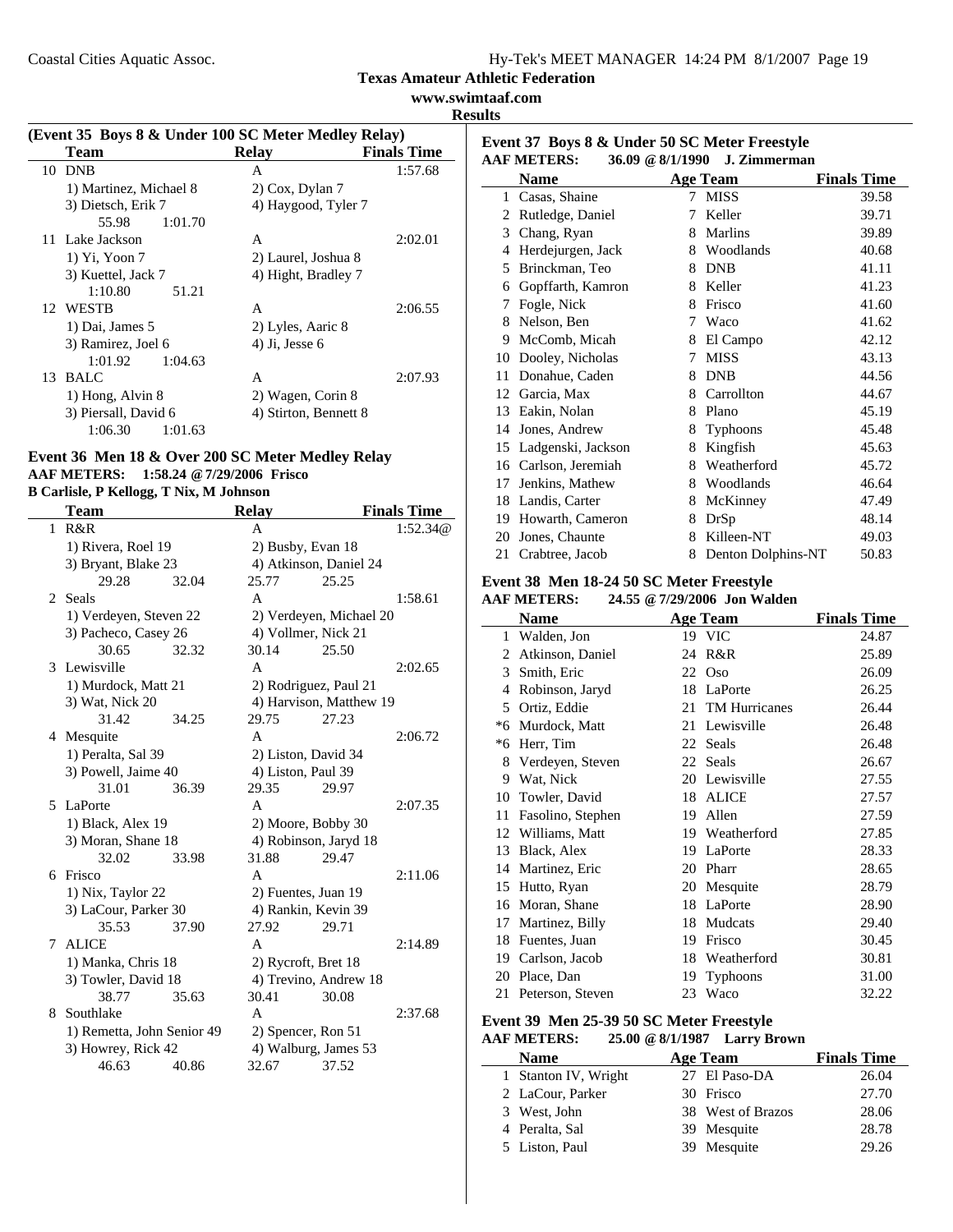|  |  | Hy-Tek's MEET MANAGER 14:24 PM 8/1/2007 Page 20 |  |
|--|--|-------------------------------------------------|--|
|  |  |                                                 |  |

**www.swimtaaf.com**

| ľ<br>ı<br>n<br>৲ |
|------------------|
|------------------|

| (Event 39 Men 25-39 50 SC Meter Freestyle) |                       |                    |                    |  |  |
|--------------------------------------------|-----------------------|--------------------|--------------------|--|--|
|                                            | <b>Name</b>           | <b>Age Team</b>    | <b>Finals Time</b> |  |  |
|                                            | 6 Rankin, Kevin       | 39 Frisco          | 29.32              |  |  |
|                                            | 7 Adauto, Pete        | 32 TCAT            | 30.43              |  |  |
|                                            | 8 Liston, David       | 34 Mesquite        | 31.25              |  |  |
|                                            | 9 Moore, Bobby        | 30 LaPorte         | 31.64              |  |  |
|                                            | 10 Wood, Liberty      | 33 Lewisville      | 32.79              |  |  |
|                                            | 11 Warren, BJ         | 31 Carrollton      | 32.94              |  |  |
|                                            | 12 Benavides, Michael | <b>SAPAR</b><br>29 | 48.34              |  |  |

#### **Event 40 Men 40 & Over 50 SC Meter Freestyle AAF METERS: 26.40 @7/29/2006 Steve Long**

|    | AAF MEILKS:         | $20.40 \times 112912000$ Steve Long |                 |                    |
|----|---------------------|-------------------------------------|-----------------|--------------------|
|    | <b>Name</b>         |                                     | <b>Age Team</b> | <b>Finals Time</b> |
| 1  | Owens, Carl         |                                     | 55 DrSp         | 28.49              |
|    | 2 Howrey, Rick      |                                     | 42 Southlake    | 28.71              |
| 3  | Edge, Michael       |                                     | 48 Dolphins     | 29.13              |
| 4  | Seavy, Mike         |                                     | 45 Lewisville   | 29.97              |
|    | 5 Anderson, Curt    |                                     | 46 Lewisville   | 31.87              |
| 6  | Bryan, Steve        |                                     | 50 Dolphins     | 33.39              |
| 7  | Laney, Daryl        |                                     | 45 Tritons      | 35.17              |
| 8  | Cox, Robert         |                                     | 48 Tritons      | 35.70              |
| 9  | Pardee, Len         |                                     | 52 Surf         | 36.04              |
| 10 | Barnhart, Jeff      |                                     | 44 Southlake    | 36.65              |
| 11 | Walburg, James      |                                     | 53 Southlake    | 37.50              |
|    | *12 Williams, Elton |                                     | 66 Denison      | 41.05              |
|    | *12 Kelly, Robert   |                                     | 53 South Belt   | 41.05              |
|    | 14 Wolnik, Mark     | 47                                  | <b>TCAT</b>     | 41.49              |

#### **Event 41 Boys 8 & Under 25 SC Meter Backstroke AAF METERS: 20.42 @8/1/1988 Travis Lewis**

|    | <b>Name</b>       |   | <b>Age Team</b>    | <b>Finals Time</b> |
|----|-------------------|---|--------------------|--------------------|
| 1  | Kemp, Garrett     | 8 | Keller             | 22.00              |
| 2  | Stockton, Davis   | 7 | El Campo           | 23.22              |
| 3  | Donahue, Caden    | 8 | <b>DNB</b>         | 23.39              |
| 4  | Rutledge, Daniel  | 7 | Keller             | 23.46              |
| 5  | Gable, Chris      | 7 | Woodlands          | 23.79              |
| 6  | Turner, Holden    | 8 | Frisco             | 24.05              |
| 7  | Jones, Chaunte    | 8 | Killeen-NT         | 24.39              |
| 8  | Gaas, Samuel      | 8 | R&R                | 24.91              |
| 9  | Dooley, Nicholas  | 7 | <b>MISS</b>        | 24.98              |
| 10 | August, Patrick   | 8 | <b>DCTR</b>        | 25.56              |
| 11 | Ramsey, Jack      | 8 | Carrollton         | 25.76              |
| 12 | Stillwell, Luke   | 8 | Denton Dolphins-NT | 26.00              |
| 13 | Funk, Matthew     | 8 | <b>DNB</b>         | 26.01              |
| 14 | Walker, James     | 8 | <b>Nwrst</b>       | 26.40              |
| 15 | Dunsworth, David  |   | 8 El Paso-DA       | 26.83              |
| 16 | Morris, Seth      | 8 | Hubbard            | 26.91              |
| 17 | Munchaca, Justin  | 7 | Porpoises-ST       | 27.67              |
| 18 | Pajela, Zachary   | 7 | Frisco             | 27.72              |
| 19 | Watt, Philip      | 7 | Dolphins           | 27.74              |
| 20 | Salvador, Bryan   | 7 | <b>SAPAR</b>       | 27.75              |
| 21 | Velasquez, Joshua | 8 | Pharr              | 28.66              |
| 22 | Vondenstein, Trey | 6 | <b>WHALE</b>       | 29.50              |
| 23 | Cole, Tristan     | 8 | DrSp               | 29.96              |
| 24 | Bock, Joshua      | 6 | El Paso-DA         | 30.22              |
| 25 | Hanson, Benji     | 7 | <b>SAPAR</b>       | 31.33              |
| 26 | Soriano, John     | 6 | <b>CUDAS</b>       | 33.74              |
| 27 | Falcon, Christian | 6 | WHALE              | 33.87              |

| Event 42 Men 18-24 50 SC Meter Backstroke<br>29.33 @ 7/29/2006 Chad Hossier<br><b>AAF METERS:</b> |                    |    |                 |                    |
|---------------------------------------------------------------------------------------------------|--------------------|----|-----------------|--------------------|
|                                                                                                   | Name               |    | <b>Age Team</b> | <b>Finals Time</b> |
| 1                                                                                                 | Rivera, Roel       | 19 | R&R             | 28.57@             |
|                                                                                                   | 2 Verdeyen, Steven |    | 22 Seals        | 31.13              |
| 3                                                                                                 | Walden, Jon        |    | 19 VIC          | 31.27              |
| 4                                                                                                 | Herr, Tim          |    | 22 Seals        | 31.34              |
| 5                                                                                                 | Busby, Evan        | 18 | R&R             | 31.49              |
| 6                                                                                                 | Fasolino, Stephen  | 19 | Allen           | 32.87              |
|                                                                                                   | Thai, Henry        |    | 18 Lewisville   | 33.12              |
| 8                                                                                                 | Bird, Tom          |    | 18 Texas City   | 34.12              |
| 9                                                                                                 | Place, Dan         | 19 | Typhoons        | 35.43              |
| 10                                                                                                | Black, Alex        | 19 | LaPorte         | 37.31              |
| 11                                                                                                | Carlson, Jacob     | 18 | Weatherford     | 41.78              |

# **Event 43 Men 25-39 50 SC Meter Backstroke**

#### **AAF METERS: 29.81 @7/29/2006 Noah Wallace**

| <b>Name</b>     | Age Team      | <b>Finals Time</b> |
|-----------------|---------------|--------------------|
| 1 Jaquay, Glen  | 32 VIC        | 31.09              |
| 2 Mauk, Derrick | 36 South Belt | 31.71              |
| 3 Warren, BJ    | 31 Carrollton | 38.04              |
| 4 Hein, Kelly   | 36 Keller     | 46.84              |

#### **Event 44 Men 40 & Over 50 SC Meter Backstroke AAF METERS: 31.30 @7/1/1994 Steve Heck**

| <b>Name</b>       | <b>Age Team</b> | <b>Finals Time</b> |
|-------------------|-----------------|--------------------|
| 1 Powell, Jaime   | 40 Mesquite     | 30.68@             |
| 2 Howrey, Rick    | 42 Southlake    | 35.34              |
| 3 McDonald, Ray   | 54 Surf         | 35.92              |
| 4 Seavy, Mike     | 45 Lewisville   | 37.33              |
| 5 Tintera, George | 46 CUDAS        | 40.15              |
| 6 Phelan, John    | 46 SAPAR        | 41.34              |
| 7 Williams, Elton | 66 Denison      | 50.69              |

#### **Event 45 Boys 8 & Under 25 SC Meter Breaststroke AAF METERS: 20.89 @8/1/1990 J. Kramer**

| алгиштым».<br>$20.02 \times 0.11170$<br>J. IMAMICI |                      |   |                      |                    |
|----------------------------------------------------|----------------------|---|----------------------|--------------------|
|                                                    | Name                 |   | <b>Age Team</b>      | <b>Finals Time</b> |
| 1                                                  | Willenbring, Matthew | 7 | Keller               | 22.51              |
| 2                                                  | Saxton, Dylan        | 8 | Deer Park            | 24.21              |
| 3                                                  | Fasolino, James      | 8 | Allen                | 24.33              |
| 4                                                  | Kelber, Jacob        | 8 | Southlake            | 24.41              |
| 5                                                  | Lyles, Aaric         | 8 | <b>WESTB</b>         | 25.60              |
| 6                                                  | Wayan, Matthew       | 8 | McKinney             | 26.24              |
| 7                                                  | Velasquez, Joshua    | 8 | Pharr                | 26.35              |
| 8                                                  | Eakin, Nolan         | 8 | Plano                | 26.56              |
| *9                                                 | Merrill, Alexander   | 8 | Woodlands            | 26.87              |
| *9                                                 | Jones, Andrew        | 8 | Typhoons             | 26.87              |
| 11                                                 | Rodgers, Glenn       | 8 | Seals                | 26.95              |
| 12                                                 | Gillham, Caydyn      | 8 | Hubbard              | 27.21              |
| 13                                                 | Gaas, Mathew         | 8 | R&R                  | 27.89              |
| 14                                                 | Teeples, Christian   | 8 | <b>Grand Prairie</b> | 28.11              |
| 15                                                 | Stirton, Bennett     | 8 | <b>BALC</b>          | 28.14              |
| 16                                                 | Wagen, Corin         | 8 | <b>BALC</b>          | 28.80              |
| 17                                                 | Buss, Alexamder      | 8 | Killeen-NT           | 28.90              |
| 18                                                 | Gonzalez, Gavino     | 8 | <b>ALICE</b>         | 29.02              |
| 19                                                 | Rupley, Holden       | 8 | <b>COPP</b>          | 29.47              |
| 20                                                 | Nguyen, Orion        | 8 | <b>CUDAS</b>         | 30.02              |
| 21                                                 | Tunon, Jose          | 7 | <b>SAPAR</b>         | 31.75              |
|                                                    |                      |   |                      |                    |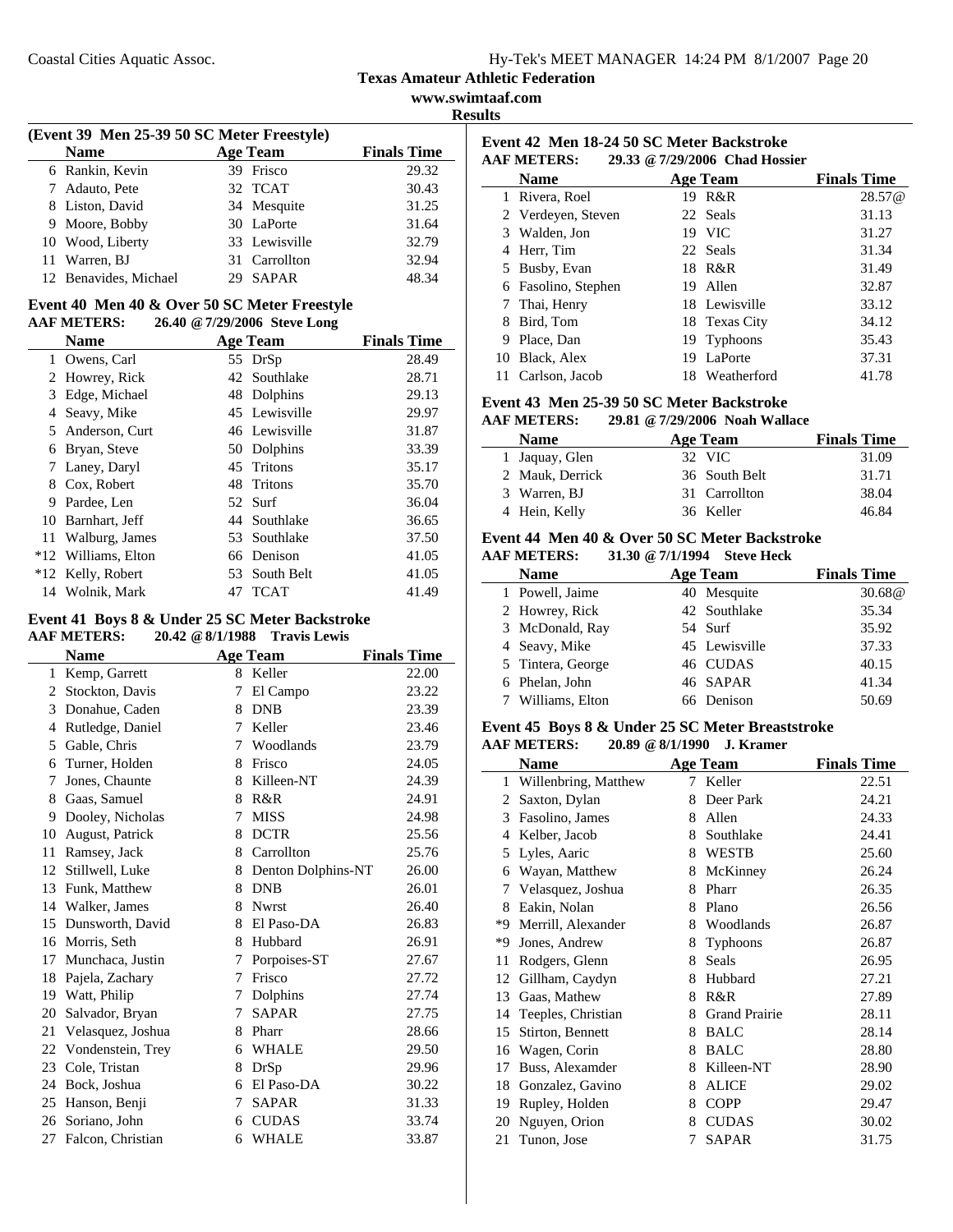Coastal Cities Aquatic Assoc.

## **Texas Amateur Athletic Federation**

**www.swimtaaf.com Results**

| (Event 45 Boys 8 & Under 25 SC Meter Breaststroke) |               |                    |  |  |
|----------------------------------------------------|---------------|--------------------|--|--|
| <b>Name</b>                                        | Age Team      | <b>Finals Time</b> |  |  |
| 22 Hamilton, Max                                   | 8 Piranhas-ST | 31.93              |  |  |
| --- Saenz, Zachery                                 | 8 WHALE       | DO                 |  |  |
| --- Pruitt, Tristen                                | <b>EDNA</b>   | DO                 |  |  |
| --- Molina, Michael                                | 6 SAPAR       | DO                 |  |  |

# **Event 46 Men 18-24 50 SC Meter Breaststroke**

#### **AAF METERS: 31.46 @7/29/2006 Eddie Ortiz**

|              | Name              |    | <b>Age Team</b>      | <b>Finals Time</b> |
|--------------|-------------------|----|----------------------|--------------------|
| $\mathbf{1}$ | Ortiz, Eddie      | 21 | <b>TM Hurricanes</b> | 31.76              |
| 2            | Verdeyen, Michael | 20 | Seals                | 32.75              |
| 3            | Herr, Tim         | 22 | Seals                | 33.54              |
| 4            | Robinson, Jaryd   | 18 | LaPorte              | 34.82              |
| 5            | Neumann, Peter    | 18 | WHALE                | 34.96              |
| 6            | Fasolino, Stephen | 19 | Allen                | 35.36              |
| 7            | Atkinson, Daniel  |    | 24 R&R               | 35.46              |
| 8            | Williams, Matt    | 19 | Weatherford          | 35.50              |
| 9            | Trevino, Andrew   | 18 | <b>ALICE</b>         | 36.16              |
| 10           | Bird, Tom         |    | 18 Texas City        | 36.77              |
| 11           | Martinez, Billy   | 18 | Mudcats              | 38.56              |
| 12           | Moran, Shane      | 18 | LaPorte              | 39.46              |
| 13           | Fuentes, Juan     | 19 | Frisco               | 39.79              |
| 14           | Peterson, Steven  | 23 | Waco                 | 40.19              |
|              | 15 Thai, Henry    | 18 | Lewisville           | 40.26              |
| 16           | Carlson, Jacob    | 18 | Weatherford          | 40.30              |
| 17           | Ragan, TJ         | 19 | Alvin                | 40.97              |

# **Event 47 Men 25-39 50 SC Meter Breaststroke**

# **AAF METERS: 30.73 @7/29/2006 Brett Ruoff Name Age Team Finals Time**<br> **Stanton IV, Wright Paso-DA Paso-DA Paso-DA Paso-DA Particle** *Age Team Paso-DA <i>Paso-DA Particle* 1 Stanton IV, Wright 27 El Paso-DA 33.38

| 2 Liston, Paul  | 39 Mesquite   | 36.53 |
|-----------------|---------------|-------|
| 3 Liston, David | 34 Mesquite   | 37.34 |
| 4 Jones, Kris   | 25 R&R        | 37.72 |
| 5 Peele, Morgan | 28 TCAT       | 40.87 |
| 6 Wood, Liberty | 33 Lewisville | 45.97 |

#### **Event 48 Men 40 & Over 50 SC Meter Breaststroke AAF METERS: 35.68 @8/6/2000 Bill Mason**

| <b>Name</b>            | <b>Age Team</b> | <b>Finals Time</b> |
|------------------------|-----------------|--------------------|
| 1 Owens, Carl          | 55 DrSp         | 36.83              |
| 2 Farlow, Brian        | 42 Carrollton   | 37.94              |
| 3 Spencer, Ron         | 51 Southlake    | 38.49              |
| 4 Tintera, George      | 46 CUDAS        | 39.55              |
| 5 Anderson, Curt       | 46 Lewisville   | 42.91              |
| 6 Pardee, Len          | 52 Surf         | 45.46              |
| 7 Remetta, John Senior | 49 Southlake    | 45.47              |
| 8 Kelly, Robert        | 53 South Belt   | 46.81              |

# **Event 49 Boys 8 & Under 25 SC Meter Butterfly**

**AAF METERS: 17.99 @8/1/1989 J. Messina**

| <b>Name</b>         | <b>Age Team</b> | <b>Finals Time</b> |
|---------------------|-----------------|--------------------|
| 1 Chang, Ryan       | Marlins         | 20.84              |
| 2 Green, Casey      | 8 El Campo      | 21.15              |
| 3 Gopffarth, Kamron | 8 Keller        | 21.28              |
| 4 Nelson, Ben       | Waco            | 21.30              |
| 5 Fasolino, James   | 8 Allen         | 21.48              |
| 6 Bartholomew, Luke | Keller          | 22.68              |

| ເພ |                    |   |                       |       |
|----|--------------------|---|-----------------------|-------|
| 7  | Funk, Matthew      | 8 | <b>DNB</b>            | 23.94 |
| 8  | Belair, Joseph     | 8 | Frisco                | 23.99 |
| 9  | Black, Conner      | 8 | <b>WHALE</b>          | 24.25 |
| 10 | Perez, Aaren       | 8 | <b>ALICE</b>          | 24.47 |
| 11 | Brinckman, Teo     | 8 | <b>DNB</b>            | 24.68 |
| 12 | Lisewsky, Blaise   | 7 | Seabrook              | 24.81 |
| 13 | Abarca, Louis      | 8 | Garland               | 24.83 |
| 14 | Buss, Alexamder    | 8 | Killeen-NT            | 25.22 |
| 15 | West, Zane         | 8 | <b>West of Brazos</b> | 25.33 |
| 16 | Casas, Shaine      | 7 | <b>MISS</b>           | 25.51 |
| 17 | Donahue, Caden     | 8 | <b>DNB</b>            | 26.18 |
| 18 | Teeples, Christian | 8 | <b>Grand Prairie</b>  | 26.26 |
| 19 | Bonate, Ryan       | 8 | Boerne                | 26.45 |
| 20 | Dunsworth, David   | 8 | El Paso-DA            | 26.62 |
| 21 | Bock, Joshua       | 6 | El Paso-DA            | 27.07 |
| 22 | Ladgenski, Jackson | 8 | Kingfish              | 27.18 |
| 23 | Mabry, Michael     | 8 | Keller                | 27.57 |
| 24 | Taylor, Justin     | 7 | DrSp                  | 29.03 |
| 25 | McLeroy, Matthew   | 8 | Lewisville            | 30.95 |
| 26 | Ramirez, Joel      | 6 | WESTB                 | 36.72 |
|    |                    |   |                       |       |

#### **Event 50 Men 18-24 50 SC Meter Butterfly**

## **AAF METERS: 27.74 @8/6/2000 Noah Wallace**

|    | Name              |    | <b>Age Team</b> | <b>Finals Time</b> |
|----|-------------------|----|-----------------|--------------------|
| 1  | Bryant, Blake     | 23 | R&R             | 26.42@             |
| 2  | Rivera, Roel      | 19 | R&R             | 26.97@             |
| 3  | Busby, Evan       |    | 18 R&R          | 27.51@             |
| 4  | Walden, Jon       |    | 19 VIC          | 27.83              |
| 5. | Nix, Taylor       |    | 22 Frisco       | 28.19              |
| 6  | Verdeyen, Michael | 20 | Seals           | 28.48              |
| 7  | Verdeyen, Steven  |    | 22 Seals        | 28.65              |
| 8  | Herr, Tim         |    | 22 Seals        | 29.03              |
| 9  | Wat, Nick         |    | 20 Lewisville   | 29.35              |
|    | 10 Vollmer, Nick  | 21 | <b>Seals</b>    | 29.51              |
| 11 | Howard, Landon    | 19 | South Belt      | 30.27              |
| 12 | Fasolino, Stephen | 19 | Allen           | 30.63              |
| 13 | Hutto, Ryan       |    | 20 Mesquite     | 30.93              |
| 14 | Moran, Shane      | 18 | LaPorte         | 32.48              |
| 15 | Ragan, TJ         | 19 | Alvin           | 35.97              |
|    | 16 Thai, Henry    |    | 18 Lewisville   | 36.80              |

# **Event 51 Men 25-39 50 SC Meter Butterfly**

## **AAF METERS: 27.24 @8/1/1989 Larry Brown**

| <b>Name</b>          | <b>Age Team</b> | <b>Finals Time</b> |
|----------------------|-----------------|--------------------|
| 1 Jaquay, Glen       | 32 VIC          | 28.72              |
| 2 Mauk, Derrick      | 36 South Belt   | 29.80              |
| 3 LaCour, Parker     | 30 Frisco       | 29.89              |
| 4 Pacheco, Casey     | 26 Seals        | 31.75              |
| 5 Benavides, Michael | 29 SAPAR        | 1:02.13            |

#### **Event 52 Men 40 & Over 50 SC Meter Butterfly AAF METERS: 29.13 @7/29/2006 Steve Long**

| <b>Name</b>     | Age Team     | <b>Finals Time</b> |
|-----------------|--------------|--------------------|
| 1 Powell, Jaime | 40 Mesquite  | 29.06@             |
| 2 Howrey, Rick  | 42 Southlake | 32.70              |
| 3 McDonald, Ray | 54 Surf      | 36.76              |
| 4 Phelan, John  | 46 SAPAR     | 39.33              |
| 5 Spencer, Ron  | 51 Southlake | 41.31              |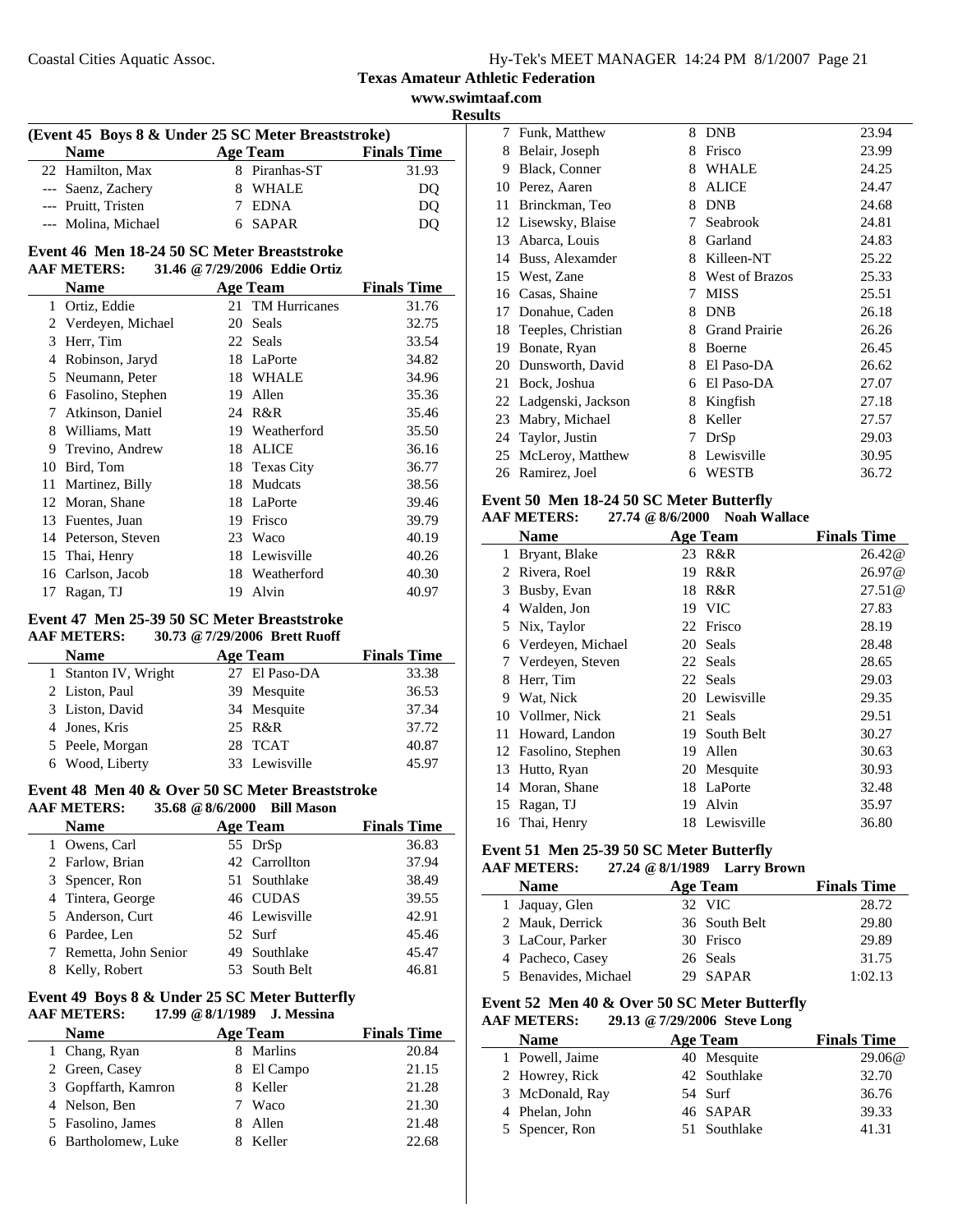#### **www.swimtaaf.com Results**

 $\overline{a}$ 

| Event 53 Boys 8 & Under 25 SC Meter Freestyle<br>16.35 @ 8/1/1992 J.T. Tollett/Corpus Christi |                                   |             |                 |                    |
|-----------------------------------------------------------------------------------------------|-----------------------------------|-------------|-----------------|--------------------|
|                                                                                               | <b>AAF METERS:</b><br><b>Name</b> |             | <b>Age Team</b> | <b>Finals Time</b> |
|                                                                                               | 1 Merrill, Alexander              |             | 8 Woodlands     | 18.12              |
|                                                                                               | *2 Carlson, Jeremiah              |             | 8 Weatherford   | 18.73              |
|                                                                                               | *2 Bartholomew, Luke              |             | 8 Keller        | 18.73              |
|                                                                                               | 4 McComb, Micah                   |             | 8 El Campo      | 18.87              |
|                                                                                               | 5 Black, Conner                   |             | 8 WHALE         | 19.22              |
|                                                                                               | 6 Dooley, Nicholas                | 7           | <b>MISS</b>     | 19.40              |
| 7                                                                                             | Jones, Andrew                     | 8           | Typhoons        | 19.62              |
|                                                                                               | 8 Nelson, Ben                     | 7           | Waco            | 19.69              |
|                                                                                               | 9 Hughes, Jaimen                  |             | 8 Mesquite      | 19.70              |
|                                                                                               | 10 Gable, Chris                   |             | 7 Woodlands     | 19.76              |
| 11                                                                                            | Howarth, Cameron                  |             | 8 DrSp          | 20.07              |
|                                                                                               | 12 Perez, Aaren                   |             | 8 ALICE         | 20.14              |
|                                                                                               | *13 Phillip, Ryan                 | 7           | Frisco          | 20.35              |
|                                                                                               | *13 Garcia, Max                   |             | 8 Carrollton    | 20.35              |
| 15                                                                                            | Gillham, Caydyn                   |             | 8 Hubbard       | 20.42              |
|                                                                                               | 16 Bonnell, Will                  | 8           | <b>Seals</b>    | 20.55              |
|                                                                                               | 17 Dunsworth, David               |             | 8 El Paso-DA    | 20.75              |
|                                                                                               | 18 Russum, John                   |             | 8 Weatherford   | 20.80              |
|                                                                                               | 19 Eakin, Nolan                   |             | 8 Plano         | 21.01              |
|                                                                                               | 20 Munchaca, Justin               | 7           | Porpoises-ST    | 21.62              |
|                                                                                               | 21 Nguyen, Orion                  | 8           | <b>CUDAS</b>    | 21.74              |
|                                                                                               | 22 Castillo, Jonathan             |             | 8 BALC          | 22.12              |
|                                                                                               | 23 Funk, Matthew                  |             | 8 DNB           | 22.56              |
| 24                                                                                            | Bock, Joshua                      |             | 6 El Paso-DA    | 23.33              |
| 25                                                                                            | Tunon, Jose                       | $7^{\circ}$ | <b>SAPAR</b>    | 23.48              |
|                                                                                               | 26 Saenz, Zachery                 |             | 8 WHALE         | 23.71              |
|                                                                                               | 27 Vondenstein, Trey              |             | 6 WHALE         | 24.51              |
|                                                                                               | 28 Salvador, Brian                | 7           | <b>SAPAR</b>    | 26.09              |
| 29                                                                                            | Soriano, John                     | 6           | <b>CUDAS</b>    | 30.50              |
|                                                                                               | 30 Falcon, Christian              |             | 6 WHALE         | 31.65              |

#### **Event 54 Men 18-24 100 SC Meter Freestyle AAF METERS: 53.54 @8/6/2000 Jim Svoboda**

|    | <b>Name</b>         |       | <b>Age Team</b>  | <b>Finals Time</b> |
|----|---------------------|-------|------------------|--------------------|
|    | 1 Bryant, Blake     |       | 23 R&R           | 55.42              |
|    | 26.97               | 28.45 |                  |                    |
|    | 2 Murdock, Matt     |       | 21 Lewisville    | 58.66              |
|    | 28.16               | 30.50 |                  |                    |
|    | 3 Cox, Daniel       |       | 18 Tritons       | 59.50              |
|    | 28.76               | 30.74 |                  |                    |
|    | 4 Neumann, Peter    |       | 18 WHALE         | 59.87              |
|    | 29.40               | 30.47 |                  |                    |
|    | 5 Harvison, Matthew |       | 19 Lewisville    | 1:04.12            |
|    | 30.11               | 34.01 |                  |                    |
|    | 6 Howard, Landon    |       | 19 South Belt    | 1:05.14            |
|    | 31.19               | 33.95 |                  |                    |
|    | 7 Martinez, Billy   |       | 18 Mudcats       | 1:06.40            |
|    | 31.02               | 35.38 |                  |                    |
| 8. | Place, Dan          |       | 19 Typhoons      | 1:09.33            |
|    | 32.75               | 36.58 |                  |                    |
| 9  | Peterson, Steven    |       | 23 Waco          | 1:18.29            |
|    | 35.78               | 42.51 |                  |                    |
|    | 10 Smith, Eric      |       | $22 \text{ Oso}$ | 1:19.60            |
|    | 34.24               | 45.36 |                  |                    |

| . |                  |                                           |         |
|---|------------------|-------------------------------------------|---------|
|   | 11 Fuentes, Juan | 19 Frisco                                 | 1:25.90 |
|   | 38.45            | 4745                                      |         |
|   |                  | Event 55 Men 25-39 100 SC Meter Freestyle |         |

# **AAF METERS: 58.13 @7/29/2006 Noah Wallace**

| <b>Name</b>                    |         |    | <b>Age Team</b> | <b>Finals Time</b> |
|--------------------------------|---------|----|-----------------|--------------------|
| Pacheco, Casey<br>$\mathbf{L}$ |         |    | 26 Seals        | 1:02.79            |
| 30.35                          | 32.44   |    |                 |                    |
| 2 LaCour, Parker               |         | 30 | Frisco          | 1:05.09            |
| 31.69                          | 33.40   |    |                 |                    |
| 3 Rankin, Kevin                |         | 39 | Frisco          | 1:06.13            |
| 30.84                          | 35.29   |    |                 |                    |
| 4 Wood, Liberty                |         |    | 33 Lewisville   | 1:22.81            |
| 37.91                          | 44.90   |    |                 |                    |
| 5 Benavides, Michael           |         | 29 | <b>SAPAR</b>    | 2:01.98            |
| 56.33                          | 1:05.65 |    |                 |                    |

#### **Event 56 Men 40 & Over 100 SC Meter Freestyle AAF METERS: 1:00.71 @8/6/2000 Mike Johnson**

| <b>Name</b>         |       |     | <b>Age Team</b> | <b>Finals Time</b> |
|---------------------|-------|-----|-----------------|--------------------|
| 1 Edge, Michael     |       |     | 48 Dolphins     | 1:07.69            |
| 31.84               | 35.85 |     |                 |                    |
| 2 Melbourn, Steve   |       |     | 40 Tritons      | 1:07.75            |
| 32.60               | 35.15 |     |                 |                    |
| 3 McDonald, Ray     |       |     | 54 Surf         | 1:08.77            |
| 33.13               | 35.64 |     |                 |                    |
| 4 Seavy, Mike       |       |     | 45 Lewisville   | 1:09.64            |
| 31.58               | 38.06 |     |                 |                    |
| 5 Anderson, Curt    |       |     | 46 Lewisville   | 1:17.19            |
| 34.70               | 42.49 |     |                 |                    |
| 6 Bryan, Steve      |       |     | 50 Dolphins     | 1:18.20            |
| 36.21               | 41.99 |     |                 |                    |
| 7 Laney, Daryl      |       |     | 45 Tritons      | 1:19.16            |
| 37.17               | 41.99 |     |                 |                    |
| Walburg, James<br>8 |       | 53. | Southlake       | 1:24.75            |
| 40.52               | 44.23 |     |                 |                    |

# **Event 57 Boys 8 & Under 100 SC Meter IM**

# **AAF METERS: 1:30.33 @5/1/2008 Matt Broussard**

|   | <b>Name</b>            |         |   | <b>Age Team</b>      | <b>Finals Time</b> |
|---|------------------------|---------|---|----------------------|--------------------|
|   | 1 Willenbring, Matthew |         |   | 7 Keller             | 1:40.50            |
|   | 50.61                  | 49.89   |   |                      |                    |
|   | 2 Green, Casey         |         | 8 | El Campo             | 1:43.68            |
|   | 50.02                  | 53.66   |   |                      |                    |
|   | 3 Fasolino, James      |         | 8 | Allen                | 1:44.42            |
|   | 50.16                  | 54.26   |   |                      |                    |
|   | 4 Howrey, Matthew      |         |   | 8 Southlake          | 1:48.14            |
|   | 53.97                  | 54.17   |   |                      |                    |
|   | 5 Chang, Ryan          |         | 8 | <b>Marlins</b>       | 1:50.35            |
|   | 52.06                  | 58.29   |   |                      |                    |
|   | 6 Brinckman, Teo       |         | 8 | <b>DNB</b>           | 1:51.58            |
|   | 53.63                  | 57.95   |   |                      |                    |
|   | 7 Casas, Shaine        |         | 7 | <b>MISS</b>          | 1:54.81            |
|   | 59.21                  | 55.60   |   |                      |                    |
|   | 8 Teeples, Christian   |         | 8 | <b>Grand Prairie</b> | 2:05.33            |
|   | 1:01.36                | 1:03.97 |   |                      |                    |
| 9 | Bonate, Ryan           |         | 8 | Boerne               | 2:09.77            |
|   | 1:01.27                | 1:08.50 |   |                      |                    |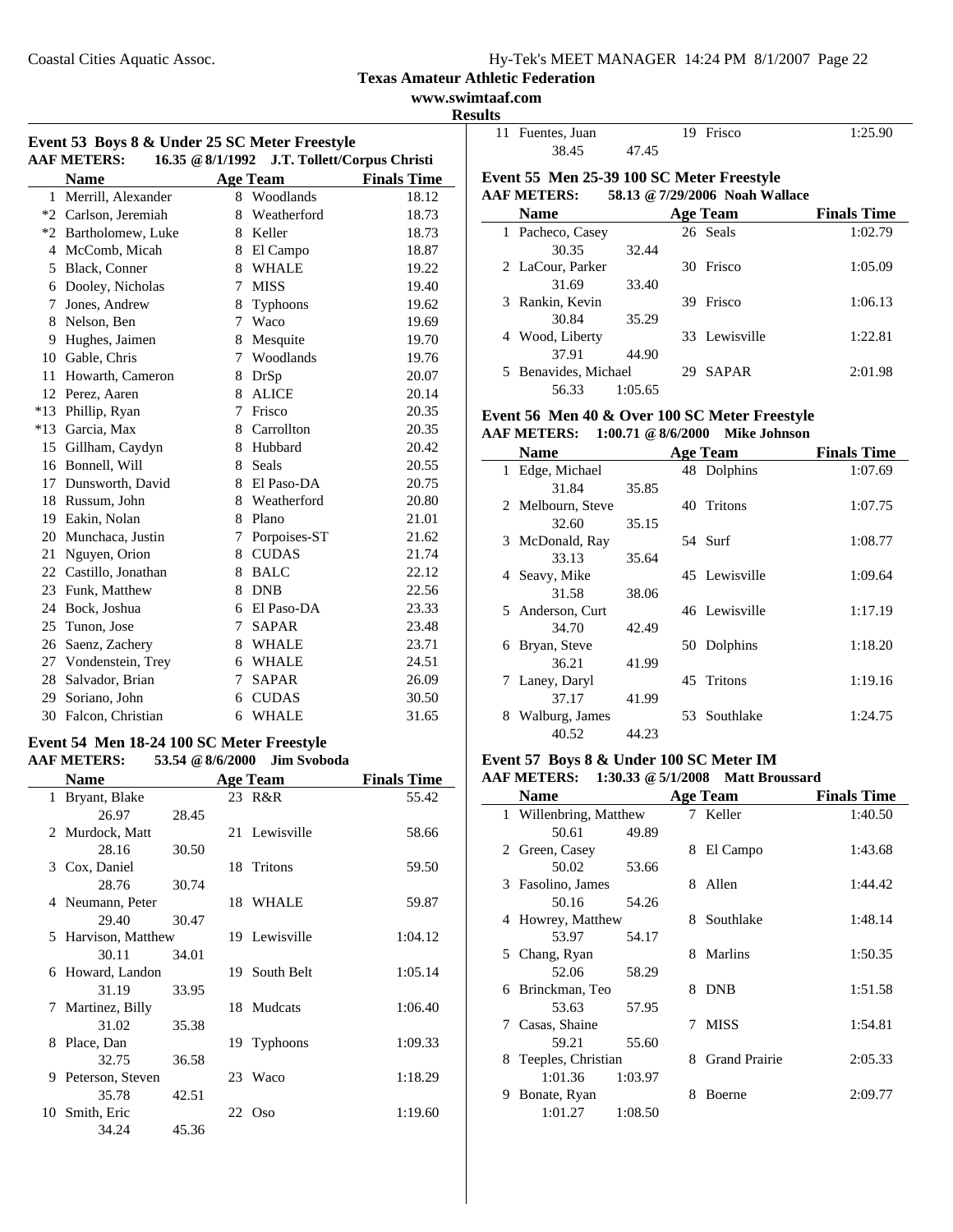| $Hy-Tek's MEET MANAGER$ 14:24 PM $8/1/2007$ Page 23 |  |  |  |  |
|-----------------------------------------------------|--|--|--|--|
|-----------------------------------------------------|--|--|--|--|

**www.swimtaaf.com Results**

| (Event 57 Boys 8 & Under 100 SC Meter IM) |                      |         |   |                 |                    |  |
|-------------------------------------------|----------------------|---------|---|-----------------|--------------------|--|
|                                           | <b>Name</b>          |         |   | <b>Age Team</b> | <b>Finals Time</b> |  |
|                                           | 10 Arends, Max       |         |   | 7 CV            | 2:09.97            |  |
|                                           | 1:00.86              | 1:09.11 |   |                 |                    |  |
|                                           | 11 Gonzalez, Gavino  |         |   | 8 ALICE         | 2:12.99            |  |
|                                           | 1:08.52              | 1:04.47 |   |                 |                    |  |
|                                           | 12 Bunn, Zachary     |         |   | 8 Seals         | 2:16.30            |  |
|                                           | $1:04.87$ $1:11.43$  |         |   |                 |                    |  |
|                                           | 13 Bedard, Timothy   |         |   | 8 Frisco        | 2:18.04            |  |
|                                           | 1:03.32              | 1:14.72 |   |                 |                    |  |
|                                           | 14 Griffin, Robert   |         |   | 8 Seabrook      | 2:20.21            |  |
|                                           | 1:08.90              | 1:11.31 |   |                 |                    |  |
|                                           | 15 Przybilla, Joey   |         |   | 7 R&R           | 2:22.15            |  |
|                                           | $1:10.95$ $1:11.20$  |         |   |                 |                    |  |
|                                           | 16 Shay, Daniel      |         |   | 8 VIC           | 2:22.48            |  |
|                                           | 1:06.27              | 1:16.21 |   |                 |                    |  |
|                                           | 17 Etzelmiller, Kyle |         |   | 8 Keller        | 2:27.93            |  |
|                                           | 1:05.29              | 1:22.64 |   |                 |                    |  |
|                                           | --- Jones, Chaunte   |         | 8 | Killeen-NT      | DQ                 |  |
|                                           | 56.53                | 1:02.61 |   |                 |                    |  |
|                                           | Green, Nicklas       |         | 7 | Frisco          | DO                 |  |
|                                           | 57.12                | 1:04.90 |   |                 |                    |  |

#### **Event 58 Men 18-24 100 SC Meter IM AAF METERS: 1:02.44 @8/1/1986 Larry Brown**

|              | <b>Name</b>          |       |    | <b>Age Team</b>  | <b>Finals Time</b> |
|--------------|----------------------|-------|----|------------------|--------------------|
| $\mathbf{1}$ | Rivera, Roel         |       |    | 19 R&R           | 1:03.09            |
|              | 28.42                | 34.67 |    |                  |                    |
|              | 2 Bryant, Blake      |       |    | 23 R&R           | 1:03.78            |
|              | 28.59                | 35.19 |    |                  |                    |
| 3            | Busby, Evan          |       | 18 | R&R              | 1:05.13            |
|              | 30.59                | 34.54 |    |                  |                    |
|              | 4 Ortiz, Eddie       |       |    | 21 TM Hurricanes | 1:05.74            |
|              | 31.50                | 34.24 |    |                  |                    |
|              | 5 Verdeyen, Michael  |       |    | 20 Seals         | 1:05.99            |
|              | 31.76                | 34.23 |    |                  |                    |
|              | 6 Robinson, Jaryd    |       |    | 18 LaPorte       | 1:08.59            |
|              | 32.36                | 36.23 |    |                  |                    |
|              | 7 Fasolino, Stephen  |       |    | 19 Allen         | 1:09.98            |
|              | 31.79                | 38.19 |    |                  |                    |
|              | 8 Vollmer, Nick      |       |    | 21 Seals         | 1:10.32            |
|              | 31.89                | 38.43 |    |                  |                    |
|              | *9 Wat, Nick         |       |    | 20 Lewisville    | 1:10.99            |
|              | 32.68                | 38.31 |    |                  |                    |
|              | *9 Williams, Matt    |       |    | 19 Weatherford   | 1:10.99            |
|              | 32.27                | 38.72 |    |                  |                    |
| 11           | Howard, Landon       |       |    | 19 South Belt    | 1:11.12            |
|              | 31.92                | 39.20 |    |                  |                    |
|              | 12 Black, Alex       |       |    | 19 LaPorte       | 1:12.37            |
|              | 13 Harvison, Matthew |       |    | 19 Lewisville    | 1:13.82            |
|              | 14 Moran, Shane      |       |    | 18 LaPorte       | 1:14.40            |
|              | 15 Martinez, Billy   |       |    | 18 Mudcats       | 1:15.20            |
|              | 36.26                | 38.94 |    |                  |                    |
|              | 16 Thai, Henry       |       |    | 18 Lewisville    | 1:17.68            |
|              | 34.23                | 43.45 |    |                  |                    |
| 17           | Neumann, Peter       |       |    | 18 WHALE         | 1:19.40            |
|              | 36.53                | 42.87 |    |                  |                    |

|               | --- Cox, Daniel                           |       |     | 18 Tritons                       | DO                 |
|---------------|-------------------------------------------|-------|-----|----------------------------------|--------------------|
|               | 34.07                                     | 40.83 |     |                                  |                    |
|               | <b>Event 59 Men 25-39 100 SC Meter IM</b> |       |     |                                  |                    |
|               | <b>AAF METERS:</b>                        |       |     | 1:02.44 $@ 8/1/1988$ Larry Brown |                    |
|               | <b>Name</b>                               |       |     | <b>Age Team</b>                  | <b>Finals Time</b> |
|               | 1 Stanton IV, Wright                      |       |     | 27 El Paso-DA                    | 1:05.93            |
|               | 30.66                                     | 35.27 |     |                                  |                    |
|               | 2 Mauk, Derrick                           |       |     | 36 South Belt                    | 1:09.94            |
|               | 30.79                                     | 39.15 |     |                                  |                    |
|               | 3 Peralta, Sal                            |       |     | 39 Mesquite                      | 1:13.72            |
|               | 32.38                                     | 41.34 |     |                                  |                    |
|               | 4 Liston, Paul                            |       | 39. | Mesquite                         | 1:13.74            |
|               | 33.55                                     | 40.19 |     |                                  |                    |
|               | 5 Warren, BJ                              |       |     | 31 Carrollton                    | 1:20.95            |
|               | 37.49                                     | 43.46 |     |                                  |                    |
|               | 6 Liston, David                           |       |     | 34 Mesquite                      | 1:21.60            |
|               | 38.78                                     | 42.82 |     |                                  |                    |
| $\frac{1}{2}$ | Peele, Morgan                             |       |     | 28 TCAT                          | 1:27.96            |
|               | 39.03                                     | 48.93 |     |                                  |                    |
|               | --- Adauto, Pete                          |       |     | 32 TCAT                          | DO                 |
|               | 39.41                                     | 45.83 |     |                                  |                    |

#### **Event 60 Men 40 & Over 100 SC Meter IM AAF METERS: 1:06.47 @7/1/1994 Steve Heck**

| <b>Name</b>         |       | <b>Age Team</b> | <b>Finals Time</b> |
|---------------------|-------|-----------------|--------------------|
| 1 Powell, Jaime     |       | 40 Mesquite     | 1:09.78            |
| 30.37               | 39.41 |                 |                    |
| 2 Howrey, Rick      |       | 42. Southlake   | 1:14.86            |
| 35.01               | 39.85 |                 |                    |
| 3 Owens, Carl       |       | 55 DrSp         | 1:16.08            |
| 36.38               | 39.70 |                 |                    |
| 4 Farlow, Brian     |       | 42. Carrollton  | 1:16.18            |
| 35.03               | 41.15 |                 |                    |
| 5 Tintera, George   |       | 46 CUDAS        | 1:21.46            |
| 37.52               | 43.94 |                 |                    |
| Anderson, Curt<br>6 |       | 46 Lewisville   | 1:29.04            |
| 43.00               | 46.04 |                 |                    |

#### **Event 61 Men 18 & Over 200 SC Meter Freestyle AAF METERS: 2:13.20 @7/29/2006 Matt Murdock**

|   | Name             |       | <b>Age Team</b>  |       | <b>Finals Time</b> |
|---|------------------|-------|------------------|-------|--------------------|
|   | 1 Cox, Daniel    |       | 18 Tritons       |       | 2:10.37@           |
|   | 30.09            | 32.99 | 33.27            | 34.02 |                    |
|   | 2 Ortiz, Eddie   |       | 21 TM Hurricanes |       | 2:13.93            |
|   | 30.89            | 34.85 | 32.30            | 35.89 |                    |
|   | 3 Murdock, Matt  |       | 21 Lewisville    |       | 2:18.28            |
|   | 29.70            | 33.50 | 36.46            | 38.62 |                    |
|   | 4 Pacheco, Casey |       | 26 Seals         |       | 2:19.74            |
|   | 31.18            | 34.90 | 36.52            | 37.14 |                    |
|   | 5 Place, Dan     |       | 19 Typhoons      |       | 2:31.29            |
|   | 35.03            | 37.59 | 38.88            | 39.79 |                    |
| 6 | Ragan, TJ        |       | Alvin<br>19      |       | 2:33.22            |
|   | 31.87            | 38.03 | 40.39            | 42.93 |                    |
|   | 7 Wat, Nick      |       | 20 Lewisville    |       | 2:38.04            |
|   | 29.95            | 39.90 | 44.15            | 44.04 |                    |
| 8 | Bryant, Blake    |       | R&R<br>23        |       | 2:48.52            |
|   | 39.82            | 43.16 | 43.10            | 42.44 |                    |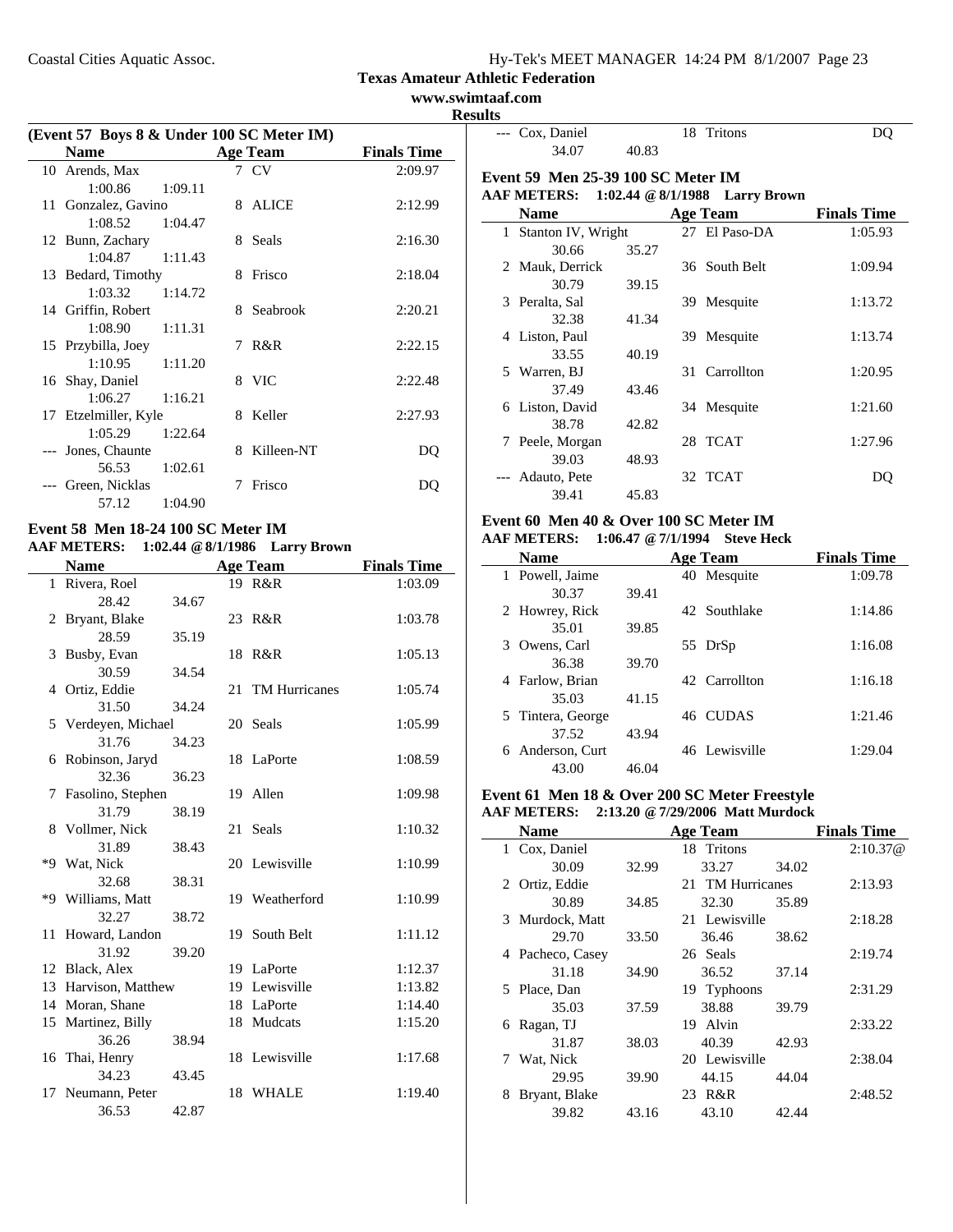|    |                              |                                                      |                    | www.swimtaaf.com<br><b>Results</b> |
|----|------------------------------|------------------------------------------------------|--------------------|------------------------------------|
|    |                              | (Event 61 Men 18 & Over 200 SC Meter Freestyle)      |                    | $\overline{1}4$ DrS <sub>I</sub>   |
|    | <b>Name</b>                  | <b>Age Team</b>                                      | <b>Finals Time</b> | $1)$ C                             |
|    | 9 Walburg, James             | 53 Southlake                                         | 3:18.03            | $3)$ W                             |
|    | 41.71<br>1:38.35             | 49.06<br>8.91                                        |                    | J                                  |
|    |                              |                                                      |                    | 15 CUL                             |
|    |                              | Event 62 Boys 8 & Under 100 SC Meter Freestyle Relay |                    | 1) N                               |
|    | <b>AAF METERS:</b>           | 1:08.18 @ 8/1/1991 Corpus Christi                    |                    | $3)$ A.                            |
|    | <b>Team</b>                  | Relay                                                | <b>Finals Time</b> |                                    |
|    | 1 Woodlands                  | A                                                    | 1:17.41            | 16 Dolp                            |
|    | 1) Herdejurgen, Jack 8       | 2) Jenkins, Mathew 8                                 |                    | $1)$ W                             |
|    | 3) Gable, Chris 7            | 4) Merrill, Alexander 8                              |                    |                                    |
|    | 40.47<br>36.94               |                                                      |                    | $3)$ So                            |
|    | 2 El Campo                   | A                                                    | 1:19.38            |                                    |
|    | 1) Stockton, Davis 7         | 2) Rodriguez, Lucas 7                                |                    | 17 Frisc                           |
|    |                              | 4) McComb, Micah 8                                   |                    | $1)$ W                             |
|    | 3) Green, Casey 8            |                                                      |                    | $3)$ C                             |
|    | 45.89<br>33.49               |                                                      |                    |                                    |
|    | 3 Frisco                     | A                                                    | 1:22.62            | 18 WES                             |
|    | 1) Phillip, Ryan 7           | 2) Kumar, Siddharth 8                                |                    | 1) D                               |
|    | 3) Belair, Joseph 8          | 4) Fogle, Nick 8                                     |                    | $3)$ L <sub>1</sub>                |
|    | 42.00<br>40.62               |                                                      |                    |                                    |
|    | 4 Southlake                  | A                                                    | 1:23.26            | 19 DNF                             |
|    | 1) Howrey, Matthew 8         | 2) Stockton, Loson 8                                 |                    | $1)$ L                             |
|    | 3) O'Brian, Ethan 8          | 4) Kelber, Jacob 8                                   |                    | $3)$ D                             |
|    | 41.63<br>41.63               |                                                      |                    |                                    |
|    | 5 Denton Dolphins-NT         | A                                                    | 1:23.81            | 20 ALI                             |
|    | 1) Crabtree, Jacob 8         | 2) Ehler, Andrew 7                                   |                    | 1)V                                |
|    | 3) Sievert, Parker 8         | 4) Stillwell, Luke 8                                 |                    | $3)$ W                             |
|    | 42.36<br>41.45               |                                                      |                    | ı                                  |
|    | 6 Weatherford                | A                                                    | 1:26.15            |                                    |
|    | 1) Carlson, Jeremiah 8       | 2) Prince, Travis 8                                  |                    | Event 63                           |
|    | 3) Hard, Brazos 8            | 4) Russum, John 8                                    |                    | <b>AAF MET</b>                     |
|    | 46.58<br>39.57               |                                                      |                    | J Hood, S                          |
|    | 7 Lewisville                 | A                                                    | 1:26.53            | Tea                                |
|    | 1) Russell, Rylan 8          | 2) McLeroy, Matthew 8                                |                    | 1 R&F                              |
|    | 3) Frank, Nikolay 8          | 4) Estrada, Charlie 8                                |                    | $1)$ B                             |
|    | 8 Frisco                     | B                                                    | 1:29.49            | $3)$ A                             |
|    | 1) Turner, Holden 8          | 2) Green, Nicklas 7                                  |                    |                                    |
|    | 3) Kula, Jake 8              | 4) Nehls, Connor 8                                   |                    | 2 Seals                            |
|    | 45.12                        |                                                      |                    | 1) V                               |
|    | 44.37<br>9 Hubbard           | A                                                    | 1:29.77            | 3)V                                |
|    |                              |                                                      |                    |                                    |
|    | 1) Horn, C.J. 7              | 2) Morris, Seth 8                                    |                    | 3 Lew                              |
|    | 3) McEntire-Wilder, Connor 8 | 4) Gillham, Caydyn 8                                 |                    | $1)$ W                             |
|    | 10 R&R                       | A                                                    | 1:29.79            | $3)$ R                             |
|    | 1) Gaas, Samuel 8            | 2) Przybilla, Joey 7                                 |                    |                                    |
|    | 3) Veazey, Garrett 8         | 4) Zamora, Zach 7                                    |                    |                                    |
|    | 48.89<br>40.90               |                                                      |                    | 4 LaPo                             |
| 11 | <b>SAPAR</b>                 | A                                                    | 1:34.02            | $1)$ B                             |
|    | 1) Hanson, Stuart 6          | 2) Salvador, Brian 7                                 |                    | $3)$ M                             |
|    | 3) Hanson, Benji 7           | 4) Tunon, Jose 7                                     |                    |                                    |
|    | 48.04<br>45.98               |                                                      |                    | 5 Frisc                            |
|    | 12 WHALE                     | A                                                    | 1:38.37            | 1) R                               |
|    | 1) Black, Conner 8           | 2) Falcon, Christian 6                               |                    | 3) Fi                              |
|    | 3) Saenz, Zachery 8          | 4) Vondenstein, Trey 6                               |                    |                                    |
|    | 51.70<br>46.67               |                                                      |                    | 6 Meso                             |
|    | 13 Frisco                    | $\mathsf{C}$                                         | 1:38.78            | $1)$ $P_0$                         |
|    | 1) Urbine, Austin 6          | 2) Kangasniemi, Mika 7                               |                    | $3)$ Li                            |
|    | 3) Minke, Dillon 8           | 4) Clothier, Thomas 8                                |                    |                                    |
|    | 54.98<br>43.80               |                                                      |                    |                                    |

| 14 | DrSp                       |       | A                     | 1:38.81 |
|----|----------------------------|-------|-----------------------|---------|
|    | 1) Cole, Tristan 8         |       | 2) Woelffer, Colton 8 |         |
|    | 3) Walsh, Joshua 7         |       | 4) Taylor, Justin 7   |         |
|    | 1:05.04                    | 33.77 |                       |         |
| 15 | <b>CUDAS</b>               |       | A                     | 1:43.26 |
|    | 1) Nguyen, Orion 8         |       | 2) Soriano, John 6    |         |
|    | 3) Azali, Karo 7           |       | 4) Strople, Denton 8  |         |
|    | 53.92                      | 49.34 |                       |         |
|    | 16 Dolphins                |       | A                     | 1:43.82 |
|    | 1) Woodall, Caz 8          |       | 2) Watt, Philip 7     |         |
|    | 3) Schmitz, Chandler 8     |       | 4) Goodner, Michael 8 |         |
|    | 50.27                      | 53.55 |                       |         |
|    | 17 Frisco                  |       | D                     | 1:46.24 |
|    | 1) Waterman, Jonathan 7    |       | 2) Kula, Joshua 6     |         |
|    | 3) Carver, Keegan 8        |       | 4) Fogle, Jack 6      |         |
|    | 53.72                      | 52.52 |                       |         |
| 18 | <b>WESTB</b>               |       | A                     | 1:49.64 |
|    | 1) Dai, James 5            |       | $2)$ Ji, Jesse 6      |         |
|    | 3) Lyles, Aaric 8          |       | 4) Ramirez, Joel 6    |         |
|    | 57.95                      | 51.69 |                       |         |
| 19 | <b>DNR</b>                 |       | $\mathsf{A}$          | 1:50.83 |
|    | 1) Lockhoof, Shane 7       |       | 2) Dougherty, Ethan 6 |         |
|    | 3) Danzeiser, Case 7       |       | 4) Mays, Joel 7       |         |
|    | 59.07                      | 51.76 |                       |         |
| 20 | <b>ALICE</b>               |       | A                     | 2:00.72 |
|    | 1) Villarreal, Damien 6    |       | 2) Jones, Luke 6      |         |
|    | 3) White-Farrell, Holden 6 |       | 4) Rodriguez, Greg 7  |         |
|    | 1:06.46                    | 54.26 |                       |         |

#### **Event 63 Men 18 & Over 200 SC Meter Freestyle Relay AAF METERS: 1:43.26 @7/29/2006 R&R Aquatics J Hood, S Long, A Regetz, N Ward**

|              | <b>Team</b>             |       | <b>Relay</b>       |                         | <b>Finals Time</b> |
|--------------|-------------------------|-------|--------------------|-------------------------|--------------------|
| $\mathbf{1}$ | R&R                     |       | A                  |                         | 1:43.12@           |
|              | 1) Busby, Evan 18       |       |                    | 2) Bryant, Blake 23     |                    |
|              | 3) Atkinson, Daniel 24  |       | 4) Rivera, Roel 19 |                         |                    |
|              | 27.10                   | 25.02 | 26.04              | 24.96                   |                    |
| $2^{1}$      | Seals                   |       | A                  |                         | 1:43.92            |
|              | 1) Verdeyen, Michael 20 |       |                    | 2) Pacheco, Casey 26    |                    |
|              | 3) Verdeyen, Steven 22  |       |                    | 4) Vollmer, Nick 21     |                    |
|              | 26.22                   | 26.04 | 26.03              | 25.63                   |                    |
| 3            | Lewisville              |       | $\mathsf{A}$       |                         | 1:49.12            |
|              | 1) Wat, Nick 20         |       |                    | 2) Harvison, Matthew 19 |                    |
|              | 3) Rodriguez, Paul 21   |       |                    | 4) Murdock, Matt 21     |                    |
|              | 27.34                   | 27.88 | 27.36              | 26.54                   |                    |
|              | 4 LaPorte               |       | A                  |                         | 1:53.51            |
|              | 1) Black, Alex 19       |       |                    | 2) Moore, Bobby 30      |                    |
|              | 3) Moran, Shane 18      |       |                    | 4) Robinson, Jaryd 18   |                    |
|              | 30.40                   | 28.11 | 28.57              | 26.43                   |                    |
| 5            | Frisco                  |       | A                  |                         | 1:55.82            |
|              | 1) Rankin, Kevin 39     |       |                    | 2) LaCour, Parker 30    |                    |
|              | 3) Fuentes, Juan 19     |       | 4) Nix, Taylor 22  |                         |                    |
|              | 29.51                   | 30.50 | 25.04              | 30.77                   |                    |
| 6            | Mesquite                |       | A                  |                         | 1:56.83            |
|              | 1) Peralta, Sal 39      |       | 2) Hutto, Ryan 20  |                         |                    |
|              | 3) Liston, Paul 39      |       |                    | 4) Powell, Jaime 40     |                    |
|              | 29.15                   | 28.29 | 30.55              | 28.84                   |                    |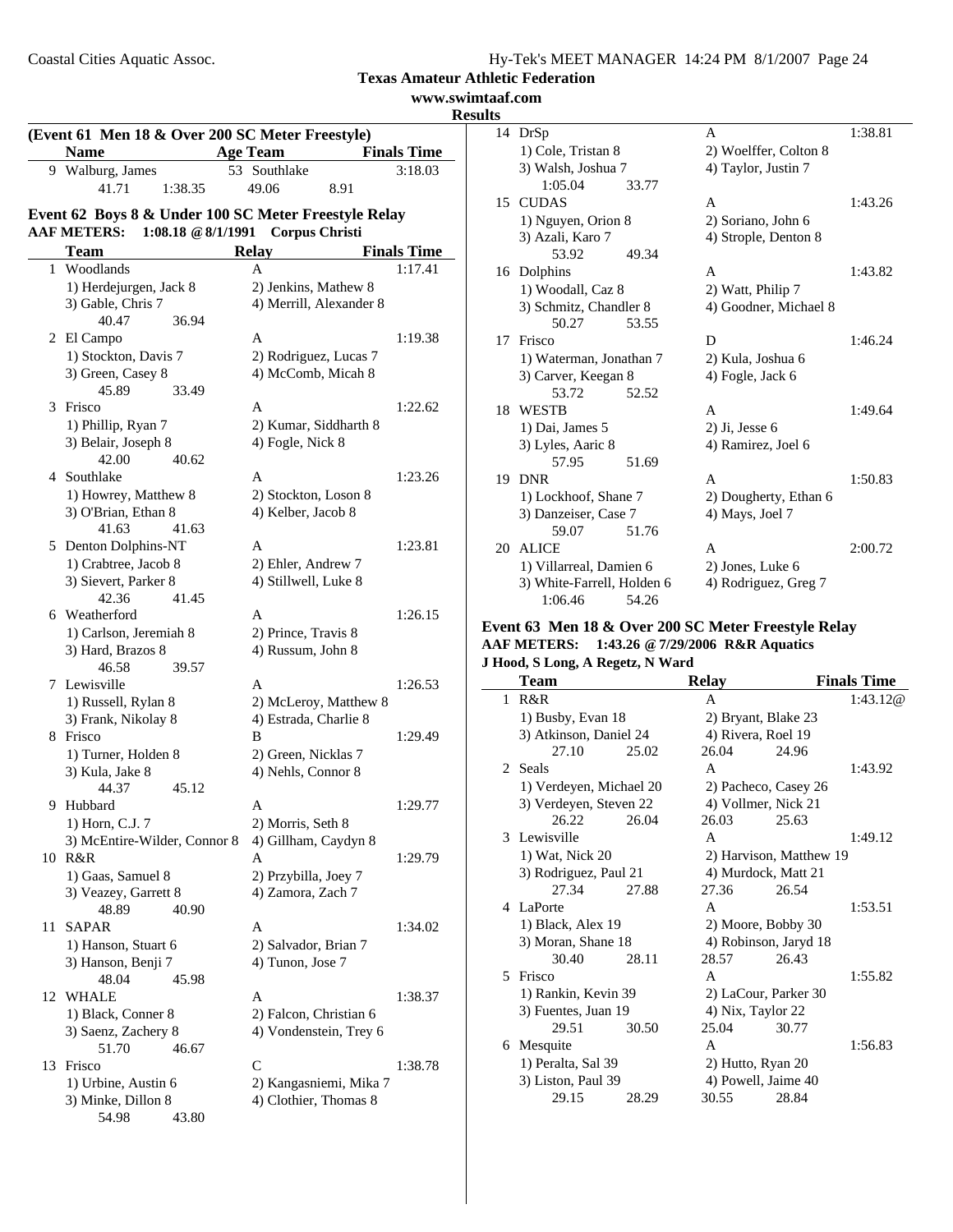**Texas Amateur Athletic Federation**

**www.swimtaaf.com Results**

 $\sim$ 

| (Event 63 Men 18 & Over 200 SC Meter Freestyle Relay) |                      |       |                      |                       |                    |  |
|-------------------------------------------------------|----------------------|-------|----------------------|-----------------------|--------------------|--|
|                                                       | <b>Team</b>          |       | <b>Relay</b>         |                       | <b>Finals Time</b> |  |
|                                                       | Tritons              |       | А                    |                       | 2:07.53            |  |
|                                                       | $1)$ Cox, Robert 48  |       |                      | 2) Melbourn, Steve 40 |                    |  |
|                                                       | 3) Cox, Daniel 18    |       |                      | 4) Laney, Daryl 45    |                    |  |
|                                                       | 28.32                | 34.55 | 30.75                | 33.91                 |                    |  |
| 8                                                     | Southlake            |       | A                    |                       | 2:14.64            |  |
|                                                       | 1) Spencer, Ron 51   |       | 2) Walburg, James 53 |                       |                    |  |
|                                                       | 3) Barnhart, Jeff 44 |       |                      | 4) Howrey, Rick 42    |                    |  |
|                                                       | 33.20                | 37.07 | 35.78                | 28.59                 |                    |  |

#### **Event 64 Mixed 18 & Over 100 SC Meter Freestyle Relay AAF METERS: 52.14 @7/29/2006 Tuloso-Midway T Alonzo, H Dixon, R Granbury, E Ortiz**

|                       | <b>Team</b>            | <b>Relay</b>                | <b>Finals Time</b> |  |
|-----------------------|------------------------|-----------------------------|--------------------|--|
| 1                     | Lewisville             | A                           | 52.52              |  |
|                       | 1) Stone, Beverly W43  | 2) Wat, Nick M20            |                    |  |
|                       | 3) Anderson, Alyse W19 | 4) Murdock, Matt M21        |                    |  |
|                       | 27.19<br>25.33         |                             |                    |  |
| $\mathcal{D}_{\cdot}$ | Keller                 | A                           | 52.93              |  |
|                       | 1) Fields, Taylor W19  | 2) Tudor, Sam W18           |                    |  |
|                       | 3) Walter, Jason M30   | 4) Reid, David M18          |                    |  |
|                       | 29.57<br>23.36         |                             |                    |  |
| 3                     | South Belt             | A                           | 55.57              |  |
|                       | 1) Hernadez, Lisa W25  | 2) Howard, Landon M19       |                    |  |
|                       | 3) Kelly, Kristine W19 | 4) Mauk, Derrick M36        |                    |  |
|                       | 26.35<br>29.22         |                             |                    |  |
|                       | 4 Seals                | A                           | 55.80              |  |
|                       | 1) Hamrick, Vicki W49  | 2) Pacheco, Casey M26       |                    |  |
|                       | 3) Krone, Jennifer W41 | 4) Vollmer, Nick M21        |                    |  |
|                       | 27.82<br>27.98         |                             |                    |  |
|                       | 5 Weatherford          | A                           | 56.03              |  |
|                       | 1) Carlson, Jacob M18  | 2) McConnell, Kristen W18   |                    |  |
|                       | 3) Williams, Matt M19  | 4) Woods, Cindy Lou W18     |                    |  |
|                       | 26.78<br>29.25         |                             |                    |  |
| 6                     | Frisco                 | A                           | 57.72              |  |
|                       | 1) Fuentes, Juan M19   | 2) Blizzard, Heather W18    |                    |  |
|                       | 3) Green, Cathy W47    | 4) Rankin, Kevin M39        |                    |  |
|                       | 28.89<br>28.83         |                             |                    |  |
| 7                     | Southlake              | A                           | 1:03.95            |  |
|                       | 1) Bologna, Alyssa W18 | 2) Remetta, John Senior M49 |                    |  |
|                       | 3) Remetta, Mo W49     | 4) Howrey, Rick M42         |                    |  |
|                       | 30.39<br>33.56         |                             |                    |  |
| 8                     | Lewisville             | B                           | 1:07.16            |  |
|                       | 1) Anderson, Curt M46  | 2) VanWinkle, Addison W20   |                    |  |
|                       | 3) Wood, Liberty M33   | 4) Castillo, Samantha W35   |                    |  |
|                       | 33.37<br>33.79         |                             |                    |  |

# **Event 65 Mixed 18 & Over 200 SC Meter Freestyle Relay AAF METERS: 1:53.37 @7/29/2006 Tuloso-Midway**

|  |  |  |  |  | T Alonzo, H Dixon, R Granbury, E Ortiz |  |  |
|--|--|--|--|--|----------------------------------------|--|--|
|--|--|--|--|--|----------------------------------------|--|--|

| Team                    | Relav                    | <b>Finals Time</b> |
|-------------------------|--------------------------|--------------------|
| 1 VIC                   | А                        | 1:52.63@           |
| 1) Gaitan, Danielle W20 | 2) Tibbitts, Jessica W23 |                    |
| 3) Walden, Jon M19      | 4) Jaquay, Glen M32      |                    |
| 30.90<br>27.13          | 30.33<br>24.27           |                    |

|       |                                                               |                                                                                                                                                                                                                                         |       | 1:54.46                                                                                                               |
|-------|---------------------------------------------------------------|-----------------------------------------------------------------------------------------------------------------------------------------------------------------------------------------------------------------------------------------|-------|-----------------------------------------------------------------------------------------------------------------------|
|       |                                                               | 2) Simpson, Kaelly W20                                                                                                                                                                                                                  |       |                                                                                                                       |
|       |                                                               |                                                                                                                                                                                                                                         |       |                                                                                                                       |
| 31.72 | 29.04                                                         | 27.68                                                                                                                                                                                                                                   | 26.02 |                                                                                                                       |
|       |                                                               | A                                                                                                                                                                                                                                       |       | 1:56.82                                                                                                               |
|       |                                                               |                                                                                                                                                                                                                                         |       |                                                                                                                       |
|       |                                                               |                                                                                                                                                                                                                                         |       |                                                                                                                       |
| 31.20 | 32.96                                                         | 26.35                                                                                                                                                                                                                                   | 26.31 |                                                                                                                       |
|       |                                                               | $\mathsf{A}$                                                                                                                                                                                                                            |       | 2:02.04                                                                                                               |
|       |                                                               | 2) Kelly, Kristine W19                                                                                                                                                                                                                  |       |                                                                                                                       |
|       |                                                               |                                                                                                                                                                                                                                         |       |                                                                                                                       |
| 28.25 | 34.16                                                         | 30.58                                                                                                                                                                                                                                   | 29.05 |                                                                                                                       |
|       |                                                               | A                                                                                                                                                                                                                                       |       | 2:04.18                                                                                                               |
|       |                                                               | 2) Simmons, Rebecca W19<br>4) Neumann, Peter M18                                                                                                                                                                                        |       |                                                                                                                       |
|       |                                                               |                                                                                                                                                                                                                                         |       |                                                                                                                       |
| 33.78 | 29.83                                                         | 33.81                                                                                                                                                                                                                                   | 26.76 |                                                                                                                       |
|       |                                                               | A                                                                                                                                                                                                                                       |       | 2:13.53                                                                                                               |
|       |                                                               |                                                                                                                                                                                                                                         |       |                                                                                                                       |
|       |                                                               | 4) Augustyn, Britt W35                                                                                                                                                                                                                  |       |                                                                                                                       |
| 29.21 | 38.46                                                         | 36.71                                                                                                                                                                                                                                   | 29.15 |                                                                                                                       |
|       | Frisco<br>3 Keller<br>4 South Belt<br>5 WHALE<br>6 Lewisville | 1) Nix, Taylor M22<br>3) Hunt, Kim W42<br>1) Walter, Jason M30<br>3) Reid, David M18<br>1) Howard, Landon M19<br>3) Mauk, Derrick M36<br>1) Wylie, Iain M20<br>3) Smith, Rochelle W43<br>1) Thai, Henry M18<br>3) Harvison, Matthew M19 | A     | 4) LaCour, Parker M30<br>2) Tudor, Sam W18<br>4) Fields, Taylor W19<br>4) Walker, Skyler W20<br>2) Merrill, Nikki W20 |

#### **Event 66 Girls 8 & Under 100 SC Meter Medley Relay AAF METERS: 1:22.14 @8/1/1984 Grapevine**

|                | <b>Team</b>             | <b>Relay</b>            | <b>Finals Time</b> |
|----------------|-------------------------|-------------------------|--------------------|
| 1              | Keller                  | A                       | 1:31.52            |
|                | 1) Pitzer, Lauren 8     | 2) Hein, Mimi 8         |                    |
|                | 3) Egbert, Mikaela 8    | 4) Hanson, Megan 7      |                    |
|                | 49.27<br>42.25          |                         |                    |
| $\overline{2}$ | Frisco                  | A                       | 1:31.84            |
|                | 1) Roehrig, Reese 8     | 2) Ramey, Rachel 8      |                    |
|                | 3) Koch, McKenzie 8     | 4) Johnston, Carolyn 7  |                    |
|                | 49.46<br>42.38          |                         |                    |
|                | 3 Lake Jackson          | A                       | 1:33.02            |
|                | 1) Nguyen, Nicole 8     | 2) Tran, Vivie 6        |                    |
|                | 3) Seagraves, Bethany 8 | 4) Housenga, Kaitlyn 8  |                    |
|                | 53.07<br>39.95          |                         |                    |
| 4              | Southlake               | A                       | 1:35.31            |
|                | 1) Privett, Kate 6      | 2) Pitcock, Rachel 7    |                    |
|                | 3) Chao, Madison 8      | 4) Perrone, Mary 8      |                    |
| 5              | <b>VIC</b>              | A                       | 1:35.82            |
|                | 1) Kallman, Kelsey 8    | 2) Barker, Sydney 8     |                    |
|                | 3) Garza, Danielle 8    | 4) Morris, Callie 7     |                    |
|                | 50.19<br>45.63          |                         |                    |
|                | 6 Seals                 | A                       | 1:40.07            |
|                | 1) Wallace, Lauren 7    | 2) Spradlin, Sarah 8    |                    |
|                | 3) Boldenow, Jennifer 8 | 4) Brawner, Kaylee 8    |                    |
|                | 55.57<br>44.50          |                         |                    |
| 7              | <b>CUDAS</b>            | A                       | 1:40.47            |
|                | 1) Cramer, Casady 8     | 2) Worley, Alexis 8     |                    |
|                | 3) Soriano, Nicole 7    | 4) Marzak, Theresa 7    |                    |
|                | 51.27<br>49.20          |                         |                    |
| 8              | El Campo                | A                       | 1:42.06            |
|                | 1) Huddleston, Ashlyn 8 | 2) Nava, Jill 8         |                    |
|                | 3) Willis, Ivy 7        | 4) Priesmeyer, Kinsey 7 |                    |
|                | 52.38<br>49.68          |                         |                    |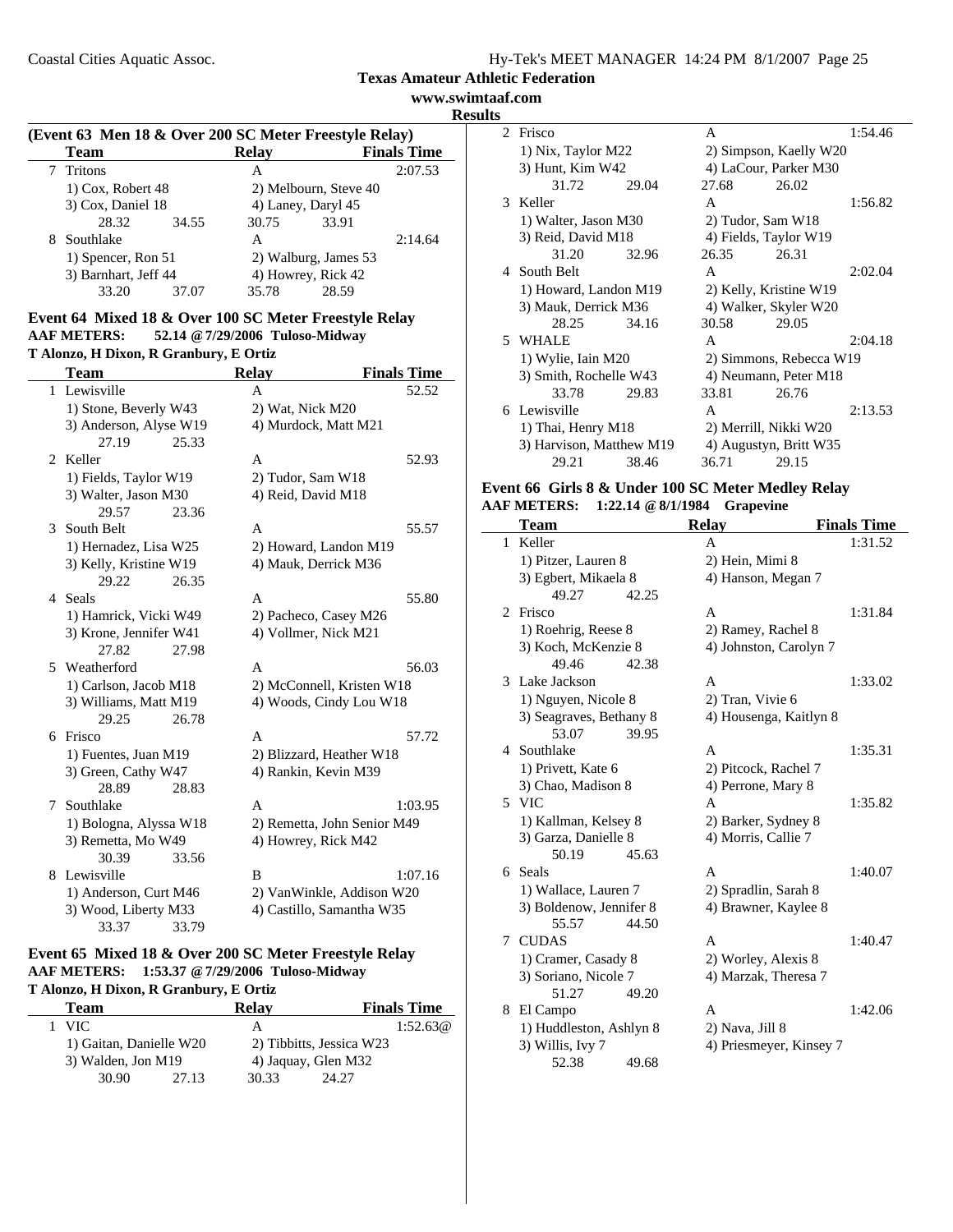Coastal Cities Aquatic Assoc.

|  | Hy-Tek's MEET MANAGER 14:24 PM 8/1/2007 Page 26 |  |  |
|--|-------------------------------------------------|--|--|
|  |                                                 |  |  |

# **Texas Amateur Athletic Federation**

**www.swimtaaf.com**

|    |                                                      |                         |                    | <b>Results</b> |
|----|------------------------------------------------------|-------------------------|--------------------|----------------|
|    | (Event 66 Girls 8 & Under 100 SC Meter Medley Relay) |                         |                    |                |
|    | <b>Team</b>                                          | <b>Relay</b>            | <b>Finals Time</b> |                |
|    | 9 Frisco                                             | <sub>R</sub>            | 1:42.66            |                |
|    | 1) Bergmann, Sarah 8                                 | 2) May, Rachel 8        |                    |                |
|    | 3) Foster, MaryRose 7                                | 4) Deleon, Alta 8       |                    | 5              |
|    | 52.46<br>50.20                                       |                         |                    |                |
|    | 10 R&R                                               | A                       | 1:43.09            |                |
|    | 1) Moreno, Amanda 8                                  | 2) Suter, Rhiannon 8    |                    |                |
|    | 3) Dzierzanowsky, Kathryn 7                          | 4) Sugawara, Caitlin 8  |                    | Eve            |
|    | 58.15<br>44.94                                       |                         |                    | AAI            |
|    | 11 Frisco                                            | C                       | 1:43.10            |                |
|    | 1) Keller, Sawyer 8                                  | 2) Garces, Elizabeth 8  |                    |                |
|    | 3) Smith, Spencer 7                                  | 4) Ludeman, Amanda 8    |                    | 1              |
|    | 55.31<br>47.79                                       |                         |                    | $\frac{2}{3}$  |
|    | 12 Carrollton                                        | A                       | 1:45.02            |                |
|    | 1) McClenaghan, Hannah 8                             | 2) Jenkins, Johari 8    |                    | $\overline{A}$ |
|    | 3) West, Emily 8                                     | 4) Doocy, Laura 8       |                    | 5              |
|    | 57.64<br>47.38                                       |                         |                    | $\epsilon$     |
|    | 13 DrSp                                              | A                       | 1:46.27            | 7              |
|    | 1) Cole, Sydney 8                                    | 2) Ballard, Kylie 8     |                    | 8              |
|    | 3) Handley, Sage 7                                   | 4) Scott, Hannah 7      |                    | S              |
|    | 1:00.67<br>45.60                                     |                         |                    | 10             |
|    | 14 ALICE                                             | A                       | 1:46.43            | 11             |
|    | 1) Sanchez, Samantha 7                               | 2) Downes, Caroline 7   |                    | 12             |
|    | 3) Martinez, Kayla 8                                 | 4) Chapa, Valerie 8     |                    | 13             |
|    | 59.08<br>47.35                                       |                         |                    | 14             |
|    | 15 Keller                                            | B                       | 1:47.42            | 15             |
|    | 1) Funck, Claire 7                                   | 2) Davis, Noelle 8      |                    | 16             |
|    | 3) Schmidt, Claire 6                                 | 4) Sandusky, Samantha 6 |                    | 17             |
|    | 47.41<br>1:00.01                                     |                         |                    | 18             |
|    | 16 WESTB                                             | A                       | 1:50.04            | 19             |
|    | 1) Hudson, Kacie 7                                   | 2) He, Laurie 8         |                    | 20             |
|    | 3) Hudson, Stacie 7                                  | 4) Moon, Jade 8         |                    | 21             |
|    | 1:02.53<br>47.51                                     |                         |                    | 22             |
| 17 | <b>MISS</b>                                          | A                       | 1:51.51            | 23             |
|    | 1) McCoy, Stephanie 8                                | 2) Hatzold, Madison 8   |                    | 24             |
|    | 3) Cantu, Destiny 8                                  | 4) Chandler, Chelsea 8  |                    |                |
|    | 59.36<br>52.15                                       |                         |                    | 25             |

## **Event 67 Women 18 & Over 200 SC Meter Medley Relay AAF METERS: 2:15.20 @7/29/2006 R&R Aquatics C Phillips, H D'Antoni, K Morgan, E Floyd**

| Team                    |       | <b>Relav</b>                                                                                                                   |       | <b>Finals Time</b>                                                                                                                                 |
|-------------------------|-------|--------------------------------------------------------------------------------------------------------------------------------|-------|----------------------------------------------------------------------------------------------------------------------------------------------------|
| R&R<br>1                |       | A                                                                                                                              |       | 2:08.66@                                                                                                                                           |
|                         |       |                                                                                                                                |       |                                                                                                                                                    |
|                         |       |                                                                                                                                |       |                                                                                                                                                    |
| 32.13                   | 35.90 | 31.67                                                                                                                          | 28.96 |                                                                                                                                                    |
| 2. Tritons              |       | A                                                                                                                              |       | 2:27.69                                                                                                                                            |
|                         |       |                                                                                                                                |       |                                                                                                                                                    |
|                         |       |                                                                                                                                |       |                                                                                                                                                    |
| 39.99                   | 43.15 | 33.28                                                                                                                          | 31.27 |                                                                                                                                                    |
| 3 Frisco                |       | А                                                                                                                              |       | 2:28.14                                                                                                                                            |
|                         |       |                                                                                                                                |       |                                                                                                                                                    |
| 3) Blizzard, Heather 18 |       |                                                                                                                                |       |                                                                                                                                                    |
| 37.57                   | 45.41 | 36.04                                                                                                                          | 29.12 |                                                                                                                                                    |
|                         |       | 1) Phillips, Courtney 19<br>3) Littleton, Laura 18<br>1) Sanchez, Stephanie 25<br>3) Gerloff, Sara 19<br>1) Simpson, Kaelly 20 |       | 2) D'Antoni, Harmony 19<br>4) Floyd, Emily 19<br>2) Barrilleaux, Brittany 18<br>4) Caldwell, Christine 18<br>2) Green, Cathy 47<br>4) Hunt, Kim 42 |

| ञ |                                                |       |       |                       |         |
|---|------------------------------------------------|-------|-------|-----------------------|---------|
|   | 4 Lewisville                                   |       | А     |                       |         |
|   | 1) Anderson, Alyse 19                          |       |       | 2) Leonard, Amanda 21 |         |
|   | 3) Stone, Beverly 43                           |       |       | 4) Maxson, Erica 28   |         |
|   | 33.18                                          | 43.51 | 41.03 | 35.48                 |         |
|   | 5 Deer Park                                    |       | A     |                       | 2:33.41 |
|   | 1) Crowson, Melanie 19<br>3) Adams, Candace 19 |       |       | 2) Torres, Karen 18   |         |
|   |                                                |       |       | 4) Mauk, Kascy 18     |         |
|   | 39.15                                          | 44 10 | 36.89 | 33.27                 |         |

#### **Event 68 Girls 8 & Under 50 SC Meter Freestyle AAF METERS: 37.88 @8/1/1989 A. Broussard**

|    | Name                |   | <b>Age Team</b>       | <b>Finals Time</b> |
|----|---------------------|---|-----------------------|--------------------|
| 1  | Huggins, Audrey     | 8 | Weatherford           | 37.33 <sub>@</sub> |
| 2  | Unruh, Claire       | 8 | <b>Tritons</b>        | 39.17              |
| 3  | Kerr, Pauli         | 8 | <b>Farmers Branch</b> | 39.65              |
| 4  | Worley, Alexis      | 8 | <b>CUDAS</b>          | 40.40              |
| 5  | Stankus, Olivia     | 8 | Paris                 | 40.90              |
| 6  | Pakebusch, Ciera    | 8 | <b>Stingrays</b>      | 41.81              |
| 7  | Fowler, Mabel       | 7 | <b>SAPAR</b>          | 42.11              |
| 8  | Martinez, Kayla     | 8 | <b>ALICE</b>          | 42.39              |
| 9  | Rowley, Hannah      | 8 | <b>DITT</b>           | 42.68              |
| 10 | Jex, Maddie         | 8 | Bay City              | 42.71              |
| 11 | Augustyn, Alexandra | 7 | Lewisville            | 42.88              |
| 12 | Cantu, Destiny      | 8 | <b>MISS</b>           | 43.70              |
| 13 | Kallman, Kelsey     | 8 | <b>VIC</b>            | 43.88              |
| 14 | Bozarth, Sierra     | 7 | Commerce              | 45.23              |
| 15 | Pogue, Madison      | 8 | <b>DNB</b>            | 45.61              |
| 16 | Johnston, Carolyn   | 7 | Frisco                | 45.71              |
| 17 | Hanson, Megan       | 7 | Keller                | 45.98              |
| 18 | Housenga, Melanie   | 7 | Lake Jackson          | 48.80              |
| 19 | Attaway, Sarah      | 7 | Bay City              | 50.08              |
| 20 | Wright, Rhiannon    | 8 | Killeen-NT            | 50.10              |
| 21 | Bonate, Robyn       | 8 | Boerne                | 51.45              |
| 22 | Gonzalez, Alondra   | 7 | Killeen-NT            | 52.14              |
| 23 | Davidson, Lauren    | 8 | Frisco                | 52.80              |
| 24 | Wright, Erin        | 8 | Paris                 | 52.83              |
| 25 | Pickard, Priscilla  | 7 | <b>WESTB</b>          | 1:01.37            |

# **Event 69 Women 18-24 50 SC Meter Freestyle**

#### **AAF METERS: 28.50 @7/29/2006 Alyse Anderson**

|    | <b>Name</b>         |    | <b>Age Team</b>  | <b>Finals Time</b> |
|----|---------------------|----|------------------|--------------------|
| 1  | Floyd, Emily        | 19 | R&R              | 28.75              |
| 2  | Anderson, Alyse     | 19 | Lewisville       | 28.98              |
| 3  | Phillips, Courtney  | 19 | R&R              | 30.00              |
| 4  | Stanton, Elora      | 18 | El Paso-DA       | 30.19              |
| 5  | Gaitan, Danielle    | 20 | <b>VIC</b>       | 30.40              |
| 6  | Simpson, Kaelly     | 20 | Frisco           | 30.49              |
| 7  | Alonzo, Tiffany     |    | 19 TM Hurricanes | 30.82              |
| 8  | Bologna, Alyssa     | 18 | Southlake        | 30.95              |
| 9  | Michaeli, Nichole   | 18 | <b>Typhoons</b>  | 31.59              |
| 10 | Norrell, Jessica    | 18 | Wharton          | 31.63              |
| 11 | Schertz, Allison    | 22 | Mudcats          | 31.73              |
| 12 | Caldwell, Christine | 18 | <b>Tritons</b>   | 31.77              |
| 13 | McConnell, Kristen  | 18 | Weatherford      | 32.71              |
| 14 | Woods, Cindy Lou    | 18 | Weatherford      | 34.40              |
| 15 | Ragan, Jennifer     | 18 | Alvin            | 34.87              |
| 16 | Gattis, Linsey      | 18 | Mesquite         | 35.06              |
| 17 | Walker, Skyler      | 20 | South Belt       | 35.32              |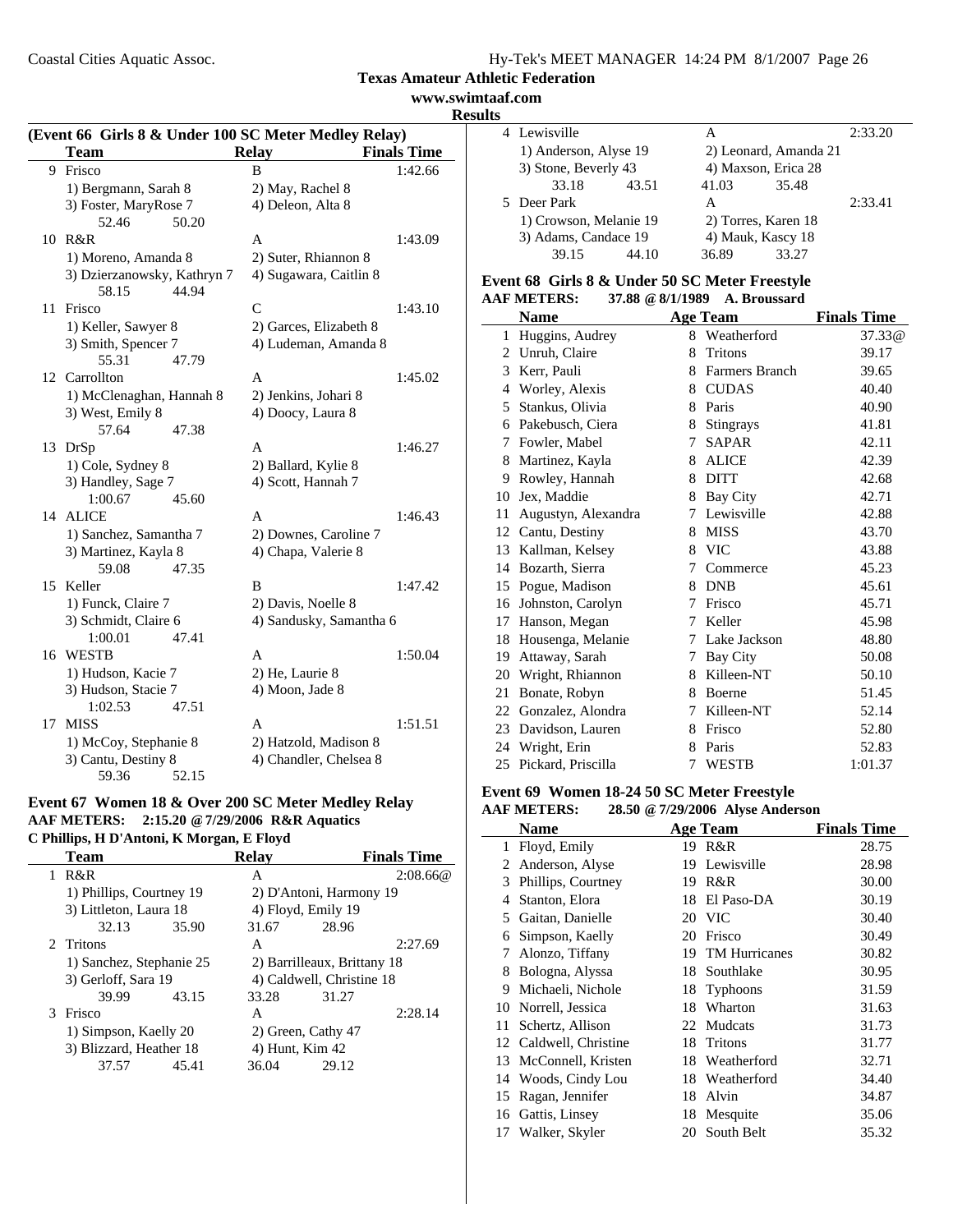$\overline{\phantom{a}}$ 

|    |                                                                      |    |                                 |                    | www.swimtaaf.com |
|----|----------------------------------------------------------------------|----|---------------------------------|--------------------|------------------|
|    |                                                                      |    |                                 |                    | <b>Results</b>   |
|    | (Event 69 Women 18-24 50 SC Meter Freestyle)                         |    |                                 |                    | Sala<br>23       |
|    | <b>Name</b>                                                          |    | <b>Age Team</b>                 | <b>Finals Time</b> | 24 Sanc          |
|    | 18 VanWinkle, Addison                                                |    | 20 Lewisville                   | 42.48              | 25 Lope          |
|    | Event 70 Women 25-39 50 SC Meter Freestyle                           |    |                                 |                    | 26 Fost          |
|    | 29.30 @ 8/1/1991<br><b>AAF METERS:</b>                               |    | <b>Britta McKenna</b>           |                    | Event 73         |
|    | <b>Name</b>                                                          |    | <b>Age Team</b>                 | <b>Finals Time</b> | <b>AAF MET</b>   |
|    | 1 Kownslar, Laura                                                    |    | 26 Typhoons                     | 27.69@             | Nan              |
|    | 2 Pottorff, Kristi                                                   | 25 | Mesquite                        | 35.32              | 1 Phill          |
| 3  | Augustyn, Britt                                                      |    | 35 Lewisville                   | 37.44              | Littl<br>2       |
|    | 4 Maxson, Erica                                                      |    | 28 Lewisville                   | 37.68              | Kell<br>3        |
|    | 5 Pruett, Diane                                                      |    | 29 Denton Dolphins-NT           | 38.61              | And<br>4         |
| 6  | Jaudon, Jennifer                                                     |    | 25 Grand Prairie                | 38.70              | Norr<br>5        |
|    | 7 Castillo, Samantha                                                 |    | 35 Lewisville                   | 46.37              | Sim<br>6         |
|    |                                                                      |    |                                 |                    | <b>Bolc</b><br>7 |
|    | Event 71 Women 40 & Over 50 SC Meter Freestyle<br><b>AAF METERS:</b> |    | 29.30 @ 8/1/1991 Britta McKenna |                    | Sim<br>8         |
|    |                                                                      |    |                                 |                    | <b>Bliz</b><br>9 |
|    | <b>Name</b>                                                          |    | <b>Age Team</b><br>42 Frisco    | <b>Finals Time</b> | 10<br>Bon        |
|    | 1 Hunt, Kim                                                          |    |                                 | 29.53              | 11<br>Wall       |
| 2  | Stone, Beverly                                                       |    | 43 Lewisville                   | 30.32              | 12<br>Gibs       |
|    | 3 Hamrick, Vicki                                                     | 49 | Seals                           | 34.54              | 13 Van           |
|    | 4 Earnest, Barb                                                      |    | 45 COLST                        | 35.23              | Event 74         |
| 5  | Stone, Dianne                                                        |    | 48 Bay City                     | 35.56              | <b>AAF MET</b>   |
| 6  | Decker, JoLynn                                                       |    | 44 Seals                        | 35.99              | Nan              |
| 7  | Krone, Jennifer                                                      | 41 | Seals                           | 36.96              |                  |
| 8  | Ortolon, Rae Ann                                                     | 42 | <b>EDNA</b>                     | 38.24              | 1 Kow            |
| 9  | Coulehan, Kathy                                                      | 49 | Dolphins                        | 38.55              | Sanc<br>2        |
| 10 | Riedl, Barbara                                                       |    | 61 Denison                      | 38.56              | Herr<br>3        |
| 11 | Green, Cathy                                                         |    | 47 Frisco                       | 38.90              | Max<br>4         |
| 12 | Tony, Kathy                                                          | 54 | Surf                            | 39.92              | Prue<br>5        |
| 13 | Dochnal, Lana                                                        | 52 | <b>SAPAR</b>                    | 41.93              | 6 Cast           |
| 14 | Buede, Theresa                                                       | 47 | R&R                             | 1:03.77            | Event 75         |
|    | 15 Kelly, Darla                                                      |    | 50 South Belt                   | 1:09.12            | A A F MET        |

#### **Event 72 Girls 8 & Under 25 SC Meter Backstroke AAF METERS: 19.43 @7/1/1994 Stephani Caver/Houston-N.Lin**

| <b>Name</b> |                        |   | <b>Age Team</b> | <b>Finals Time</b> |  |  |
|-------------|------------------------|---|-----------------|--------------------|--|--|
| 1           | Manly, Emily           | 8 | Mesquite        | 21.07              |  |  |
| 2           | Pitzer, Lauren         | 8 | Keller          | 22.02              |  |  |
| 3           | Wilson, Sadie          | 8 | Woodlands       | 22.14              |  |  |
| 4           | Brawner, Kaylee        | 8 | Seals           | 22.38              |  |  |
| 5           | Roehrig, Reese         | 8 | Frisco          | 22.66              |  |  |
| 6           | Nguyen, Nicole         | 8 | Lake Jackson    | 23.03              |  |  |
| 7           | Rowley, Hannah         | 8 | <b>DITT</b>     | 23.27              |  |  |
| 8           | Morgan, Micayla        | 8 | Plano           | 23.83              |  |  |
| 9           | Middleton, Lauren      | 8 | Dolphins        | 24.28              |  |  |
| 10          | Ryland, Kayla          | 8 | Deer Park       | 24.34              |  |  |
| 11          | Meinhausen, Kacey      | 7 | <b>Sharks</b>   | 24.57              |  |  |
| 12          | Blankenship, Molly     | 7 | RAM             | 24.74              |  |  |
| 13          | Privett, Kate          | 6 | Southlake       | 24.82              |  |  |
| 14          | Price, Emma            | 8 | Frisco          | 25.01              |  |  |
| 15          | Carter, Jenna          | 8 | Paris           | 25.75              |  |  |
| 16          | Johnson, Sydnee        | 7 | Lewisville      | 25.97              |  |  |
| 17          | Stevens, Samantha      | 8 | Dolphins        | 26.18              |  |  |
| 18          | Cramer, Casady         | 8 | <b>CUDAS</b>    | 26.42              |  |  |
| 19          | Flores, Bianca         | 8 | <b>MCAL</b>     | 27.07              |  |  |
| 20          | Gonzalez, Alondra      | 7 | Killeen-NT      | 27.08              |  |  |
| 21          | Barger, Jordan         | 7 | Manta Rays-ST   | 27.46              |  |  |
| 22          | Duttlinger, Alexandria | 8 | <b>WHALE</b>    | 28.46              |  |  |

| <b>desults</b> |                      |         |       |
|----------------|----------------------|---------|-------|
|                | 23 Salazar, Arlene   | 8 SAPAR | 29.35 |
|                | 24 Sanchez, Samantha | 7 ALICE | 31.57 |
|                | 25 Lopez, Ariana     | 8 SAPAR | 32.27 |
|                | 26 Foster, Jessica   | 6 WHALE | 34.59 |

# **Event 73 Women 18-24 50 SC Meter Backstroke**

|    | <b>AAF METERS:</b> |     | 33.18 @ 7/29/2006 Courtney Phillips |                    |
|----|--------------------|-----|-------------------------------------|--------------------|
|    | <b>Name</b>        |     | Age Team                            | <b>Finals Time</b> |
| 1  | Phillips, Courtney | 19  | R&R                                 | 33.26              |
|    | 2 Littleton, Laura | 18. | R&R                                 | 33.69              |
| 3  | Kelly, Kristine    |     | 19 South Belt                       | 33.98              |
| 4  | Anderson, Alyse    |     | 19 Lewisville                       | 34.65              |
|    | 5 Norrell, Jessica |     | 18 Wharton                          | 35.63              |
| 6  | Simmons, Rebecca   | 19. | WHALE                               | 35.97              |
|    | Bologna, Alyssa    |     | 18 Southlake                        | 36.43              |
| 8  | Simpson, Kaelly    |     | 20 Frisco                           | 36.64              |
| 9  | Blizzard, Heather  |     | 18 Frisco                           | 38.84              |
| 10 | Bonds, Kaily       |     | 18 Dolphins                         | 39.54              |
| 11 | Walker, Skyler     |     | 20 South Belt                       | 42.87              |
|    | 12 Gibson, Nicole  |     | 18 Grapevine                        | 43.25              |
| 13 | VanWinkle, Addison |     | 20 Lewisville                       | 54.63              |
|    |                    |     |                                     |                    |

# **Event 74 Women 25-39 50 SC Meter Backstroke**

# **AAF METERS: 35.10 @7/1/1994 Kristi Hess/Grapevine**

| <b>Name</b>          | Age Team              | <b>Finals Time</b> |
|----------------------|-----------------------|--------------------|
| 1 Kownslar, Laura    | 26 Typhoons           | 32.79@             |
| 2 Sanchez, Stephanie | 25 Tritons            | 40.86              |
| 3 Hernadez, Lisa     | 25 South Belt         | 44.78              |
| 4 Maxson, Erica      | 28 Lewisville         | 51.01              |
| 5 Pruett, Diane      | 29 Denton Dolphins-NT | 53.67              |
| 6 Castillo, Samantha | 35 Lewisville         | 1:06.42            |

# **Event 75 Women 40 & Over 50 SC Meter Backstroke**<br>AAF METERS: 38.18 @ 7/1/1994 Jeannie Miller/Gran

#### **AAF METERS: 38.18 @7/1/1994 Jeannie Miller/Granbury Seal**

| <b>Name</b>          | Age Team        | <b>Finals Time</b> |
|----------------------|-----------------|--------------------|
| 1 Seagraves, Jenny   | 41 Lake Jackson | 48.42              |
| 2 Merrill, Teresa    | 52 Lewisville   | 50.80              |
| 3 Kauffman, Patricia | 43 TCAT         | 54.13              |
| 4 Buede, Theresa     | 47 R&R          | 1:02.91            |
| 5 Kelly, Darla       | 50 South Belt   | 1:39.08            |

#### **Event 76 Girls 8 & Under 25 SC Meter Breaststroke AAF METERS: 22.04 @8/1/1987 Wendy Demback**

|     | Name                |   | <b>Age Team</b> | <b>Finals Time</b> |
|-----|---------------------|---|-----------------|--------------------|
| 1   | Stankus, Olivia     | 8 | Paris           | 24.11              |
| 2   | Ramey, Rachel       | 8 | Frisco          | 25.16              |
| 3   | Worley, Alexis      | 8 | <b>CUDAS</b>    | 25.41              |
| 4   | Holland, Katie      | 8 | GoldenTriangle  | 25.60              |
| 5   | West, Emily         | 8 | Carrollton      | 26.25              |
| 6   | Barton, Mary Claire | 8 | Woodlands       | 26.78              |
|     | Monroe, Chloe       |   | Southlake       | 26.91              |
| 8   | Barker, Sydney      | 8 | <b>VIC</b>      | 27.09              |
| 9   | Doocy, Laura        | 8 | Carrollton      | 27.14              |
| 10  | Scruggs, Macy       | 8 | Surf            | 27.33              |
| 11. | Pakebusch, Ciera    | 8 | Stingrays       | 27.37              |
|     | 12 Jex, Maddie      | 8 | <b>Bay City</b> | 27.89              |
| 13  | Hein, Mimi          | 8 | Keller          | 28.10              |
|     | 14 Fowler, Mabel    |   | <b>SAPAR</b>    | 28.15              |
|     | 15 Carter, Jenna    | 8 | Paris           | 28.18              |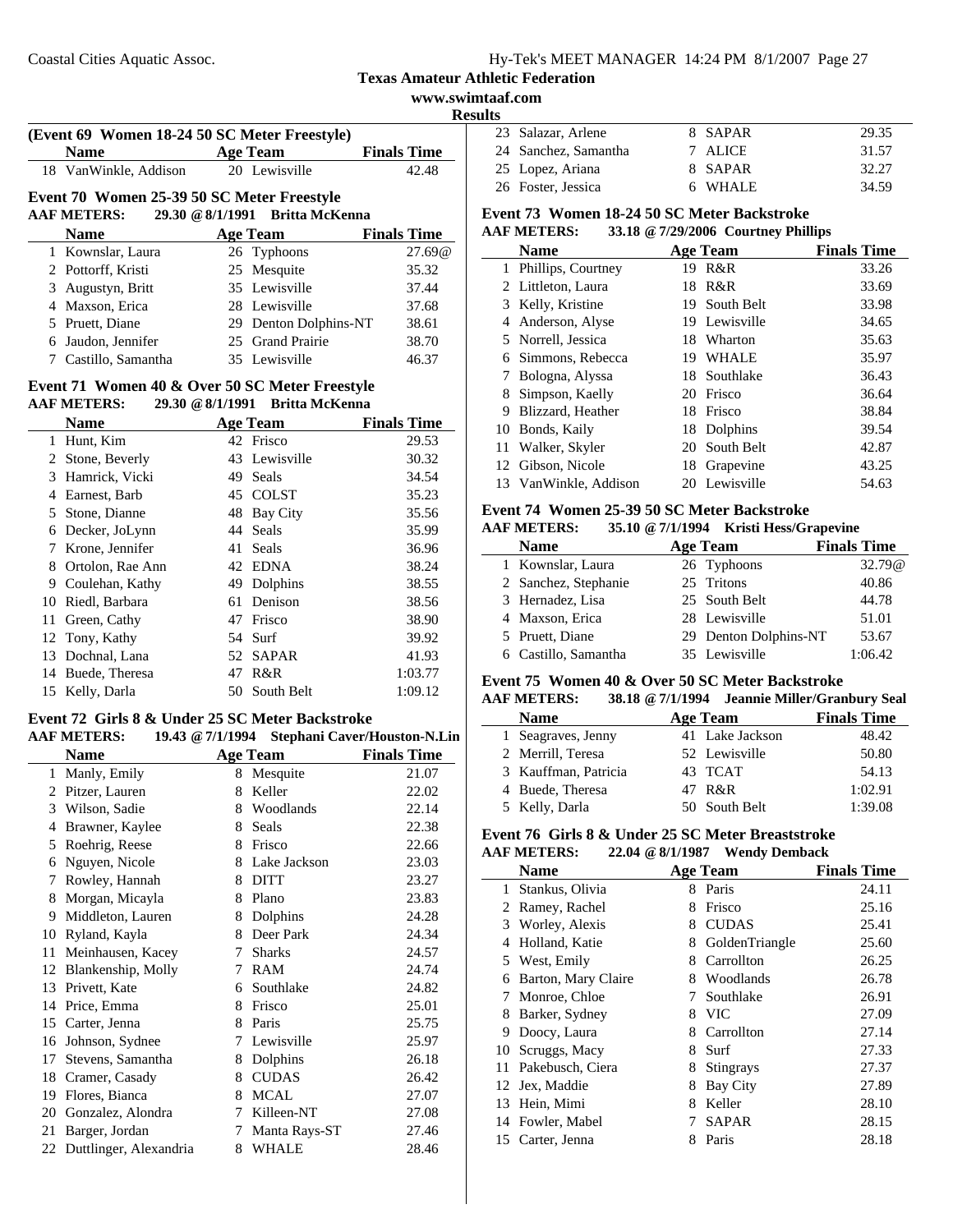**Texas Amateur Athletic Federation**

**www.swimtaaf.com Results**

 $\mathbb{R}^2$ 

 $\overline{\phantom{a}}$ 

| (Event 76 Girls 8 & Under 25 SC Meter Breaststroke) |                      |                   |                    |  |
|-----------------------------------------------------|----------------------|-------------------|--------------------|--|
|                                                     | <b>Name</b>          | <b>Age Team</b>   | <b>Finals Time</b> |  |
|                                                     | 16 Ballard, Kylie    | DrSp<br>8.        | 28.23              |  |
|                                                     | 17 May, Rachel       | Frisco<br>8       | 29.00              |  |
|                                                     | 18 Middleton, Lauren | Dolphins<br>8     | 29.16              |  |
|                                                     | 19 Hartigan, Sammi   | Keller<br>8       | 29.23              |  |
|                                                     | 20 Fender, Hannah    | Dolphins<br>8     | 29.45              |  |
|                                                     | 21 Downes, Caroline  | <b>ALICE</b>      | 30.02              |  |
|                                                     | 22 Salazar, Arlene   | <b>SAPAR</b>      | 35.69              |  |
|                                                     | 23 He, Laurie        | <b>WESTB</b><br>8 | 36.02              |  |
|                                                     | --- Rodriguez, Esmer | Edinburg          | DO                 |  |
|                                                     | --- Foster, Jessica  | WHALE             |                    |  |

#### **Event 77 Women 18-24 50 SC Meter Breaststroke AAF METERS: 36.47 @7/29/2006 Harmony D'Antoni**

| <b>Name</b>             | <b>Age Team</b> | <b>Finals Time</b> |
|-------------------------|-----------------|--------------------|
| 1 D'Antoni, Harmony     | 19 R&R          | 36.14@             |
| 2 Barrilleaux, Brittany | 18 Tritons      | 41.65              |
| 3 Fadeley, Jillian      | 23 Country Club | 42.07              |
| 4 Woods, Cindy Lou      | 18 Weatherford  | 43.23              |
| 5 Walker, Skyler        | 20 South Belt   | 44.71              |
| 6 Gattis, Linsey        | 18 Mesquite     | 46.16              |
| 7 Merrill, Nikki        | 20 Lewisville   | 53.95              |

#### **Event 78 Women 25-39 50 SC Meter Breaststroke AAF METERS: 34.39 @7/29/2006 Laura Kownslar**

| <b>Name</b>           |  | <b>Age Team</b>       | <b>Finals Time</b> |  |  |
|-----------------------|--|-----------------------|--------------------|--|--|
| 1 Kownslar, Laura     |  | 26 Typhoons           | 36.82              |  |  |
| 2 Pruitt, Karen       |  | 33 EDNA               | 41.86              |  |  |
| 3 Hernadez, Lisa      |  | 25 South Belt         | 46.33              |  |  |
| 4 Pruett, Diane       |  | 29 Denton Dolphins-NT | 49.85              |  |  |
| 5 McReynolds, Kristen |  | 39 West of Brazos     | 50.53              |  |  |
| 6 Augustyn, Britt     |  | 35 Lewisville         | 53.74              |  |  |
|                       |  |                       |                    |  |  |

# **Event 79 Women 40 & Over 50 SC Meter Breaststroke AAF METERS: 41.95 @7/29/2006 Rochelle Smith**

| <b>Name</b>        | <b>Age Team</b> | <b>Finals Time</b> |
|--------------------|-----------------|--------------------|
| 1 Smith, Rochelle  | <b>WHALE</b>    | 43.71              |
| 2 Earnest, Barb    | 45 COLST        | 45.63              |
| 3 Stone, Dianne    | 48 Bay City     | 46.07              |
| 4 Ortolon, Rae Ann | 42 EDNA         | 48.11              |
| 5 Wallace, Barbara | 45 Seals        | 49.18              |
| 6 Tony, Kathy      | 54 Surf         | 49.97              |
| 7 Merrill, Teresa  | 52 Lewisville   | 1:00.46            |

#### **Event 80 Girls 8 & Under 25 SC Meter Butterfly**

|   | <b>AAF METERS:</b><br>18.80 @ 7/1/1994 |   |                 | Stephani Carver/Houston-N.Li |
|---|----------------------------------------|---|-----------------|------------------------------|
|   | <b>Name</b>                            |   | <b>Age Team</b> | <b>Finals Time</b>           |
|   | Wilson, Sadie                          | 8 | Woodlands       | 18.36@                       |
|   | 2 Seagraves, Bethany                   | 8 | Lake Jackson    | 20.57                        |
|   | 3 Dzierzanowsky, Kathryn               |   | R&R             | 20.78                        |
| 4 | Huggins, Audrey                        | 8 | Weatherford     | 20.97                        |
|   | 5 Koch, McKenzie                       | 8 | Frisco          | 22.57                        |
|   | 6 Morgan, Micayla                      | 8 | Plano           | 22.68                        |
|   | Martinez, Kayla                        | 8 | <b>ALICE</b>    | 22.74                        |
| 8 | Gilcrease, Katelyn                     | 8 | Dolphins        | 23.45                        |
| 9 | Prieto, Anna                           | 8 | Rowlett         | 23.52                        |
|   | 10 McMinn, Sesha                       | 8 | RAM             | 23.96                        |
|   | Moon, Jade                             | 8 | WESTB           | 24.26                        |
|   |                                        |   |                 |                              |

|    | 12 Schwenke, Jessica  | 8 | <b>DNB</b>   | 24.71 |
|----|-----------------------|---|--------------|-------|
|    | 13 Johnson, Sydnee    |   | 7 Lewisville | 25.39 |
|    | 14 Soriano, Nicole    |   | <b>CUDAS</b> | 26.58 |
|    | 15 Pitcock, Rachel    |   | Southlake    | 26.86 |
|    | 16 Boldenow, Jennifer | 8 | <b>Seals</b> | 27.04 |
|    | 17 Fender, Hannah     |   | Dolphins     | 27.99 |
|    | 18 West, Emily        | 8 | Carrollton   | 28.84 |
| 19 | Wright, Erin          | 8 | Paris        | 31.29 |
| 20 | Jaster, Madison       | 8 | Typhoons     | 31.74 |
|    | 21 Zettler, Alexis    |   | Hubbard      | 40.05 |
|    | --- Hayslip, Hannah   |   | <b>ALICE</b> | DO    |
|    | --- Lopez, Ariana     |   | SAPAR        | DQ    |

# **Event 81 Women 18-24 50 SC Meter Butterfly**

| <b>AAF METERS:</b> |  | 30.51 @ 7/29/2006 Jessica Tibbitts |
|--------------------|--|------------------------------------|
|                    |  |                                    |

| Name                 |    | Age Team             | <b>Finals Time</b> |
|----------------------|----|----------------------|--------------------|
| 1 Gerloff, Sara      |    | 19 Tritons           | 33.30              |
| 2 Stanton, Elora     |    | 18 El Paso-DA        | 33.68              |
| 3 Norrell, Jessica   |    | 18 Wharton           | 33.80              |
| 4 McConnell, Kristen |    | 18 Weatherford       | 35.12              |
| 5 Blizzard, Heather  |    | 18 Frisco            | 36.17              |
| 6 Torres, Karen      |    | 18 Deer Park         | 36.84              |
| 7 Schertz, Allison   |    | 22 Mudcats           | 37.83              |
| 8 Fadeley, Jillian   |    | 23 Country Club      | 39.48              |
| 9 Leonard, Amanda    |    | 21 Lewisville        | 42.41              |
| 10 Alonzo, Tiffany   | 19 | <b>TM Hurricanes</b> | 43.99              |

#### **Event 82 Women 25-39 50 SC Meter Butterfly**

#### **AAF METERS: 31.18 @7/1/1994 Kristi Bertelsman/Clute**

| <b>Name</b>          | Age Team      | <b>Finals Time</b> |
|----------------------|---------------|--------------------|
| 1 Kownslar, Laura    | 26 Typhoons   | 32.04              |
| 2 Pottorff, Kristi   | 25 Mesquite   | 37.99              |
| 3 Castillo, Samantha | 35 Lewisville | 1:09.85            |

# **Event 83 Women 40 & Over 50 SC Meter Butterfly**

# **AAF METERS: 34.59 @7/1/1994 Jeannie Miller Granbury Seal**

| <b>Name</b>        | Age Team        | <b>Finals Time</b> |
|--------------------|-----------------|--------------------|
| 1 Smith, Rochelle  | 43 WHALE        | 39.63              |
| 2 Seagraves, Jenny | 41 Lake Jackson | 48.67              |

## **Event 84 Girls 8 & Under 25 SC Meter Freestyle**

#### **AAF METERS: 16.90 @8/5/2000 Hannah Ferrin**

|              | Name                |   | <b>Age Team</b>      | <b>Finals Time</b> |
|--------------|---------------------|---|----------------------|--------------------|
| $\mathbf{1}$ | Wilson, Sadie       | 8 | Woodlands            | 17.63              |
|              | 2 Manly, Emily      | 8 | Mesquite             | 18.00              |
| 3            | Huggins, Audrey     | 8 | Weatherford          | 18.06              |
| 4            | Kerr, Pauli         | 8 | Farmers Branch       | 18.77              |
| 5            | Brawner, Kaylee     | 8 | Seals                | 18.82              |
| 6            | Gilcrease, Katelyn  | 8 | Dolphins             | 18.99              |
| 7            | Chao, Madison       | 8 | Southlake            | 19.18              |
| 8            | Henderson, Arlesia  | 8 | Eagle Lake           | 19.27              |
| 9            | Rowley, Hannah      | 8 | <b>DITT</b>          | 19.81              |
| 10           | Barton, Mary Claire | 8 | Woodlands            | 19.84              |
| 11           | Morgan, Micayla     | 8 | Plano                | 20.17              |
|              | 12 Prieto, Anna     | 8 | Rowlett              | 20.55              |
| 13           | Middleton, Lauren   | 8 | Dolphins             | 20.94              |
| 14           | Hatzold, Madison    | 8 | <b>MISS</b>          | 20.96              |
|              | 15 Wilson, Madeline | 8 | Tritons              | 21.00              |
|              | 16 Alonzo, Alyssa   |   | <b>TM Hurricanes</b> | 21.28              |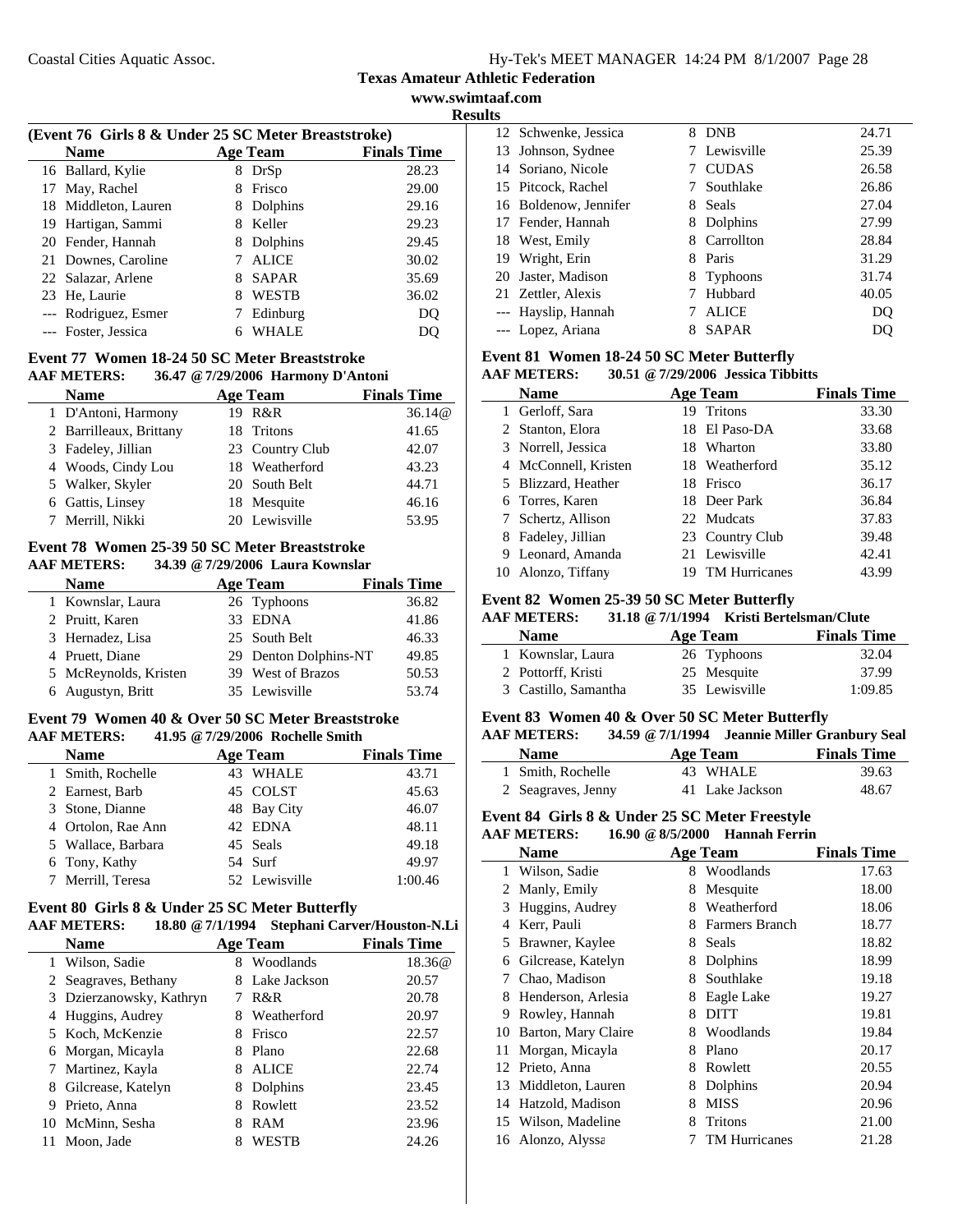**www.swimtaaf.com Results**

| (Event 84 Girls 8 & Under 25 SC Meter Freestyle) |              |                    |
|--------------------------------------------------|--------------|--------------------|
| <b>Name</b>                                      | Age Team     | <b>Finals Time</b> |
| 17 Wright Rhiannon                               | 8 Killeen-NT | 21.54              |

| 17 Wright, Rhiannon       |    | 8 Killeen-NT | 21.54 |
|---------------------------|----|--------------|-------|
| 18 McCoy, Stephanie       | 8  | MISS         | 21.59 |
| 19 Duttlinger, Alexandria |    | 8 WHALE      | 23.63 |
| 20 Jaster, Madison        |    | 8 Typhoons   | 24.36 |
| 21 Girardeau, Anna        | 8. | REED         | 24.59 |
| 22 Wright, Erin           |    | 8 Paris      | 24.79 |
| 23 Salazar, Arlene        |    | 8 SAPAR      | 25.38 |
| 24 Lopez, Ariana          |    | 8 SAPAR      | 26.55 |
| 25 Foster, Jessica        |    | 6 WHALE      | 31.19 |
|                           |    |              |       |

#### **Event 85 Women 18-24 100 SC Meter Freestyle AAF METERS: 1:02.02 @7/29/2006 Emily Floyd**

|   | <b>Name</b>           |       |    | <b>Age Team</b> | <b>Finals Time</b> |
|---|-----------------------|-------|----|-----------------|--------------------|
|   | 1 Floyd, Emily        |       |    | 19 R&R          | 1:02.39            |
|   | 30.41                 | 31.98 |    |                 |                    |
|   | 2 Anderson, Alyse     |       |    | 19 Lewisville   | 1:05.09            |
|   | 30.72                 | 34.37 |    |                 |                    |
|   | 3 Simpson, Kaelly     |       | 20 | Frisco          | 1:06.29            |
|   | 31.91                 | 34.38 |    |                 |                    |
|   | 4 Kelly, Kristine     |       | 19 | South Belt      | 1:06.31            |
|   | 31.83                 | 34.48 |    |                 |                    |
|   | 5 Gaitan, Danielle    |       |    | 20 VIC          | 1:09.79            |
|   | 33.76                 | 36.03 |    |                 |                    |
|   | 6 Schertz, Allison    |       |    | 22 Mudcats      | 1:09.80            |
|   | 33.26                 | 36.54 |    |                 |                    |
|   | 7 Caldwell, Christine |       |    | 18 Tritons      | 1:10.94            |
|   | 33.62                 | 37.32 |    |                 |                    |
| 8 | Ragan, Jennifer       |       |    | 18 Alvin        | 1:18.39            |
|   | 37.19                 | 41.20 |    |                 |                    |
| 9 | Walker, Skyler        |       | 20 | South Belt      | 1:20.60            |
|   | 38.62                 | 41.98 |    |                 |                    |

# **Event 86 Women 25-39 100 SC Meter Freestyle AAF METERS: 1:02.70 @8/1/1990 Lisa McKormic**

| <b>Name</b>        |       | <b>Age Team</b>       | <b>Finals Time</b> |
|--------------------|-------|-----------------------|--------------------|
| 1 Pruett, Diane    |       | 29 Denton Dolphins-NT | 1:23.83            |
| 41.28              | 42.55 |                       |                    |
| 2 Augustyn, Britt  |       | 35 Lewisville         | 1:26.83            |
| 41.97              | 44.86 |                       |                    |
| 3 Jaudon, Jennifer |       | 25 Grand Prairie      | 1:27.44            |
|                    | 46.87 |                       |                    |

#### **Event 87 Women 40 & Over 100 SC Meter Freestyle AAF METERS: 1:09.88 @7/1/1994 Judy Wagner**

| <b>Name</b>          |       |    | <b>Age Team</b> | <b>Finals Time</b> |
|----------------------|-------|----|-----------------|--------------------|
| Hunt, Kim<br>1       |       |    | 42 Frisco       | 1:06.59@           |
| 31.01                | 35.58 |    |                 |                    |
| 2 Stone, Beverly     |       |    | 43 Lewisville   | 1:10.62            |
| 33.34                | 37.28 |    |                 |                    |
| Riedl, Barbara<br>3  |       | 61 | Denison         | 1:28.11            |
| 42.28                | 45.83 |    |                 |                    |
| Dochnal, Lana<br>4   |       |    | 52 SAPAR        | 1:35.53            |
| 44.75                | 50.78 |    |                 |                    |
| 5 Kauffman, Patricia |       |    | <b>TCAT</b>     | 1:37.70            |
|                      |       |    |                 |                    |

|    | Event 88 Girls 8 & Under 100 SC Meter IM<br><b>AAF METERS:</b> | 1:39.11 @ 8/1/1988 |   | <b>J. Novak</b> |                    |
|----|----------------------------------------------------------------|--------------------|---|-----------------|--------------------|
|    | <b>Name</b>                                                    |                    |   | <b>Age Team</b> | <b>Finals Time</b> |
|    | 1 Manly, Emily                                                 |                    |   | 8 Mesquite      | 1:45.76            |
|    | 48.78                                                          | 56.98              |   |                 |                    |
|    | 2 Chao, Madison                                                |                    | 8 | Southlake       | 1:45.89            |
|    | 49.58                                                          | 56.31              |   |                 |                    |
| 3  | Fowler, Mabel                                                  |                    | 7 | <b>SAPAR</b>    | 1:50.15            |
|    | 50.61                                                          | 59.54              |   |                 |                    |
|    | 4 Unruh, Claire                                                |                    | 8 | Tritons         | 1:55.15            |
|    | 53.41                                                          | 1:01.74            |   |                 |                    |
| 5  | Koch, McKenzie                                                 |                    | 8 | Frisco          | 1:56.10            |
|    | 50.75                                                          | 1:05.35            |   |                 |                    |
| 6  | Augustyn, Alexandra                                            |                    | 7 | Lewisville      | 1:56.38            |
|    | 52.54                                                          | 1:03.84            |   |                 |                    |
| 7  | Schwenke, Jessica                                              |                    | 8 | <b>DNB</b>      | 1:58.01            |
|    | 52.85                                                          | 1:05.16            |   |                 |                    |
| 8  | Jex, Maddie                                                    |                    | 8 | <b>Bay City</b> | 1:59.45            |
|    | 56.89                                                          | 1:02.56            |   |                 |                    |
|    | 9 Garza, Danielle                                              |                    | 8 | <b>VIC</b>      | 2:00.69            |
|    | 54.97                                                          | 1:05.72            |   |                 |                    |
|    | 10 McMinn, Sesha                                               |                    | 8 | RAM             | 2:02.04            |
|    | 57.55                                                          | 1:04.49            |   |                 |                    |
| 11 | Smith, Spencer                                                 |                    | 7 | Frisco          | 2:06.33            |
|    | 58.97                                                          | 1:07.36            |   |                 |                    |
| 12 | Boldenow, Jennifer                                             |                    | 8 | Seals           | 2:06.66            |
|    | 1:01.69                                                        | 1:04.97            |   |                 |                    |
| 13 | Krpec, Brooke                                                  |                    | 7 | El Campo        | 2:11.30            |
|    | 1:03.30                                                        | 1:08.00            |   |                 |                    |
|    | 14 Hudson, Stacie                                              |                    | 7 | <b>WESTB</b>    | 2:11.44            |
|    | 1:03.85                                                        | 1:07.59            |   |                 |                    |
| 15 | McReynolds, Mary Cath                                          |                    | 8 | West of Brazos  | 2:13.59            |
|    | 1:02.45                                                        | 1:11.14            |   |                 |                    |
|    | 16 Hudson, Kacie                                               |                    | 7 | WESTB           | 2:16.10            |
|    | 1:06.08                                                        | 1:10.02            |   |                 |                    |
|    | 17 Natal, Bailly                                               |                    | 8 | Stingrays       | 2:16.47            |
|    | 1:03.79                                                        | 1:12.68            |   |                 |                    |
| 18 | Barger, Jordan                                                 |                    | 7 | Manta Rays-ST   | 2:34.20            |
|    | 1:09.38                                                        | 1:24.82            |   |                 |                    |
|    | 19 Cruz, Aryssa                                                |                    | 7 | <b>ALICE</b>    | 2:38.37            |
|    | 1:11.11                                                        | 1:27.26            |   |                 |                    |
|    | --- Gilcrease, Katelyn                                         |                    | 8 | Dolphins        | D <sub>O</sub>     |
|    | 58.33                                                          | 1:10.79            |   |                 |                    |
|    | --- Casas, Yesenia                                             |                    | 7 | McKinney        | DQ                 |
|    | 1:00.03                                                        | 1:12.34            |   |                 |                    |

# **Event 89 Women 18-24 100 SC Meter IM**

# **AAF METERS: 1:11.81 @7/29/2006 Harmony D'Antoni**

| <b>Name</b>         |       | <b>Age Team</b> | <b>Finals Time</b> |
|---------------------|-------|-----------------|--------------------|
| 1 D'Antoni, Harmony |       | 19 R&R          | 1:13.71            |
| 34.55               | 39.16 |                 |                    |
| 2 Littleton, Laura  |       | 18 R&R          | 1:14.40            |
| 33.81               | 40.59 |                 |                    |
| 3 Anderson, Alyse   |       | 19 Lewisville   | 1:16.47            |
| 33.38               | 43.09 |                 |                    |
| 4 Stanton, Elora    |       | 18 El Paso-DA   | 1:17.91            |
| 36.05               | 41.86 |                 |                    |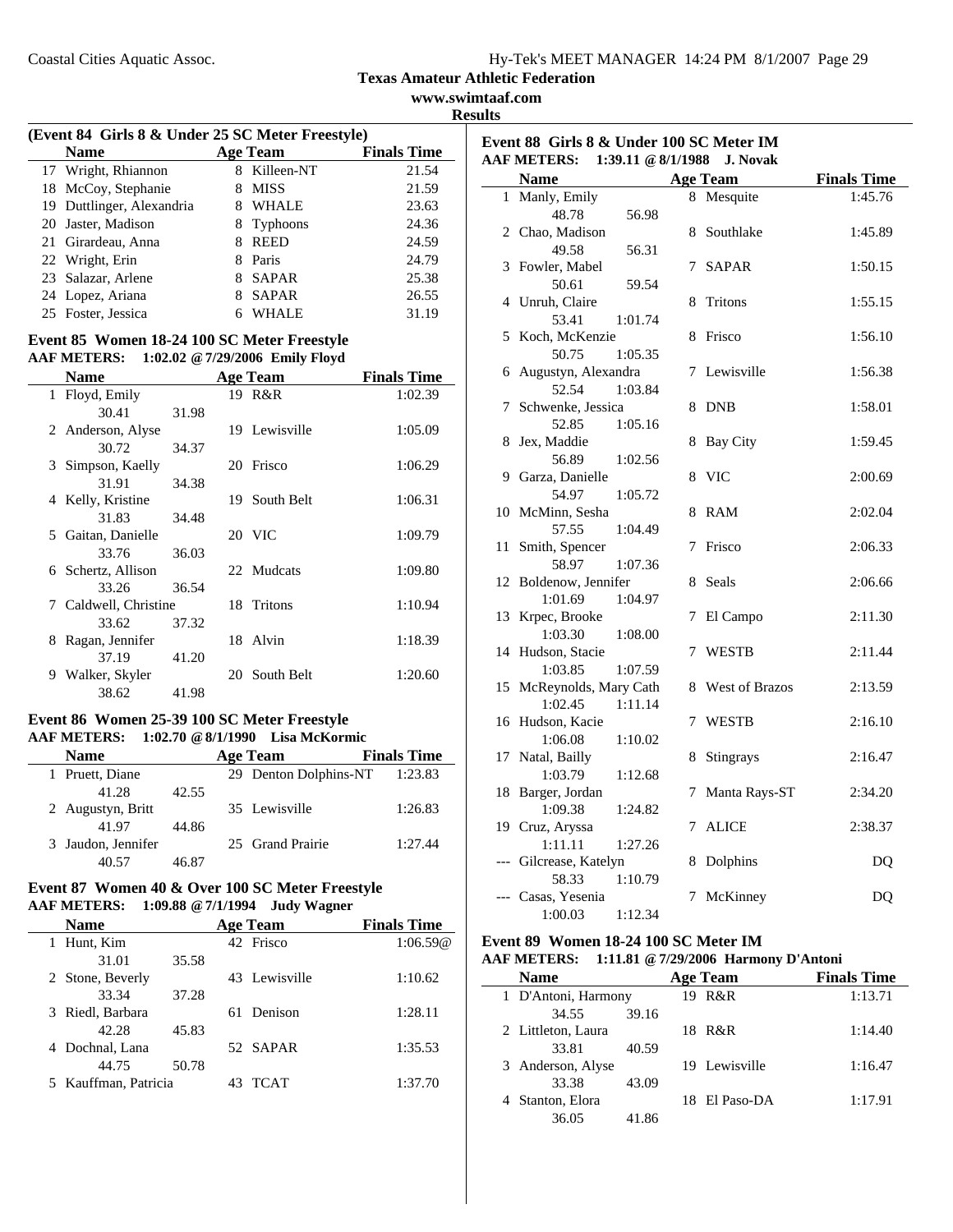**www.swimtaaf.com Results**

|    | (Event 89 Women 18-24 100 SC Meter IM) |       |     |                 |                    |  |
|----|----------------------------------------|-------|-----|-----------------|--------------------|--|
|    | <b>Name</b>                            |       |     | <b>Age Team</b> | <b>Finals Time</b> |  |
|    | 5 Simmons, Rebecca                     |       |     | 19 WHALE        | 1:18.47            |  |
|    | 34.77                                  | 43.70 |     |                 |                    |  |
| 6  | Gerloff, Sara                          |       |     | 19 Tritons      | 1:18.65            |  |
|    | 34.36                                  | 44.29 |     |                 |                    |  |
| 7  | Blizzard, Heather                      |       |     | 18 Frisco       | 1:23.18            |  |
|    | 37.69                                  | 45.49 |     |                 |                    |  |
| 8  | Fadeley, Jillian                       |       |     | 23 Country Club | 1:29.05            |  |
|    | 42.83                                  | 46.22 |     |                 |                    |  |
| 9  | Leonard, Amanda                        |       |     | 21 Lewisville   | 1:32.53            |  |
|    | 41.28                                  | 51.25 |     |                 |                    |  |
| 10 | Gibson, Nicole                         |       | 18  | Grapevine       | 1:35.79            |  |
|    | 41.65                                  | 54.14 |     |                 |                    |  |
| 11 | Sanders, Ashley                        |       | 21. | Otters-ST       | 1:35.82            |  |
|    | 42.34                                  | 53.48 |     |                 |                    |  |

#### **Event 90 Women 25-39 100 SC Meter IM**

## **AAF METERS: 1:11.38 @7/29/2006 Laura Kownslar**

| <b>Name</b>           | Age Team          | <b>Finals Time</b> |
|-----------------------|-------------------|--------------------|
| 1 Hernadez, Lisa      | 25 South Belt     | 1:30.80            |
| 48.26<br>42.54        |                   |                    |
| 2 McReynolds, Kristen | 39 West of Brazos | 1:52.88            |
| 53.86<br>59.02        |                   |                    |

# **Event 91 Women 40 & Over 100 SC Meter IM**

## **AAF METERS: 1:19.59 @7/1/1994 Jeannie Miller/Granbury Seal**

| <b>Name</b>          |         |     | <b>Age Team</b> | <b>Finals Time</b> |
|----------------------|---------|-----|-----------------|--------------------|
| 1 Stone, Beverly     |         |     | 43 Lewisville   | 1:21.96            |
| 37.32                | 44.64   |     |                 |                    |
| 2 Earnest, Barb      |         | 45. | <b>COLST</b>    | 1:42.59            |
| 48.71                | 53.88   |     |                 |                    |
| 3 Coulehan, Kathy    |         | 49  | Dolphins        | 1:43.67            |
| 47.71                | 55.96   |     |                 |                    |
| 4 Seagraves, Jenny   |         |     | 41 Lake Jackson | 1:50.84            |
| 48.56                | 1:02.28 |     |                 |                    |
| 5 Kauffman, Patricia |         | 43  | <b>TCAT</b>     | 1:55.30            |
| 53.00                | 1:02.30 |     |                 |                    |

# **Event 92 Girls 8 & Under 100 SC Meter Freestyle Relay AAF METERS: 1:15.50 @8/1/1989 Freeport**

| Team |                         |       | <b>Relav</b>             | <b>Finals Time</b> |
|------|-------------------------|-------|--------------------------|--------------------|
|      | 1 Lake Jackson          |       | A                        | 1:21.93            |
|      | 1) Seagraves, Bethany 8 |       | 2) Housenga, Melanie 7   |                    |
|      | 3) Nguyen, Nicole 8     |       | 4) Housenga, Kaitlyn 8   |                    |
|      | 40.51                   | 41.42 |                          |                    |
|      | 2 Frisco                |       | A                        | 1:23.23            |
|      | 1) Ramey, Rachel 8      |       | 2) Deleon, Alta 8        |                    |
|      | 3) Johnston, Carolyn 7  |       | 4) Roehrig, Reese 8      |                    |
|      | 42.24                   | 40.99 |                          |                    |
|      | *3 Lewisville           |       | A                        | 1:25.37            |
|      | 1) Johnson, Sydnee 7    |       | 2) Blackshear, Kelsey 8  |                    |
|      | 3) Maxson, Brylie 7     |       | 4) Augustyn, Alexandra 7 |                    |
|      | 47.72                   | 37.65 |                          |                    |
|      | *3 Tritons              |       | A                        | 1:25.37            |
|      | 1) Wilson, Madeline 8   |       | 2) Maclin, Kailey 8      |                    |
|      | 3) Orred, Tori 8        |       | 4) Unruh, Claire 8       |                    |
|      | 43.92                   | 41.45 |                          |                    |
|      |                         |       |                          |                    |

| 5  | Keller                        |       | Α                        | 1:25.58 |
|----|-------------------------------|-------|--------------------------|---------|
|    | 1) Hanson, Megan 7            |       | 2) Davis, Noelle 8       |         |
|    | 3) Egbert, Mikaela 8          |       | 4) Pitzer, Lauren 8      |         |
|    | 45.73                         | 39.85 |                          |         |
|    | 6 VIC                         |       | A                        | 1:27.99 |
|    | 1) Garza, Danielle 8          |       | 2) Morris, Callie 7      |         |
|    | 3) Barker, Sydney 8           |       | 4) Kallman, Kelsey 8     |         |
|    | 44.99                         | 43.00 |                          |         |
| 7  | Seals                         |       | A                        | 1:28.76 |
|    | 1) Yater, Leea 8              |       | 2) Myers, Alexandra 7    |         |
|    | 3) Pope, Lexi 6               |       | 4) Deger, Brynn 8        |         |
|    | 42.66                         | 46.10 |                          |         |
| 8  | WESTB                         |       | А                        | 1:28.90 |
|    | 1) Hudson, Kacie 7            |       | 2) Hudson, Stacie 7      |         |
|    | 3) Moon, Jade 8               |       | 4) He, Laurie 8          |         |
|    | 47.60                         | 41.30 |                          |         |
| 9. | Frisco                        |       | B                        | 1:29.74 |
|    | 1) Bergmann, Sarah 8          |       | 2) Schumacher, Emily 7   |         |
|    | 3) Ludeman, Amanda 8          |       | 4) Garces, Elizabeth 8   |         |
|    | 47.51                         | 42.23 |                          |         |
| 10 | Frisco                        |       | $\overline{C}$           | 1:30.09 |
|    | 1) Smith, Spencer 7           |       | 2) Keller, Sawyer 8      |         |
|    | 3) Addis, Madalyn 8           |       | 4) May, Rachel 8         |         |
|    | 45.22                         | 44.87 |                          |         |
| 11 | Wharton                       |       | A                        | 1:30.39 |
|    | 1) Bahnsen, Pryce 8           |       | 2) Espinosa, Krystan 7   |         |
|    | 3) Rodriguez, Valeria 8       |       | 4) Casey, Britney 8      |         |
|    | 41.16                         | 49.23 |                          |         |
| 12 | El Campo                      |       | A                        | 1:30.66 |
|    | 1) Willis, Ivy 7              |       | 2) Jenkins, Chloe 7      |         |
|    | 3) Priesmeyer, Kinsey 7       |       | 4) Nava, Jill 8          |         |
|    | 46.51                         | 44.15 |                          |         |
| 13 | Carrollton                    |       | A                        | 1:30.75 |
|    | 1) Doocy, Laura 8             |       | 2) Ortega, Callia 7      |         |
|    | 3) Mathes, Hannah 8           |       | 4) McClenaghan, Hannah 8 |         |
|    | 46.04                         | 44.71 |                          |         |
| 14 | DrSp                          |       | A                        | 1:31.07 |
|    | 1) Hall, Peyton 8             |       | 2) Handley, Sage 7       |         |
|    | 3) Ballard, Kylie 8           |       | 4) Scott, Hannah 7       |         |
| 15 | TM Hurricanes                 |       | Α                        | 1:32.98 |
|    | 1) Alonzo, Alyssa 7           |       | 2) Fisher, Tyler 8       |         |
|    | 3) Wilson, Hannah 6           |       | 4) Alonzo, Nicole 8      |         |
|    | 49.15                         | 43.83 |                          |         |
| 16 | Hubbard                       |       | A                        | 1:49.78 |
|    | 1) Battles, Cameron 7         |       | 2) Price, Josie 7        |         |
|    | 3) Zettler, Alexis 7          |       | 4) Walther, Morgan 8     |         |
|    | 1:00.15                       | 49.63 |                          |         |
| 17 | ALICE                         |       | A                        | 1:51.99 |
|    | 1) Villarreal, Jillian 8      |       | 2) Ramon, Alyssa 7       |         |
|    | 3) Sanchez, Samantha 7        |       | 4) Chapa, Valerie 8      |         |
|    | 54.20                         | 57.79 |                          |         |
| 18 | Mudcats                       |       | A                        | 1:56.72 |
|    | 1) Coffey, Rachael 8          |       | 2) Keally, Kara 5        |         |
|    | 3) Smith, Morgan 8<br>1:05.98 | 50.74 | 4) Keally, Kimberly 8    |         |
|    |                               |       |                          |         |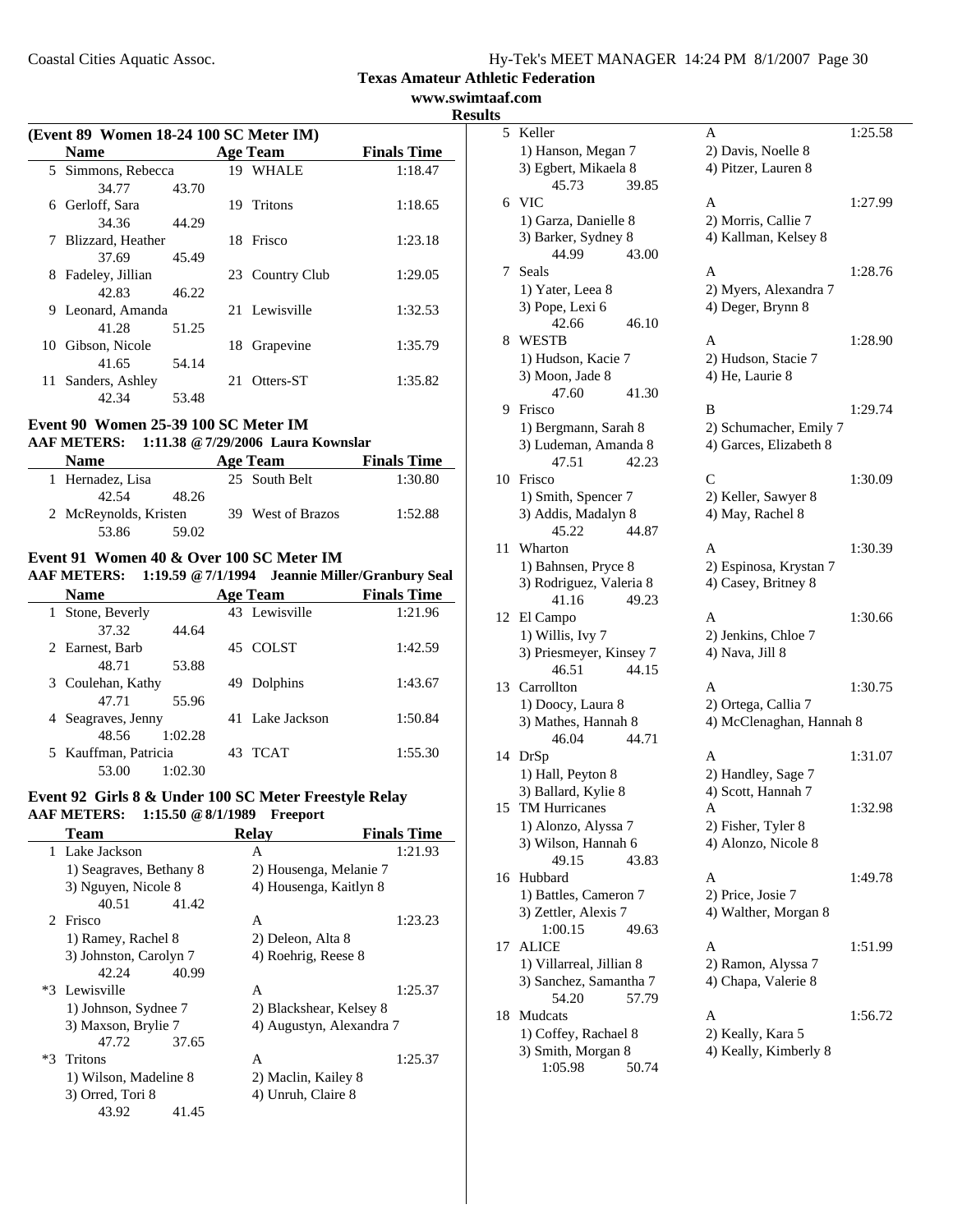**www.swimtaaf.com Results**

| (Event 92 Girls 8 & Under 100 SC Meter Freestyle Relay) |                    |                       |                    |  |  |
|---------------------------------------------------------|--------------------|-----------------------|--------------------|--|--|
|                                                         | <b>Team</b>        | <b>Relay</b>          | <b>Finals Time</b> |  |  |
| 19                                                      | <b>MISS</b>        | В                     | 1:59.14            |  |  |
|                                                         | 1) Hulse, Marin 7  | 2) Hickle, Kayla 8    |                    |  |  |
|                                                         | 3) Padilla, Kate 7 | 4) Rogers, Victoria 7 |                    |  |  |
|                                                         | 58.49<br>1:00.65   |                       |                    |  |  |
| 20                                                      | <b>DNB</b>         | А                     | 2:06.28            |  |  |
|                                                         | 1) Rudy, Claire 6  | 2) Telang, Deepa 7    |                    |  |  |
|                                                         | 3) Brooks, Allie 6 | 4) Buffler, Grace 7   |                    |  |  |
|                                                         | 1:11.57<br>54.71   |                       |                    |  |  |

## **Event 93 Women 18 & Over 200 SC Meter Freestyle AAF METERS: 2:18.32 @7/29/2006 Emily Floyd**

|   | <b>Name</b>        |       |    | <b>Age Team</b>  |       | <b>Finals Time</b> |
|---|--------------------|-------|----|------------------|-------|--------------------|
|   | 1 Floyd, Emily     |       |    | 19 R&R           |       | 2:18.24@           |
|   | 31.16              | 34.34 |    | 36.51            | 36.23 |                    |
|   | 2 Kelly, Kristine  |       | 19 | South Belt       |       | 2:28.24            |
|   | 33.23              | 36.90 |    | 39.14            | 38.97 |                    |
|   | 3 Alonzo, Tiffany  |       |    | 19 TM Hurricanes |       | 2:31.02            |
|   | 34.42              | 37.96 |    | 38.80            | 39.84 |                    |
|   | 4 Schertz, Allison |       |    | 22 Mudcats       |       | 2:32.08            |
|   | 34.10              | 38.11 |    | 39.95            | 39.92 |                    |
|   | 5 Crowson, Melanie |       |    | 19 Deer Park     |       | 2:43.16            |
|   | 36.34              | 42.24 |    | 42.73            | 41.85 |                    |
|   | 6 Gaitan, Danielle |       |    | 20 VIC           |       | 2:45.38            |
|   | 36.33              | 40.94 |    | 45.59            | 42.52 |                    |
| 7 | Hernadez, Lisa     |       |    | 25 South Belt    |       | 2:48.60            |
|   | 38.91              | 41.98 |    | 44.08            | 43.63 |                    |
| 8 | Ragan, Jennifer    |       |    | 18 Alvin         |       | 2:50.83            |
|   | 40.14              | 44.06 |    | 43.90            | 42.73 |                    |
| 9 | Jaudon, Jennifer   |       |    | 25 Grand Prairie |       | 3:12.47            |
|   | 41.22              | 47.49 |    | 51.69            | 52.07 |                    |
|   | 10 Riedl, Barbara  |       |    | 61 Denison       |       | 3:23.40            |
|   | 46.93              | 50.07 |    | 53.38            | 53.02 |                    |

## **Event 94 Women 18 & Over 200 SC Meter Freestyle Relay AAF METERS: 2:00.04 @7/29/2006 R&R Aquatics C Phillips, K Morgan, E Floyd, H D'Antoni**

|              | Team                                        |       | <b>Relay</b>       | <b>Finals Time</b>        |  |
|--------------|---------------------------------------------|-------|--------------------|---------------------------|--|
| $\mathbf{1}$ | R&R                                         |       | A                  | 1:58.24@                  |  |
|              | 1) Floyd, Emily 19                          |       |                    | 2) D'Antoni, Harmony 19   |  |
|              | 3) Littleton, Laura 18                      |       |                    | 4) Phillips, Courtney 19  |  |
|              | 29.15                                       | 29.10 | 29.77              | 30.22                     |  |
|              | 2 Frisco                                    |       | A                  | 2:08.79                   |  |
|              | 1) Blizzard, Heather 18                     |       | 2) Green, Cathy 47 |                           |  |
|              | 3) Simpson, Kaelly 20                       |       | 4) Hunt, Kim 42    |                           |  |
|              | 37.78                                       | 31.05 | 31.64              | 28.32                     |  |
|              | 3 Tritons                                   |       | A                  | 2:10.90                   |  |
|              | 1) Gerloff, Sara 19                         |       |                    | 2) Sanchez, Stephanie 25  |  |
|              | 3) Barrilleaux, Brittany 18                 |       |                    | 4) Caldwell, Christine 18 |  |
|              | 31.07                                       | 35.82 | 33.17              | 30.84                     |  |
|              | 4 Lewisville                                |       | A                  | 2:12.77                   |  |
|              | 1) Stone, Beverly 43<br>3) Maxson, Erica 28 |       |                    | 2) Augustyn, Britt 35     |  |
|              |                                             |       |                    | 4) Anderson, Alyse 19     |  |
|              | 37.24                                       | 35.72 | 30.58              | 29.23                     |  |
|              |                                             |       |                    |                           |  |

| c |                          |       |                          |                        |         |
|---|--------------------------|-------|--------------------------|------------------------|---------|
|   | 5 Deer Park              |       | А                        |                        | 2:18.53 |
|   | 1) Crowson, Melanie 19   |       |                          | 2) Torres, Karen 18    |         |
|   | 3) Adams, Candace 19     |       |                          | 4) Mauk, Kascy 18      |         |
|   | 33.46                    | 34.64 | 35.33                    | 35.10                  |         |
|   | 6 Seals                  |       | A                        |                        | 2:28.19 |
|   | 1) Hamrick, Vicki 49     |       |                          | 2) Wallace, Barbara 45 |         |
|   | 3) Decker, JoLynn 44     |       | 4) Krone, Jennifer 41    |                        |         |
|   | 34.90                    | 41.29 | 35.99                    | 36.01                  |         |
|   | 7 Lewisville             |       | B                        |                        | 2:50.00 |
|   | 1) Leonard, Amanda 21    |       | 2) Castillo, Samantha 35 |                        |         |
|   | 3) VanWinkle, Addison 20 |       | 4) Merrill, Nikki 20     |                        |         |
|   | 40.03                    | 46.86 | 41.73                    | 41.38                  |         |

#### **Event 95 Boys 11-12 200 SC Meter Medley Relay AAF METERS: 2:22.23 @8/1/1990 Lewisville**

|                | <b>Team</b><br><b>Relay</b> |                         | <b>Finals Time</b> |
|----------------|-----------------------------|-------------------------|--------------------|
| 1              | Frisco                      | A                       | 2:29.50            |
|                | 1) Clothier, Joshua 12      | 2) Liggett, Jacob 12    |                    |
|                | 3) Nix, Corey 12            | 4) McCracken, Dalton 12 |                    |
|                | 36.30                       | 33.52<br>34.20<br>45.48 |                    |
| $\mathfrak{D}$ | Lake Jackson                | A                       | 2:34.63            |
|                | 1) Seymour, Andy 11         | 2) Robbins, Andrew 12   |                    |
|                | 3) Bergen, Brent 12         | 4) Sterling, Wyatt 11   |                    |
|                |                             | 35.17<br>32.82          |                    |
| 3              | Plano                       | A                       | 2:38.86            |
|                | 1) Trompeter, Sean 12       | 2) Princehouse, Hank 11 |                    |
|                | 3) Stone, Dylan 12          | 4) Thorne, Luke 12      |                    |
|                | 41.17                       | 37.20<br>46.21<br>34.28 |                    |
|                | 4 Seals                     | A                       | 2:42.84            |
|                | 1) Fauber, Daniel 11        | 2) Bunn, Nicholas 12    |                    |
|                | 3) Winston, Garrett 11      | 4) Winston, Grant 12    |                    |
|                |                             | 42.60<br>28.27          |                    |
| 5              | Frisco                      | B                       | 2:44.04            |
|                | 1) Phelps, Coleman 12       | 2) Zacny, Collin 11     |                    |
|                | 3) Emmons, Miller 11        | 4) Fomby, Garrett 11    |                    |
|                | 40.70                       | 45.51<br>41.03<br>36.80 |                    |
|                | 6 Deer Park                 | A                       | 2:47.00            |
|                | 1) Fussell, Will 11         | 2) Headrick, Canyon 11  |                    |
|                | 3) Campbell, Logan 11       | 4) Chandler, Dakota 12  |                    |
|                | 44.54                       | 46.88<br>41.56<br>34.02 |                    |
| 7              | <b>ALICE</b>                | A                       | 2:49.22            |
|                | 1) Garcia, Marcus 12        | 2) Saenz, Andre 12      |                    |
|                | 3) Saenz, Gian 12           | 4) Charles, Chris 11    |                    |
|                | 43.13                       | 47.40<br>44.73<br>33.96 |                    |
| 8.             | Carrollton                  | A                       | 2:49.74            |
|                | 1) Siems, Alec 12           | 2) Harris, Guy 11       |                    |
|                | 3) Lilly, Alex 12           | 4) Gwaltney, Daniel 12  |                    |
|                | 46.37                       | 41.67<br>35.17<br>46.53 |                    |
| 9              | Keller                      | A                       | 2:50.89            |
|                | 1) Sandusky, Noah 11        | 2) Brown, Jack 11       |                    |
|                | 3) Willenbring, Taylor 11   | 4) Groover, Jonah 12    |                    |
|                | 43.66                       | 48.84<br>41.85<br>36.54 |                    |
| 10             | <b>WESTB</b>                | A                       | 2:53.46            |
|                | 1) Gu, Kevin 12             | 2) Jones, Vanarthur 12  |                    |
|                | 3) Tyler, Tarek 12          | 4) Blanco, Francisco 12 |                    |
|                | 49.42                       | 44.25<br>46.02<br>33.77 |                    |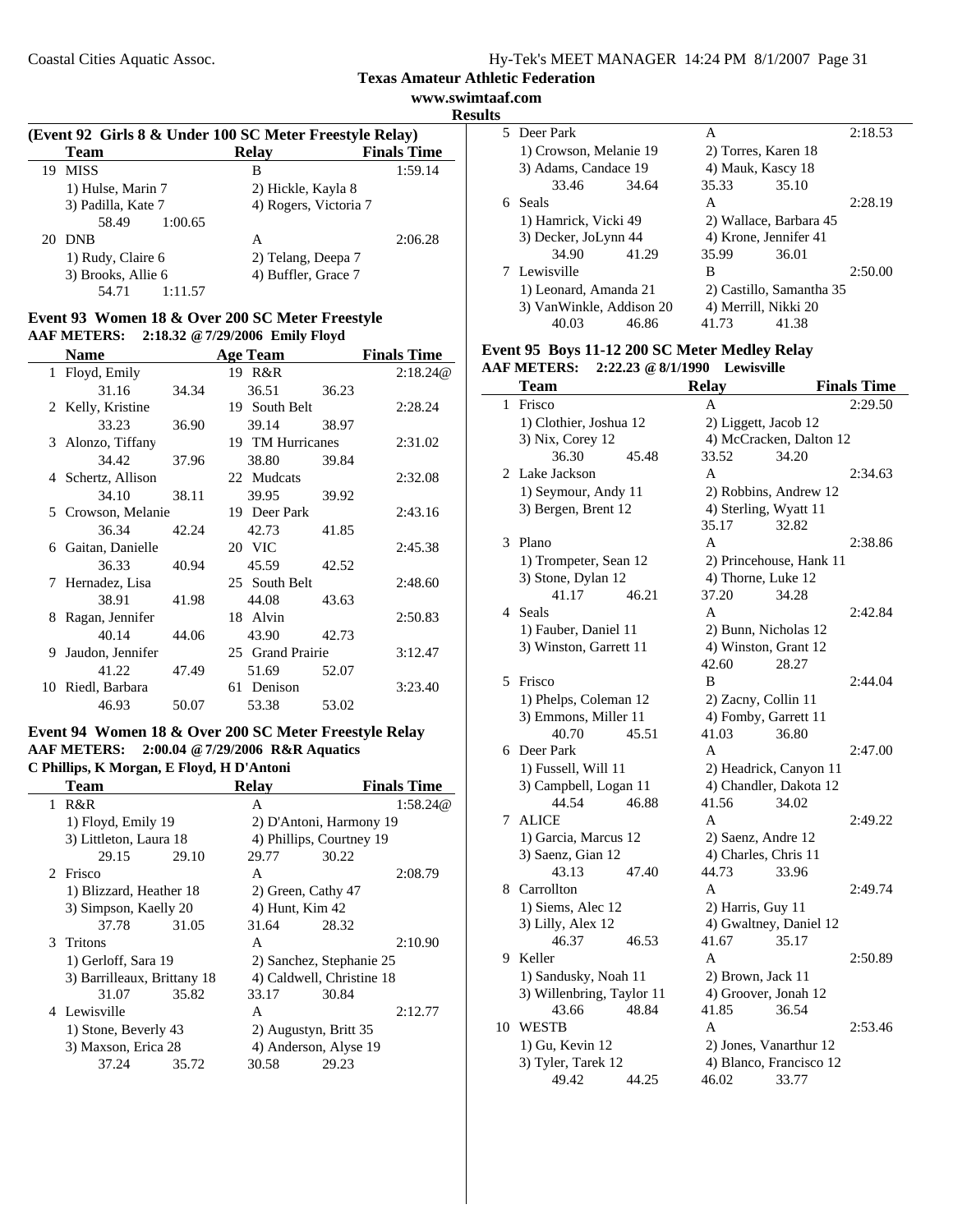Coastal Cities Aquatic Assoc.

| Hy-Tek's MEET MANAGER 14:24 PM 8/1/2007 Page 32 |
|-------------------------------------------------|
|-------------------------------------------------|

**Texas Amateur Athletic Federation**

**www.swimtaaf.com Results**

|     | (Event 95 Boys 11-12 200 SC Meter Medley Relay) |       |                   |                         |                    |
|-----|-------------------------------------------------|-------|-------------------|-------------------------|--------------------|
|     | Team                                            |       | <b>Relay</b>      |                         | <b>Finals Time</b> |
| 11  | El Campo                                        |       | A                 |                         | 2:57.13            |
|     | 1) Haas, Benjamin 12                            |       |                   | 2) Nielsen, Chris 12    |                    |
|     | 3) Mahoney, Sean 12                             |       |                   | 4) Wall, Michael 12     |                    |
|     | 42.53                                           | 50.48 | 46.02             | 38.10                   |                    |
|     | 12 Southlake                                    |       | A                 |                         | 2:57.76            |
|     | 1) Woods, Walker 11                             |       | 2) Andrup, Ian 11 |                         |                    |
|     | 3) Remetta, John 12                             |       |                   | 4) Anderson, Drew 11    |                    |
|     | 46.09                                           | 53.34 | 38.80             | 39.53                   |                    |
| 13  | Boerne                                          |       | A                 |                         | 3:13.04            |
|     | 1) Huriega, JC 12                               |       |                   | 2) Ballou, Noah 11      |                    |
|     | 3) Wettig, Chris 11                             |       |                   | 4) Peterson, Dillon 11  |                    |
|     | 56.37                                           | 45.43 | 51.89             | 39.35                   |                    |
| --- | Keller                                          |       | B                 |                         | DO                 |
|     | 1) Sorrells, Caden 11                           |       |                   | 2) Bowen, Quinn 12      |                    |
|     | 3) Gopffarth, Kenan 12                          |       |                   | 4) Wills, Andrew 11     |                    |
|     | 47.45                                           | 48.63 | 53.62             | 42.08                   |                    |
|     | <b>TAAF-ST</b>                                  |       | A                 |                         | DQ                 |
|     | 1) Ndinofina, Jose 11                           |       |                   | 2) Herrmann, Matthew 12 |                    |
|     | 3) Smith, Kevin 12                              |       |                   | 4) Simmons, Spencer 12  |                    |
|     | 1:00.00                                         | 41.02 | 41.15             | 43.97                   |                    |
|     | CV <sub></sub>                                  |       | A                 |                         | DO                 |
|     | 1) Allen, Ross 11                               |       |                   | 2) Smith, Aaron 12      |                    |
|     | 3) Etherington, Colin 11                        |       |                   | 4) Saxon, Chase 11      |                    |
|     | 45.43                                           | 48.60 | 50.96             | 40.76                   |                    |

#### **Event 96 Boys 13-14 200 SC Meter Medley Relay AAF METERS: 2:07.09 @8/1/1992 Bay City**

| <b>Team</b>    |                         |       | <b>Relay</b>            |                           | <b>Finals Time</b> |
|----------------|-------------------------|-------|-------------------------|---------------------------|--------------------|
| 1              | LaPorte                 |       | A                       |                           | 2:11.11            |
|                | 1) Beard, Zacory 13     |       |                         | 2) Holt, Taylor 14        |                    |
|                | 3) Rivas, Ricardo 13    |       |                         | 4) Lara, Jared 14         |                    |
|                | 33.97                   | 36.27 | 32.09                   | 28.78                     |                    |
| $\mathfrak{D}$ | Wharton                 |       | A                       |                           | 2:16.47            |
|                | 1) Zahn, Matthew 14     |       |                         | 2) Lee, Robert 14         |                    |
|                | 3) Knezek, Tyler 13     |       |                         | 4) Lowe, Tate 13          |                    |
|                | 35.16                   | 36.39 | 32.84                   | 32.08                     |                    |
| 3              | Frisco                  |       | A                       |                           | 2:16.52            |
|                | 1) Green, Cameron 14    |       |                         | 2) Sauerzopf, Ivan 13     |                    |
|                | 3) Mathis, Jared 14     |       |                         | 4) Compan, Devin 14       |                    |
|                | 34.45                   | 40.79 | 31.95                   | 29.33                     |                    |
|                | 4 R&R                   |       | A                       |                           | 2:17.79            |
|                | 1) Mangel, Andrew 14    |       |                         | 2) D'Antoni, Gabe 14      |                    |
|                | 3) Jacks, Jeremy 14     |       |                         | 4) Wainikainen, Daniel 14 |                    |
|                | 35.67                   | 37.76 | 32.26                   | 32.10                     |                    |
| 5              | Southlake               |       | A                       |                           | 2:19.77            |
|                | 1) Brandt, Mikey 13     |       | 2) Miller, Andrew 14    |                           |                    |
|                | 3) Ausdenmoore, John 13 |       | 4) Henderson, Carson 13 |                           |                    |
|                | 35.14                   | 41.19 | 33.23                   | 30.21                     |                    |
| 6              | <b>Tritons</b>          |       | A                       |                           | 2:20.89            |
|                | 1) Stephens, Jason 14   |       | 2) McKowen, Connor 13   |                           |                    |
|                | 3) Guthrie, Ryan 13     |       |                         | 4) Price, Travis 14       |                    |
|                | 33.24                   | 49.38 | 29.22                   | 29.05                     |                    |
| 7              | <b>ALICE</b>            |       | A                       |                           | 2:21.31            |
|                | 1) Brandt, Tyler 14     |       |                         | 2) Bickham, Ryan 14       |                    |
|                | 3) Mandel, Louie 14     |       |                         | 4) Chavarria, Ryan 13     |                    |
|                | 41.17                   | 40.38 | 29.17                   | 30.59                     |                    |

| ບມ |                           |       |                       |                          |         |
|----|---------------------------|-------|-----------------------|--------------------------|---------|
|    | 8 McKinney                |       | A                     |                          | 2:22.24 |
|    | 1) Shelton, David 14      |       |                       | 2) Robbins, Jacob 13     |         |
|    | 3) Pierron, Brandon 13    |       |                       | 4) Shelton, Kevin 14     |         |
|    | 36.28                     | 38.27 | 39.29                 | 28.40                    |         |
|    | 9 Weatherford             |       | A                     |                          | 2:23.04 |
|    | 1) Carlson, Jonathan 14   |       |                       | 2) Novak, Christopher 14 |         |
|    | 3) McConnell, Matthew 14  |       |                       | 4) Hard, Curtis 14       |         |
|    | 38.58                     | 38.00 | 36.37                 | 30.09                    |         |
|    | 10 Carrollton             |       | A                     |                          | 2:26.94 |
|    | 1) Sullivan, Matthew 13   |       |                       | 2) Rischar, Lucas 13     |         |
|    | 3) Sembrick, Nick 13      |       |                       | 4) Sands, David 13       |         |
|    | 38.34                     | 41.84 | 36.38                 | 30.38                    |         |
| 11 | <b>WESTB</b>              |       | A                     |                          | 2:49.33 |
|    | 1) Blaze, Reginald 13     |       | 2) Ma, Jack 14        |                          |         |
|    | 3) Moon, Leonard 14       |       |                       | 4) Steckel, Benjamin 14  |         |
|    | 52.66                     | 43.65 | 40.64                 | 32.38                    |         |
|    | Frisco                    |       | B                     |                          | DQ      |
|    | 1) Jeschke, Sammy 14      |       |                       | 2) Fugina, Zachary 13    |         |
|    | 3) Kubanet, Jesse 14      |       |                       | 4) Razmus, Jeremy 14     |         |
|    | 38.36                     | 40.82 | 32.81                 | 30.71                    |         |
|    | <b>ALICE</b>              |       | B                     |                          | DO      |
|    | 1) Reyna, Justin 14       |       | 2) Whitty, Brendon 13 |                          |         |
|    | 3) Elyasevich, Cory 14    |       |                       | 4) Galvan, Leonard 13    |         |
|    | 44.06                     | 48.79 | 36.74                 | 30.92                    |         |
|    | Lewisville                |       | A                     |                          | DO      |
|    | 1) Wagner, Christopher 14 |       |                       | 2) Bregenzer, Alex 14    |         |
|    | 3) Lantz, JD 14           |       |                       | 4) Sherrod, Kevin 14     |         |
|    | 38.31                     | 44.81 | 31.96                 | 30.17                    |         |

# **Event 97 Boys 11-12 100 SC Meter Freestyle**

#### **AAF METERS: 59.69 @8/5/2000 Coleman Aldrich**

| <b>Name</b>         |       | <b>Age Team</b> | <b>Finals Time</b> |
|---------------------|-------|-----------------|--------------------|
| 1 Ringgold, Brett   |       | 11 Keller       | 1:08.08            |
| 32.96               | 35.12 |                 |                    |
| 2 Eastin, Trevor    |       | 12 Tritons      | 1:10.61            |
| 33.22               | 37.39 |                 |                    |
| 3 Chavarria, Rony   |       | 12 ALICE        | 1:11.29            |
| 33.09               | 38.20 |                 |                    |
| 4 Sterling, Wyatt   |       | 11 Lake Jackson | 1:15.61            |
| 36.49               | 39.12 |                 |                    |
| 5 Remetta, John     |       | 12 Southlake    | 1:15.79            |
| 36.31               | 39.48 |                 |                    |
| 6 Oliver, Austin    |       | 12 Denison      | 1:16.19            |
| 36.59               | 39.60 |                 |                    |
| 7 Thorne, Luke      |       | 12 Plano        | 1:16.61            |
| 37.04               | 39.57 |                 |                    |
| 8 Prinslow, Steven  |       | 12 McKinney     | 1:17.61            |
| 36.91               | 40.70 |                 |                    |
| 9 Davis, Elliot     |       | 12 DrSp         | 1:18.16            |
| 36.41               | 41.75 |                 |                    |
| 10 Babcock, Blake   |       | 12 Weatherford  | 1:19.75            |
| 38.93               | 40.82 |                 |                    |
| 11 Chandler, Dakota |       | 12 Deer Park    | 1:20.00            |
| 38.56               | 41.44 |                 |                    |
| 12 Martin, Casen    |       | 11 Hubbard      | 1:20.10            |
| 37.22               | 42.88 |                 |                    |
| 13 Cozad, Layton    |       | 12 Denison      | 1:21.06            |
| 38.81               | 42.25 |                 |                    |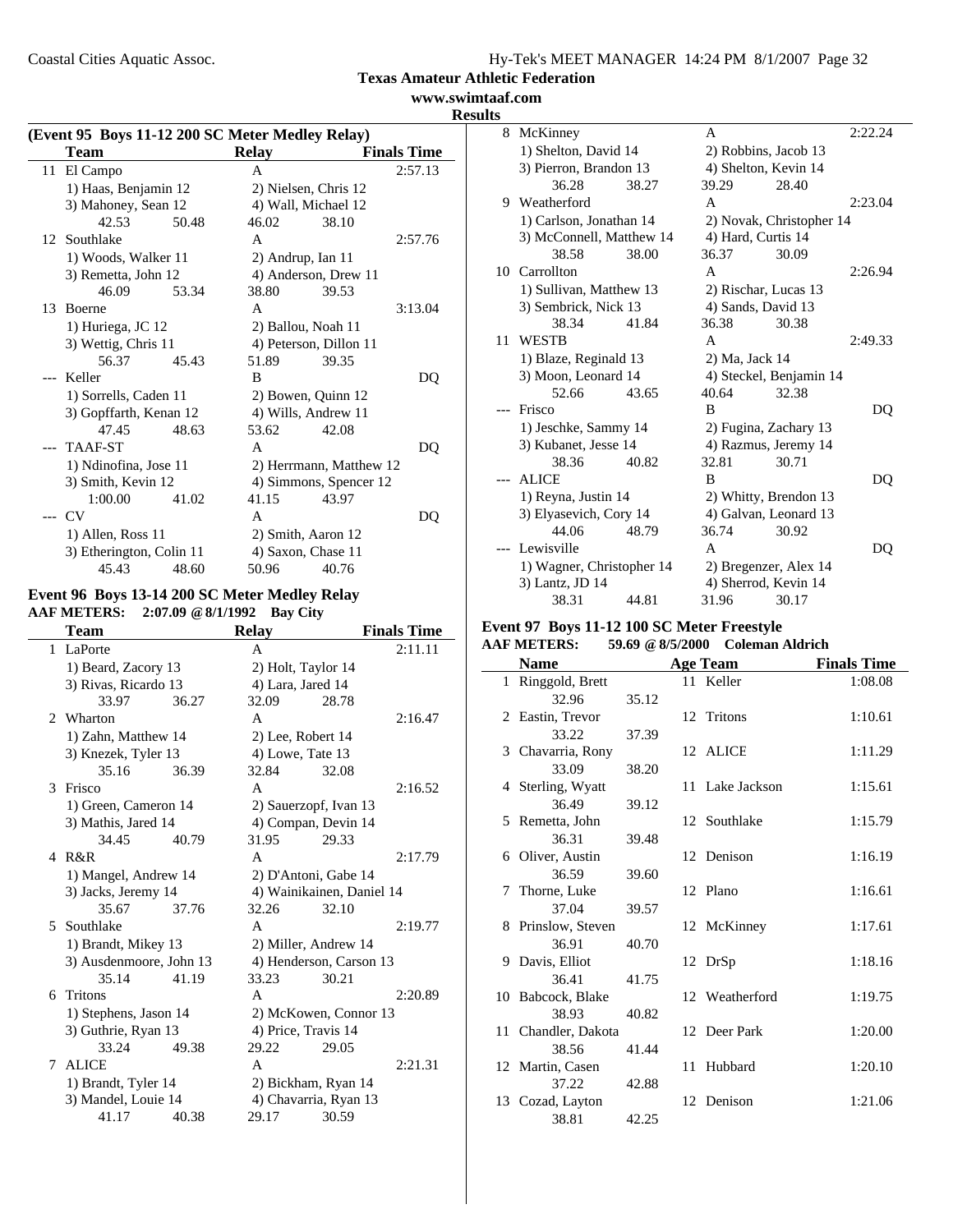**www.swimtaaf.com Results**

| <b>Name</b><br><b>Finals Time</b><br><b>Age Team</b><br>12 Wharton<br>14 Johnson, Philip<br>1:21.70<br>38.67<br>43.03<br>15 Tyndall, Ralph<br>1:21.78<br>12 Paris<br>39.33<br>42.45<br>16 Byers, Justin<br>12 Piranhas-ST<br>1:24.84<br>39.88<br>44.96 | (Event 97 Boys 11-12 100 SC Meter Freestyle) |  |  |  |  |
|--------------------------------------------------------------------------------------------------------------------------------------------------------------------------------------------------------------------------------------------------------|----------------------------------------------|--|--|--|--|
|                                                                                                                                                                                                                                                        |                                              |  |  |  |  |
|                                                                                                                                                                                                                                                        |                                              |  |  |  |  |
|                                                                                                                                                                                                                                                        |                                              |  |  |  |  |
|                                                                                                                                                                                                                                                        |                                              |  |  |  |  |
|                                                                                                                                                                                                                                                        |                                              |  |  |  |  |
|                                                                                                                                                                                                                                                        |                                              |  |  |  |  |
|                                                                                                                                                                                                                                                        |                                              |  |  |  |  |
| 17 Rowland, Taylor<br>12 COLST<br>1:25.72                                                                                                                                                                                                              |                                              |  |  |  |  |
| 38.59<br>47.13                                                                                                                                                                                                                                         |                                              |  |  |  |  |
| 18 Schmitz, Hayden<br>11 Dolphins<br>1:26.01                                                                                                                                                                                                           |                                              |  |  |  |  |
| 38.20<br>47.81                                                                                                                                                                                                                                         |                                              |  |  |  |  |
| 19 Pena, Aaron<br>11 SAPAR<br>1:27.90                                                                                                                                                                                                                  |                                              |  |  |  |  |
| 41.12<br>46.78                                                                                                                                                                                                                                         |                                              |  |  |  |  |
| 11 MCAL<br>20 Garza, Matthew<br>1:28.69                                                                                                                                                                                                                |                                              |  |  |  |  |
| 41.58<br>47.11                                                                                                                                                                                                                                         |                                              |  |  |  |  |
| 21 Knippa, Brian<br>12 BRENT<br>1:28.74                                                                                                                                                                                                                |                                              |  |  |  |  |
| 43.17<br>45.57                                                                                                                                                                                                                                         |                                              |  |  |  |  |
| 12 DNB<br>22 Casteel, Cody<br>1:30.49                                                                                                                                                                                                                  |                                              |  |  |  |  |
| 42.96<br>47.53<br>11 CUDAS<br>1:36.07                                                                                                                                                                                                                  |                                              |  |  |  |  |
| 23 Tintera, Benjamin<br>44.26<br>51.81                                                                                                                                                                                                                 |                                              |  |  |  |  |
| 24 De La Pena, Octavio<br>11 SAPAR<br>1:44.85                                                                                                                                                                                                          |                                              |  |  |  |  |
| 52.78<br>52.07                                                                                                                                                                                                                                         |                                              |  |  |  |  |
| 25 Jones, Cypriece<br>11 WESTB<br>1:47.29                                                                                                                                                                                                              |                                              |  |  |  |  |
| 50.30<br>56.99                                                                                                                                                                                                                                         |                                              |  |  |  |  |

#### **Event 98 Boys 13-14 100 SC Meter Freestyle AAF METERS: 58.90 @7/30/2006 Cody Armstrong**

|                     |       | $1.50 \le 1.001 = 000$ couplement on |                    |
|---------------------|-------|--------------------------------------|--------------------|
| <b>Name</b>         |       | <b>Age Team</b>                      | <b>Finals Time</b> |
| 1 Armstrong, Cody   |       | 14 Lake Jackson                      | 57.61 $@$          |
| 27.76               | 29.85 |                                      |                    |
| 2 Rea, Ian          |       | 14 Southlake                         | 57.79@             |
| 28.16               | 29.63 |                                      |                    |
| 3 Miles, Jeremy     |       | 14 Keller                            | 1:01.57            |
| 28.80               | 32.77 |                                      |                    |
| 4 D'Antoni, Gabe    |       | 14 R&R                               | 1:01.89            |
| 29.57               | 32.32 |                                      |                    |
| 5 Tunon, Brandon    |       | 13 SAPAR                             | 1:03.04            |
| 30.57               | 32.47 |                                      |                    |
| 6 Kade, Brad        |       | 14 Seals                             | 1:03.43            |
| 30.15               | 33.28 |                                      |                    |
| 7 Mangel, Andrew    |       | 14 R&R                               | 1:04.39            |
| 31.20               | 33.19 |                                      |                    |
| 8 Gutierrez, Johnny |       | 14 MISS                              | 1:05.99            |
| 30.78               | 35.21 |                                      |                    |
| 9 Kellis, Aaron     |       | 14 VIC                               | 1:06.51            |
| 31.04               | 35.47 |                                      |                    |
| 10 Eckels, Riley    |       | 14 Grapevine                         | 1:08.10            |
| 33.75               | 34.35 |                                      |                    |
| 11 Cole, Aaron      |       | 14 DrSp                              | 1:08.70            |
| 31.66               | 37.04 |                                      |                    |
| 12 Flores, Robert   |       | 14 TM Hurricanes                     | 1:09.35            |
| 31.61               | 37.74 |                                      |                    |
| 13 Bertero, Adam    |       | 13 BALC                              | 1:11.49            |
| 31.92               | 39.57 |                                      |                    |
| 14 Morgan, Martin   |       | 14 Plano                             | 1:14.10            |
| 34.01               | 40.09 |                                      |                    |

| ய   |                           |       |                 |         |
|-----|---------------------------|-------|-----------------|---------|
|     | 15 McLeod, Cody           |       | 13 Mesquite     | 1:15.57 |
|     | 36.68                     | 38.89 |                 |         |
|     | 16 Jones, Jacob           |       | 13 BALC         | 1:15.62 |
|     | 35.63                     | 39.99 |                 |         |
|     | 17 Flores, Dawyne         |       | 13 SAPAR        | 1:15.93 |
| 18. | Banh, Danny               |       | 13 Plano        | 1:15.95 |
|     | 36.43                     | 39.52 |                 |         |
|     | 19 Hernandez, Jr          |       | 14 MCAL         | 1:16.14 |
|     | 34.99                     | 41.15 |                 |         |
|     | 20 Costas, Bradley        |       | 14 CV           | 1:16.95 |
|     | 37.11                     | 39.84 |                 |         |
|     | 21 Onwiler, Samuel        |       | 14 Tiger Sharks | 1:17.56 |
|     | 36.88                     | 40.68 |                 |         |
|     | 22 Loveall, Seth          |       | 14 Frisco       | 1:18.77 |
|     | 36.52                     | 42.25 |                 |         |
|     | 23 Moon, Leonard          |       | 14 WESTB        | 1:22.79 |
|     | 37.71                     | 45.08 |                 |         |
|     | 24 Mangolini-Thomas, Tayr |       | 13 Killeen-NT   | 1:35.99 |
|     | 43.35                     | 52.64 |                 |         |
| 25  | Jones, Charles            |       | 14 Killeen-NT   | 1:36.49 |
|     | 44.51                     | 51.98 |                 |         |

#### **Event 99 Boys 11-12 50 SC Meter Backstroke AAF METERS: 32.76 @8/5/2000 Byron Carlisle**

|    | <b>Name</b>        |                  | <b>Age Team</b>       | <b>Finals Time</b> |
|----|--------------------|------------------|-----------------------|--------------------|
| 1  | Bitara, Matthew    | 12 <sup>12</sup> | Huntsville            | 34.14              |
| 2  | Clothier, Joshua   | 12               | Frisco                | 35.34              |
| 3  | Tovey, Jake        | 12               | Southlake             | 35.79              |
| 4  | Powell, Jake       | 11               | Surf                  | 38.04              |
| 5  | Prinslow, Steven   | 12               | McKinney              | 38.65              |
| 6  | Pruitt, Bryce      | 12               | <b>EDNA</b>           | 38.77              |
| 7  | Phelps, Coleman    | 12               | Frisco                | 38.90              |
| 8  | Eastin, Trevor     | 12               | Tritons               | 39.18              |
| 9  | Hardwick, Andrew   | 12               | Dolphins              | 40.13              |
| 10 | Jones, Spencer     | 12               | Paris                 | 40.21              |
| 11 | Sheffield, Logan   | 11               | Angleton              | 41.32              |
| 12 | Oliver, Josiah     | 11               | Denison               | 41.48              |
| 13 | Campbell, Logan    | 11               | Deer Park             | 41.67              |
| 14 | Stalls, Javan      |                  | 12 Denton Dolphins-NT | 41.87              |
|    | 15 Garcia, Marcus  | 12               | <b>ALICE</b>          | 42.07              |
| 16 | Haas, Benjamin     | 12               | El Campo              | 42.35              |
| 17 | Martin, Casen      | 11               | Hubbard               | 43.34              |
| 18 | Brown, Travis      | 12               | Stingrays             | 44.24              |
| 19 | Tyndall, Ralph     | 12               | Paris                 | 45.61              |
| 20 | Do, Liem           | 11               | <b>DNB</b>            | 45.90              |
| 21 | Allen, Ross        | 11               | CV                    | 46.97              |
| 22 | Phelan, Travis     | 11               | <b>SAPAR</b>          | 47.68              |
|    | 23 Garza, Matthew  | 11               | <b>MCAL</b>           | 48.75              |
| 24 | Blanco, Francisco  | 12               | <b>WESTB</b>          | 49.65              |
|    | 25 Weathers, Rhett | 11               | <b>SAPAR</b>          | 50.99              |
| 26 | Jones, Cypriece    | 11               | <b>WESTB</b>          | 1:28.01            |
|    | --- Calk, Alec     | 12               | <b>Nwrst</b>          | DQ                 |

#### **Event 100 Boys 13-14 50 SC Meter Backstroke AAF METERS: 30.04 @8/1/1992 Joshua Ihde/Tclub**

J.

| <b>Name</b>       | Age Team   | <b>Finals Time</b> |  |  |  |  |
|-------------------|------------|--------------------|--|--|--|--|
| 1 Stephens, Jason | 14 Tritons | 33.11              |  |  |  |  |
| *2 Lara, Jared    | 14 LaPorte | 33.71              |  |  |  |  |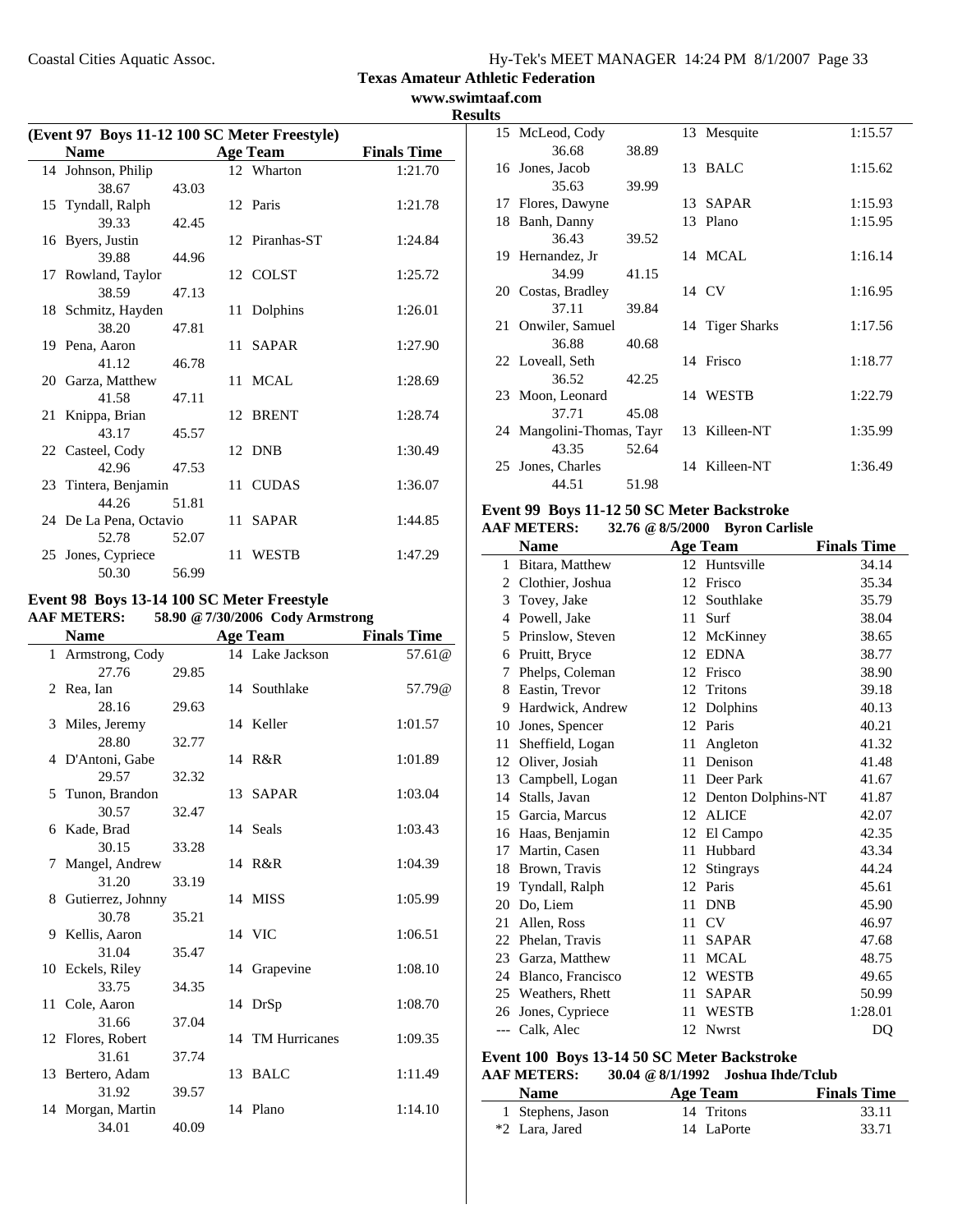#### **Texas Amateur Athletic Federation www.swimtaaf.com**

**Results**

| (Event 100 Boys 13-14 50 SC Meter Backstroke) |                      |    |                     |                    |  |
|-----------------------------------------------|----------------------|----|---------------------|--------------------|--|
|                                               | <b>Name</b>          |    | <b>Age Team</b>     | <b>Finals Time</b> |  |
| $*2$                                          | Kade, Brad           |    | 14 Seals            | 33.71              |  |
| 4                                             | Anthony, Jonathon    | 13 | <b>EDNA</b>         | 34.25              |  |
| 5                                             | Beard, Zacory        |    | 13 LaPorte          | 34.40              |  |
| 6                                             | Veedell, Nick        |    | 13 Deer Park        | 34.75              |  |
| 7                                             | Green, Cameron       | 14 | Frisco              | 35.26              |  |
| 8                                             | Brandt, Mikey        | 13 | Southlake           | 35.34              |  |
| 9                                             | Buls, Guy            | 13 | Dolphins            | 36.29              |  |
| 10                                            | Shelton, David       | 14 | McKinney            | 36.34              |  |
| 11                                            | Mejia, Javier        | 14 | Pharr               | 37.02              |  |
| 12                                            | Sullivan, Matthew    | 13 | Carrollton          | 37.67              |  |
| 13                                            | Jeschke, Sammy       | 14 | Frisco              | 38.34              |  |
|                                               | 14 Carlson, Jonathan |    | 14 Weatherford      | 38.71              |  |
| 15                                            | Brandt, Tyler        | 14 | <b>ALICE</b>        | 39.91              |  |
| 16                                            | Wilson, Cory         | 14 | DrSp                | 40.61              |  |
| 17                                            | Adame, Taylor        | 13 | Stingrays           | 41.12              |  |
| 18                                            | Moon, Leonard        | 14 | <b>WESTB</b>        | 44.45              |  |
| 19                                            | Lopez, Jaymes        | 13 | <b>SAPAR</b>        | 50.66              |  |
| 20                                            | Schreider, Matthew   | 13 | <b>SAPAR</b>        | 51.38              |  |
| 21                                            | Rourke, William      | 13 | <b>WHALE</b>        | 1:10.28            |  |
| 22                                            | Muniz, Miguel        | 13 | <b>Tiger Sharks</b> | 1:10.51            |  |
| $---$                                         | Ellis, Coty          | 13 | Hubbard             | DQ                 |  |
|                                               | --- Costas, Bradley  |    | 14 CV               | DQ                 |  |

#### **Event 101 Boys 11-12 50 SC Meter Breaststroke**<br>AAF METERS: 36.03 @ 7/30/2006 Grant Wilkins **AAF METERS: 36.03 @7/30/2006 Grant Wilkinson**

|      | <b>Name</b>        |    | <b>Age Team</b>  | <b>Finals Time</b> |
|------|--------------------|----|------------------|--------------------|
| 1    | Pruitt, Bryce      |    | 12 EDNA          | 39.83              |
| 2    | Garza, Shane       | 12 | Tritons          | 40.57              |
| 3    | Robbins, Andrew    | 12 | Lake Jackson     | 41.40              |
| 4    | Stockmann, Matthew | 12 | GoldenTriangle   | 42.77              |
| 5    | Zacny, Collin      | 11 | Frisco           | 43.18              |
| 6    | Liggett, Jacob     | 12 | Frisco           | 43.99              |
| $*7$ | Rowland, Taylor    | 12 | <b>COLST</b>     | 44.65              |
| *7   | Stone, Dylan       | 12 | Plano            | 44.65              |
| 9    | Gu, Kevin          | 12 | <b>WESTB</b>     | 44.83              |
| 10   | Brown, Travis      | 12 | <b>Stingrays</b> | 44.96              |
| 11   | Tony, Chris        | 11 | Surf             | 45.18              |
| 12   | Adair, Jake        | 11 | Woodlands        | 45.98              |
| 13   | Thorne, Luke       | 12 | Plano            | 46.28              |
| 14   | Solis, Andy        | 12 | <b>MISS</b>      | 46.63              |
| 15   | Slaven, Colson     | 12 | Huntsville       | 46.84              |
| 16   | Ng, Derek          |    | 12 Lewisville    | 47.57              |
| 17   | Charles, Chris     | 11 | <b>ALICE</b>     | 48.28              |
| 18   | Bunn, Nicholas     | 12 | Seals            | 48.46              |
| 19   | Knippa, Brian      | 12 | <b>BRENT</b>     | 48.88              |
| 20   | Tintera, Benjamin  | 11 | <b>CUDAS</b>     | 50.36              |
|      |                    |    |                  |                    |

#### **Event 102 Boys 13-14 50 SC Meter Breaststroke**<br>AAF METERS: 34.08 @ 8/1/1992 Wes Frontz/B **AAF METERS: 34.08 @8/1/1992 Wes Frontz/Bcs**

| <b>Name</b>         | <b>Age Team</b> |                 | <b>Finals Time</b> |  |  |
|---------------------|-----------------|-----------------|--------------------|--|--|
| 1 Vonderheide, Josh |                 | 14 Lake Jackson | 36.17              |  |  |
| 2 Dooley, Jacob     |                 | 14 MISS         | 36.90              |  |  |
| 3 Miles, Jeremy     |                 | 14 Keller       | 36.91              |  |  |
| 4 Lee, Robert       |                 | 14 Wharton      | 36.95              |  |  |
| 5 Lantz, JD         |                 | 14 Lewisville   | 37.22              |  |  |
| 6 Crowder, Jarrod   |                 | 14 Seals        | 38.08              |  |  |
|                     |                 |                 |                    |  |  |

|    | 7 Novak, Christopher |    | 14 Weatherford | 38.37 |
|----|----------------------|----|----------------|-------|
| 8  | Cole, Aaron          | 14 | DrSp           | 38.55 |
| 9  | Robbins, Jacob       | 13 | McKinney       | 38.69 |
| 10 | D'Antoni, Gabe       | 14 | R&R            | 39.11 |
| 11 | Mundahl, Phillip     | 13 | <b>CUDAS</b>   | 39.17 |
| 12 | Palma, Gabe          | 13 | Rowlett        | 39.22 |
| 13 | Angel, Cody          | 14 | <b>PAST</b>    | 39.26 |
| 14 | Pajela, Laurence     | 13 | McKinney       | 40.31 |
| 15 | Price, Vince         | 13 | Stingrays      | 40.45 |
| 16 | Fugina, Zachary      | 13 | Frisco         | 41.21 |
| 17 | Tunon, Brandon       | 13 | <b>SAPAR</b>   | 41.26 |
| 18 | Young, Joseph        | 14 | El Paso-DA     | 41.34 |
| 19 | Bickham, Ryan        | 14 | <b>ALICE</b>   | 41.39 |
| 20 | Hull, Nicholas       | 14 | WHALE          | 42.28 |
| 21 | Flores, Dawyne       | 13 | <b>SAPAR</b>   | 43.05 |
| 22 | Bertero, Adam        | 13 | <b>BALC</b>    | 43.30 |
| 23 | Ma, Jack             | 14 | <b>WESTB</b>   | 44.23 |
| 24 | Martin, Johnathan    | 14 | Hubbard        | 48.04 |
|    | 25 Morris, Benjamin  | 13 | Hubbard        | 49.26 |
|    | Boggs, Josh          | 14 | CV             | DQ    |
|    |                      |    |                |       |

# **Event 103 Boys 11-12 50 SC Meter Butterfly**

| AAF METERS: | 29.94 @ 8/5/2000 | Coleman Aldrich |
|-------------|------------------|-----------------|
|-------------|------------------|-----------------|

|              | <b>Name</b>         |    | <b>Age Team</b> | <b>Finals Time</b> |
|--------------|---------------------|----|-----------------|--------------------|
| $\mathbf{1}$ | Tovey, Jake         |    | 12 Southlake    | 33.92              |
| 2            | Nix, Corey          | 12 | Frisco          | 34.02              |
| 3            | Garcia, Nicholas    | 12 | <b>ALICE</b>    | 34.19              |
| 4            | Slaven, Colson      | 12 | Huntsville      | 35.02              |
| 5            | Beyer, Matt         |    | 12 PAST         | 35.15              |
| 6            | Shin, Stephen       | 12 | Lewisville      | 35.20              |
| 7            | Wauls, Jeremy       | 12 | Seabrook        | 35.61              |
| 8            | Sewalt, Ryan        | 12 | Mesquite        | 36.83              |
| 9            | Powell, Jake        | 11 | Surf            | 37.05              |
| 10           | Sheffield, Logan    | 11 | Angleton        | 38.07              |
| 11           | Stone, Dylan        | 12 | Plano           | 38.67              |
| 12           | Ohm, Logan          | 12 | Livingston      | 38.76              |
| 13           | Gu, Kevin           | 12 | <b>WESTB</b>    | 39.92              |
| 14           | Sananikone, Matthew | 11 | Typhoons        | 40.14              |
|              | 15 Winston, Garrett | 11 | <b>Seals</b>    | 40.61              |
| 16           | Herrmann, Matthew   | 12 | TAAF-ST         | 41.72              |
| 17           | Trompeter, Sean     | 12 | Plano           | 42.63              |
| 18           | Tyndall, Ralph      | 12 | Paris           | 42.86              |
| 19           | Byers, Justin       | 12 | Piranhas-ST     | 45.45              |
| 20           | Cruz, Alexander     | 12 | <b>Nwrst</b>    | 46.18              |
| 21           | Saenz, Gian         | 12 | <b>ALICE</b>    | 46.70              |
| 22           | DeFord, Richard     | 11 | Waco            | 48.53              |
| 23           | Casteel, Cody       | 12 | <b>DNB</b>      | 49.23              |
| 24           | Sherwin, Forest     | 12 | Stacy           | 50.71              |
| 25           | Phelan, Travis      | 11 | <b>SAPAR</b>    | 53.62              |

## **Event 104 Boys 13-14 50 SC Meter Butterfly**

# **AAF METERS: 29.10 @7/1/1994 Adam Main/Bay City**

| <b>Name</b>        | Age Team        | <b>Finals Time</b> |
|--------------------|-----------------|--------------------|
| 1 Rea, Ian         | 14 Southlake    | 28.02@             |
| 2 Armstrong, Cody  | 14 Lake Jackson | 28.56@             |
| 3 Mandel, Louie    | 14 ALICE        | 29.76              |
| 4 Holt, Taylor     | 14 LaPorte      | 30.12              |
| 5 Thornton, Dakota | 14 Huntsville   | 30.75              |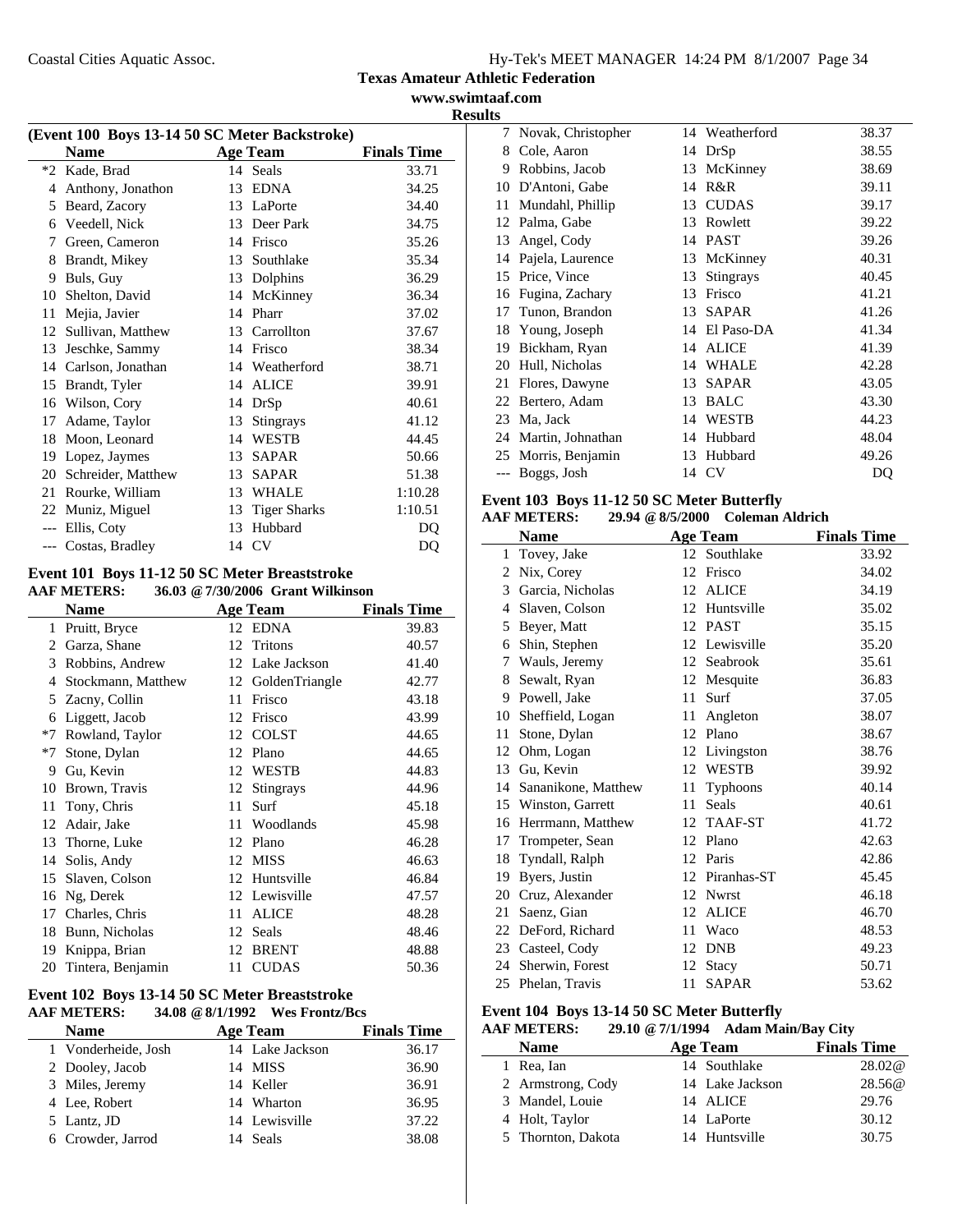#### **Texas Amateur Athletic Federation www.swimtaaf.com**

**Results**

| (Event 104 Boys 13-14 50 SC Meter Butterfly) |                      |    |                  |                    |  |
|----------------------------------------------|----------------------|----|------------------|--------------------|--|
|                                              | <b>Name</b>          |    | <b>Age Team</b>  | <b>Finals Time</b> |  |
| 6                                            | Mathis, Jared        |    | 14 Frisco        | 32.44              |  |
| 7                                            | Price, Travis        |    | 14 Tritons       | 32.66              |  |
| 8                                            | Kubanet, Jesse       | 14 | Frisco           | 32.73              |  |
| 9                                            | Jacks, Jeremy        | 14 | R&R              | 32.99              |  |
| 10                                           | Bertuzzi, Alex       | 14 | <b>CUDAS</b>     | 33.35              |  |
| 11                                           | Martinez, Chris      | 13 | <b>MISS</b>      | 33.39              |  |
| 12                                           | Trompeter, Tommy     |    | 14 Plano         | 34.16              |  |
| 13                                           | Angel, Cody          | 14 | <b>PAST</b>      | 34.57              |  |
| 14                                           | Schnee, Matthew      | 13 | WHALE            | 34.66              |  |
| 15                                           | Sembrick, Nick       | 13 | Carrollton       | 35.68              |  |
| 16                                           | Lantz, JD            |    | 14 Lewisville    | 35.84              |  |
| 17                                           | Anthony, Jonathon    | 13 | <b>EDNA</b>      | 37.51              |  |
| 18                                           | Adame, Taylor        | 13 | <b>Stingrays</b> | 39.27              |  |
| 19                                           | Jones, Jacob         | 13 | <b>BALC</b>      | 40.02              |  |
| 20                                           | Gomez, Matthew       | 13 | <b>SAPAR</b>     | 40.72              |  |
| 21                                           | Schools, Christopher | 14 | <b>DITT</b>      | 42.03              |  |
| 22                                           | Schlabach, Stephen   |    | 14 Killeen-NT    | 45.81              |  |

# **Event 105 Boys 11-12 50 SC Meter Freestyle**

# **AAF METERS: 27.20 @8/5/2000 Coleman Aldrich**

| <b>Name</b> |                  |    | <b>Age Team</b> | <b>Finals Time</b> |
|-------------|------------------|----|-----------------|--------------------|
| 1           | Bergen, Brent    |    | 12 Lake Jackson | 30.25              |
| 2           | Ringgold, Brett  | 11 | Keller          | 30.39              |
| 3           | Bitara, Matthew  | 12 | Huntsville      | 30.42              |
| 4           | Lin, Steven      |    | 12 VIC          | 30.52              |
| 5           | Clothier, Joshua | 12 | Frisco          | 31.17              |
| 6           | Chavarria, Rony  | 12 | <b>ALICE</b>    | 31.67              |
| 7           | Eastin, Trevor   | 12 | <b>Tritons</b>  | 32.00              |
| 8           | Pruitt, Bryce    | 12 | <b>EDNA</b>     | 32.70              |
| 9           | Garza, Shane     | 12 | Tritons         | 32.90              |
| 10          | Slaven, Colson   | 12 | Huntsville      | 33.06              |
| 11          | Adams, Gator     | 12 | <b>WESTB</b>    | 33.24              |
| 12          | Pearson, Hunter  | 12 | Seals           | 33.82              |
| 13          | Wauls, Jeremy    | 12 | Seabrook        | 34.12              |
| 14          | Sewalt, Ryan     | 12 | Mesquite        | 34.32              |
| 15          | Cozad, Layton    | 12 | Denison         | 34.47              |
| 16          | Ohm, Logan       | 12 | Livingston      | 34.71              |
| 17          | Cruz, Alexander  | 12 | <b>Nwrst</b>    | 35.80              |
| 18          | Villegas, Jesus  | 12 | Ben Bolt        | 36.07              |
| 19          | Jones, Spencer   | 12 | Paris           | 36.71              |
| 20          | Cole, Criss      | 11 | <b>RAM</b>      | 38.66              |
| 21          | Knippa, Brian    | 12 | <b>BRENT</b>    | 38.89              |
| 22          | Pena, Aaron      | 11 | <b>SAPAR</b>    | 41.36              |
|             | 23 Tovar, Greg   | 11 | <b>SAPAR</b>    | 43.83              |

#### **Event 106 Boys 13-14 50 SC Meter Freestyle AAF METERS:** 27.04 @ 7/30/2006 Cody Arm **AAF METERS: 27.04 @7/30/2006 Cody Armstrong**

| <b>Name</b>        | <b>Age Team</b> | <b>Finals Time</b> |
|--------------------|-----------------|--------------------|
| 1 Rea, Ian         | 14 Southlake    | 26.15@             |
| 2 Armstrong, Cody  | 14 Lake Jackson | 26.32@             |
| 3 Miles, Jeremy    | 14 Keller       | 28.15              |
| 4 Tunon, Brandon   | 13 SAPAR        | 28.45              |
| 5 Thornton, Dakota | 14 Huntsville   | 28.51              |
| 6 Kade, Brad       | 14 Seals        | 28.53              |
| 7 Lowe, Tate       | 13 Wharton      | 28.59              |
| 8 Shelton, Kevin   | 14 McKinney     | 28.81              |
|                    |                 |                    |

| 9     | Knezek, Tyler       | 13 | Wharton              | 28.88 |
|-------|---------------------|----|----------------------|-------|
| 10    | Compan, Devin       | 14 | Frisco               | 28.94 |
| 11    | Gutierrez, Johnny   | 14 | <b>MISS</b>          | 29.07 |
| 12    | Kellis, Aaron       | 14 | <b>VIC</b>           | 29.15 |
| 13    | Palma, Gabe         | 13 | Rowlett              | 29.74 |
| 14    | Flores, Robert      | 14 | <b>TM</b> Hurricanes | 30.05 |
| 15    | Schnee, Matthew     | 13 | WHALE                | 30.42 |
| 16    | Mundahl, Phillip    | 13 | <b>CUDAS</b>         | 30.74 |
| 17    | Galvan, Leonard     | 13 | <b>ALICE</b>         | 31.01 |
| 18    | Wagner, Christopher | 14 | Lewisville           | 31.49 |
| 19    | Young, Joseph       | 14 | El Paso-DA           | 31.72 |
| $*20$ | McKeefer, Scott     | 14 | <b>DNR</b>           | 32.26 |
| $*20$ | Bertero, Adam       | 13 | <b>BALC</b>          | 32.26 |
| 22    | Hull, Nicholas      | 14 | <b>WHALE</b>         | 32.51 |
| 23    | Anthony, Jonathon   | 13 | <b>EDNA</b>          | 32.77 |
| 24    | Flores, Dawyne      | 13 | <b>SAPAR</b>         | 33.14 |
| 25    | Costas, Bradley     | 14 | CV                   | 33.37 |
| 26    | Buls, Guy           | 13 | Dolphins             | 33.74 |
| 27    | Pajela, Laurence    | 13 | McKinney             | 33.97 |

# **Event 107 Boys 11-12 100 SC Meter IM**

|  |  | AAF METERS: 1:13.29 @ 7/1/1994 John Zimmerman/Grapevine |
|--|--|---------------------------------------------------------|
|--|--|---------------------------------------------------------|

| 1 Tovey, Jake<br>12 Southlake<br>1:18.24<br>36.70<br>41.54<br>2 Garcia, Nicholas<br>12 ALICE<br>1:23.68<br>37.25<br>46.43<br>12 Southlake<br>3 Remetta, John<br>1:23.83<br>39.74<br>44.09<br>12 PAST<br>4 Beyer, Matt<br>1:23.88<br>37.13<br>46.75<br>5 Sheffield, Logan<br>1:24.93<br>11<br>Angleton<br>39.29<br>45.64<br>6 Ohm, Logan<br>12 Livingston<br>1:26.87<br>40.62<br>46.25<br>Keller<br>7 Willenbring, Taylor<br>1:26.97<br>11<br>42.32<br>44.65<br>Woodlands<br>8 Adair, Jake<br>1:29.03<br>11<br>41.63<br>47.40<br>9 Powell, Jake<br>11 Surf<br>1:29.15<br>38.39<br>50.76<br>10 Pigmon, Zach<br>12 Garland<br>1:29.26<br>41.71<br>47.55<br>Frisco<br>Fogle, Adam<br>1:30.18<br>11<br>11<br>43.80<br>46.38<br>12 Smith, Kevin<br>12 TAAF-ST<br>1:32.12<br>1:32.07<br>0.05<br>13 Lilly, Alex<br>12 Carrollton<br>1:34.88<br>44.78<br>50.10 |
|-------------------------------------------------------------------------------------------------------------------------------------------------------------------------------------------------------------------------------------------------------------------------------------------------------------------------------------------------------------------------------------------------------------------------------------------------------------------------------------------------------------------------------------------------------------------------------------------------------------------------------------------------------------------------------------------------------------------------------------------------------------------------------------------------------------------------------------------------------|
|                                                                                                                                                                                                                                                                                                                                                                                                                                                                                                                                                                                                                                                                                                                                                                                                                                                       |
|                                                                                                                                                                                                                                                                                                                                                                                                                                                                                                                                                                                                                                                                                                                                                                                                                                                       |
|                                                                                                                                                                                                                                                                                                                                                                                                                                                                                                                                                                                                                                                                                                                                                                                                                                                       |
|                                                                                                                                                                                                                                                                                                                                                                                                                                                                                                                                                                                                                                                                                                                                                                                                                                                       |
|                                                                                                                                                                                                                                                                                                                                                                                                                                                                                                                                                                                                                                                                                                                                                                                                                                                       |
|                                                                                                                                                                                                                                                                                                                                                                                                                                                                                                                                                                                                                                                                                                                                                                                                                                                       |
|                                                                                                                                                                                                                                                                                                                                                                                                                                                                                                                                                                                                                                                                                                                                                                                                                                                       |
|                                                                                                                                                                                                                                                                                                                                                                                                                                                                                                                                                                                                                                                                                                                                                                                                                                                       |
|                                                                                                                                                                                                                                                                                                                                                                                                                                                                                                                                                                                                                                                                                                                                                                                                                                                       |
|                                                                                                                                                                                                                                                                                                                                                                                                                                                                                                                                                                                                                                                                                                                                                                                                                                                       |
|                                                                                                                                                                                                                                                                                                                                                                                                                                                                                                                                                                                                                                                                                                                                                                                                                                                       |
|                                                                                                                                                                                                                                                                                                                                                                                                                                                                                                                                                                                                                                                                                                                                                                                                                                                       |
|                                                                                                                                                                                                                                                                                                                                                                                                                                                                                                                                                                                                                                                                                                                                                                                                                                                       |
|                                                                                                                                                                                                                                                                                                                                                                                                                                                                                                                                                                                                                                                                                                                                                                                                                                                       |
|                                                                                                                                                                                                                                                                                                                                                                                                                                                                                                                                                                                                                                                                                                                                                                                                                                                       |
|                                                                                                                                                                                                                                                                                                                                                                                                                                                                                                                                                                                                                                                                                                                                                                                                                                                       |
|                                                                                                                                                                                                                                                                                                                                                                                                                                                                                                                                                                                                                                                                                                                                                                                                                                                       |
|                                                                                                                                                                                                                                                                                                                                                                                                                                                                                                                                                                                                                                                                                                                                                                                                                                                       |
|                                                                                                                                                                                                                                                                                                                                                                                                                                                                                                                                                                                                                                                                                                                                                                                                                                                       |
|                                                                                                                                                                                                                                                                                                                                                                                                                                                                                                                                                                                                                                                                                                                                                                                                                                                       |
|                                                                                                                                                                                                                                                                                                                                                                                                                                                                                                                                                                                                                                                                                                                                                                                                                                                       |
|                                                                                                                                                                                                                                                                                                                                                                                                                                                                                                                                                                                                                                                                                                                                                                                                                                                       |
|                                                                                                                                                                                                                                                                                                                                                                                                                                                                                                                                                                                                                                                                                                                                                                                                                                                       |
|                                                                                                                                                                                                                                                                                                                                                                                                                                                                                                                                                                                                                                                                                                                                                                                                                                                       |
|                                                                                                                                                                                                                                                                                                                                                                                                                                                                                                                                                                                                                                                                                                                                                                                                                                                       |
|                                                                                                                                                                                                                                                                                                                                                                                                                                                                                                                                                                                                                                                                                                                                                                                                                                                       |
| 14 Cruz, Alexander<br>12 Nwrst<br>1:35.43<br>46.00                                                                                                                                                                                                                                                                                                                                                                                                                                                                                                                                                                                                                                                                                                                                                                                                    |
| 49.43<br>1:35.45                                                                                                                                                                                                                                                                                                                                                                                                                                                                                                                                                                                                                                                                                                                                                                                                                                      |
| 15 Sewalt, Ryan<br>12 Mesquite<br>42.29                                                                                                                                                                                                                                                                                                                                                                                                                                                                                                                                                                                                                                                                                                                                                                                                               |
| 53.16<br>12 ALICE<br>1:35.98                                                                                                                                                                                                                                                                                                                                                                                                                                                                                                                                                                                                                                                                                                                                                                                                                          |
| 16 Saenz, Gian<br>45.32<br>50.66                                                                                                                                                                                                                                                                                                                                                                                                                                                                                                                                                                                                                                                                                                                                                                                                                      |
| 12 Paris<br>1:37.13<br>17                                                                                                                                                                                                                                                                                                                                                                                                                                                                                                                                                                                                                                                                                                                                                                                                                             |
| Jones, Spencer<br>45.26<br>51.87                                                                                                                                                                                                                                                                                                                                                                                                                                                                                                                                                                                                                                                                                                                                                                                                                      |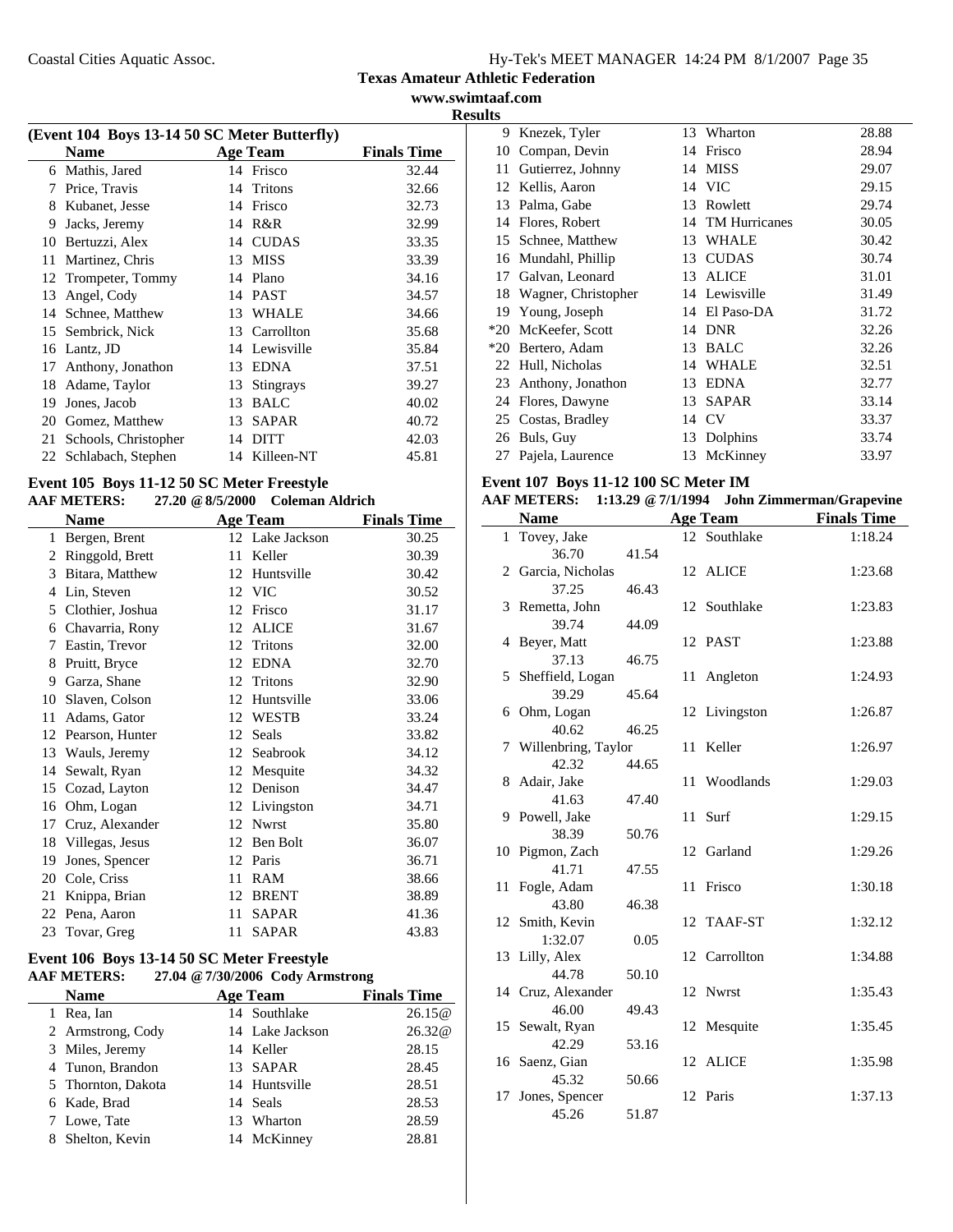**www.swimtaaf.com**

|     | (Event 107 Boys 11-12 100 SC Meter IM) |       |  |                 |                    |  |  |
|-----|----------------------------------------|-------|--|-----------------|--------------------|--|--|
|     | <b>Name</b>                            |       |  | <b>Age Team</b> | <b>Finals Time</b> |  |  |
|     | 18 Rowland, Taylor<br>1:37.27          |       |  | 12 COLST        | 1:37.20            |  |  |
| 19. | Brown, Travis                          |       |  | 12 Stingrays    | 1:38.18            |  |  |
|     | 48.23                                  | 49.95 |  |                 |                    |  |  |
|     | 20 Nelson, James<br>48.00              | 55.93 |  | 12 WE           | 1:43.93            |  |  |
|     | 21 Hill, William                       |       |  | 12 EDNA         | 1:54.81            |  |  |
|     | 1:54.72<br>22 Casteel, Cody            | 0.09  |  | 12 DNB          | 1:55.04            |  |  |
|     | 56.21                                  | 58.83 |  |                 |                    |  |  |
|     | Bitara, Matthew<br>36.50               | 42.83 |  | 12 Huntsville   |                    |  |  |
|     |                                        |       |  |                 |                    |  |  |

# **Event 108 Boys 13-14 100 SC Meter IM**

|      |                   | AAF METERS: 1:06.19 @ 8/1/1992 Joshua Ihde/Trophy Club |
|------|-------------------|--------------------------------------------------------|
| Nome | $\Lambda$ as Toom | Finale Time                                            |

|    | Name                      |       |    | Age Team        | <b>Finals Time</b> |
|----|---------------------------|-------|----|-----------------|--------------------|
| 1  | Henderson, Carson         |       | 13 | Southlake       | 1:11.70            |
|    | 32.52                     | 39.18 |    |                 |                    |
| 2  | Bertuzzi, Alex            |       |    | 14 CUDAS        | 1:14.20            |
|    | 34.97                     | 39.23 |    |                 |                    |
|    | 3 Crowder, Jarrod         |       |    | 14 Seals        | 1:14.78            |
|    | 34.95                     | 39.83 |    |                 |                    |
|    | 4 Vonderheide, Josh       |       |    | 14 Lake Jackson | 1:16.60            |
|    | 35.18                     | 41.42 |    |                 |                    |
| 5  | Angel, Cody               |       |    | 14 PAST         | 1:16.93            |
|    | 35.12                     | 41.81 |    |                 |                    |
| 6  | Martinez, Chris           |       | 13 | <b>MISS</b>     | 1:18.18            |
|    | 37.75                     | 40.43 |    |                 |                    |
| 7  | Pittman, James            |       |    | 14 DCTR         | 1:18.72            |
|    | 36.06                     | 42.66 |    |                 |                    |
| 8  | Travis, Taylor            |       |    | 14 Angleton     | 1:18.76            |
|    | 36.10                     | 42.66 |    |                 |                    |
| 9  | Thornton, Dakota          |       |    | 14 Huntsville   | 1:19.27            |
|    | 37.34                     | 41.93 |    |                 |                    |
|    | 10 Mathis, Jared          |       |    | 14 Frisco       | 1:20.63            |
|    | 36.72                     | 43.91 |    |                 |                    |
| 11 | Palma, Gabe               |       | 13 | Rowlett         | 1:20.87            |
|    | 36.96                     | 43.91 |    |                 |                    |
| 12 | Trompeter, Tommy          |       |    | 14 Plano        | 1:21.18            |
|    | 36.32                     | 44.86 |    |                 |                    |
| 13 | Schnee, Matthew           |       |    | 13 WHALE        | 1:21.78            |
|    | 39.54                     | 42.24 |    |                 |                    |
| 14 | Hagain, Tim<br>36.51      |       |    | 14 Woodlands    | 1:22.07            |
|    |                           | 45.56 |    |                 |                    |
| 15 | Mundahl, Phillip<br>39.64 | 43.28 | 13 | <b>CUDAS</b>    | 1:22.92            |
|    | 16 Buls, Guy              |       | 13 | Dolphins        | 1:23.33            |
|    | 38.35                     | 44.98 |    |                 |                    |
| 17 | Hull, Nicholas            |       |    | 14 WHALE        | 1:25.35            |
|    | 40.31                     | 45.04 |    |                 |                    |
| 18 | Mejia, Javier             |       |    | 14 Pharr        | 1:25.41            |
|    | 37.30                     | 48.11 |    |                 |                    |
| 19 | Foutz, John               |       | 14 | Grapevine       | 1:25.88            |
|    | 41.10                     | 44.78 |    |                 |                    |
|    | 20 Clark, Damon           |       |    | 14 Boerne       | 1:31.48            |
|    | 41.58                     | 49.90 |    |                 |                    |
|    |                           |       |    |                 |                    |

| <b>Results</b> |                               |         |                                                   |                    |
|----------------|-------------------------------|---------|---------------------------------------------------|--------------------|
|                | 21 Munn, Deonte<br>47.59      | 1:04.57 | 13 SAPAR                                          | 1:52.16            |
|                | --- Compan, Devin             |         | 14 Frisco                                         | DQ                 |
|                | 37.70                         | 44.43   |                                                   |                    |
|                |                               |         | Event 109 Boys 13-14 200 SC Meter Freestyle       |                    |
|                |                               |         | AAF METERS: 2:15.95 @ 8/1/1992 Joey Broussard/Fst |                    |
|                | <b>Name</b>                   |         | <b>Age Team</b>                                   | <b>Finals Time</b> |
|                | 1 Dooley, Jacob               |         | 14 MISS                                           | 2:16.92            |
|                | 30.82                         | 34.55   | 35.85<br>35.70                                    |                    |
|                | 2 Veedell, Nick               |         | 13 Deer Park                                      | 2:24.78            |
|                | 31.92                         | 36.88   | 39.43<br>36.55                                    |                    |
|                | 3 Jacks, Jeremy               |         | 14 R&R                                            | 2:24.90            |
|                | 31.83                         | 38.78   | 39.43<br>34.86                                    |                    |
|                | 4 Kubanet, Jesse              |         | 14 Frisco                                         | 2:25.14            |
|                | 31.86                         | 36.46   | 39.12<br>37.70                                    |                    |
|                | 5 Mandel, Louie               |         | 14 ALICE                                          | 2:26.87            |
|                | 31.81                         | 35.81   | 39.59<br>39.66                                    |                    |
|                | 6 Sands, David                |         | 13 Carrollton                                     | 2:27.58            |
|                | 33.35                         | 37.47   | 39.47<br>37.29                                    |                    |
|                | 7 Faries, Sean                |         | 14 GoldenTriangle                                 | 2:33.62            |
|                | 33.01                         | 37.85   | 41.27<br>41.49                                    |                    |
|                | 8 Wilson, Cory                |         | 14 DrSp                                           | 2:36.28            |
|                | 35.03                         | 40.94   | 43.22<br>37.09                                    |                    |
|                | 9 Bertuzzi, Alex              |         | 14 CUDAS                                          | 2:36.34            |
|                | 36.38                         | 39.76   | 1:20.20                                           |                    |
|                | 10 Wilson, John               |         | 13 VIC                                            | 2:36.87            |
|                | 35.03                         | 40.84   | 43.04<br>37.96                                    |                    |
|                | 11 Carlson, Jonathan<br>33.70 | 41.70   | 14 Weatherford                                    | 2:42.98            |
|                |                               |         | 43.91<br>43.67<br>13 Southlake                    | 2:44.78            |
|                | 12 Booth, Alexander<br>37.01  | 41.96   | 42.16<br>43.65                                    |                    |
|                | 13 McLeod, Cody               |         | 13 Mesquite                                       | 2:50.24            |
|                | 39.07                         | 44.68   | 1:26.49                                           |                    |
|                | 14 Cox, Aaron                 |         | 14 Tritons                                        | 2:50.43            |
|                | 37.83                         | 44.62   | 45.28<br>42.70                                    |                    |
|                | 15 Pullano, Michael           |         | 13 Surf                                           | 2:53.19            |
|                | 38.78                         | 44.92   | 46.95<br>42.54                                    |                    |
|                | 16 Vick, Kyle                 |         | 13 Carrollton                                     | 2:57.44            |
|                | 38.17                         | 45.23   | 1:34.04                                           |                    |
| 17             | Jones, Jacob                  |         | 13 BALC                                           | 3:02.59            |
|                | 39.56                         | 45.78   | 49.40<br>47.85                                    |                    |
|                | 18 Reyes, Daniel              |         | 13 DNR                                            | 3:05.83            |
|                | 40.34                         | 46.78   | 51.15<br>47.56                                    |                    |
|                | 19 Lopez, Jaymes              |         | 13 SAPAR                                          | 3:09.77            |
|                | 42.03                         | 48.83   | 49.92<br>48.99                                    |                    |
| 20             | Ma, Jack                      |         | 14 WESTB                                          | 3:15.49            |
|                | 41.55                         |         | 51.62                                             |                    |
| 21             | Casteel, Kevin                |         | 14 DNB                                            | 3:26.22            |
|                | 43.56                         | 51.55   | 55.32<br>55.79                                    |                    |
|                | 22 Blaze, Reginald            |         | 13 WESTB                                          | 3:31.46            |
|                | 44.33                         | 51.94   | 59.56<br>55.63                                    |                    |
|                | 23 Dochnal, Aidan             |         | 13 SAPAR                                          | 3:36.91            |
|                | 47.65                         | 55.07   | 58.19<br>56.00                                    |                    |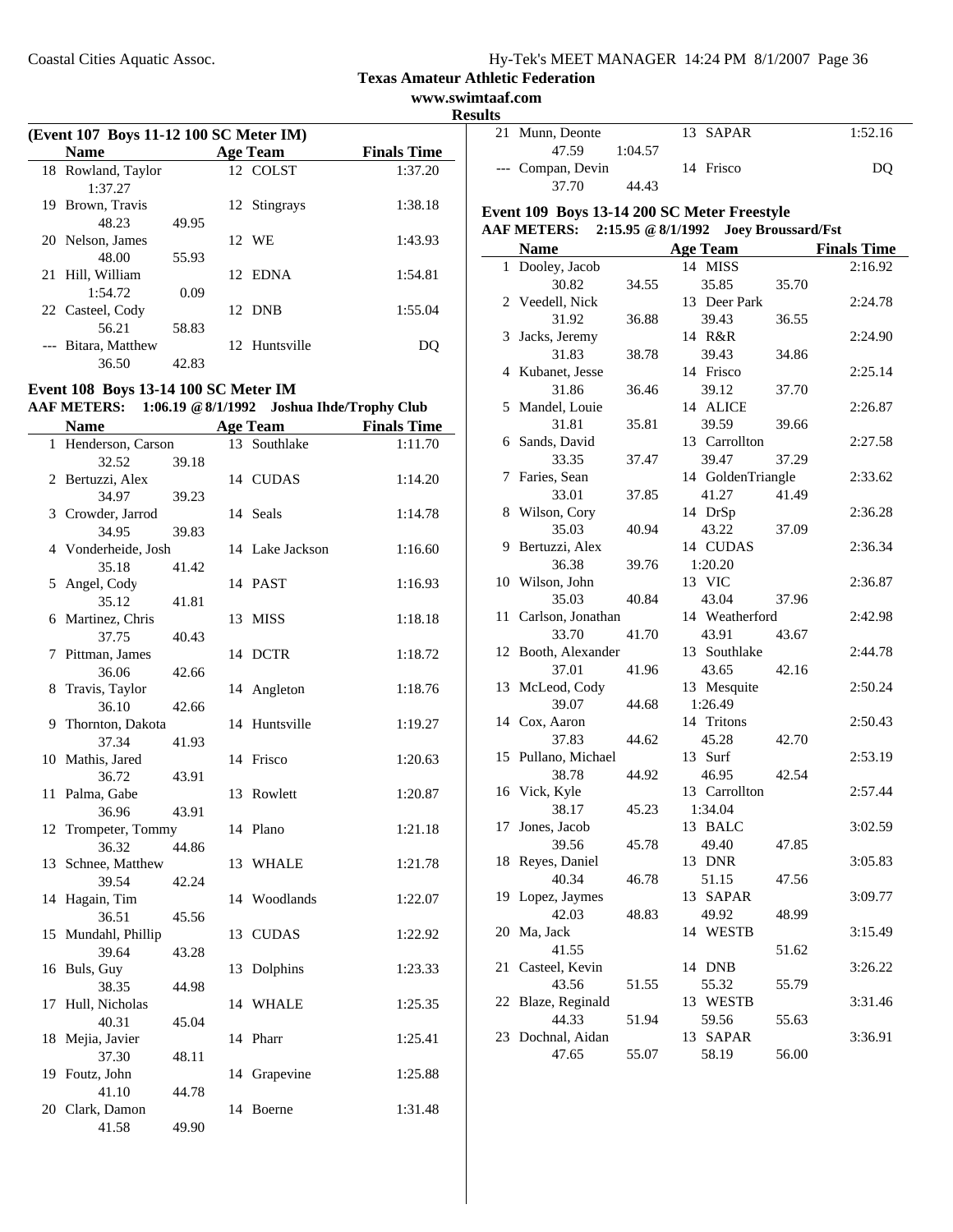**www.swimtaaf.com**

#### **Results**

|    | <b>Team</b>             | <b>Relay</b>                            | <b>Finals Time</b>        |
|----|-------------------------|-----------------------------------------|---------------------------|
|    | 1 ALICE                 | A                                       | 2:10.16                   |
|    | 1) Charles, Chris 11    | 2) Garcia, Marcus 12                    |                           |
|    | 3) Chavarria, Rony 12   | 4) Garcia, Nicholas 12                  |                           |
|    | 34.12<br>33.29          | 31.26                                   | 31.49                     |
|    | 2 Lake Jackson          | A                                       | 2:16.14                   |
|    | 1) Sterling, Wyatt 11   | 2) Seymour, Andy 11                     |                           |
|    | 3) Robbins, Andrew 12   | 4) Bergen, Brent 12                     |                           |
|    | 34.06<br>36.59          | 35.46                                   | 30.03                     |
| 3  | Seals                   | A                                       | 2:18.65                   |
|    | 1) Pearson, Hunter 12   | 2) Fauber, Daniel 11                    |                           |
|    | 3) Winston, Grant 12    | 4) Titus, Tyler 12                      |                           |
|    | 34.24<br>33.26          | 35.99                                   | 35.16                     |
|    | 4 R&R                   | A                                       | 2:19.71                   |
|    | 1) Burditt, Mason 11    | 2) Mangel, Sean 11                      |                           |
|    | 3) Miller, Gabriel 11   | 4) Burditt, Clay 12                     |                           |
|    | 35.88<br>35.83          | 35.00                                   | 33.00                     |
|    | 5 WESTB                 | A                                       | 2:20.15                   |
|    | 1) Blanco, Francisco 12 |                                         |                           |
|    | 3) Jones, Vanarthur 12  | 2) Adams, Gator 12<br>4) Yun, Edward 11 |                           |
|    | 38.40<br>34.55          | 35.47                                   | 31.73                     |
|    |                         |                                         |                           |
|    | 6 Keller                | A                                       | 2:20.96                   |
|    | 1) Ringgold, Brett 11   |                                         | 2) Willenbring, Taylor 11 |
|    | 3) Sandusky, Noah 11    | 4) Groover, Jonah 12                    |                           |
|    | 36.76<br>36.69          | 31.21                                   | 36.30                     |
| 7  | Carrollton              | A                                       | 2:21.29                   |
|    | 1) Siems, Alec 12       | 2) Lilly, Alex 12                       |                           |
|    | 3) Faus, Andrew 12      | 4) Gwaltney, Daniel 12                  |                           |
|    | 34.14<br>35.70          | 37.36                                   | 34.09                     |
| 8  | Frisco                  | A                                       | 2:21.48                   |
|    | 1) Fomby, Garrett 11    | 2) Phelps, Coleman 12                   |                           |
|    | 3) McCracken, Dalton 12 | 4) Liggett, Jacob 12                    |                           |
|    | 37.62<br>34.88          | 34.15                                   | 34.83                     |
|    | 9 El Campo              | A                                       | 2:28.02                   |
|    | 1) Haas, Benjamin 12    | 2) Wall, Michael 12                     |                           |
|    | 3) Nielsen, Chris 12    | 4) Mahoney, Sean 12                     |                           |
|    | 34.64<br>37.70          | 40.76                                   | 34.92                     |
|    | 10 VIC                  | A                                       | 2:29.68                   |
|    | 1) Morris, Clay 11      | 2) Ferrell, Alex 11                     |                           |
|    | 3) Bednorz, Josh 12     | 4) Lin, Steven 12                       |                           |
|    | 41.69<br>39.98          | 42.75                                   | 25.26                     |
| 11 | Frisco                  | B                                       | 2:31.76                   |
|    | 1) Fogle, Adam 11       | 2) Roche, Sean 11                       |                           |
|    | 3) Loveall, Ben 11      | 4) Emmons, Miller 11                    |                           |
|    | 38.74<br>39.47          | 36.61                                   | 36.94                     |
|    | 12 Frisco               | C                                       | 2:34.64                   |
|    | 1) Green, Curtis 11     | 2) Simpson, Brian 11                    |                           |
|    | 3) Fugina, Austin 11    | 4) Zacny, Collin 11                     |                           |
|    | 39.79<br>38.39          | 37.90                                   | 38.56                     |
| 13 | Tritons                 | A                                       | 2:37.92                   |
|    | 1) Garza, Shane 12      | 2) Price, Ryan 11                       |                           |
|    | 3) Aguilera, Agustin 11 |                                         | 4) Sampogranro, Daniel 11 |
|    |                         | 40.10                                   | 40.66                     |
|    | 35.08<br>42.08          |                                         |                           |

| ᄖ  |                            |       |                           |                           |         |
|----|----------------------------|-------|---------------------------|---------------------------|---------|
|    | 14 Lewisville              |       | A                         |                           | 2:40.35 |
|    | 1) Ng, Derek 12            |       |                           | 2) Murphy, Joey 11        |         |
|    | 3) Huxtable, Chance 12     |       |                           | 4) Shin, Stephen 12       |         |
|    | 47.38                      | 40.59 | 1:12.38                   |                           |         |
| 15 | Dolphins                   |       | A                         |                           | 2:49.01 |
|    | 1) Schmitz, Hayden 11      |       |                           | 2) Coulehan, Duval 12     |         |
|    | 3) Pfannstiel, Casey 11    |       |                           | 4) Hardwick, Andrew 12    |         |
|    | 39.46                      | 53.34 | 40.28                     | 35.93                     |         |
|    | 16 SAPAR                   |       | B                         |                           | 3:06.57 |
|    | 1) Rodriguez, Carlos 11    |       | 2) Stankeiwicz, Hunter 11 |                           |         |
|    | 3) Rayl, Adrian 11         |       |                           | 4) Phelan, Travis 11      |         |
|    | 53.43                      | 45.49 | 52.05                     | 35.60                     |         |
| 17 | <b>ALICE</b>               |       | B                         |                           | 3:06.59 |
|    | 1) Montemayor, Sergio 11   |       |                           | 2) Hinojosa, Brandon 11   |         |
|    | 3) Bickham, Sean 11        |       | 4) Pena, A. Michael 11    |                           |         |
|    | 49.18                      | 48.01 | 50.82                     | 38.58                     |         |
|    | 18 TAAF-ST                 |       | A                         |                           | 3:08.00 |
|    | 1) Ndinofina, Jose 11      |       |                           | 2) Ndinofina, Danilson 11 |         |
|    | 3) Vondenstein, Tristin 11 |       |                           | 4) Simmons, Spencer 12    |         |
|    | 43.22                      | 50.60 | 53.78                     | 40.40                     |         |
| 19 | <b>SAPAR</b>               |       | A                         |                           | 3:09.90 |
|    | 1) Tovar, Greg 11          |       | 2) De La Pena, Octavio 11 |                           |         |
|    | 3) Moreno, Mikael 11       |       |                           | 4) Pena, Aaron 11         |         |
|    | 1:38.06                    |       |                           | 46.64                     |         |

#### **Event 111 Boys 13-14 200 SC Meter Freestyle Relay AAF METERS: 1:51.18 @8/1/1992 Bay City**

|                | Team                    |       | <b>Relay</b>        |                        | <b>Finals Time</b> |
|----------------|-------------------------|-------|---------------------|------------------------|--------------------|
| 1              | LaPorte                 |       | A                   |                        | 1:54.53            |
|                | 1) Holt, Taylor 14      |       | 2) Lara, Jared 14   |                        |                    |
|                | 3) Beard, Zacory 13     |       |                     | 4) Rivas, Ricardo 13   |                    |
|                | 27.85                   | 29.81 | 28.96               | 27.91                  |                    |
| $\mathfrak{D}$ | Wharton                 |       | A                   |                        | 1:56.30            |
|                | 1) Lee, Robert 14       |       | 2) Lowe, Tate 13    |                        |                    |
|                | 3) Knezek, Tyler 13     |       | 4) Curlee, Colin 13 |                        |                    |
|                | 29.46                   | 31.11 | 28.77               | 26.96                  |                    |
| 3              | <b>MISS</b>             |       | A                   |                        | 1:57.04            |
|                | 1) Loya, Louie 14       |       |                     | 2) Martinez, Chris 13  |                    |
|                | 3) Gutierrez, Johnny 14 |       | 4) Dooley, Jacob 14 |                        |                    |
|                | 31.03                   | 28.73 | 29.35               | 27.93                  |                    |
| 4              | Tritons                 |       | A                   |                        | 2:01.32            |
|                | 1) Price, Travis 14     |       | 2) Guthrie, Ryan 13 |                        |                    |
|                | 3) McKowen, Connor 13   |       |                     | 4) Stephens, Jason 14  |                    |
|                | 29.00                   | 32.41 | 31.67               | 28.24                  |                    |
|                | 5 McKinney              |       | $\mathsf{A}$        |                        | 2:01.47            |
|                | 1) Shelton, Kevin 14    |       |                     | 2) Shelton, David 14   |                    |
|                | 3) Robbins, Jacob 13    |       |                     | 4) Pajela, Laurence 13 |                    |
|                | 30.10                   | 33.51 | 29.30               | 28.56                  |                    |
|                | 6 ALICE                 |       | $\mathsf{A}$        |                        | 2:04.08            |
|                | 1) Galvan, Leonard 13   |       |                     | 2) Elyasevich, Cory 14 |                    |
|                | 3) Brandt, Tyler 14     |       |                     | 4) Chavarria, Ryan 13  |                    |
|                | 31.88                   | 31.75 | 31.05               | 29.40                  |                    |
|                | 7 VIC                   |       | A                   |                        | 2:04.68            |
|                | 1) Berkovskey, Ryan 14  |       | 2) Wilson, John 13  |                        |                    |
|                | 3) Parikh, Sahil 14     |       | 4) Kellis, Aaron 14 |                        |                    |
|                | 33.41                   | 31.65 | 31.00               | 28.62                  |                    |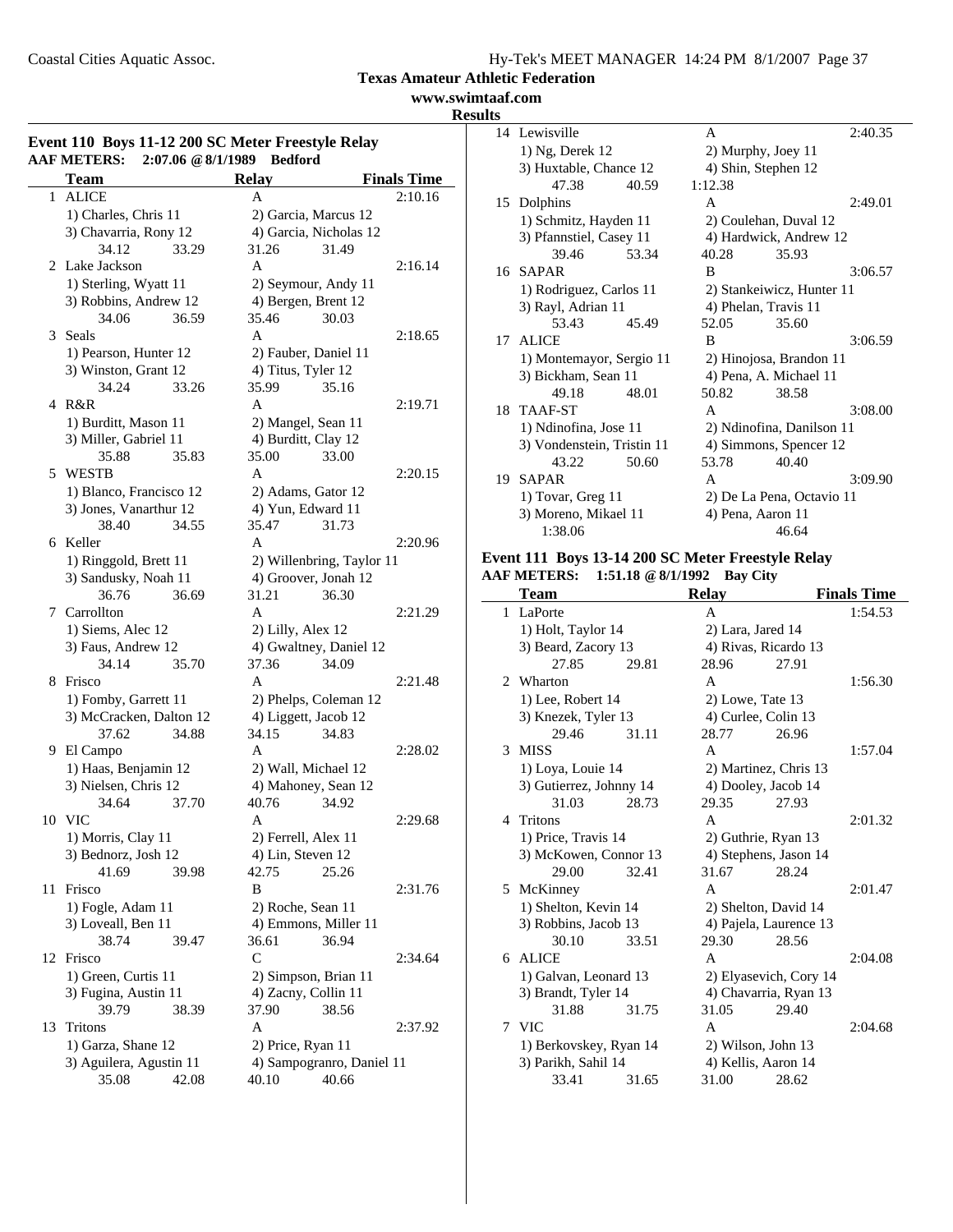Coastal Cities Aquatic Assoc.

j.

|  | Hy-Tek's MEET MANAGER 14:24 PM 8/1/2007 Page 38 |  |  |
|--|-------------------------------------------------|--|--|
|  |                                                 |  |  |

**Texas Amateur Athletic Federation**

# **www.swimtaaf.com Results**

| (Event 111 Boys 13-14 200 SC Meter Freestyle Relay) |                           |       |                |                           |                    |  |  |
|-----------------------------------------------------|---------------------------|-------|----------------|---------------------------|--------------------|--|--|
|                                                     | <b>Team</b>               |       | <b>Relay</b>   |                           | <b>Finals Time</b> |  |  |
| 8                                                   | Southlake                 |       | A              |                           | 2:05.76            |  |  |
|                                                     | 1) Henderson, Carson 13   |       |                | 2) Ausdenmoore, John 13   |                    |  |  |
|                                                     | 3) Miller, Andrew 14      |       |                | 4) Brandt, Mikey 13       |                    |  |  |
|                                                     | 31.08                     | 29.85 | 34.62          | 30.21                     |                    |  |  |
| 9                                                   | Frisco                    |       | $\mathsf{A}$   |                           | 2:06.15            |  |  |
|                                                     | 1) Green, Cameron 14      |       |                | 2) Sauerzopf, Ivan 13     |                    |  |  |
|                                                     | 3) Razmus, Jeremy 14      |       |                | 4) Fugina, Zachary 13     |                    |  |  |
|                                                     | 29.75                     | 32.92 | 31.90          | 31.58                     |                    |  |  |
| 10                                                  | Carrollton                |       | A              |                           | 2:09.88            |  |  |
|                                                     | 1) Rischar, Lucas 13      |       |                | 2) Stanley, Jackson 14    |                    |  |  |
|                                                     | 3) Sullivan, Matthew 13   |       |                | 4) Sands, David 13        |                    |  |  |
|                                                     | 33.42                     | 34.21 | 32.01          | 30.24                     |                    |  |  |
| 11                                                  | Lewisville                |       | A              |                           | 2:13.92            |  |  |
|                                                     | 1) Sherrod, Kevin 14      |       |                | 2) Bregenzer, Alex 14     |                    |  |  |
|                                                     | 3) Shimanek, Alexander 13 |       |                | 4) Wagner, Christopher 14 |                    |  |  |
|                                                     | 31.99                     | 35.32 | 35.44          | 31.17                     |                    |  |  |
| 12                                                  | Frisco                    |       | B              |                           | 2:16.72            |  |  |
|                                                     | 1) Jeschke, Sammy 14      |       |                | 2) Loveall, Seth 14       |                    |  |  |
|                                                     | 3) Hertz, Austin 13       |       |                | 4) McElheney, Ryan 14     |                    |  |  |
|                                                     | 34.11                     | 34.29 | 34.77          | 33.55                     |                    |  |  |
| 13                                                  | Southlake                 |       | B              |                           | 2:18.10            |  |  |
|                                                     | 1) Andrup, Alex 14        |       |                | 2) Spencer, Kyle 13       |                    |  |  |
|                                                     | 3) Meinz, Chris 14        |       |                | 4) Booth, Alexander 13    |                    |  |  |
|                                                     | 35.78                     | 34.35 | 32.73          | 35.24                     |                    |  |  |
| 14                                                  | WESTB                     |       | A              |                           | 2:20.04            |  |  |
|                                                     | 1) Blaze, Reginald 13     |       | 2) Ma, Jack 14 |                           |                    |  |  |
|                                                     | 3) Moon, Leonard 14       |       |                | 4) Steckel, Benjamin 14   |                    |  |  |
|                                                     | 33.86                     | 45.98 | 26.47          | 33.73                     |                    |  |  |
| 15                                                  | Hubbard                   |       | A              |                           | 2:28.51            |  |  |
|                                                     | 1) Ellis, Coty 13         |       |                | 2) Martin, Johnathan 14   |                    |  |  |
|                                                     | 3) Schoeneberg, Shelby 13 |       |                | 4) Morris, Benjamin 13    |                    |  |  |
|                                                     | 38.34                     | 35.53 | 40.64          | 34.00                     |                    |  |  |
| 16                                                  | <b>SAPAR</b>              |       | A              |                           | 2:28.89            |  |  |
|                                                     | 1) Olivares, Cain 13      |       |                | 2) Lopez, Jaymes 13       |                    |  |  |
|                                                     | 3) Gomez, Matthew 13      |       |                | 4) Flores, Dawyne 13      |                    |  |  |
|                                                     | 45.43                     | 37.23 | 34.43          | 31.80                     |                    |  |  |

# **Event 112 Girls 11-12 200 SC Meter Medley Relay**

**AAF METERS: 2:27.86 @8/5/2000 Alvin Kelly , Lostracco , Leslie**

| ******       | , Losa acco            |       | , позн       |                      |                    |
|--------------|------------------------|-------|--------------|----------------------|--------------------|
|              | <b>Team</b>            |       | <b>Relav</b> |                      | <b>Finals Time</b> |
| $\mathbf{1}$ | Southlake              |       | A            |                      | 2:30.89            |
|              | 1) Privett, Abby 11    |       |              | 2) Landers, Elise 11 |                    |
|              | 3) Vassios, Haley 11   |       |              | 4) Hayes, Madison 11 |                    |
|              | 38.33                  | 42.73 | 36.87        | 32.96                |                    |
|              | 2 Frisco               |       | A            |                      | 2:31.63            |
|              | 1) Hunt, Kelsey 12     |       |              | 2) Gray, Meredith 11 |                    |
|              | 3) Korst, Caroline 12  |       |              | 4) Rankin, Nicole 11 |                    |
|              | 38.63                  | 44.44 | 34.63        | 33.93                |                    |
|              | 3 Wharton              |       | A            |                      | 2:34.75            |
|              | 1) Harper, Hannah 12   |       |              | 2) Kieler, Amber 12  |                    |
|              | 3) Norrell, Kaitlyn 12 |       |              | 4) Cline, Madison 12 |                    |
|              | 43.43                  | 40.42 | 36.61        | 34.29                |                    |
|              |                        |       |              |                      |                    |

| 4  | Lake Jackson                | A                                          | 2:39.75 |
|----|-----------------------------|--------------------------------------------|---------|
|    | 1) Zhou, Nijia 11           | 2) Vavra, Sidney 11                        |         |
|    | 3) Lander, Lauren 12        | 4) Goff, Haley 12                          |         |
|    | 43.79<br>41.15              | 41.77<br>33.04                             |         |
| 5  | R&R                         | A                                          | 2:42.67 |
|    | 1) Przybilla, Hannah 11     | 2) Janer, Jessica 11                       |         |
|    | 3) Hartensteiner, Ashley 11 | 4) Veazey, Ashley 11                       |         |
|    | 40.36<br>48.19              | 38.24<br>35.88                             |         |
|    | 6 Seals                     | A                                          | 2:43.28 |
|    | 1) Fallin, Jessie 12        | 2) Rodgers, Rachael 11                     |         |
|    | 3) Maldonado, Megan 12      |                                            |         |
|    | 42.06<br>48.76              | 4) Montgomery, Macaul 11<br>37.47<br>34.99 |         |
|    | Lewisville                  | A                                          |         |
| 7  |                             |                                            | 2:43.75 |
|    | 1) Blackshear, Kali 12      | 2) Watson, Emily 11                        |         |
|    | 3) Whittaker, Allison 12    | 4) Scherer, Brianna 12                     |         |
|    | 44.27<br>45.79              | 36.48<br>37.21                             |         |
| 8. | Mesquite                    | A                                          | 2:44.74 |
|    | 1) Brittenham, Katy 12      | 2) Mellott, Kelly 12                       |         |
|    | 3) Davis, Savannah 12       | 4) Gomillion, Sarah 12                     |         |
|    |                             | 41.88<br>35.38                             |         |
| 9  | Frisco                      | B                                          | 2:45.82 |
|    | 1) Campbell, Heather 11     | 2) Brown, Kristen 12                       |         |
|    | 3) Williams, Caroline 11    | 4) Anders, Amanda 12                       |         |
|    | 47.18<br>45.74              | 37.67<br>35.23                             |         |
| 10 | Paris                       | A                                          | 2:46.98 |
|    | 1) Lane, Natalie 11         | 2) Coston, Kaley 11                        |         |
|    | 3) Struve, Maddy 12         | 4) Lee, Taylor 12                          |         |
|    | 40.72<br>46.57              | 40.88<br>38.81                             |         |
| 11 | <b>MISS</b>                 | A                                          | 2:48.10 |
|    | 1) Cantu, Briana 12         | 2) Schiefelbein, Abby 12                   |         |
|    | 3) Gutierrez, Brianna 12    | 4) Guajardo, Roxie 12                      |         |
|    | 39.31<br>47.89              | 42.66<br>38.24                             |         |
| 12 | <b>ALICE</b>                | A                                          | 2:53.30 |
|    | 1) Munoz, Ariana 12         | 2) Garza, Elizabeth 12                     |         |
|    | 3) Martinez, Clari 12       | 4) Moralez, Christina 11                   |         |
|    | 45.92<br>46.71              | 41.83<br>38.84                             |         |
| 13 | Dolphins                    | A                                          | 2:53.88 |
|    | 1) Esplen, Hillary 11       | 2) Slomka, Emily 11                        |         |
|    | 3) Bonds, Sadie 12          | 4) Rabe, Kitty 11                          |         |
|    | 46.37<br>46.59              | 46.30<br>34.62                             |         |
|    | 14 VIC                      | Α                                          | 2:54.69 |
|    | 1) Shay, Heidi 11           | 2) Barker, Morgan 11                       |         |
|    | 3) Garza, Samantha 11       | 4) Goetz, Tara 12                          |         |
|    | 45.97<br>48.88              | 44.47<br>35.37                             |         |
| 15 | Carrollton                  | Α                                          | 2:55.43 |
|    | 1) Powell, Elizabeth 12     | 2) Ziaie, Nahal 12                         |         |
|    | 3) Sands, Alyssa 11         | 4) Gula, Audrey 11                         |         |
|    | 44.16<br>48.79              | 44.00<br>38.48                             |         |
| 16 | Stingrays                   | Α                                          | 2:57.64 |
|    |                             |                                            |         |
|    | 1) Cardenas, Amely 12       | 2) Watkins, Danielle 11                    |         |
|    | 3) Riojos, Betsy 12         | 4) Trevino, Avery 12                       |         |
|    | 51.60<br>50.39              | 39.74<br>35.91                             |         |
| 17 | <b>TM Hurricanes</b>        | A                                          | 3:02.54 |
|    | 1) Baldwin, Alexandria 11   | 2) Smith, Ashlan 11                        |         |
|    | 3) Garcia, Jennifer 12      | 4) Winters, Annarae 11                     |         |
|    | 50.43<br>48.05              | 44.83<br>39.23                             |         |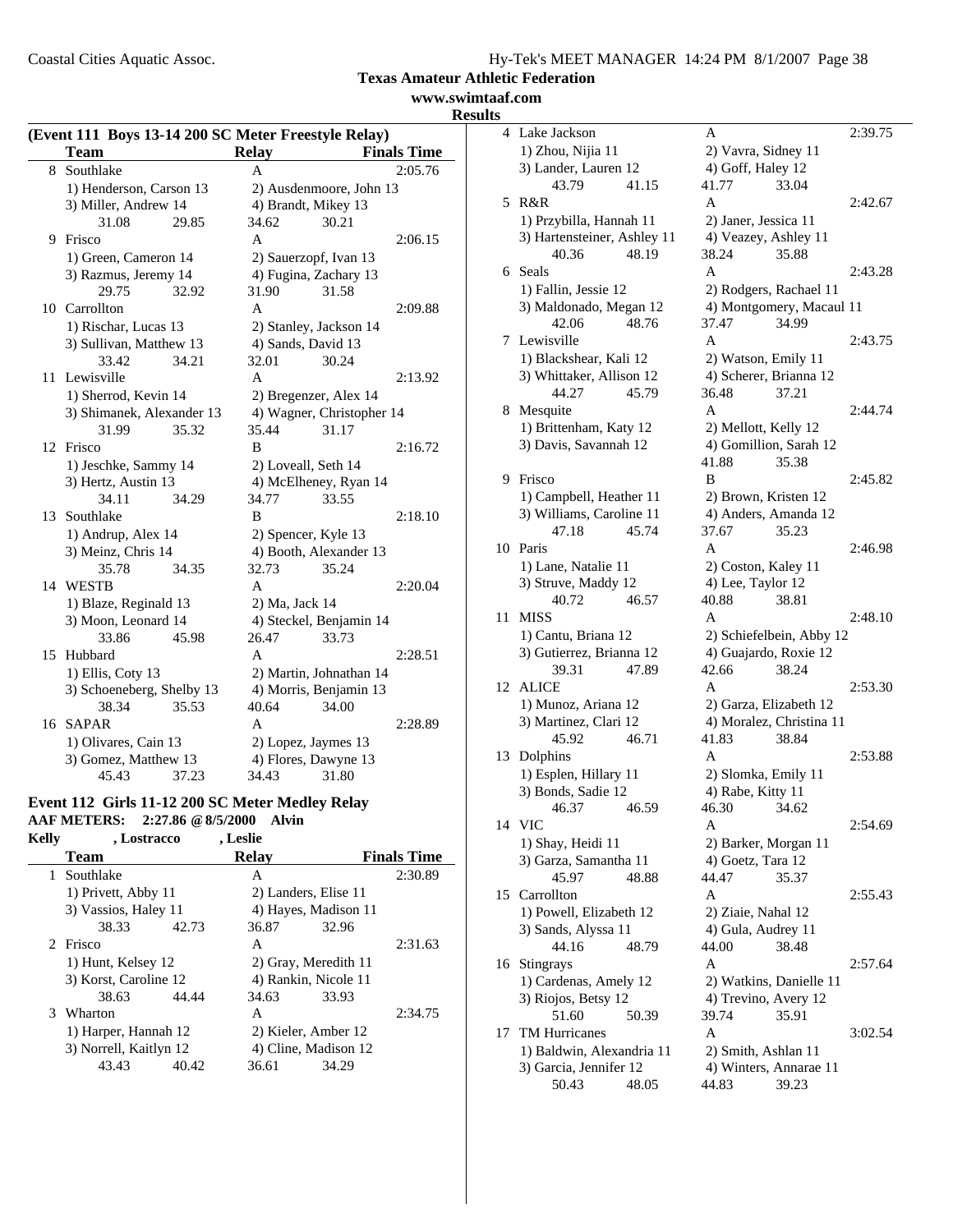**www.swimtaaf.com Results**

| (Event 112 Girls 11-12 200 SC Meter Medley Relay) |                          |       |                  |                        |                    |  |
|---------------------------------------------------|--------------------------|-------|------------------|------------------------|--------------------|--|
|                                                   | <b>Team</b>              |       | <b>Relay</b>     |                        | <b>Finals Time</b> |  |
| 18                                                | SAPAR                    |       | A                |                        | 3:07.69            |  |
|                                                   | 1) Gibson, Ruby 11       |       |                  | 2) Johnson, Megan 11   |                    |  |
|                                                   | 3) Herel, Alexandra 11   |       |                  | 4) Ortiz, Laura 11     |                    |  |
|                                                   | 50.37                    | 57.42 | 41.67            | 38.23                  |                    |  |
|                                                   | --- Denton Dolphins-NT   |       | A                |                        | DO.                |  |
|                                                   | 1) Ross, Hannah 11       |       |                  | 2) McBride, Amelia 12  |                    |  |
|                                                   | 3) Coon, Christina 11    |       |                  | 4) Caro, Kaitlyn 11    |                    |  |
|                                                   | 41.43                    | 46.86 | 42.23            | 39.43                  |                    |  |
|                                                   | WESTB                    |       | A                |                        | DO)                |  |
|                                                   | 1) Alexander, Allison 12 |       | 2) He, Laugen 12 |                        |                    |  |
|                                                   | 3) Evans, Angela 12      |       |                  | 4) Mayberry, Taylor 12 |                    |  |
|                                                   |                          |       | 45.85            | 35.68                  |                    |  |

#### **Event 113 Girls 13-14 200 SC Meter Medley Relay AAF METERS: 2:18.91 @7/30/2006 Trophy Club K Duinick, T Orred, N Blair, M Laurion**

|   | <b>Team</b>                  |       | <b>Relay</b>       |                                | <b>Finals Time</b> |
|---|------------------------------|-------|--------------------|--------------------------------|--------------------|
| 1 | Frisco                       |       | A                  |                                | 2:25.31            |
|   | 1) Campbell, Brooke 14       |       |                    | 2) Pena, Cambria 13            |                    |
|   | 3) Emmons, Kelsey 14         |       |                    | 4) Homoky, Morgan 13           |                    |
|   | 37.51                        | 42.41 | 32.54              | 32.85                          |                    |
| 2 | R&R                          |       | A                  |                                | 2:25.76            |
|   | 1) Giammarco, Bridgette 14   |       |                    | 2) Noser, Kaitlin 13           |                    |
|   | 3) Zamora, Courtney 14       |       |                    | 4) Stavinoha, Darci 13         |                    |
|   | 38.72                        | 42.61 | 33.64              | 30.79                          |                    |
| 3 | Deer Park                    |       | A                  |                                | 2:25.81            |
|   | 1) Robb, Abbie 13            |       |                    | 2) Headrick, Emily 14          |                    |
|   | 3) Dungan, Ashley 14         |       | 4) Peil, Terra 14  |                                |                    |
|   | 42.60                        | 38.00 | 36.97              | 28.24                          |                    |
|   | 4 VIC                        |       | A                  |                                | 2:31.87            |
|   | 1) Gonzalez, Ariadna 14      |       |                    | 2) Bowers, Neva 13             |                    |
|   | 3) Lin, Deborah 13           |       |                    | 4) Lightfoot, Lauren 14        |                    |
|   | 38.26                        | 42.96 | 38.69              | 31.96                          |                    |
| 5 | Carrollton                   |       | A                  |                                | 2:32.06            |
|   | 1) Lim, Nina 14              |       |                    | 2) Mauldin, Kate 14            |                    |
|   | 3) Bergman, Gerri 13         |       |                    | 4) Sands, Jeanette 14          |                    |
|   | 38.33                        | 44.38 | 1:09.35            |                                |                    |
| 6 | Plano                        |       | A                  |                                | 2:32.54            |
|   | 1) Congdon, Caitlin 13       |       |                    | 2) Mott, Catherine 13          |                    |
|   | 3) Lee, Anna 14              |       | 4) Lee, Jocelyn 13 |                                |                    |
|   | 39.20                        | 44.15 | 36.38              | 32.81                          |                    |
| 7 | Alvin                        |       | A                  |                                | 2:34.94            |
|   | 1) Clifton, Kayla 14         |       |                    | 2) Ecuer, Gabriella 13         |                    |
|   | 3) Ortiz, Hannah 14<br>40.76 | 38.44 | 42.01              | 4) VanWinkle, Kara 13<br>33.73 |                    |
| 8 | Frisco                       |       | B                  |                                | 2:35.54            |
|   | 1) Clothier, Jessica 14      |       |                    | 2) Bruton, Maddi 14            |                    |
|   | 3) Remson, Kerry 13          |       |                    | 4) Little, Shelby 13           |                    |
|   | 38.88                        | 43.43 | 39.16              | 34.07                          |                    |
| 9 | <b>CUDAS</b>                 |       | A                  |                                | 2:36.93            |
|   | 1) Alvarez, Amanda 13        |       |                    | 2) Johnson, Jena 14            |                    |
|   | 3) Tintera, Josephine 13     |       |                    | 4) Marzak, Mary 14             |                    |
|   | 39.31                        | 43.82 | 40.62              | 33.18                          |                    |
|   |                              |       |                    |                                |                    |

| 10 | Southlake               |       | A                     |                                | 2:38.83 |
|----|-------------------------|-------|-----------------------|--------------------------------|---------|
|    | 1) Boes, Kelsey 14      |       | 2) Long, Cassidy 13   |                                |         |
|    | 3) Manley, Lillie 14    |       | 4) Anderson, Paige 14 |                                |         |
|    | 37.33                   | 46.44 | 39.29                 | 35.77                          |         |
| 11 | Tritons                 |       | A                     |                                | 2:40.53 |
|    | 1) Becker, Brianna 13   |       | 2) Fowler, Kirsten 14 |                                |         |
|    | 3) Burks, Amelia 13     |       | 4) Greener, Casey 14  |                                |         |
|    | 42.73                   | 41.92 | 41.91                 | 33.97                          |         |
|    | 12 Paris                |       | A                     |                                | 2:40.65 |
|    | 1) Hussey, Elle 13      |       |                       | 2) Jones, Mackenna 14          |         |
|    | 3) Brooks, Leah 14      |       | 4) Bivens, Evan 13    |                                |         |
|    | 40.73                   | 45.68 | 40.56                 | 33.68                          |         |
|    | 13 Lewisville           |       | A                     |                                | 2:42.77 |
|    | 1) Leonard, Aleah 13    |       |                       | 2) McHugh, Ashley 13           |         |
|    | 3) Hennessy, Emily 14   |       | 4) Calvillo, Jenny 14 |                                |         |
|    | 43.13                   | 48.09 | 37.40                 | 34.15                          |         |
| 14 | CV                      |       | A                     |                                | 2:44.29 |
|    | 1) Smith, Sarah 14      |       |                       | 2) Dawkins, Melissa 14         |         |
|    | 3) Costas, Caroline 14  |       | 4) Arends, Ellie 14   |                                |         |
|    | 37.51                   | 48.92 | 39.73                 | 38.13                          |         |
|    | 15 ALICE                |       | A                     |                                | 2:44.83 |
|    | 1) Deleon, Sarita 14    |       | 2) Erwin, Kaylea 13   |                                |         |
|    | 3) Tijerina, Corissa 13 |       | 4) DeLeon, Denise 13  |                                |         |
|    | 41.14                   | 46.30 | 41.91                 | 35.48                          |         |
|    | 16 Tritons              |       | B                     |                                | 2:50.08 |
|    | 1) Davis, Kayla 14      |       | 2) Davis, Piper 14    |                                |         |
|    | 3) Benton, Kathryn 13   |       |                       | 4) Thompson, Lorie 14          |         |
|    | 52.57                   | 35.91 | 51.19                 | 30.41                          |         |
| 17 | <b>Boerne</b>           |       | A                     |                                | 2:55.36 |
|    | 1) Lemmons, Hayley 14   |       | 2) Cook, Emily 13     |                                |         |
|    | 3) Wettig, Amanda 14    |       |                       | 4) Johannsen, Kristen 14       |         |
|    | 51.34                   | 46.52 | 32.91                 | 44.59                          |         |
|    | <b>TAAF-ST</b>          |       | A                     |                                | DQ      |
|    | 1) Hull, Briana 13      |       |                       | 2) van Oostendorp, Christine 1 |         |
|    | 3) Herrmann, Grace 14   |       |                       |                                |         |
|    | 47.57                   | 38.16 | 38.44                 | 32.35                          |         |

# **Event 114 Girls 11-12 100 SC Meter Freestyle**

# **AAF METERS: 1:08.96 @8/1/1987 Leigh Anne Frontz**

| <b>Name</b>           |       |    | <b>Age Team</b> | <b>Finals Time</b> |
|-----------------------|-------|----|-----------------|--------------------|
| 1 O'Hearn, Becca      |       |    | 12 R&R          | 1:11.12            |
| 34.92                 | 36.20 |    |                 |                    |
| 2 Pajela, Hani        |       |    | 12 McKinney     | 1:11.60            |
| 34.19                 | 37.41 |    |                 |                    |
| 3 Attaway, Meagan     |       |    | 12 Bay City     | 1:12.06            |
| 34.40                 | 37.66 |    |                 |                    |
| 4 Dennard, Haley      |       |    | 11 DCTR         | 1:12.32            |
| 34.43                 | 37.89 |    |                 |                    |
| Guajardo, Roxie<br>5  |       |    | 12 MISS         | 1:13.33            |
| 35.33                 | 38.00 |    |                 |                    |
| 6 Hayes, Maria        |       |    | 12 Denison      | 1:15.28            |
| 35.67                 | 39.61 |    |                 |                    |
| Earnest, Shannon<br>7 |       |    | 12 COLST        | 1:15.53            |
| 35.15                 | 40.38 |    |                 |                    |
| 8 Williams, Caroline  |       |    | 11 Frisco       | 1:16.09            |
| 38.20                 | 37.89 |    |                 |                    |
| Slomka, Emily<br>9.   |       | 11 | Dolphins        | 1:17.83            |
| 36.62                 | 41.21 |    |                 |                    |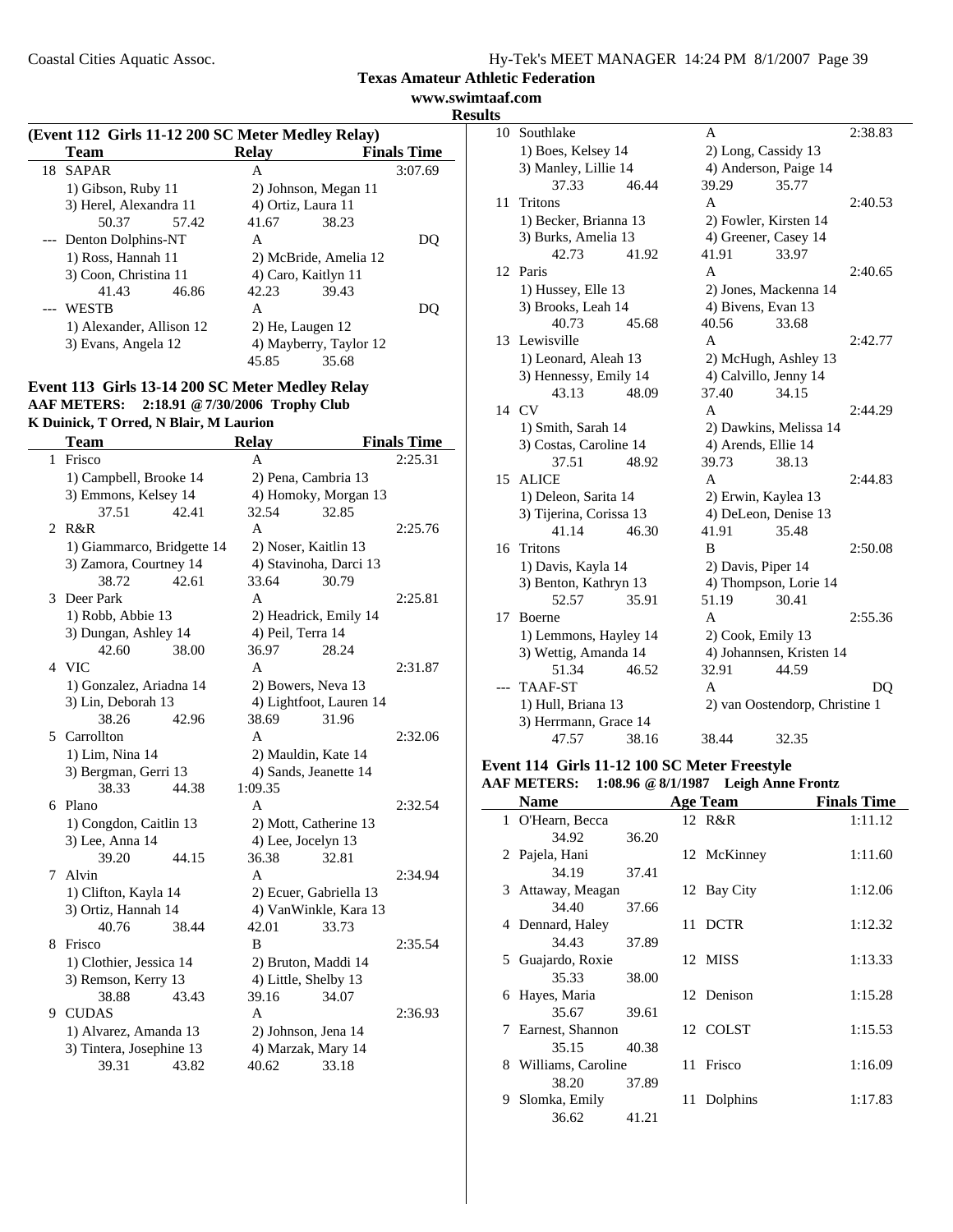**www.swimtaaf.com Results**

| (Event 114 Girls 11-12 100 SC Meter Freestyle) |                       |       |    |                 |                    |
|------------------------------------------------|-----------------------|-------|----|-----------------|--------------------|
|                                                | <b>Name</b>           |       |    | <b>Age Team</b> | <b>Finals Time</b> |
| 10                                             | Trapp, Aubrey         |       |    | 12 DNB          | 1:18.00            |
|                                                | 37.31                 | 40.69 |    |                 |                    |
|                                                | 11 Hayes, Madison     |       |    | 11 Southlake    | 1:18.62            |
|                                                | 37.15                 | 41.47 |    |                 |                    |
|                                                | 12 Williams, Lucy     |       |    | 12 Stacy        | 1:18.83            |
|                                                | 37.14                 | 41.69 |    |                 |                    |
|                                                | 13 Coston, Kaley      |       |    | 11 Paris        | 1:19.40            |
|                                                | 38.37                 | 41.03 |    |                 |                    |
|                                                | 14 Brock, Irina       |       |    | 12 COPP         | 1:19.56            |
|                                                | 37.51                 | 42.05 |    |                 |                    |
|                                                | 15 Garza, Daniela     |       |    | 12 Pharr        | 1:19.73            |
|                                                | 38.60                 | 41.13 |    |                 |                    |
|                                                | 16 Cardenas, Amely    |       |    | 12 Stingrays    | 1:19.98            |
|                                                | 38.62                 | 41.36 |    |                 |                    |
|                                                | 17 Cline, Madison     |       |    | 12 Wharton      | 1:20.51            |
|                                                | 18 Reckmeyer, Suzanne |       | 12 | <b>Tritons</b>  | 1:20.89            |
|                                                | 38.34                 | 42.55 |    |                 |                    |
|                                                | 19 Pohl, Danielle     |       |    | 12 VIC          | 1:21.98            |
|                                                | 39.87                 | 42.11 |    |                 |                    |
|                                                | 20 Mladenka, Danielle |       |    | 12 Piranhas-ST  | 1:22.86            |
|                                                | 38.47                 | 44.39 |    |                 |                    |
|                                                | 21 Redden, Lauren     |       |    | 12 Denison      | 1:23.53            |
|                                                | 39.99                 | 43.54 |    |                 |                    |
|                                                | 22 Smithey, Kristin   |       | 12 | Hubbard         | 1:26.26            |
|                                                | 38.91                 | 47.35 |    |                 |                    |
|                                                | 23 Mayberry, Taylor   |       |    | 12 WESTB        | 1:28.78            |
|                                                | 40.74                 | 48.04 |    |                 |                    |
|                                                | 24 Lara, Jelena       |       |    | 11 SAPAR        | 1:28.92            |
|                                                | 1:28.92               |       |    |                 |                    |
|                                                | 25 Igleheart, Hannah  |       |    | 11 Paris        | 1:30.58            |
|                                                | 42.93                 | 47.65 |    |                 |                    |

# **Event 115 Girls 13-14 100 SC Meter Freestyle AAF METERS: 1:04.56 @8/1/1989 Leigh Anne Frontz**

|   | <b>Name</b>         |       | <b>Age Team</b>  | <b>Finals Time</b> |
|---|---------------------|-------|------------------|--------------------|
|   | 1 Law, Regan        |       | 14 Bay City      | 1:07.98            |
|   | 32.66               | 35.32 |                  |                    |
|   | 2 Nava, Blythe      |       | 14 El Campo      | 1:08.66            |
|   | 32.24               | 36.42 |                  |                    |
|   | 3 Krohn, Rachel     |       | 13 Huntsville    | 1:11.22            |
|   | 34.49               | 36.73 |                  |                    |
|   | 4 Lightfoot, Lauren |       | 14 VIC           | 1:12.34            |
|   | 35.07               | 37.27 |                  |                    |
|   | 5 Mick, Monica      |       | 14 Dolphins      | 1:12.83            |
|   | 35.00               | 37.83 |                  |                    |
|   | 6 Bowers, Neva      |       | 13 VIC           | 1:12.85            |
|   | 34.64               | 38.21 |                  |                    |
|   | 7 Peil, Terra       |       | 14 Deer Park     | 1:12.89            |
|   | 34.37               | 38.52 |                  |                    |
| 8 | Koenning, Chelsey   |       | 14 TM Hurricanes | 1:13.07            |
|   | 34.57               | 38.50 |                  |                    |
| 9 | Evans, Kenzie       |       | 13 MW            | 1:14.22            |
|   | 35.24               | 38.98 |                  |                    |
|   | 10 Clark, Sarah     |       | 14 Carrollton    | 1:14.84            |
|   | 35.53               | 39.31 |                  |                    |

| 11 Beaty, Rachel    |       | 13 Carrollton | 1:15.11 |
|---------------------|-------|---------------|---------|
| 35.37               | 39.74 |               |         |
| 12 Bivens, Evan     |       | 13 Paris      | 1:15.35 |
| 37.01               | 38.34 |               |         |
| 13 Lim, Nina        |       | 14 Carrollton | 1:15.94 |
| 34.89               | 41.05 |               |         |
| 14 Shorman, Kristin |       | 13 COPP       | 1:16.35 |
| 36.11               | 40.24 |               |         |
| 15 Moreno, Celeste  |       | 14 MISS       | 1:16.77 |
| 34.34               | 42.43 |               |         |
| 16 Journeay, Sara   |       | 14 BALC       | 1:16.79 |
| 36.05               | 40.74 |               |         |
| 17 Deleon, Sarita   |       | 14 ALICE      | 1:17.05 |
| 35.85               | 41.20 |               |         |
| 18 Greener, Casey   |       | 14 Tritons    | 1:17.92 |
| 36.40               | 41.52 |               |         |
| 19 Davis, Brittany  |       | 14 Mesquite   | 1:18.70 |
| 38.05               | 40.65 |               |         |
| 20 Hennessy, Emily  |       | 14 Lewisville | 1:19.70 |
| 37.27               | 42.43 |               |         |
| 21 Gomez, Ariana    |       | 14 WESTB      | 1:35.23 |
| 45.25               | 49.98 |               |         |

#### **Event 116 Girls 11-12 50 SC Meter Backstroke AAF METERS: 34.34 @8/1/1988 Ashley Bigbie**

|    | <b>Name</b>        |    | <b>Age Team</b>   | <b>Finals Time</b> |
|----|--------------------|----|-------------------|--------------------|
| 1  | Wilkins, Kari      | 11 | El Campo          | 37.37              |
| 2  | McBroom, Kayla     | 12 | <b>Texas City</b> | 37.44              |
| 3  | Montanari, Madison | 12 | GoldenTriangle    | 37.57              |
| 4  | Privett, Abby      | 11 | Southlake         | 37.79              |
| 5  | Hunt, Kelsey       | 12 | Frisco            | 38.38              |
| 6  | Dennard, Haley     | 11 | <b>DCTR</b>       | 38.50              |
| 7  | Buxbaum, Megan     | 12 | Grapevine         | 39.22              |
| 8  | Cantu, Briana      | 12 | <b>MISS</b>       | 39.89              |
| 9  | Fuccello, Savanah  | 12 | <b>BRENT</b>      | 40.06              |
| 10 | Palma, Madaleine   | 12 | Rowlett           | 41.31              |
| 11 | Ward, Jenna        | 11 | <b>PAST</b>       | 41.45              |
| 12 | Evans, Natasha     | 11 | <b>EDNA</b>       | 41.72              |
| 13 | Lane, Natalie      | 11 | Paris             | 41.73              |
| 14 | Brown, Georgia     | 11 | Keller            | 41.77              |
| 15 | Pendergrass, Amada | 12 | El Paso-DA        | 42.53              |
| 16 | Redden, Lauren     | 12 | Denison           | 42.85              |
| 17 | Hyams, Emma        | 12 | <b>RAM</b>        | 43.25              |
| 18 | Earnest, Shannon   | 12 | <b>COLST</b>      | 43.34              |
| 19 | Powell, Elizabeth  | 12 | Carrollton        | 44.42              |
| 20 | Pesek, Rachel      | 12 | <b>Nwrst</b>      | 44.79              |
| 21 | Campbell, Sydney   | 12 | <b>WHALE</b>      | 44.82              |
| 22 | Munoz, Ariana      | 12 | <b>ALICE</b>      | 46.50              |
| 23 | Mann, Sarah        | 11 | Paris             | 47.49              |
| 24 | Flores, Joslyn     | 11 | <b>SAPAR</b>      | 49.27              |
| 25 | Igleheart, Hannah  | 11 | Paris             | 50.16              |
| 26 | Garza, Deedra      | 11 | <b>SAPAR</b>      | 51.15              |

#### **Event 117 Girls 13-14 50 SC Meter Backstroke AAF METERS: 33.27 @8/1/1984 Tracy German**

| <b>Name</b>       | Age Team    | <b>Finals Time</b> |
|-------------------|-------------|--------------------|
| 1 Martin, Kelley  | 14 McKinney | 34.42              |
| 2 Duininck, Kayla | 14 Tritons  | 34.62              |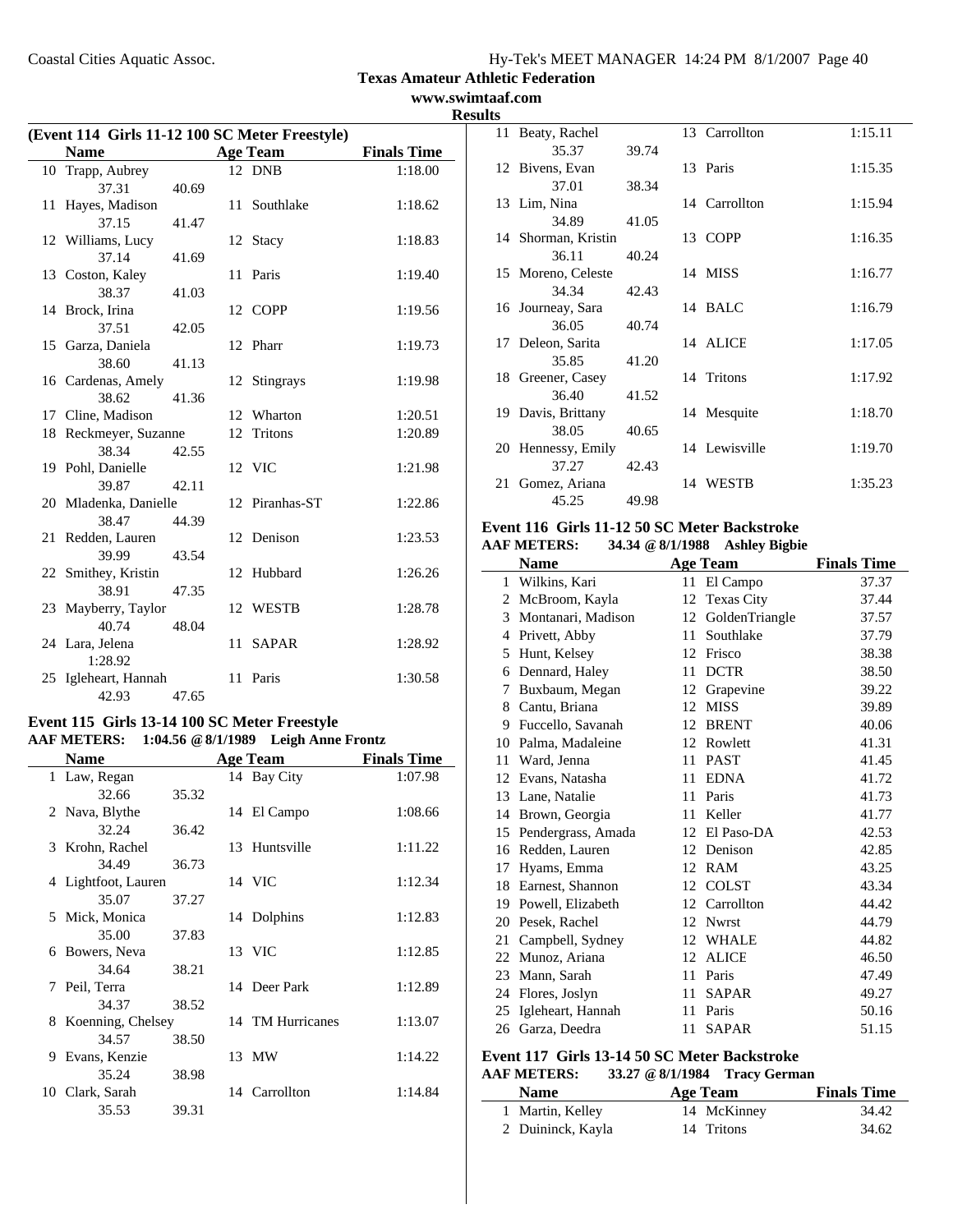**www.swimtaaf.com Results**

|       | (Event 117 Girls 13-14 50 SC Meter Backstroke) |    |                      |                    |  |  |
|-------|------------------------------------------------|----|----------------------|--------------------|--|--|
|       | <b>Name</b>                                    |    | <b>Age Team</b>      | <b>Finals Time</b> |  |  |
|       | 3 Slater, Peyton                               |    | 14 Dallas            | 34.67              |  |  |
| 4     | Boes, Kelsey                                   | 14 | Southlake            | 36.21              |  |  |
| 5     | Gillum, Lauren                                 | 13 | Seals                | 36.42              |  |  |
| 6     | McMillon, Emily                                | 14 | GoldenTriangle       | 37.31              |  |  |
| 7     | Smith, Sarah                                   |    | 14 CV                | 37.44              |  |  |
| 8     | Raasch, Hayley                                 | 13 | <b>DCTR</b>          | 37.61              |  |  |
| 9     | Campbell, Brooke                               | 14 | Frisco               | 38.31              |  |  |
| 10    | Remson, Kerry                                  | 13 | Frisco               | 39.10              |  |  |
| 11    | Koenning, Chelsey                              | 14 | <b>TM Hurricanes</b> | 39.19              |  |  |
| 12    | Congdon, Caitlin                               | 13 | Plano                | 39.91              |  |  |
| 13    | Law, Regan                                     | 14 | Bay City             | 39.94              |  |  |
| 14    | Hussey, Elle                                   | 13 | Paris                | 40.98              |  |  |
| 15    | Dungan, Ashley                                 | 14 | Deer Park            | 41.13              |  |  |
| 16    | Alaniz, Markie                                 |    | 14 TM Hurricanes     | 41.33              |  |  |
| 17    | Deleon, Sarita                                 | 14 | <b>ALICE</b>         | 41.56              |  |  |
| 18    | Bowers, Neva                                   | 13 | <b>VIC</b>           | 41.63              |  |  |
| 19    | Young, Xaimarie                                | 13 | El Paso-DA           | 41.95              |  |  |
| 20    | Brooks, Leah                                   | 14 | Paris                | 44.53              |  |  |
| 21    | Salazar, Bertha                                | 14 | <b>MCAL</b>          | 46.64              |  |  |
| 22    | Garcia, Destiny                                | 13 | <b>SAPAR</b>         | 47.02              |  |  |
| 23    | Weinberger, Sierra                             | 13 | Hubbard              | 48.68              |  |  |
| 24    | Cruz, Michelle                                 | 13 | <b>SAPAR</b>         | 55.59              |  |  |
| 25    | Gomez, Ariana                                  | 14 | WESTB                | 55.93              |  |  |
| 26    | Ramirez, Mikaela                               | 13 | <b>WESTB</b>         | 56.78              |  |  |
| $---$ | Cloud, Shelby                                  | 13 | Killeen-NT           | DQ                 |  |  |

#### **Event 118 Girls 11-12 50 SC Meter Breaststroke AAF METERS: 36.63 @7/30/2006 Kirsten Ericksen**

|       | <b>Name</b>        |    | <b>Age Team</b>      | <b>Finals Time</b> |
|-------|--------------------|----|----------------------|--------------------|
| 1     | Duininck, Lauren   | 12 | Tritons              | 40.01              |
| 2     | Wilkins, Kari      | 11 | El Campo             | 41.13              |
| 3     | Vavra, Sidney      | 11 | Lake Jackson         | 41.91              |
| 4     | Koster, Eva        | 11 | Tritons              | 43.26              |
| 5     | McBroom, Kayla     | 12 | <b>Texas City</b>    | 43.29              |
| 6     | Landers, Elise     | 11 | Southlake            | 43.54              |
| 7     | Gray, Meredith     | 11 | Frisco               | 44.26              |
| $*8$  | Garrison, Cayman   | 11 | McKinney             | 45.52              |
| $*8$  | Mellott, Kelly     | 12 | Mesquite             | 45.52              |
| 10    | Montgomery, Macaul | 11 | <b>Seals</b>         | 46.45              |
| 11    | Garza, Elizabeth   | 12 | <b>ALICE</b>         | 46.58              |
| 12    | Withers, Sarah     | 12 | Farmers Branch       | 46.65              |
| 13    | Smith, Ashlan      | 11 | <b>TM Hurricanes</b> | 46.83              |
| 14    | Perras, Jordan     | 12 | DrSp                 | 46.94              |
| 15    | Slomka, Emily      | 11 | Dolphins             | 47.44              |
| 16    | Mosley, Lauren     | 11 | <b>Mudcats</b>       | 47.51              |
| 17    | Ji, Chelsea        | 11 | <b>WESTB</b>         | 48.64              |
| 18    | Hamilton, Lucy     | 11 | Piranhas-ST          | 49.14              |
| 19    | Vilas, Gretchen    | 11 | Bryan Barracudas     | 50.24              |
| 20    | Lane, Natalie      | 11 | Paris                | 51.60              |
| 21    | Mann, Sarah        | 11 | Paris                | 52.13              |
| 22    | Gibson, Ruby       | 11 | <b>SAPAR</b>         | 57.89              |
| 23    | Doyle, Taylor      | 12 | <b>RAM</b>           | 58.64              |
| 24    | Cruz. Andrea       | 11 | <b>SAPAR</b>         | 1:25.50            |
|       | Garza, Daniela     | 12 | Pharr                | DO                 |
| $---$ | He, Laugen         | 12 | WESTB                | DQ                 |
|       |                    |    |                      |                    |

| Event 119 Girls 13-14 50 SC Meter Breaststroke                 |                             |    |                   |                    |  |  |
|----------------------------------------------------------------|-----------------------------|----|-------------------|--------------------|--|--|
| <b>AAF METERS:</b><br>38.11 @ 8/1/1989<br><b>Ashley Bigbie</b> |                             |    |                   |                    |  |  |
|                                                                | <b>Name</b>                 |    | <b>Age Team</b>   | <b>Finals Time</b> |  |  |
|                                                                | 1 Shults, Jamie             |    | 13 Southlake      | 37.35@             |  |  |
|                                                                | 2 Vesling, Ava              |    | 14 Lake Jackson   | 38.78              |  |  |
|                                                                | 3 Ecuer, Gabriella          |    | 13 Alvin          | 39.08              |  |  |
| 4                                                              | Headrick, Emily             |    | 14 Deer Park      | 39.53              |  |  |
| 5.                                                             | Orred, Tia                  |    | 14 Tritons        | 40.00              |  |  |
| 6                                                              | Kisalus, Josie              |    | 14 VIC            | 40.07              |  |  |
| 7                                                              | Shorman, Kristin            | 13 | <b>COPP</b>       | 41.24              |  |  |
| 8                                                              | Ostrom, Brooke              | 13 | Ingleside-ST      | 41.57              |  |  |
|                                                                | 9 Withers, Joanna           |    | 14 Farmers Branch | 41.65              |  |  |
|                                                                | 10 van Oostendorp, Christin | 14 | TAAF-ST           | 42.31              |  |  |
| 11                                                             | Knippa, Katelyn             | 14 | <b>BRENT</b>      | 43.21              |  |  |
| 12                                                             | Brechner, Kayla             | 13 | Allen             | 43.51              |  |  |
|                                                                | 13 Fowler, Kirsten          |    | 14 Tritons        | 43.62              |  |  |
| 14                                                             | Bruton, Maddi               | 14 | Frisco            | 44.11              |  |  |
|                                                                | *15 Lee, Jocelyn            |    | 13 Plano          | 44.34              |  |  |
| $*15$                                                          | Journeay, Sara              | 14 | <b>BALC</b>       | 44.34              |  |  |
|                                                                | 17 Bivens, Evan             |    | 13 Paris          | 44.52              |  |  |
|                                                                | 18 Tintera, Josephine       | 13 | <b>CUDAS</b>      | 45.40              |  |  |
|                                                                | 19 Erwin, Kaylea            | 13 | <b>ALICE</b>      | 45.95              |  |  |
| 20                                                             | Jones, Mackenna             |    | 14 Paris          | 46.13              |  |  |
| 21                                                             | Johnson, Jena               |    | 14 CUDAS          | 47.61              |  |  |
| 22                                                             | Gillham, Paytyn             | 13 | Hubbard           | 47.62              |  |  |
|                                                                | 23 Weinberger, Sierra       |    | 13 Hubbard        | 48.57              |  |  |
| 24                                                             | Hull, Briana                | 13 | <b>TAAF-ST</b>    | 48.67              |  |  |
|                                                                | 25 Garcia, Destiny          | 13 | <b>SAPAR</b>      | 49.23              |  |  |
|                                                                | 26 Ramirez, Mikaela         | 13 | <b>WESTB</b>      | 51.47              |  |  |
| 27                                                             | Bowling, Amber              | 13 | <b>SAPAR</b>      | 53.14              |  |  |

# **Event 120 Girls 11-12 50 SC Meter Butterfly**

#### **AAF METERS: 32.24 @7/30/2006 Kirsten Ericksen**

|    | <b>Name</b>           |    | <b>Age Team</b>     | <b>Finals Time</b> |
|----|-----------------------|----|---------------------|--------------------|
| 1  | Korst, Caroline       | 12 | Frisco              | 34.40              |
| 2  | Pajela, Hani          | 12 | McKinney            | 35.50              |
| 3  | Norrell, Kaitlyn      | 12 | Wharton             | 36.34              |
| 4  | Vassios, Haley        | 11 | Southlake           | 37.06              |
| 5  | Meinz, Sarah          | 12 | Southlake           | 37.60              |
| 6  | Brock, Irina          | 12 | <b>COPP</b>         | 37.73              |
| 7  | Whittaker, Allison    | 12 | Lewisville          | 38.25              |
| 8  | Moreland, Celia       | 11 | <b>Tiger Sharks</b> | 38.68              |
| 9  | Duke, Carolyn         | 12 | Plano               | 38.94              |
| 10 | Ramon, Gina           | 12 | <b>MCAL</b>         | 39.39              |
| 11 | Kristynik, Angela     | 11 | Bay City            | 39.57              |
| 12 | Williams, Lucy        | 12 | Stacy               | 39.73              |
| 13 | Yarbrough, Taylor     | 11 | Otters-ST           | 39.91              |
| 14 | Walker, Shanna        | 11 | GoldenTriangle      | 40.25              |
| 15 | Struve, Maddy         | 12 | Paris               | 41.51              |
| 16 | Hoerig, Karly Rae     | 11 | <b>VIC</b>          | 42.53              |
| 17 | Martinez, Clari       | 12 | <b>ALICE</b>        | 42.58              |
| 18 | Princehouse, Jennifer | 11 | Plano               | 43.52              |
| 19 | Campbell, Sydney      | 12 | <b>WHALE</b>        | 43.57              |
| 20 | Trapp, Aubrey         | 12 | <b>DNB</b>          | 44.79              |
| 21 | Garcia, Katherine     | 11 | SAPAR               | 44.84              |
| 22 | Mayberry, Taylor      | 12 | <b>WESTB</b>        | 45.89              |
| 23 | Bartosh, Michaela     | 11 | Hubbard             | 47.70              |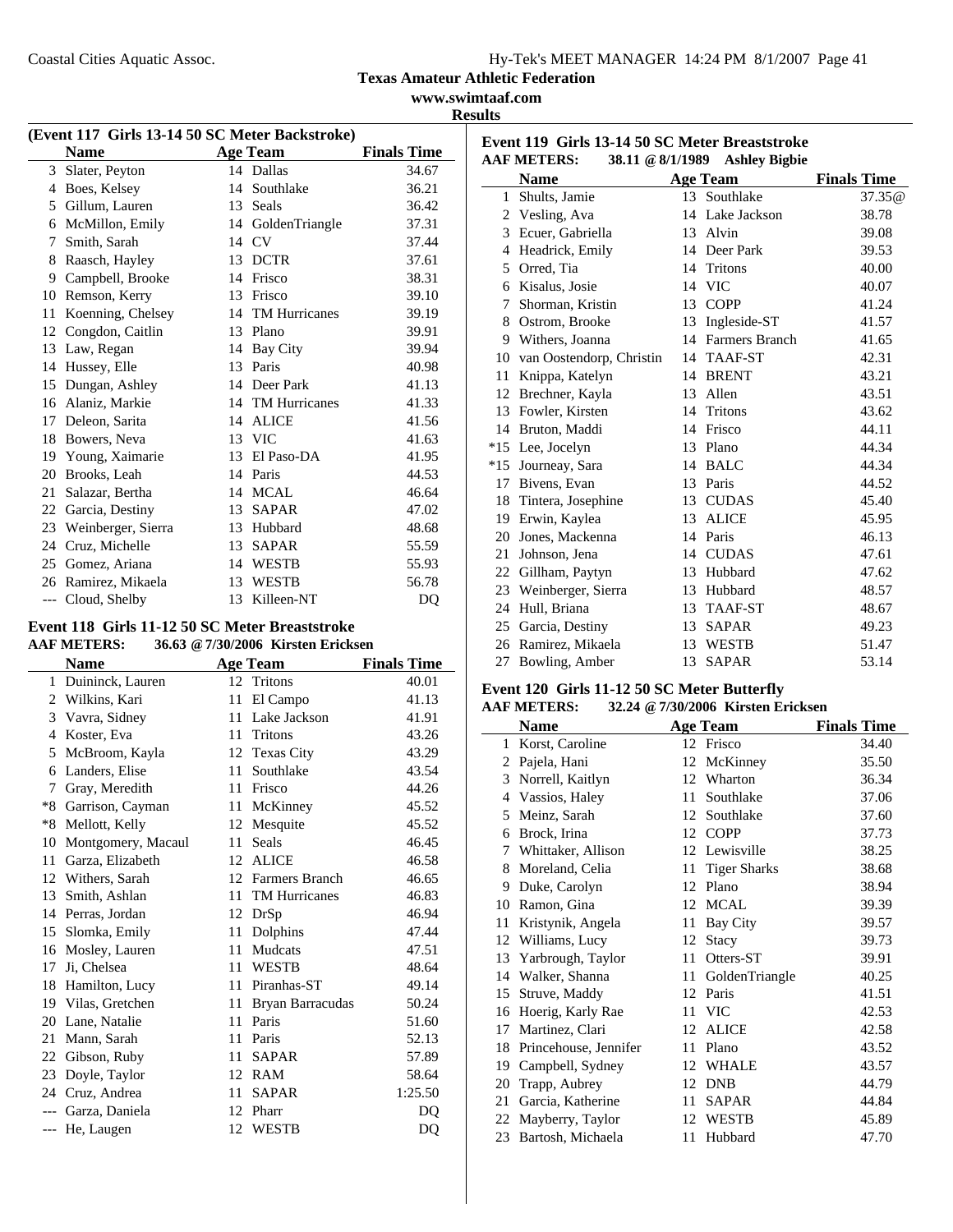**www.swimtaaf.com Results**

| (Event 120 Girls 11-12 50 SC Meter Butterfly) |  |                 |                    |  |  |
|-----------------------------------------------|--|-----------------|--------------------|--|--|
| <b>Name</b>                                   |  | <b>Age Team</b> | <b>Finals Time</b> |  |  |
| 24 Schlacach, Kristen                         |  | 12 Killeen-NT   | 49.97              |  |  |
| 25 Igleheart, Hannah                          |  | 11 Paris        | 54.35              |  |  |
| 26 Flores, Julia                              |  | 11 SAPAR        | 59.84              |  |  |
| --- Gutierrez, Brianna                        |  | 12 MISS         | DO                 |  |  |
| --- Pesek, Rachel                             |  | 12. Nwrst       | DO                 |  |  |
|                                               |  |                 |                    |  |  |

#### **Event 121 Girls 13-14 50 SC Meter Butterfly AAF METERS: 32.07 @8/1/1989 Leigh Anne Frontz**

|    | <b>Name</b>       |    | <b>Age Team</b>      | <b>Finals Time</b> |
|----|-------------------|----|----------------------|--------------------|
| 1  | Kacal, Kaleigh    | 13 | Wharton              | 32.44              |
| 2  | Zamora, Courtney  | 14 | R&R                  | 33.71              |
| 3  | Shults, Jamie     | 13 | Southlake            | 34.02              |
| 4  | McMillon, Emily   | 14 | GoldenTriangle       | 34.81              |
| 5  | Benson, Sarah     | 14 | Seals                | 35.49              |
| 6  | Alaniz, Markie    | 14 | <b>TM Hurricanes</b> | 36.02              |
| 7  | Duininck, Kayla   | 14 | Tritons              | 36.31              |
| 8  | Kugelman, Tara    | 14 | <b>BALC</b>          | 37.01              |
| *9 | Bergman, Gerri    | 13 | Carrollton           | 37.09              |
| *9 | Kisalus, Josie    | 14 | <b>VIC</b>           | 37.09              |
| 11 | Mott, Catherine   | 13 | Plano                | 37.11              |
| 12 | Bryan, Gentry     | 13 | Dolphins             | 37.23              |
| 13 | Shallow, Rachel   | 13 | Rowlett              | 37.66              |
| 14 | Frady, Codie      | 14 | Keller               | 37.87              |
| 15 | Brechner, Kayla   | 13 | Allen                | 38.03              |
| 16 | Mick, Monica      | 14 | Dolphins             | 38.89              |
| 17 | Herrmann, Grace   | 14 | TAAF-ST              | 39.02              |
| 18 | Brooks, Leah      | 14 | Paris                | 41.60              |
| 19 | Tijerina, Corissa | 13 | <b>ALICE</b>         | 42.05              |
| 20 | Johnson, Jena     | 14 | <b>CUDAS</b>         | 42.29              |
| 21 | Smith, Sarah      | 14 | <b>CV</b>            | 43.36              |
| 22 | Jones, Rayven     |    | 13 Killeen-NT        | 50.15              |

#### **Event 122 Girls 11-12 50 SC Meter Freestyle AAF METERS: 30.50 @8/1/1989 Danielle Svehla**

| $\sim$ 01 11 12 02 |                    |    |                 |                    |
|--------------------|--------------------|----|-----------------|--------------------|
|                    | <b>Name</b>        |    | <b>Age Team</b> | <b>Finals Time</b> |
| 1                  | Harper, Hannah     |    | 12 Wharton      | 31.11              |
| 2                  | O'Hearn, Becca     |    | 12 R&R          | 31.39              |
| 3                  | Buxbaum, Megan     | 12 | Grapevine       | 33.12              |
| 4                  | Schneider, Heidi   | 12 | Grapevine       | 33.30              |
| 5                  | Brock, Irina       | 12 | <b>COPP</b>     | 33.57              |
| 6                  | Gutierrez, Brianna | 12 | <b>MISS</b>     | 33.86              |
| 7                  | Norman, Emily      | 12 | Seabrook        | 33.97              |
| 8                  | Pohl, Danielle     |    | 12 VIC          | 34.75              |
| 9                  | Sands, Alyssa      | 11 | Carrollton      | 34.78              |
| 10                 | Goetz, Tara        |    | 12 VIC          | 34.93              |
| 11                 | Fuccello, Savanah  |    | 12 BRENT        | 35.03              |
| 12                 | Rankin, Nicole     | 11 | Frisco          | 35.09              |
| 13                 | Montgomery, Macaul | 11 | Seals           | 35.23              |
| 14                 | Ji, Chelsea        | 11 | <b>WESTB</b>    | 35.33              |
| 15                 | Williams, Lucy     | 12 | Stacy           | 35.47              |
| 16                 | Garza, Daniela     | 12 | Pharr           | 35.53              |
| 17                 | Smithey, Kristin   | 12 | Hubbard         | 35.67              |
| 18                 | Trapp, Aubrey      | 12 | <b>DNB</b>      | 35.82              |
| 19                 | Anderson, Jordan   |    | 12 Commerce     | 36.02              |
| 20                 | Brittenham, Katy   |    | 12 Mesquite     | 36.07              |
| 21                 | Pendergrass, Amada | 12 | El Paso-DA      | 36.12              |
|                    |                    |    |                 |                    |

| шэ |                     |                 |       |
|----|---------------------|-----------------|-------|
|    | 22 Moreland, Celia  | 11 Tiger Sharks | 36.95 |
|    | 23 Lara, Jelena     | 11 SAPAR        | 37.45 |
|    | 24 Lane, Natalie    | 11 Paris        | 39.03 |
|    | 25 Sveine, Marcella | 12 Killeen-NT   | 39.84 |
|    | 26 Lee, Taylor      | 12 Paris        | 40.86 |
|    | 27 Farmer, Tiffanie | 11 WHALE        | 44.49 |
|    | 28 Garza, Monque    | 11 SAPAR        | 54.97 |

# **Event 123 Girls 13-14 50 SC Meter Freestyle**

# **AAF METERS: 29.06 @8/1/1987 Joyce Rayburn**

|              | <b>Name</b>              |    | <b>Age Team</b>      | <b>Finals Time</b> |
|--------------|--------------------------|----|----------------------|--------------------|
| $\mathbf{1}$ | Emmons, Kelsey           |    | 14 Frisco            | 29.58              |
| 2            | Nava, Blythe             |    | 14 El Campo          | 30.52              |
| 3            | Orred, Tia               | 14 | Tritons              | 30.61              |
| 4            | O'Briant, Hailey         | 14 | El Campo             | 31.11              |
| 5            | Peil, Terra              | 14 | Deer Park            | 31.42              |
| 6            | Gillum, Lauren           | 13 | <b>Seals</b>         | 31.69              |
| 7            | Krohn, Rachel            |    | 13 Huntsville        | 32.42              |
| 8            | Lee, Anna                | 14 | Plano                | 32.68              |
| 9            | Shallow, Rachel          | 13 | Rowlett              | 33.00              |
| $*10$        | Sands, Jeanette          |    | 14 Carrollton        | 33.25              |
| $*10$        | Journeay, Sara           | 14 | <b>BALC</b>          | 33.25              |
| 12           | Offutt. Sammi            |    | 14 WHALE             | 33.28              |
| 13           | Slater, Peyton           | 14 | Dallas               | 33.34              |
| 14           | Kisalus, Josie           | 14 | <b>VIC</b>           | 33.35              |
| 15           | Bryan, Gentry            | 13 | Dolphins             | 33.41              |
| 16           | Raasch, Hayley           | 13 | <b>DCTR</b>          | 33.51              |
| 17           | Jones, Mackenna          |    | 14 Paris             | 33.59              |
| 18           | Alvarez, Amanda          | 13 | <b>CUDAS</b>         | 33.81              |
| 19           | Moreno, Celeste          |    | 14 MISS              | 34.07              |
| 20           | van Oostendorp, Christin | 14 | TAAF-ST              | 34.42              |
| 21           | Koenning, Chelsey        | 14 | <b>TM Hurricanes</b> | 34.52              |
| 22           | Benson, Sarah            | 14 | <b>Seals</b>         | 34.75              |
| 23           | Young, Xaimarie          |    | 13 El Paso-DA        | 35.91              |
| 24           | Salazar, Bertha          |    | 14 MCAL              | 36.18              |
| 25           | Gillham, Paytyn          | 13 | Hubbard              | 37.85              |
| 26           | Flores, Ashlyn           | 13 | <b>SAPAR</b>         | 38.32              |
| 27           | Gomez, Ariana            |    | 14 WESTB             | 40.52              |

## **Event 124 Girls 11-12 100 SC Meter IM**

#### **AAF METERS: 1:15.74 @7/30/2006 Kirsten Ericksen**

| <b>Name</b>          |       | <b>Age Team</b> |              | <b>Finals Time</b> |
|----------------------|-------|-----------------|--------------|--------------------|
| 1 Duininck, Lauren   |       | 12 Tritons      |              | 1:21.36            |
| 37.12                | 44.24 |                 |              |                    |
| 2 Schneider, Heidi   |       |                 | 12 Grapevine | 1:22.45            |
| 38.10                | 44.35 |                 |              |                    |
| 3 Wilkins, Kari      |       | 11              | El Campo     | 1:22.48            |
| 38.81                | 43.67 |                 |              |                    |
| 4 Pajela, Hani       |       |                 | 12 McKinney  | 1:23.29            |
| 38.76                | 44.53 |                 |              |                    |
| 5 Privett, Abby      |       |                 | 11 Southlake | 1:23.90            |
| 38.25                | 45.65 |                 |              |                    |
| 6 Korst, Caroline    |       | 12 Frisco       |              | 1:24.00            |
| 36.65                | 47.35 |                 |              |                    |
| Cantu, Briana<br>7   |       | 12 MISS         |              | 1:26.91            |
| 40.26                | 46.65 |                 |              |                    |
| Allsep, Cameron<br>8 |       |                 | 11 Deer Park | 1:27.73            |
| 39.40                | 48.33 |                 |              |                    |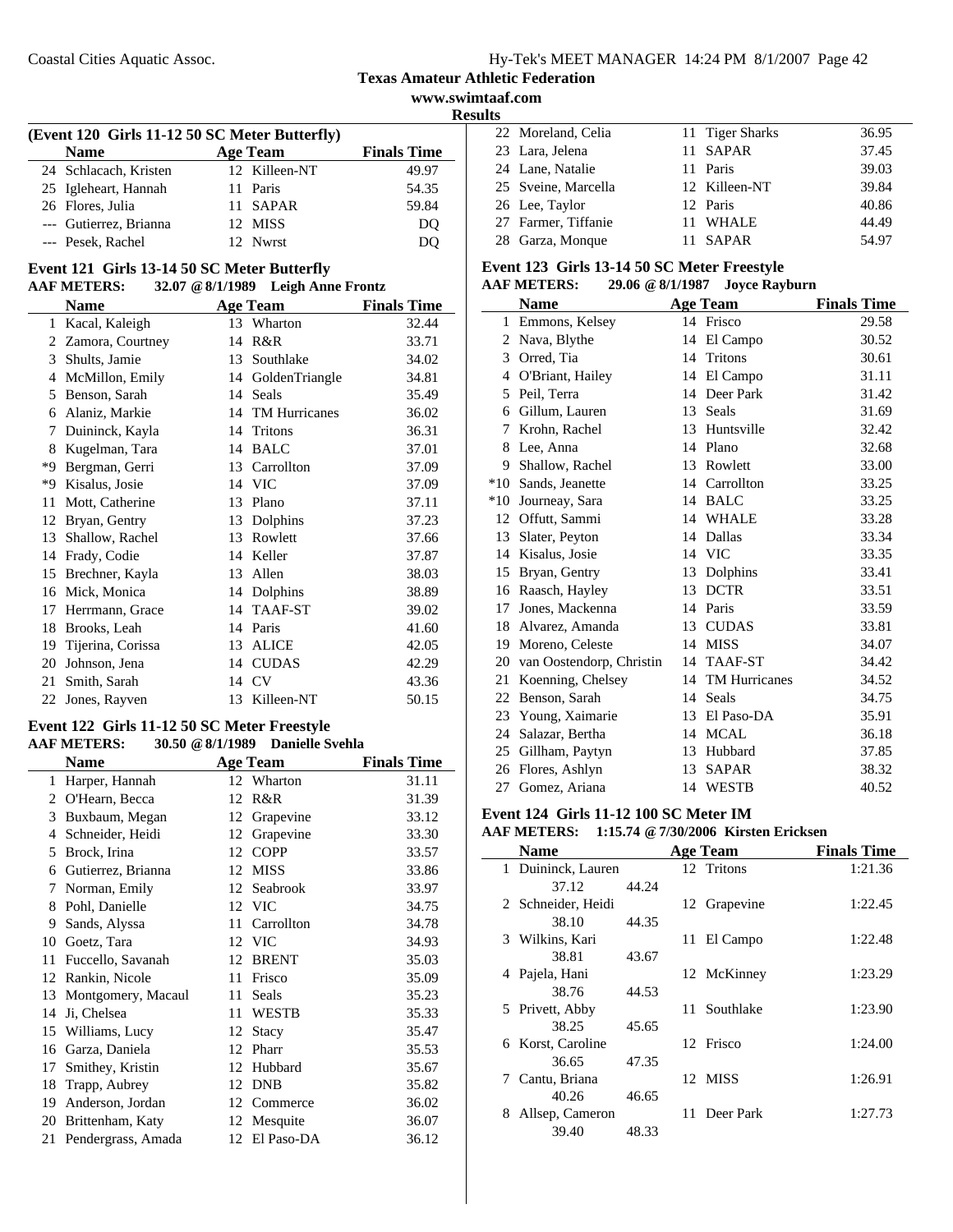Coastal Cities Aquatic Assoc.

**Texas Amateur Athletic Federation**

## **www.swimtaaf.com Results**

| (Event 124 Girls 11-12 100 SC Meter IM) |                       |         |    |                     |                    |
|-----------------------------------------|-----------------------|---------|----|---------------------|--------------------|
|                                         | <b>Name</b>           |         |    | <b>Age Team</b>     | <b>Finals Time</b> |
|                                         | 9 Kacko, Sierra       |         |    | 11 Bay City         | 1:28.01            |
|                                         | 40.73                 | 47.28   |    |                     |                    |
|                                         | 10 Koster, Eva        |         | 11 | Tritons             | 1:28.12            |
|                                         | 40.16                 | 47.96   |    |                     |                    |
|                                         | 11 Struve, Maddy      |         |    | 12 Paris            | 1:29.78            |
|                                         | 42.96                 | 46.82   |    |                     |                    |
|                                         | 12 Hayes, Maria       |         |    | 12 Denison          | 1:30.01            |
|                                         | 42.18                 | 47.83   |    |                     |                    |
|                                         | 13 Coston, Kaley      |         | 11 | Paris               | 1:30.62            |
|                                         | 44.03                 | 46.59   |    |                     |                    |
|                                         | 14 Rankin, Nicole     |         | 11 | Frisco              | 1:32.00            |
|                                         | 45.07                 | 46.93   |    |                     |                    |
|                                         | 15 Campbell, Sydney   |         |    | 12 WHALE            | 1:32.46            |
|                                         | 16 Moreland, Celia    |         | 11 | <b>Tiger Sharks</b> | 1:33.65            |
|                                         | 43.90                 | 49.75   |    |                     |                    |
|                                         | 17 Guajardo, Roxie    |         | 12 | <b>MISS</b>         | 1:34.26            |
|                                         | 42.87                 | 51.39   |    |                     |                    |
|                                         | 18 Pendergrass, Amada |         | 12 | El Paso-DA          | 1:36.00            |
|                                         | 41.77                 | 54.23   |    |                     |                    |
|                                         | 19 Rabe, Kitty        |         | 11 | Dolphins            | 1:36.74            |
|                                         | 46.85                 | 49.89   |    |                     |                    |
|                                         | 20 Veregori, Luisa    |         |    | 12 RAM              | 1:44.11            |
|                                         | 48.20                 | 55.91   |    |                     |                    |
| 21                                      | Lara, Jelena          |         | 11 | <b>SAPAR</b>        | 1:44.15            |
|                                         | 22 Mosley, Lauren     |         | 11 | Mudcats             | 1:44.56            |
|                                         | 50.76                 | 53.80   |    |                     |                    |
|                                         | 23 Hyams, Emma        |         |    | 12 RAM              | 1:45.57            |
|                                         | 47.00                 | 58.57   |    |                     |                    |
|                                         | 24 Lee, Taylor        |         |    | 12 Paris            | 1:48.48            |
|                                         | 53.47                 | 55.01   |    |                     |                    |
| 25                                      | Ji, Chelsea           |         | 11 | <b>WESTB</b>        | 1:59.14            |
|                                         | 47.83                 | 1:11.31 |    |                     |                    |
|                                         | Bonds, Sadie          |         | 12 | Dolphins            | DQ                 |
|                                         | 44.02                 | 53.07   |    |                     |                    |

#### **Event 125 Girls 13-14 100 SC Meter IM AAF METERS: 1:13.58 @8/1/1987 Joyce Rayburn**

|    | <b>Name</b>      |       |    | <b>Age Team</b>   | <b>Finals Time</b> |
|----|------------------|-------|----|-------------------|--------------------|
|    | 1 Shults, Jamie  |       |    | 13 Southlake      | 1:17.62            |
|    | 38.40            | 39.22 |    |                   |                    |
|    | 2 Noser, Kaitlin |       |    | 13 R&R            | 1:19.86            |
|    | 35.92            | 43.94 |    |                   |                    |
|    | 3 Gillum, Lauren |       |    | 13 Seals          | 1:22.60            |
|    | 38.17            | 44.43 |    |                   |                    |
|    | 4 Martin, Kelley |       |    | 14 McKinney       | 1:22.64            |
|    | 37.82            | 44.82 |    |                   |                    |
|    | 5 Slater, Peyton |       |    | 14 Dallas         | 1:22.67            |
|    | 37.25            | 45.42 |    |                   |                    |
|    | 6 Vesling, Ava   |       |    | 14 Lake Jackson   | 1:22.90            |
|    | 38.72            | 44.18 |    |                   |                    |
|    | 7 Alaniz, Markie |       |    | 14 TM Hurricanes  | 1:22.96            |
|    | 39.71            | 43.25 |    |                   |                    |
| 8. | McMillon, Emily  |       |    | 14 GoldenTriangle | 1:23.94            |
|    | 37.85            | 46.09 |    |                   |                    |
| 9  | Raasch, Hayley   |       | 13 | <b>DCTR</b>       | 1:24.02            |
|    | 38.84            | 45.18 |    |                   |                    |

| ∸ັ |                      |       |              |         |
|----|----------------------|-------|--------------|---------|
|    | 10 Lee, Anna         |       | 14 Plano     | 1:25.59 |
|    | 40.03                | 45.56 |              |         |
|    | 11 Knippa, Katelyn   |       | 14 BRENT     | 1:25.72 |
|    | 38.90                | 46.82 |              |         |
|    | 12 Garrott, Miranda  |       | 13 Dolphins  | 1:26.11 |
|    | 40.60                | 45.51 |              |         |
|    | 13 Offutt, Sammi     |       | 14 WHALE     | 1:26.56 |
|    | 40.00                | 46.56 |              |         |
|    | 14 Handley, Sarah    |       | 14 DrSp      | 1:26.69 |
|    | 38.32                | 48.37 |              |         |
|    | 15 Mott, Catherine   |       | 13 Plano     | 1:26.82 |
|    | 41.78                | 45.04 |              |         |
|    | 16 Clothier, Jessica |       | 14 Frisco    | 1:28.01 |
|    | 38.81                | 49.20 |              |         |
|    | 17 Mick, Monica      |       | 14 Dolphins  | 1:29.75 |
|    | 41.88                | 47.87 |              |         |
|    | 18 Long, Cassidy     |       | 13 Southlake | 1:31.81 |
|    | 43.07                | 48.74 |              |         |
|    | 19 Hussey, Elle      |       | 13 Paris     | 1:32.40 |
|    | 43.51                | 48.89 |              |         |
|    | 20 Kugelman, Tara    |       | 14 BALC      | 1:34.00 |
|    | 43.00                | 51.00 |              |         |
|    | 21 Wilson, Haily     |       | 14 CUDAS     | 1:36.44 |
|    | 45.20                | 51.24 |              |         |
|    | 22 Erwin, Kaylea     |       | 13 ALICE     | 1:36.45 |
|    | 47.28                | 49.17 |              |         |
|    | 23 Tijerina, Corissa |       | 13 ALICE     | 1:36.98 |
|    | 45.47                | 51.51 |              |         |
|    | Gillham, Paytyn      |       | 13 Hubbard   | DQ      |
|    | 48.13                | 54.15 |              |         |

## **Event 126 Girls 13-14 200 SC Meter Freestyle AAF METERS: 2:25.16 @7/30/2006 Meredith Bard**

| <b>Name</b> |                     |       | <b>Age Team</b> |       | <b>Finals Time</b> |
|-------------|---------------------|-------|-----------------|-------|--------------------|
|             | 1 Zamora, Courtney  |       | 14 R&R          |       | 2:27.39            |
|             | 34.17               | 37.32 | 38.32           | 37.58 |                    |
|             | 2 Law, Regan        |       | 14 Bay City     |       | 2:30.22            |
|             | 34.20               | 37.60 | 39.46           | 38.96 |                    |
|             | 3 Emmons, Kelsey    |       | 14 Frisco       |       | 2:30.32            |
|             | 34.12               | 38.41 | 39.88           | 37.91 |                    |
|             | 4 Martinez, Julie   |       | 14 Freeport     |       | 2:36.85            |
|             | 36.02               | 39.06 | 41.43           | 40.34 |                    |
|             | 5 Lightfoot, Lauren |       | 14 VIC          |       | 2:41.02            |
|             | 37.51               | 41.03 | 41.66           | 40.82 |                    |
|             | 6 Gaither, Jubilee  |       | 13 StingRays    |       | 2:42.97            |
|             | 36.60               | 43.24 | 44.67           | 38.46 |                    |
|             | 7 Evans, Kenzie     |       | 13 MW           |       | 2:43.40            |
|             | 36.46               | 42.16 | 43.69           | 41.09 |                    |
|             | 8 Garrott, Miranda  |       | 13 Dolphins     |       | 2:44.53            |
|             | 36.73               | 41.95 | 43.62           | 42.23 |                    |
|             | 9 Grimes, Heather   |       | 14 Mesquite     |       | 2:46.89            |
|             | 38.45               | 43.40 | 43.62           | 41.42 |                    |
|             | 10 Frady, Codie     |       | 14 Keller       |       | 2:48.25            |
|             | 37.80               | 43.16 | 44.64           | 42.65 |                    |
|             | 11 Shallow, Rachel  |       | 13 Rowlett      |       | 2:50.78            |
|             | 38.36               | 42.91 | 45.38           | 44.13 |                    |
|             | 12 Krohn, Rachel    |       | 13 Huntsville   |       | 2:52.27            |
|             | 37.59               | 44.34 | 48.44           | 41.90 |                    |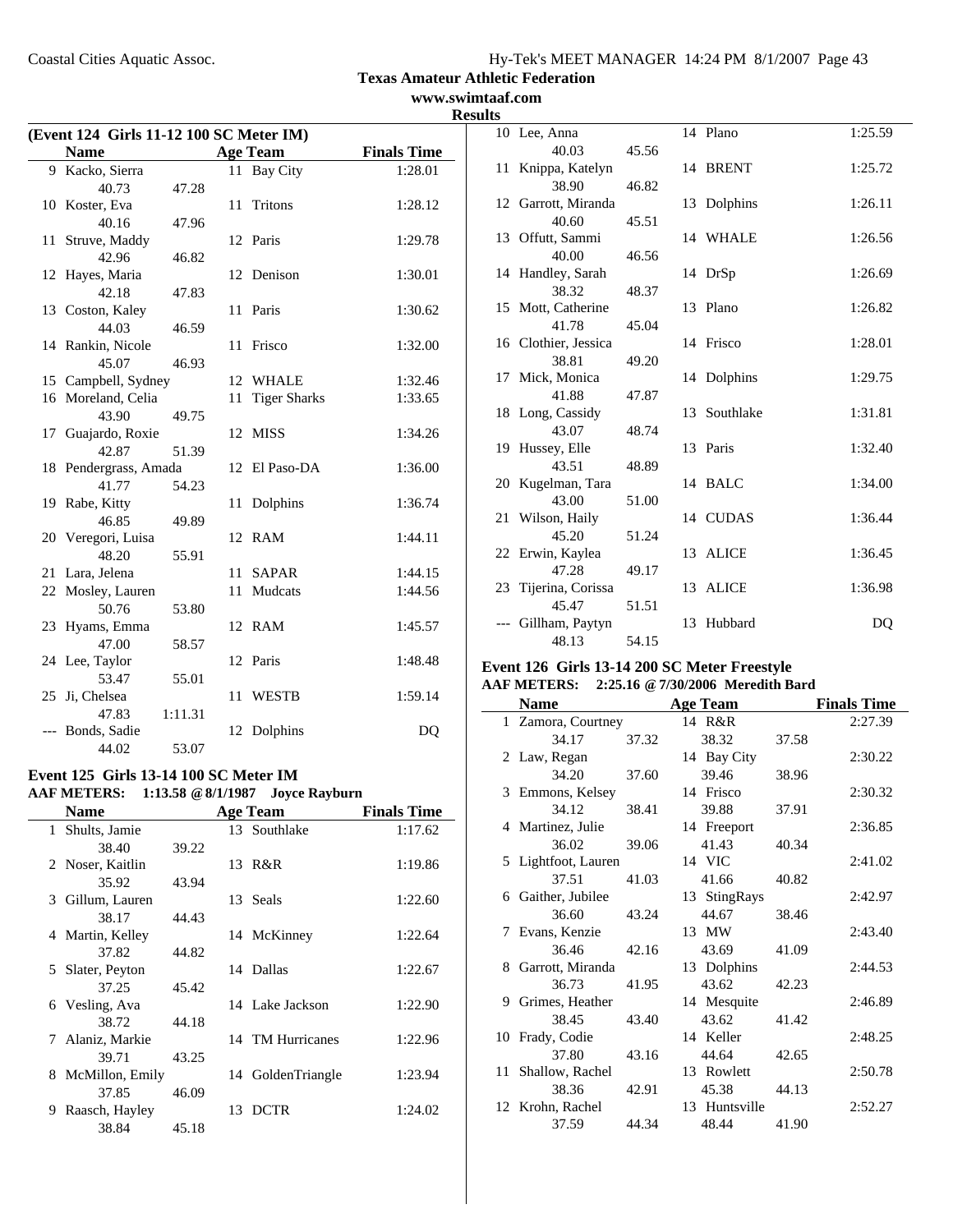**www.swimtaaf.com Results**

| (Event 126 Girls 13-14 200 SC Meter Freestyle)<br>Age Team<br><b>Finals Time</b><br><b>Name</b><br>13 Davis, Brittany<br>2:53.25<br>14 Mesquite<br>38.93<br>46.14<br>45.29<br>42.89 |       |               |       |         |
|-------------------------------------------------------------------------------------------------------------------------------------------------------------------------------------|-------|---------------|-------|---------|
|                                                                                                                                                                                     |       |               |       |         |
|                                                                                                                                                                                     |       |               |       |         |
|                                                                                                                                                                                     |       |               |       |         |
| 14 Knippa, Katelyn                                                                                                                                                                  |       | 14 BRENT      |       | 2:59.58 |
| 40.56                                                                                                                                                                               | 47.00 | 48.08         | 43.94 |         |
| 15 McHugh, Ashley                                                                                                                                                                   |       | 13 Lewisville |       | 3:01.74 |
| 42.33                                                                                                                                                                               | 46.00 | 46.41         | 47.00 |         |
| 16 Landero, Jovannie                                                                                                                                                                |       | 13 MISS       |       | 3:16.06 |
| 41.75                                                                                                                                                                               | 48.52 | 52.67         | 53.12 |         |
| 17 Dawkins, Melissa                                                                                                                                                                 |       | 14 CV         |       | 3:19.66 |
| 44.05                                                                                                                                                                               | 50.66 | 53.42         | 51.53 |         |

#### **Event 127 Girls 11-12 200 SC Meter Freestyle Relay AAF METERS: 2:10.74 @7/1/1994 Bay City**

|    | <b>Team</b>               |       | <b>Relay</b>                |                             | <b>Finals Time</b> |
|----|---------------------------|-------|-----------------------------|-----------------------------|--------------------|
| 1  | R&R                       |       | A                           |                             | 2:12.06            |
|    | 1) Green, Maggie 11       |       | 2) Hartensteiner, Ashley 11 |                             |                    |
|    | 3) Przybilla, Hannah 11   |       |                             | 4) O'Hearn, Becca 12        |                    |
|    | 34.22                     | 33.06 | 33.72                       | 31.06                       |                    |
| 2  | Wharton                   |       | A                           |                             | 2:15.01            |
|    | 1) Cline, Madison 12      |       |                             | 2) Kieler, Amber 12         |                    |
|    | 3) Norrell, Kaitlyn 12    |       |                             | 4) Harper, Hannah 12        |                    |
|    | 35.15                     | 35.58 | 33.54                       | 30.74                       |                    |
| 3  | Tritons                   |       | A                           |                             | 2:15.36            |
|    | 1) Duininck, Lauren 12    |       | 2) Jones, Jesse 12          |                             |                    |
|    | 3) Koster, Eva 11         |       |                             | 4) Reckmeyer, Suzanne 12    |                    |
|    | 33.97                     | 36.29 | 32.61                       | 32.49                       |                    |
|    | 4 Bay City                |       | A                           |                             | 2:17.28            |
|    | 1) Attaway, Meagan 12     |       |                             | 2) Cantu, Jessica 12        |                    |
|    | 3) Frawley, Rachael 11    |       |                             | 4) Kristynik, Angela 11     |                    |
|    | 34.05                     | 35.67 | 34.39                       | 33.17                       |                    |
| 5  | Southlake                 |       | A                           |                             | 2:18.27            |
|    | 1) Hayes, Madison 11      |       |                             | 2) Meinz, Sarah 12          |                    |
|    | 3) Landers, Elise 11      |       |                             | 4) Vassios, Haley 11        |                    |
|    | 34.34                     |       |                             | 34.04                       |                    |
|    | 6 Frisco                  |       | A                           |                             | 2:20.36            |
|    | 1) Anders, Amanda 12      |       |                             | 2) Hunt, Kelsey 12          |                    |
|    | 3) Gray, Meredith 11      |       |                             | 4) Williams, Caroline 11    |                    |
|    | 36.25                     | 33.40 | 37.32                       | 33.39                       |                    |
| 7  | <b>VIC</b>                |       | A                           |                             | 2:22.41            |
|    | 1) Pohl, Danielle 12      |       | 2) Garza, Samantha 11       |                             |                    |
|    | 3) Boles, Carly 12        |       | 4) Goetz, Tara 12           |                             |                    |
|    | 35.19                     | 37.17 | 35.00                       | 35.05                       |                    |
| 8  | Southlake                 |       | B                           |                             | 2:23.88            |
|    | 1) Knese, Morgan 11       |       |                             | 2) Noonan, Samantha 12      |                    |
|    | 3) Stockton, Madeleine 11 |       |                             | 4) Nauwelaers, Savannah 11  |                    |
|    | 36.01                     | 36.04 | 36.80                       | 35.03                       |                    |
| 9  | Plano                     |       | A                           |                             | 2:24.11            |
|    | 1) Congdon, Carli 11      |       |                             | 2) Blasingame, Elizabeth 12 |                    |
|    | 3) Duke, Carolyn 12       |       |                             | 4) Princehouse, Jennifer 11 |                    |
|    | 36.71                     | 35.46 | 36.09                       | 35.85                       |                    |
| 10 | Lewisville                |       | A                           |                             | 2:25.70            |
|    | 1) Watson, Emily 11       |       |                             | 2) Scherer, Brianna 12      |                    |
|    | 3) Blackshear, Kali 12    |       |                             | 4) Whittaker, Allison 12    |                    |
|    | 36.26                     | 36.86 | 37.69                       | 34.89                       |                    |

| ເວ |                           |       |                        |                           |         |
|----|---------------------------|-------|------------------------|---------------------------|---------|
| 11 | Carrollton                |       | A                      |                           | 2:27.66 |
|    | 1) Ziaie, Nahal 12        |       | 2) Gula, Audrey 11     |                           |         |
|    | 3) Jones, Rachel 11       |       | 4) Sands, Alyssa 11    |                           |         |
|    | 36.90                     | 43.00 | 32.96                  | 34.80                     |         |
| 12 | <b>MISS</b>               |       | A                      |                           | 2:28.41 |
|    | 1) Gonzales, Leanna 12    |       | 2) Cantu, Karina 11    |                           |         |
|    | 3) Schiefelbein, Abby 12  |       |                        | 4) Gutierrez, Brianna 12  |         |
|    | 40.92                     | 35.54 | 38.32                  | 33.63                     |         |
| 13 | <b>TM Hurricanes</b>      |       | A                      |                           | 2:31.78 |
|    | 1) Winters, Annarae 11    |       |                        | 2) Baldwin, Alexandria 11 |         |
|    | 3) Smith, Ashlan 11       |       | 4) Garcia, Jennifer 12 |                           |         |
|    | 39.78                     | 38.46 | 36.40                  | 37.14                     |         |
| 14 | <b>Sharks</b>             |       | A                      |                           | 2:36.62 |
|    | 1) Miller, Anna 11        |       |                        | 2) Stafford, Samantha 11  |         |
|    | 3) Bittle, Jacey 11       |       | 4) Longino, Jackie 11  |                           |         |
|    | 40.88                     | 42.79 | 37.77                  | 35.18                     |         |
| 15 | Frisco                    |       | B                      |                           | 2:37.87 |
|    | 1) Homoky, Kendall 11     |       |                        | 2) Tomlin, Brianna 12     |         |
|    | 3) Owens, Kathleen 11     |       | 4) Brown, Kristen 12   |                           |         |
|    | 40.30                     | 36.53 | 38.92                  | 42.12                     |         |
|    | 16 SAPAR                  |       | A                      |                           | 2:39.45 |
|    | 1) Garza, Monque 11       |       | 2) Garcia, Victoria 11 |                           |         |
|    | 3) Garcia, Katherine 11   |       | 4) Garza, Deedra 11    |                           |         |
|    | 40.12                     | 45.47 | 35.39                  | 38.47                     |         |
| 17 | <b>WESTB</b>              |       | A                      |                           | 2:41.89 |
|    | 1) Alexander, Allison 12  |       | 2) Evans, Angela 12    |                           |         |
|    | 3) He, Laugen 12          |       |                        | 4) Robertson, Nykeya 12   |         |
|    | 41.69                     | 45.40 | 39.25                  | 35.55                     |         |
| 18 | Hubbard                   |       | A                      |                           | 2:45.55 |
|    | 1) Pevia, Aileen 12       |       |                        | 2) Bartosh, Madison 11    |         |
|    | 3) McClinton, Meredith 12 |       | 4) Neiman, Cayce 12    |                           |         |
|    | 41.45                     | 43.17 | 42.10                  | 38.83                     |         |
| 19 | <b>ALICE</b>              |       | B                      |                           | 2:49.99 |
|    | 1) Moralez, Alexis 12     |       |                        | 2) Gonzalez, Rebekah 11   |         |
|    | 3) Ynfante, Mallory 12    |       | 4) Chapa, Andie 12     |                           |         |
|    | 40.85                     | 43.94 | 50.32                  | 34.88                     |         |
| 20 | <b>DNR</b>                |       | A                      |                           | 2:51.47 |
|    | 1) Garrett, Kaitlyn 11    |       |                        | 2) Hulet, Chantelle 12    |         |
|    | 3) Sosa, Jonna 12         |       |                        | 4) Dougherty, Ally 12     |         |
|    | 41.67                     | 47.64 | 42.15                  | 40.01                     |         |
| 21 | <b>SAPAR</b>              |       | B                      |                           | 3:00.29 |
|    | 1) Gibson, Ruby 11        |       | 2) Johnson, Megan 11   |                           |         |
|    | 3) Herel, Alexandra 11    |       | 4) Ortiz, Laura 11     |                           |         |
|    | 47.55                     | 44.27 | 1:28.47                |                           |         |

#### **Event 128 Girls 13-14 200 SC Meter Freestyle Relay AAF METERS: 2:04.73 @7/30/2006 Trophy Club M Laurion, K Duinick, N Blair, T Orred**

| <b>Team</b>            |       | <b>Relay</b>            | <b>Finals Time</b> |  |
|------------------------|-------|-------------------------|--------------------|--|
| 1 El Campo             |       | А                       | 2:06.43            |  |
| 1) Thrash, Derian 13   |       | 2) McClain, Morgan 13   |                    |  |
| 3) O'Briant, Hailey 14 |       |                         | 4) Nava, Blythe 14 |  |
| 33.36                  | 31.82 | 30.99                   | 30.26              |  |
| 2 R&R                  |       | A                       | 2:08.22            |  |
| 1) Cutbirth, Hannah 14 |       | 2) Rodriguez, Marisa 13 |                    |  |
| 3) Buede, Adelle 14    |       | 4) Dunstan, Courtney 14 |                    |  |
| 31.61                  | 32.48 | 32.16                   | 31.97              |  |